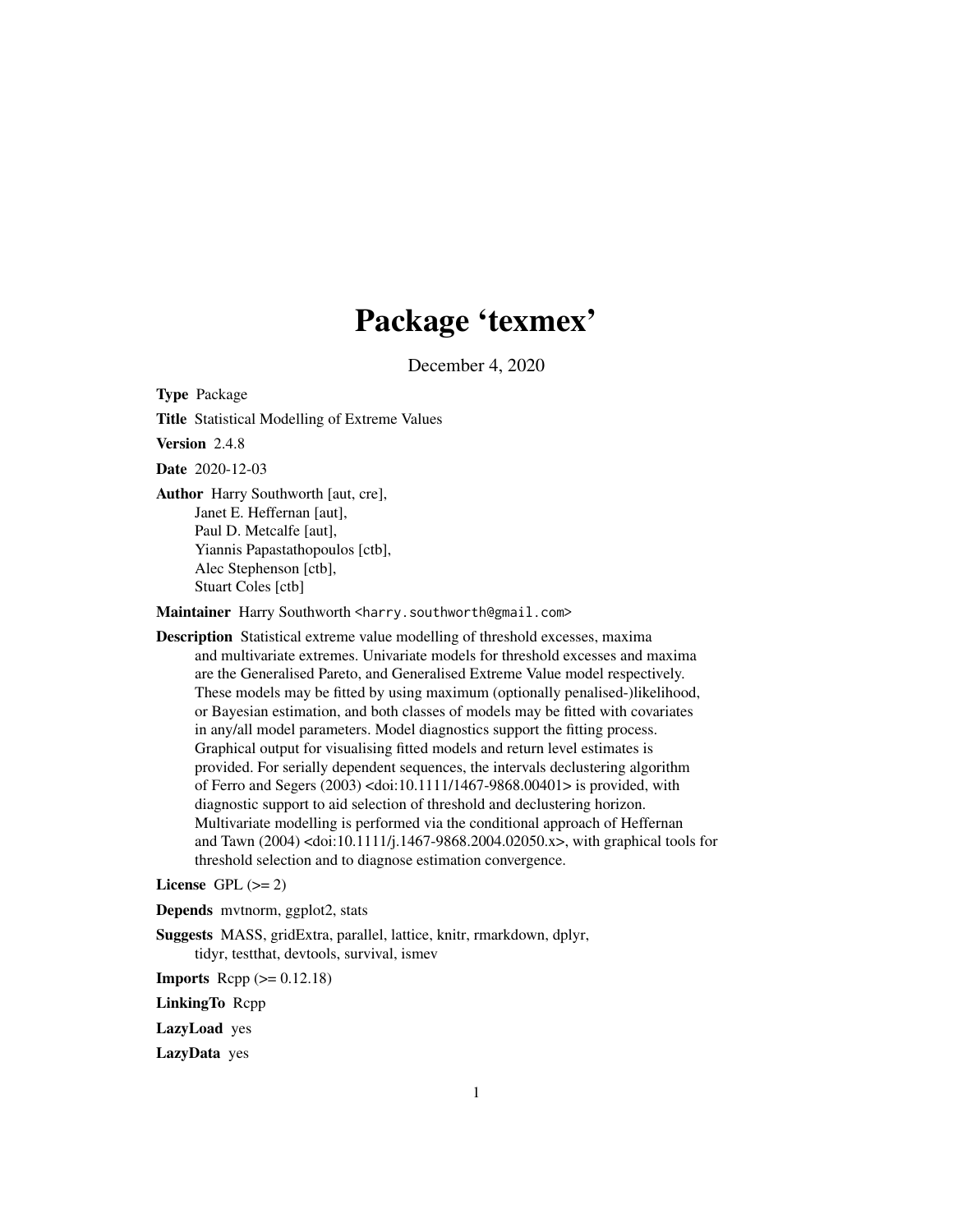URL <https://github.com/harrysouthworth/texmex>

#### RoxygenNote 7.1.0

Encoding UTF-8

#### VignetteBuilder knitr

Collate 'AIC.evm.R' 'Dcond.R' 'Profile\_likelihood\_HT\_unc.R' 'Profile\_likelihood\_cd\_nm\_joint\_D\_KT.R' 'Profile\_likelihood\_cd\_nm\_joint\_D\_KT\_neg.R' 'RcppExports.R' 'bootmex.R' 'gpd.sandwich.R' 'gpd.info.R' 'texmexFamily.R' 'cgpd.R' 'chi.R' 'coef.evmSim.R' 'coefficients.evm.R' 'coefficients.migpd.R' 'constructObject.R' 'copulas.R' 'cv.R' 'degp3.R' 'dgev.R' 'dgpd.R' 'efficient.closures.R' 'egp3.R' 'egp3RangeFit.R' 'endPoint.R' 'estimate\_HT.R' 'estimate\_HT\_KPT\_joint\_posneg\_nm.R' 'evm.R' 'evm.simSetSeed.R' 'evmBoot.R' 'evmFit.R' 'evmSim.R' 'extremalIndex.R' 'gev.R' 'ggplot.bayes.R' 'ggplot.boot.R' 'ggplot.cluster.R' 'ggplot.evm.R' 'ggplot.mex.R' 'ggplot.migpd.R' 'ggplot.predict.R' 'ggplot.thresh.R' 'glo.R' 'globalVariables.R' 'gpd.R' 'gpdProfileLikRetLevels.R' 'gpdRangeFit.R' 'gumbel.R' 'hist.evm.R' 'initial\_posneg.R' 'jointExceedanceCurves.R' 'mex.R' 'mexDependence.R' 'mexDependenceLowLevelFunctions.R' 'mexMonteCarlo.R' 'mexRangeFit.R' 'mexTransform.R' 'migpd.R' 'migpdCoefs.R' 'mrl.R' 'mspearman.R' 'multivariate.cauchy.R' 'pegp3.R' 'pgev.R' 'pgpd.R' 'plot.bootmex.R' 'plot.evm.R' 'plot.evmSim.R' 'plot.mex.R' 'plot.mexPrediction.R' 'plot.migpd.R' 'plot.predict.link.evm.R' 'plotrl.evm.R' 'ppevm.R' 'predict.evm.R' 'predict.mex.R' 'predictWorkers.R' 'print.bootmex.R' 'print.evm.R' 'print.evmSim.R' 'print.mexDependence.R' 'print.mexPrediction.R' 'print.migpd.R' 'profile\_minmax\_joint\_posneg\_KT.R' 'qegp3.R' 'qgev.R' 'qgpd.R' 'qgpd2.R' 'qqevm.R' 'rMaxAR.R' 'regp3.R' 'residuals.evm.R' 'revTransform.R' 'rgev.R' 'rgpd.R' 'roots.R' 'simulate.R' 'sombrero-internal.R' 'summary.evm.R' 'summary.evmSim.R' 'summary.migpd.R' 'summary.predict.mex.R' 'texmex-package.R' 'texmexWorkers.R' 'thinAndBurn.evm.sim.R' 'u2gpd.R' 'weibull.info.R' 'weibull.R'

### NeedsCompilation yes

Repository CRAN

Date/Publication 2020-12-04 12:20:03 UTC

# R topics documented: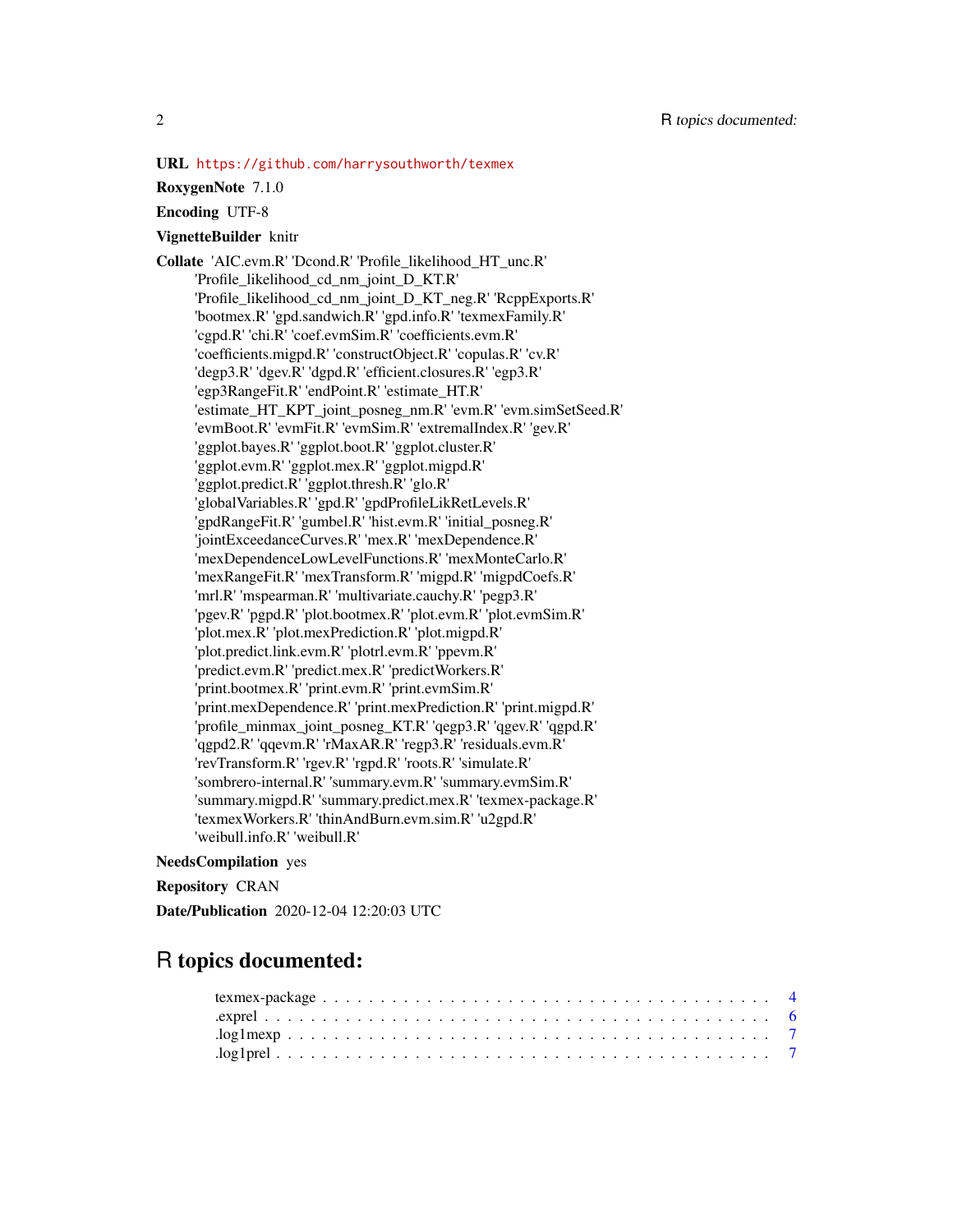|                                                                                                              | 8  |
|--------------------------------------------------------------------------------------------------------------|----|
|                                                                                                              | 8  |
|                                                                                                              | 9  |
|                                                                                                              | 10 |
|                                                                                                              | 12 |
|                                                                                                              | 15 |
| cv                                                                                                           | 16 |
|                                                                                                              | 17 |
|                                                                                                              | 18 |
|                                                                                                              | 19 |
|                                                                                                              | 20 |
|                                                                                                              | 21 |
|                                                                                                              | 22 |
|                                                                                                              | 22 |
|                                                                                                              | 24 |
|                                                                                                              | 25 |
|                                                                                                              | 31 |
|                                                                                                              | 33 |
|                                                                                                              | 34 |
|                                                                                                              | 35 |
|                                                                                                              | 39 |
|                                                                                                              | 41 |
|                                                                                                              | 42 |
|                                                                                                              | 43 |
|                                                                                                              | 44 |
|                                                                                                              | 45 |
|                                                                                                              | 51 |
|                                                                                                              | 54 |
|                                                                                                              | 55 |
|                                                                                                              | 56 |
|                                                                                                              | 58 |
|                                                                                                              | 60 |
|                                                                                                              | 61 |
|                                                                                                              | 62 |
|                                                                                                              | 63 |
|                                                                                                              | 65 |
|                                                                                                              | 68 |
| mexRangeFit                                                                                                  | 69 |
| migpdCoefs $\ldots$                                                                                          | 71 |
| $mrl.$ .                                                                                                     | 72 |
| plot.copula                                                                                                  | 74 |
| $plot.eventOpt$                                                                                              | 74 |
| $plot.evmSim.$ .                                                                                             | 75 |
| plot.lp.evmOpt                                                                                               | 76 |
|                                                                                                              | 80 |
| print.evmOpt                                                                                                 | 84 |
| rain, wavesurge and portpirie $\ldots \ldots \ldots \ldots \ldots \ldots \ldots \ldots \ldots \ldots \ldots$ | 84 |
|                                                                                                              | 85 |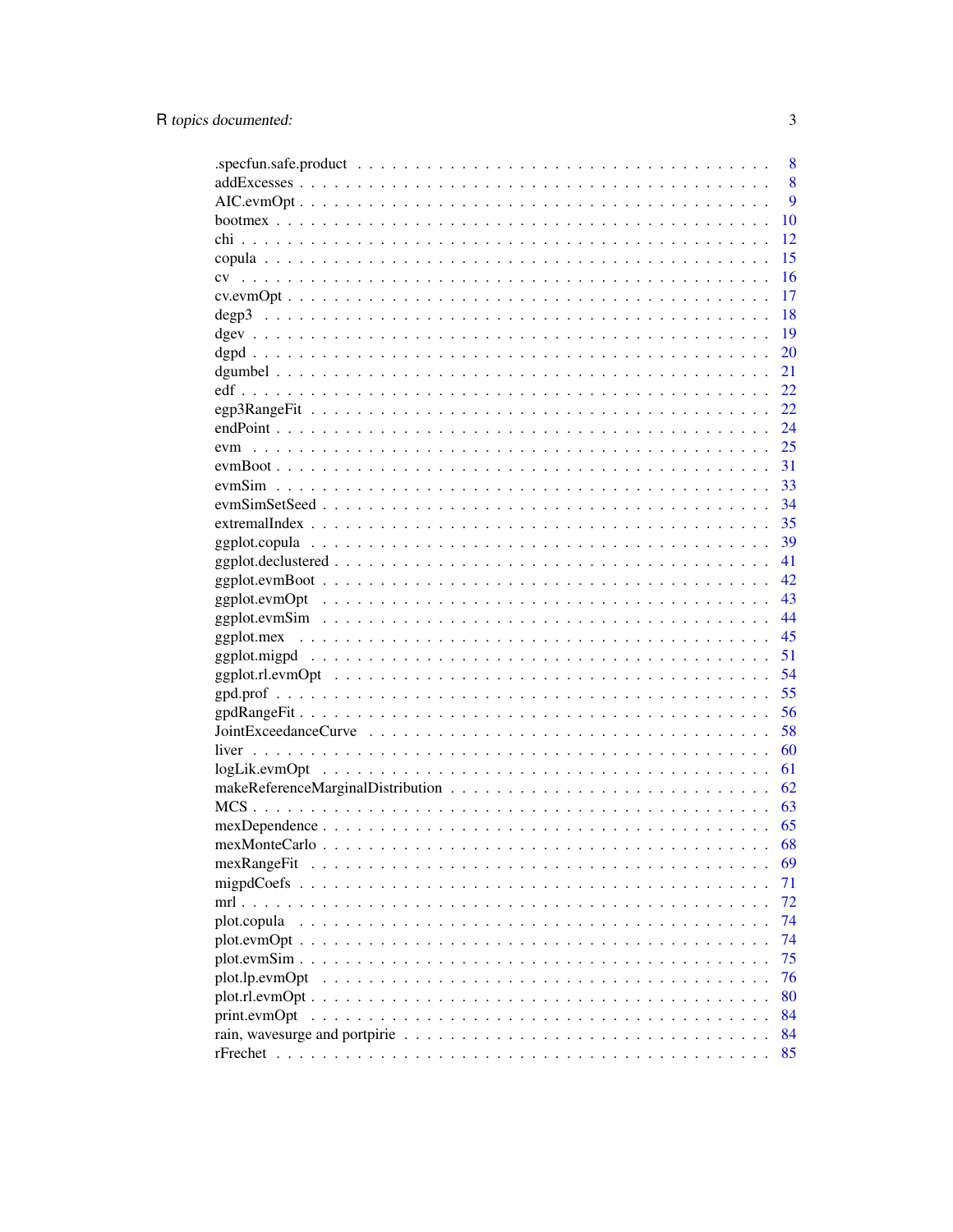<span id="page-3-0"></span>

| Index |  |
|-------|--|
|       |  |
|       |  |
|       |  |
|       |  |
|       |  |
|       |  |

texmex-package *Extreme value modelling*

#### Description

Extreme values modelling, including the conditional multivariate approach of Heffernan and Tawn (2004).

#### Details

The package was originally called 'texmex' for Threshold EXceedances and Multivariate EXtremes. However, it is no longer the case that only threshold excess models are implemented, so the 'tex' bit doesn't make sense. So, the package is called 'texmex' because it used to be called 'texmex'.

[evm](#page-24-1): Fit extreme value distributions to data, possibly with covariates. Use maximum likelihood estimation, maximum penalized likelihood estimation, simulate from the posterior distribution or run a parametric bootstrap. Extreme value families include the generalized Pareto distribution (gpd) and generalized extreme value (gev) distribution.

[mex](#page-44-1): Fit multiple, independent generalized Pareto models to the the upper tails of the columns of a data set, and estimate the conditional dependence structure between the columns using the method of Heffernan and Tawn.

[bootmex](#page-9-1): Bootstrap estimation for parameters in generalized Pareto models and in the dependence structure.

[declust](#page-34-1): Estimation of extremal index and subsequent declustering of dependent sequences using the intervals estimator of Ferro and Segers.

#### Author(s)

Harry Southworth, Janet E. Heffernan, Paul D. Metcalfe

Maintainer: Harry Southworth <harry.southworth@gmail.com>

URL: https://github.com/harrysouthworth/texmex

# References

J. E. Heffernan and J. A. Tawn, A conditional approach for multivariate extreme values, Journal of the Royal Statistical society B, 66, 497 – 546, 2004.

C.A.T Ferro and J. Segers, Inference for Clusters of Extreme Values, Journal of the Royal Statistical society B, 65, 545 – 556, 2003.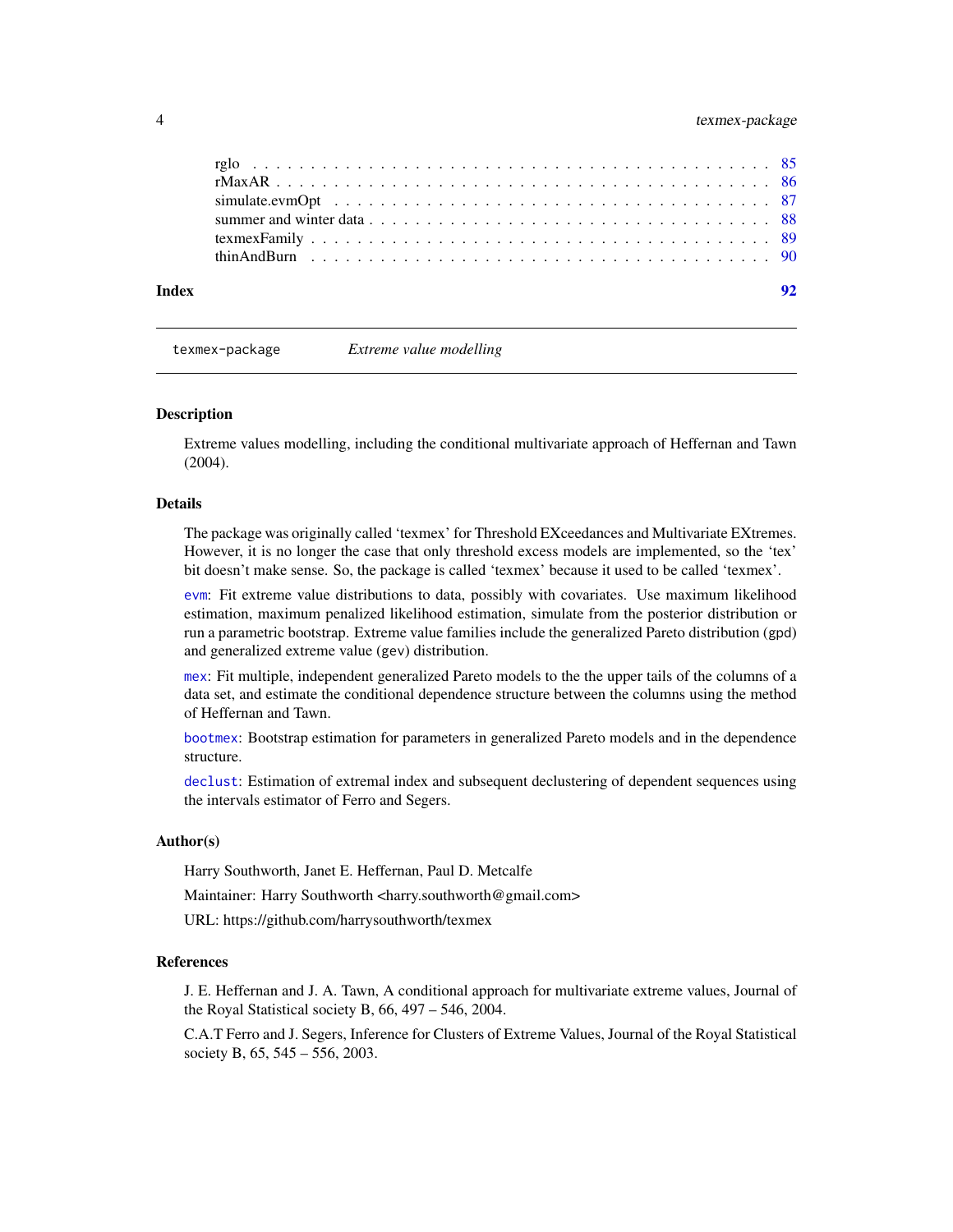# texmex-package 5

#### Examples

```
# Analyse the winter data used by Heffernan and Tawn
mymex <- mex(winter, mqu = .7, penalty="none", dqu=.7, which = "NO")
plot(mymex)
# Only do 10 replicates to keep CRAN checks happy. Do many more in any
# real application
myboot <- bootmex(mymex, R=10)
plot(myboot)
mypred <- predict(myboot, pqu=.95)
summary(mypred , probs = c( .025, .5, .975 ))
# Analyse the liver data included in the package
library(MASS) # For the rlm function
liver <- liver[liver$ALP.M > 1,] # Get rid of outlier
liver$ndose <- as.numeric(liver$dose)
alt <- resid(rlm(log(ALT.M) ~ log(ALT.B) + ndose, data=liver, method="MM"))
ast <- resid(rlm(log(AST.M) ~ log(AST.B) + ndose, data=liver, method="MM"))
alp <- resid(rlm(log(ALP.M) ~ log(ALP.B) + ndose, data=liver, method="MM"))
tbl <- resid(rlm(log(TBL.M) ~ log(TBL.B) + ndose, data=liver, method="MM"))
r <- data.frame(alt=alt, ast=ast, alp=alp, tbl=tbl)
Amex \leq mex(r[liver$dose == "A",], mqu=.7)
Bmex \leq mex(r[liver$dose == "B",], mqu=.7)
Cmex \leq mex(r[liver$dose == "C",], mqu=.7)
Dmex \leq mex(r[liver$dose == "D",], mqu=.7)
par(mfcol=c(3,3))
plot(Amex)
plot(Dmex, col="blue")
## Take a closer look at the marginal behaviour of ALT
r$ndose <- liver$ndose
altmod1 <- evm(alt, qu=.7, phi = \sim ndose, xi = \sim ndose, data=r)
altmod2 \leq evm(alt, qu=.7, phi = \sim ndose, data=r)
altmod3 <- evm(alt, qu=.7, xi = \sim ndose, data=r)
altmod4 <- evm(alt, qu=.7, data=r)
# Prefer model 3, with term for xi on basis of AIC
balt3 <- evm(alt, qu=.7, xi = \sim ndose, data=r, method="simulate")
par(mfrow=c(3,3))
plot(balt3)
# use longer burn-in and also thin the output
```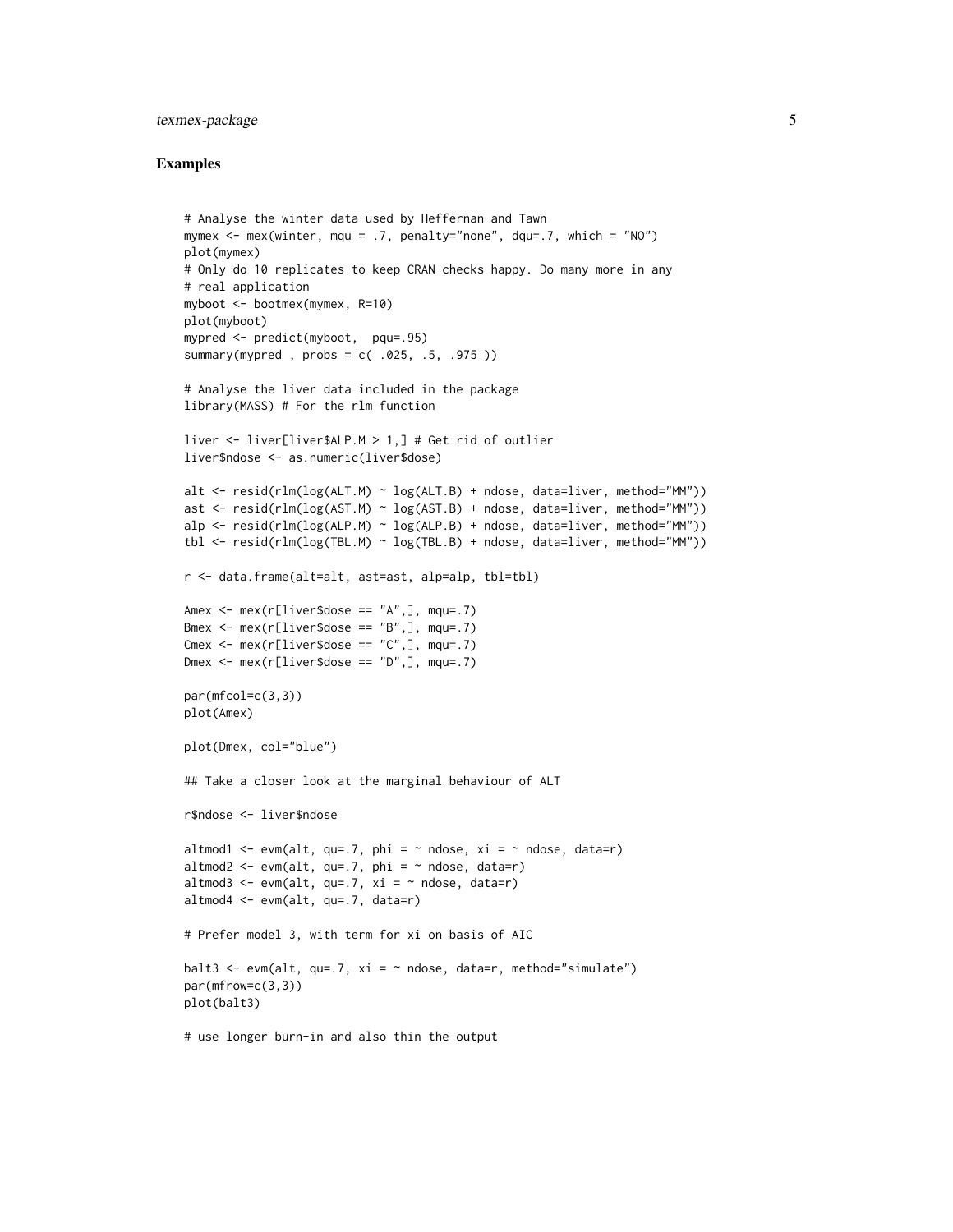```
balt3 <- thinAndBurn(balt3,burn=1000,thin=5)
plot(balt3)
# Get some simulated values for dose D
DParam <- predict(balt3,type="lp",newdata=data.frame(ndose=4),all=TRUE)$obj$link[[1]]
simD <- rgpd(nrow(DParam), sigma=exp(DParam[,"phi"]), xi=DParam[,"xi"], u=quantile(alt, .7))
# These are simulated residuals. Get some baselines and transform all
# to raw scale
b <- sample(log(liver$ALT.M), size=nrow(balt3$param), replace=TRUE)
res < - exp(b + simD)# estimate quantiles on raw scale
quantile(res, prob=c(.5, .75, .9, .95, .99))
# estimate proportion exceeding 3*upper limit of normal mean(res >
# 36 * 3) # 36 is the upper limit of normal for ALT
```
.exprel *Accurately compute (exp(x) - 1) / x*

| Accurately compute $(exp(x) - 1) / x$ |  |  |  |
|---------------------------------------|--|--|--|
|                                       |  |  |  |

#### Description

```
Accurately compute (exp(x) - 1) / x
```
#### Usage

.exprel(x)

#### Arguments

x numeric vector

# Value

numeric vector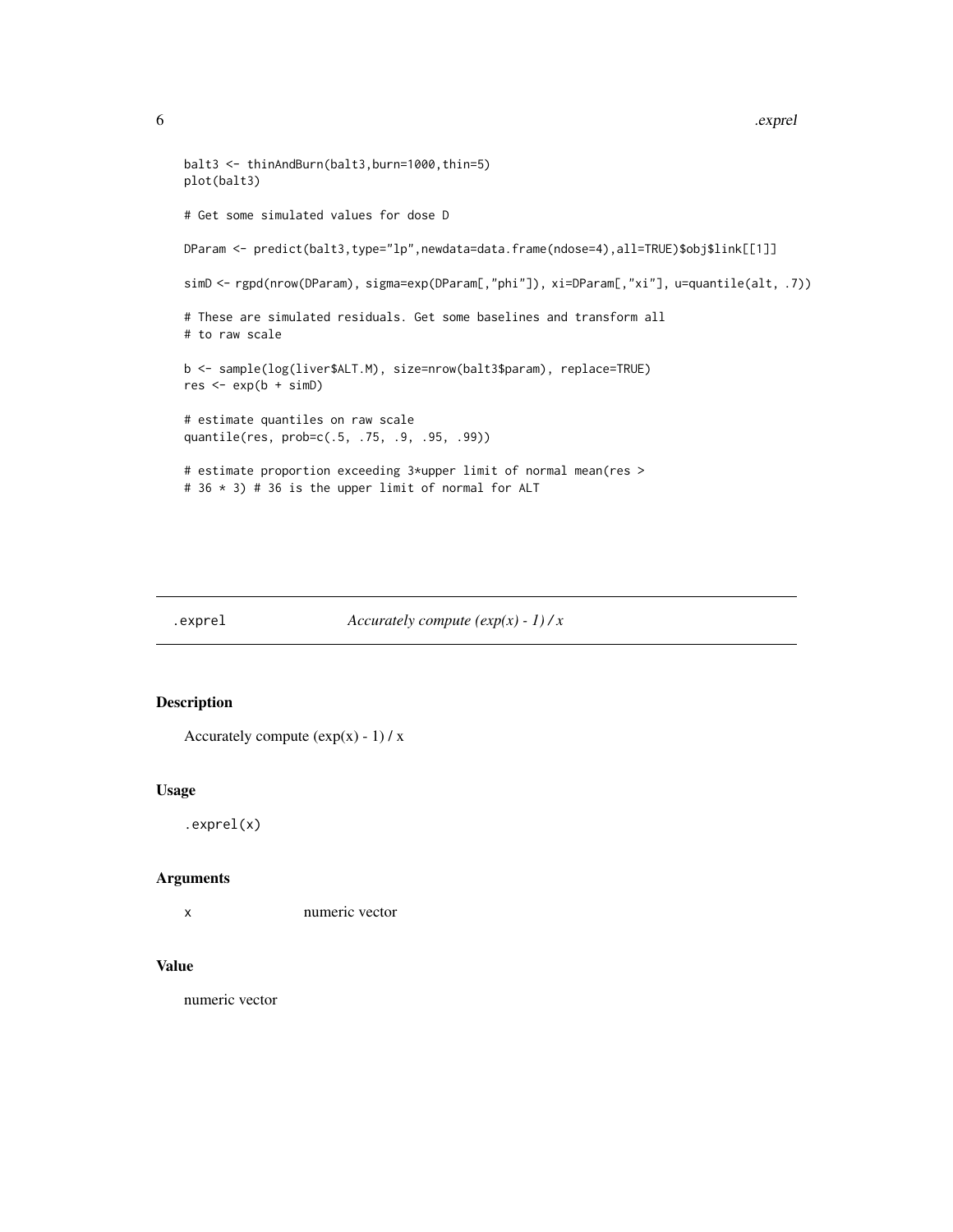<span id="page-6-0"></span>

# Description

Accurately compute  $log(1-exp(x))$ 

# Usage

.log1mexp(x)

# Arguments

x numeric vector

# Value

a numeric vector

.log1prel *Accurately compute log(1 + x) / x*

# Description

Accurately compute  $log(1 + x) / x$ 

# Usage

.log1prel(x)

# Arguments

x numeric vector

# Value

numeric vector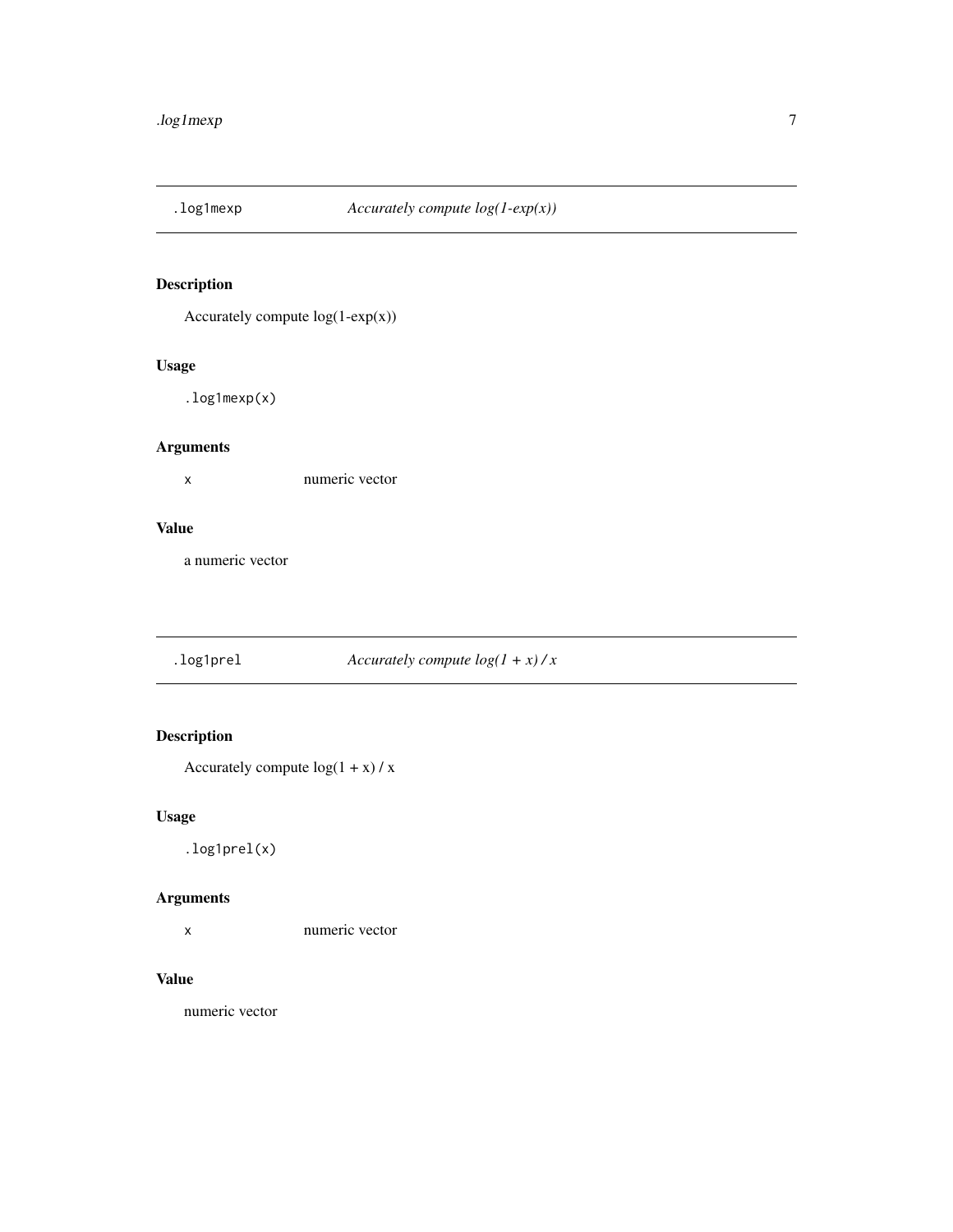<span id="page-7-0"></span>.specfun.safe.product *Compute pmax(x y, -1) in such a way that zeros in x beat infinities in y.*

# Description

This is a common pattern in much of the distribution code, so it's worth factoring out.

# Usage

```
.specfun.safe.product(x, y)
```
# Arguments

| X | a numeric vector |
|---|------------------|
| v | a numeric vector |

#### Value

an appropriate numeric vector

addExcesses *Annotate a threshold selection ggplot*

# Description

Annotate a threshold selection ggplot with the number of exceedances of various thresholds.

#### Usage

```
addExcesses(p, x, y, data, textsize)
```
# Arguments

|          | An object produced by ggplot                        |
|----------|-----------------------------------------------------|
| $\times$ | Horizontal axis data containing the full range.     |
|          | Verticle axis data containing the full range.       |
| data     | The actual data being considered for GPD modelling. |
| textsize | The size of the text in the annotations.            |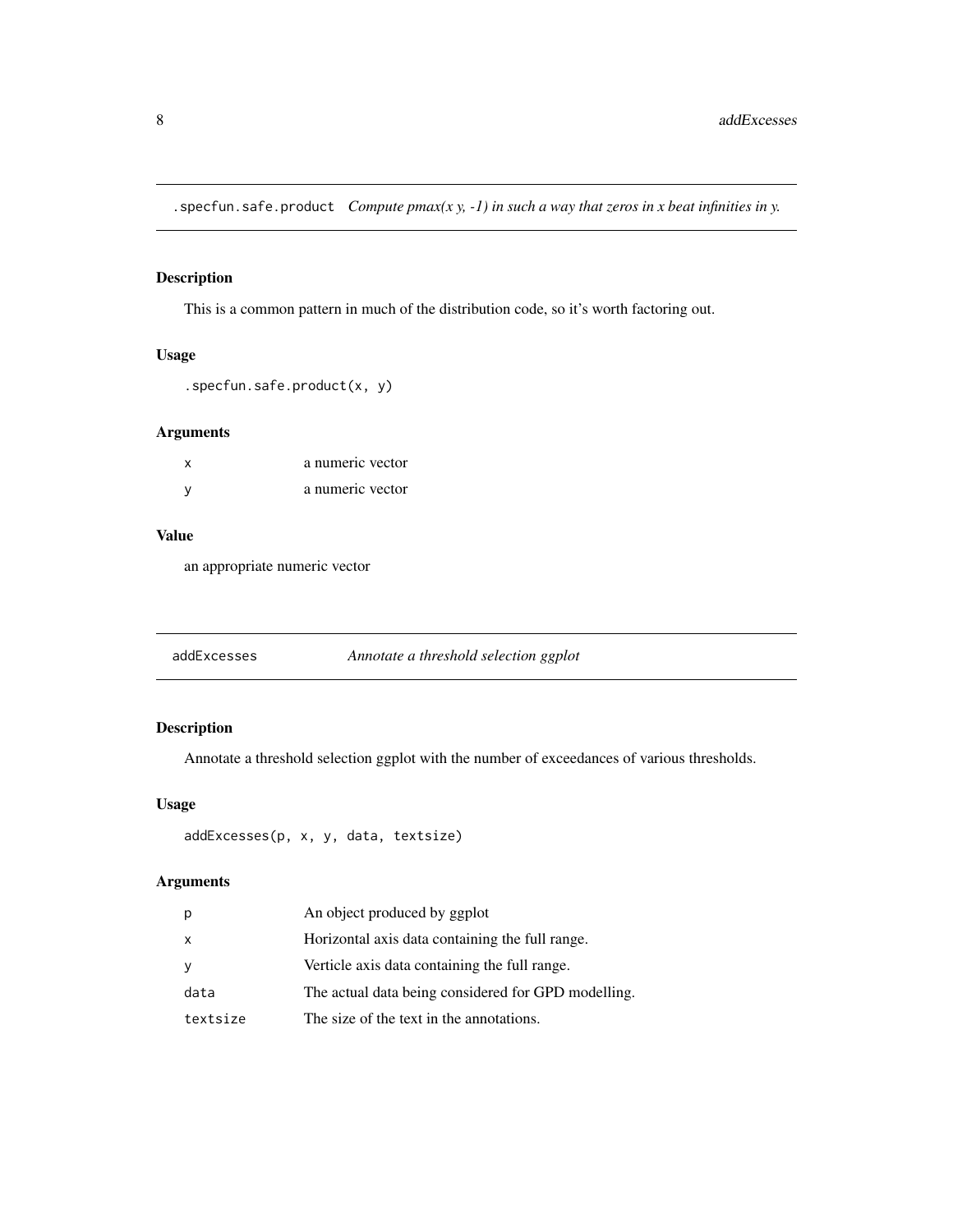<span id="page-8-0"></span>

#### Description

Compute AIC and (approximate) DIC for evmOpt objects

#### Usage

```
## S3 method for class 'evmOpt'
AIC(object, penalized = FALSE, nsamp = 1000, DIC, WAIC, \dots, k = 2)
```
# Arguments

| object    | fit model object                                                                                                                       |
|-----------|----------------------------------------------------------------------------------------------------------------------------------------|
| penalized | whether to use the penalized log-likelihood                                                                                            |
| nsamp     | Number of approximate Gaussian sample to use in computing DIC. Defaults to<br>nsamp=1e3. Only used when the object has class 'evmOpt'. |
| DIC.      | Logical. Whether to compute DIC. Defaults to DIC = TRUE. Only applicable to<br>objects of class 'evmSim'.                              |
| WAIC      | Logical. Whether to compute WAIC. Defaults to WAIC = TRUE. Only applicable<br>to objects of class 'evmSim'.                            |
| $\cdots$  | other arguments currently ignored                                                                                                      |
| k         | numeric, the penalty per parameter to be used; the default $k = 2$ is the classical<br>AIC.                                            |

# Details

If the object has class 'evmOpt', nsamp random draws are made from the Gaussian distribution with mean and covariance inferred from the model object. The result will be an approximate DIC. Note that AIC should not be trusted if priors are not flat. For example, if you use a regularizing prior on xi, say  $xi \sim N(0, 0.25)$ , AIC can be misleading and DIC should be preferred. If the object has class 'evmSim', the actual posterior draws are used in the computation. Also note that sometimes the optimizer returns an approximatae covariance that is not postive-semidefinite, in which case the DIC will be reported as NA.

## Value

The AIC and DIC

# See Also

[AIC](#page-0-0)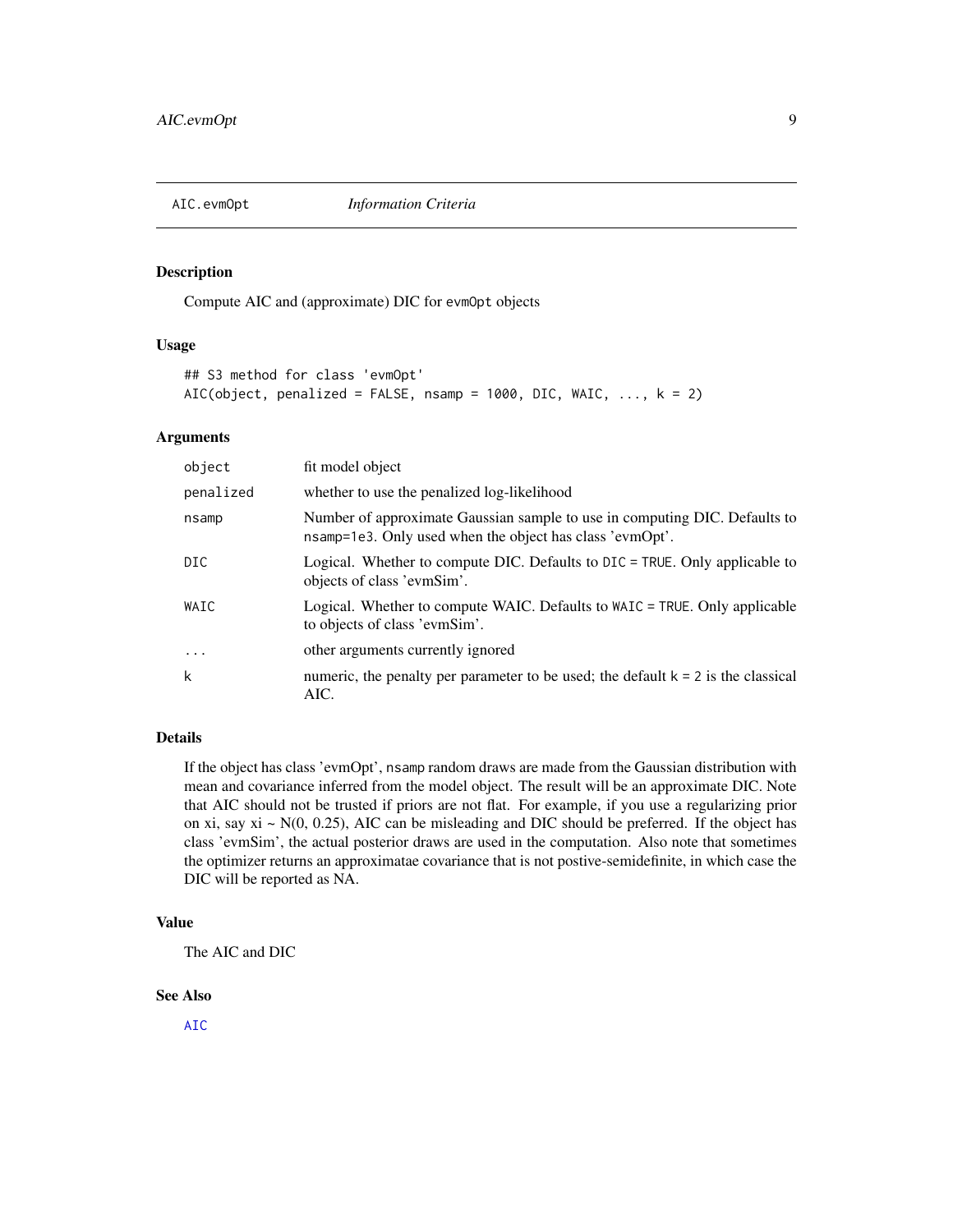<span id="page-9-1"></span><span id="page-9-0"></span>

#### Description

Bootstrap a conditional multivariate extreme values model following the method of Heffernan and Tawn, 2004.

#### Usage

```
bootmex(x, R = 100, nPass=3, trace=10,referenceMargin=NULL)
## S3 method for class 'bootmex'
plot(x, plots = "gpd", main = "", ...)
## S3 method for class 'bootmex'
print(x, \ldots)
```
#### Arguments

| x               | An object of class "mex" as returned by function mex.                                                                                                                                                                                                                                                                                                                                                                                                                      |
|-----------------|----------------------------------------------------------------------------------------------------------------------------------------------------------------------------------------------------------------------------------------------------------------------------------------------------------------------------------------------------------------------------------------------------------------------------------------------------------------------------|
| R               | The number of bootstrap runs to perform. Defaults to $R=100$ .                                                                                                                                                                                                                                                                                                                                                                                                             |
| nPass           | An integer. Sometimes, particularly with small samples, the estimation process<br>fails with some bootstrap samples. The function checks which runs fail and<br>takes additional bootstrap samples in an attempt to get parameter estimates. By<br>default, it has nPass=3 attempts at this before giving up.                                                                                                                                                              |
| trace           | How often to inform the user of progress. Defaults to trace=10.                                                                                                                                                                                                                                                                                                                                                                                                            |
| referenceMargin |                                                                                                                                                                                                                                                                                                                                                                                                                                                                            |
|                 | Optional set of reference marginal distributions to use for marginal transforma-<br>tion if the data's own marginal distribution is not appropriate (for instance if only<br>data for which one variable is large is available, the marginal distributions of the<br>other variables will not be represented by the available data). This object can<br>be created from a combination of datasets and fitted GPDs using the function<br>makeReferenceMarginalDistribution. |
| plots           | What type of diagnostic plots to produce. Defaults to "gpd" in which case gpd<br>parameter estimate plots are produced otherwise plots are made for the depen-<br>dence parameters.                                                                                                                                                                                                                                                                                        |
| main            | Title for plots.                                                                                                                                                                                                                                                                                                                                                                                                                                                           |
| $\ddots$        | Further arguments to be passed to methods.                                                                                                                                                                                                                                                                                                                                                                                                                                 |
|                 |                                                                                                                                                                                                                                                                                                                                                                                                                                                                            |

#### Details

Details of the bootstrap method are given by Heffernan and Tawn (2004). The procedure is semiparametric.

Firstly, values of all variables are simulated independently from the parametric Gumbel or Laplace distributions (depending on the choice of margins in the original call to [mex](#page-44-1)). The sample size and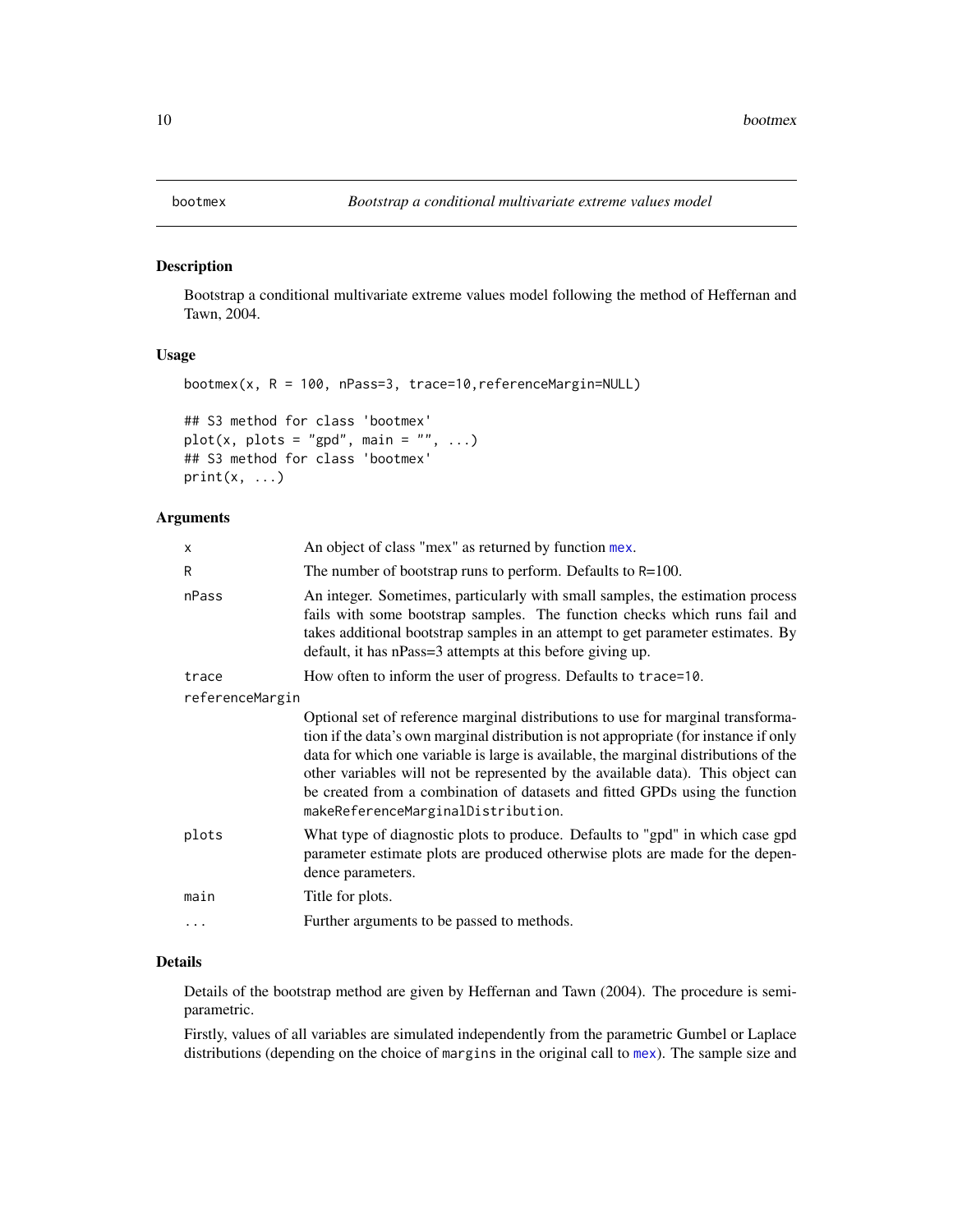#### bootmex 11

data dimension match that of the original data set. Then an empirical bootstrap sample is generated from the original data after its transformation to the Gumbel/Laplace scale. Again, sample size and structure match the original data set. The empirical bootstrap samples from each margin are then sorted, and then replaced by their corresponding values from the sorted Gumbel/Laplace samples. This procedure preserves the dependence structure of the empirical bootstrap sample while ensuring the marginal properties of the resulting semi-parametric bootstrap sample are those of the parametric Gumbel/Laplace distribution.

The simulated, ordered Laplace/Gumbel sample is then transformed to the scale of the original data by using the Probability Integral Transform. Values beneath the original thresholds for fitting of the GPD tail models are transformed by using the empirical distribution functions and for values above these thresholds, the fitted GPDs are used. This completes the semi-parametric bootstrap from the data.

Parameter estimation is then carried out as follows: The parameters in the generalized Pareto distributions are estimated by using the bootrap data, these data are then transformed to the Laplace/Gumbel scale using the orginal threshold, their empirical distribution function and these estimated GPD parameters. The variables in the dependence structure of these variables are then estimated.

Note that maximum likelihood estimation will often fail for small samples when the generalized Pareto distribution is being fit. Therefore it will often be useful to use penalized likelihood estimation. The function bootmex does whatever was done in the call to migpd or mex that generated the object with which it is being called.

Also note that sometimes (again, usually with small data sets) all of the simulated Laplace/Gumbel random numbers will be beneath the threshold for the conditioning variable. Such samples are abandoned by bootmex and a new sample is generated. This probably introduces some bias into the resulting bootstrap distributions.

The plot method produces histograms of bootstrap gpd parameters (the default) or scatterplots of dependence parameters with the point estimates for the original data shown.

By design, there is no coef method. The bootstrapping is done to account for uncertainty. It is not obvious that adjusting the parameters for the mean bias is the correct thing to do.

#### Value

An object of class 'bootmex'. Print and plot functions are available.

#### Author(s)

Harry Southworth

# References

J. E. Heffernan and J. A. Tawn, A conditional approach for multivariate extreme values, Journal of the Royal Statistical society B, 66, 497 – 546, 2004

#### See Also

[migpd](#page-50-1), [mexDependence](#page-64-1) , [bootmex](#page-9-1), [predict.mex](#page-44-1).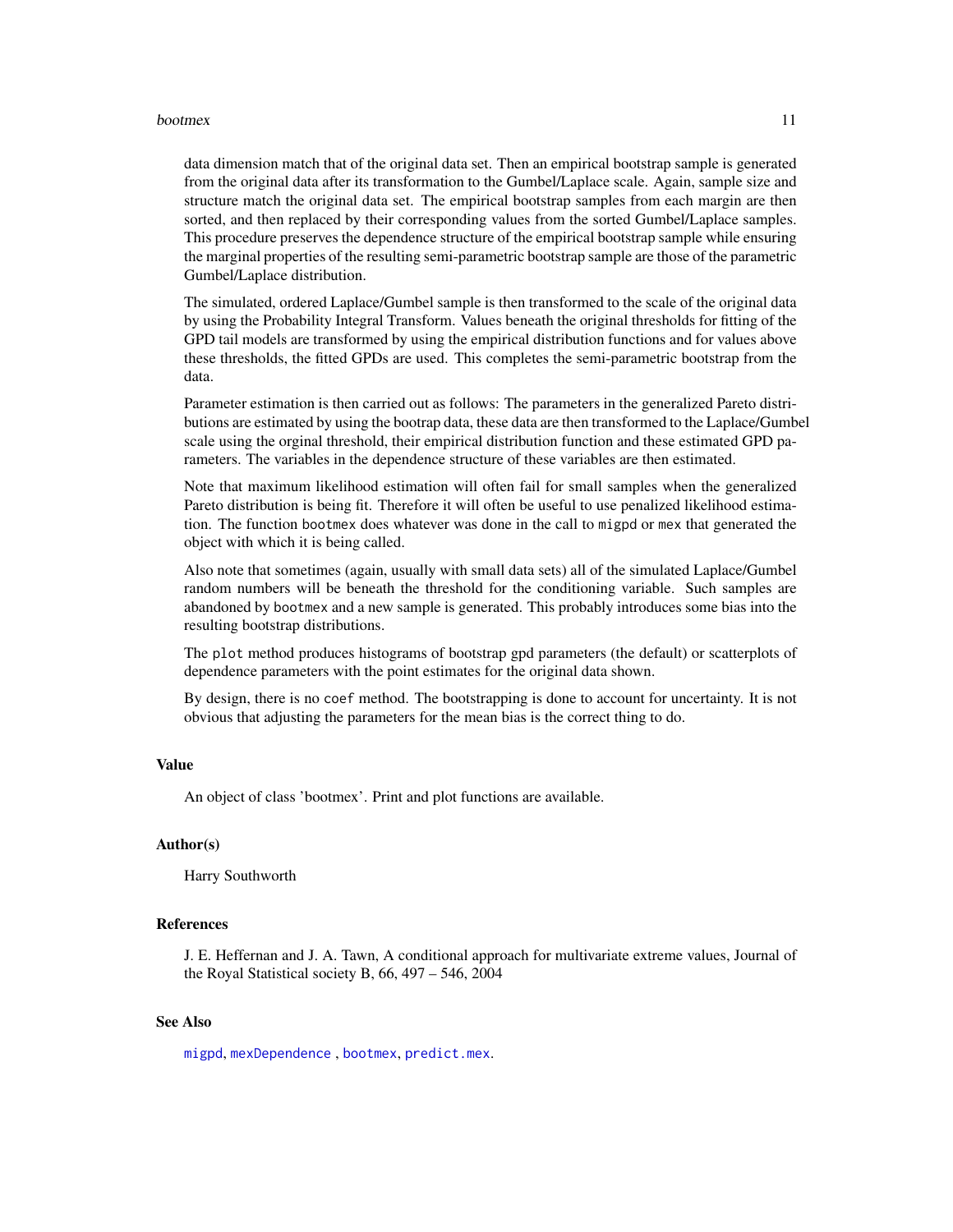# <span id="page-11-0"></span>Examples

```
mymex \leq mex(winter, mqu = .7, dqu = .7, which = "NO")
myboot <- bootmex(mymex)
myboot
plot(myboot,plots="gpd")
plot(myboot,plots="dependence")
```
#### chi *Measures of extremal dependence*

# Description

Compute measures of extremal dependence for 2 variables.

#### Usage

```
chi(data, nq = 100, qlim = NULL, alpha = 0.05, trunc = TRUE)## S3 method for class 'chi'
summary(object, ...)
## S3 method for class 'summary.chi'
print(x, \text{ digits=}3, \ldots)## S3 method for class 'chi'
print(x, \ldots)## S3 method for class 'chi'
plot(x, show=c("Chi"=TRUE,"ChiBar"=TRUE), lty=1,
cilty=2, col=1, spcases=TRUE, cicol=1, xlim=c(0, 1), ylimChi =
c(-1, 1), ylimChiBar = c(-1, 1), mainChi = "Chi", mainChiBar =
"Chi Bar", xlab = "Quantile", ylabChi =
expression(chi(u)), ylabChiBar = expression(bar(chi)(u)),
ask, ...)
## S3 method for class 'chi'
ggplot(data=NULL, mapping, xlab = "Quantile",
ylab=c("ChiBar" = expression(bar(chi)(u)), "Chi" = expression(chi(u))),
main = c("ChiBar" = "Chi Bar", "Chi" = "Chi",xlim = c(0, 1), ylim =list("Chi" = c(-1, 1), "ChiBar" = c(-1, 1)),ptcol="blue",fill="orange",show=c("ChiBar"=TRUE,"Chi"=TRUE),
spcases = TRUE, plot., ..., environment)
```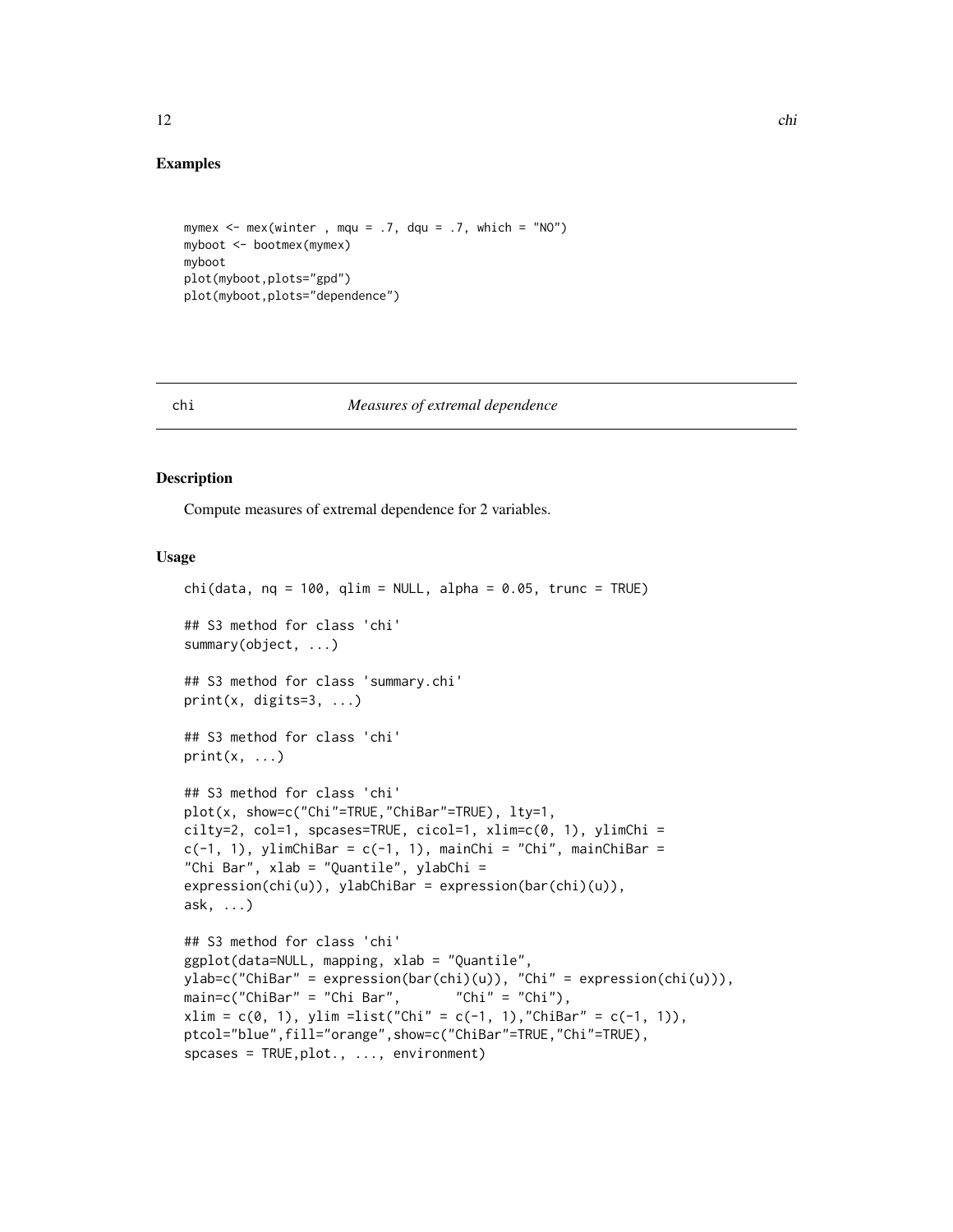# Arguments

| data                      | A matrix containing 2 numeric columns.                                                                                        |
|---------------------------|-------------------------------------------------------------------------------------------------------------------------------|
| nq                        | The number of quantiles at which to evaluate the dependence measures.                                                         |
| qlim                      | The minimum and maximum quantiles at which to do the evaluation.                                                              |
| alpha                     | The size of the confidence interval to be used. Defaults to alpha $= 0.05$ .                                                  |
| trunc                     | Logical flag indicating whether the estimates should be truncated at their theo-<br>retical bounds. Defaults to trunc = TRUE. |
| x, object                 | An object of class chi.                                                                                                       |
| digits                    | Number of digits for printing.                                                                                                |
| show                      | Logical, of length 2, names "Chi" and "ChiBar". Defaults to<br>$c("Chi" = TRUE, "ChiBar" = TRUE).$                            |
| lty, cilty, col, cicol    |                                                                                                                               |
|                           | Line types and colours for the the estimated quantities and their confidence in-<br>tervals.                                  |
| xlim, ylimChi, ylimChiBar |                                                                                                                               |
|                           | Limits for the axes.                                                                                                          |
| mainChi, mainChiBar       |                                                                                                                               |
|                           | Main titles for the plots.                                                                                                    |
| xlab, ylabChi, ylabChiBar |                                                                                                                               |
|                           | Axis labels for the plots.                                                                                                    |
|                           | mapping, ylab, main, ylim, ptcol, fill, environment<br>Arguments to ggplot methods.                                           |
| spcases                   | Whether or not to plot special cases of perfect (positive and negative) depen-<br>dence and indpenendence. Defaults to FALSE. |
| plot.                     | whether to plot to active graphics device.                                                                                    |
| ask                       | Whether or not to ask before reusing the graphics device.                                                                     |
| $\cdots$                  | Further arguments to be passed to methods.                                                                                    |

# Details

Computes the functions chi and chi-bar described by Coles, Heffernan and Tawn (1999). The limiting values of these functions as the quantile approaches 1 give an empirical measure of the type and strength of tail dependendce exhibited by the data.

A limiting value of ChiBar equal to 1 indicates Asymptotic Dependence, in which case the limiting value of Chi gives a measure of the strength of dependence in this class. A limiting value of ChiBar of less than 1 indicates Asymptotic Independence in which case Chi is irrelevant and the limiting value of ChiBar gives a measure of the strength of dependence.

The plot and ggplot methods show the ChiBar and Chi functions. In the case of the confidence interval for ChiBar excluding the value 1 for all of the largest quantiles, the plot of the Chi function is shown in grey.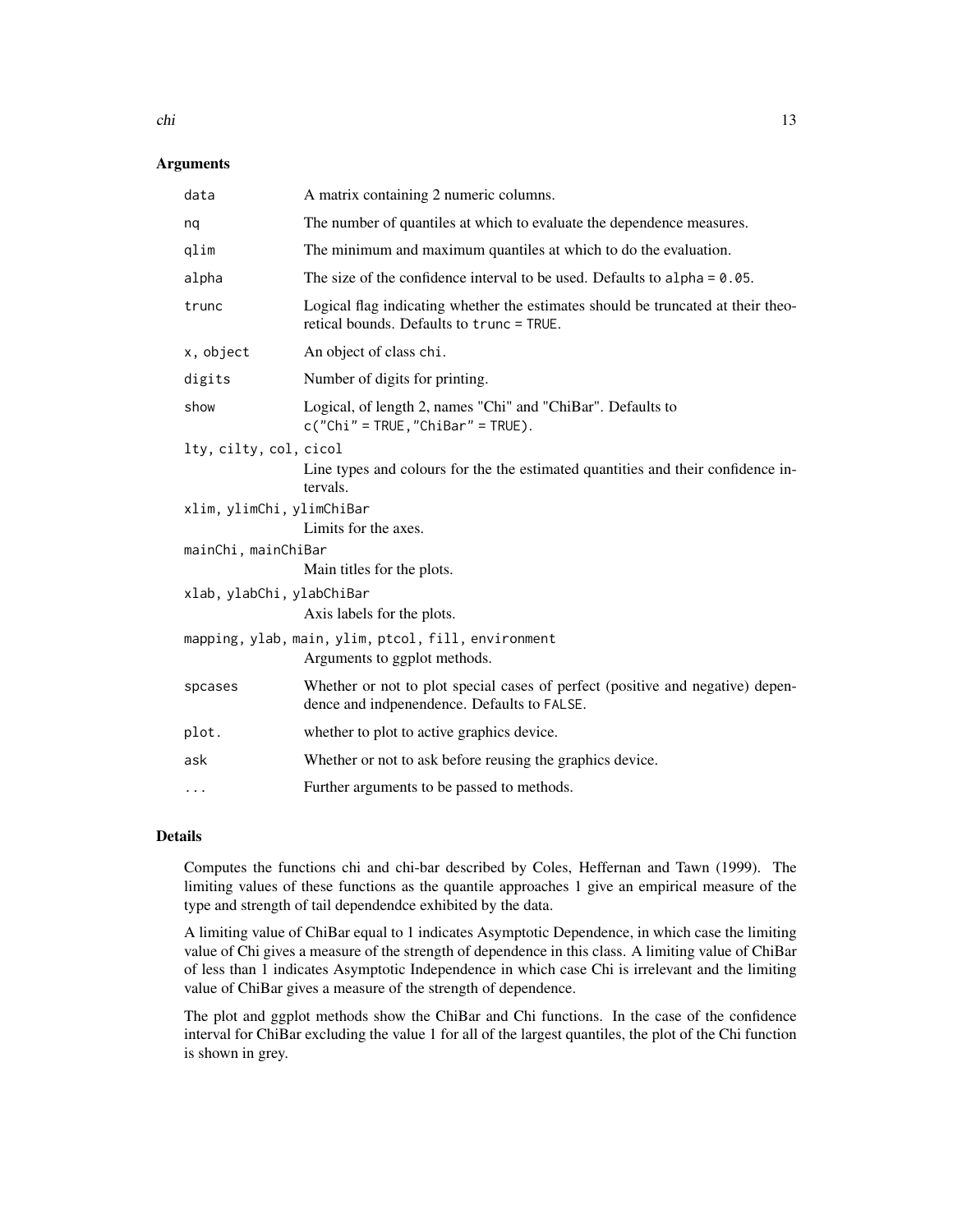# Value

An object of class chi containing the following.

| chi               | Values of chi and their estimated upper and lower confidence limits.    |
|-------------------|-------------------------------------------------------------------------|
| chibar            | Values of chibar and their estimated upper and lower confidence limits. |
| quantile          | The quantiles at which chi and chi-bar were evaluated.                  |
| chiulb, chibarulb |                                                                         |
|                   |                                                                         |

Upper and lower bounds for chi and chi-bar.

#### Note

When the data contain ties, the values of chi and chibar are calculated by assigning distinct ranks to tied values using the rank function with argument ties.method = "first". This results in the values of chi and chibar being sensitive to the order in which the tied values appear in the data.

The code is a fairly simple reorganization of code written by Janet E. Heffernan and Alec Stephenson and which appears in the chiplot function in the evd package.

#### Author(s)

Janet E. Heffernan, Alec Stephenson, Harry Southworth

#### References

S. Coles, J. E. Heffernan and J. A. Tawn, Dependence measures for extreme values analyses, Extremes, 2, 339 – 365, 1999.

A. G. Stephenson. evd: Extreme Value Distributions, R News, 2, 2002.

#### See Also

[MCS](#page-62-1), [rank](#page-0-0)

#### Examples

```
D <- liver[liver$dose == "D",]
chiD \leftarrow \text{chi}(D[, 5:6])par(mfrow=c(1,2))
ggplot(chiD)
A \leq -\text{ liver[liver}$dose == "A",]
chi A \leftarrow \text{chi}(A[, 5:6])# here the limiting value of chi bar(u) lies away from one so the chi plot is
# not relevant and is plotted in grey
ggplot(chiA)
```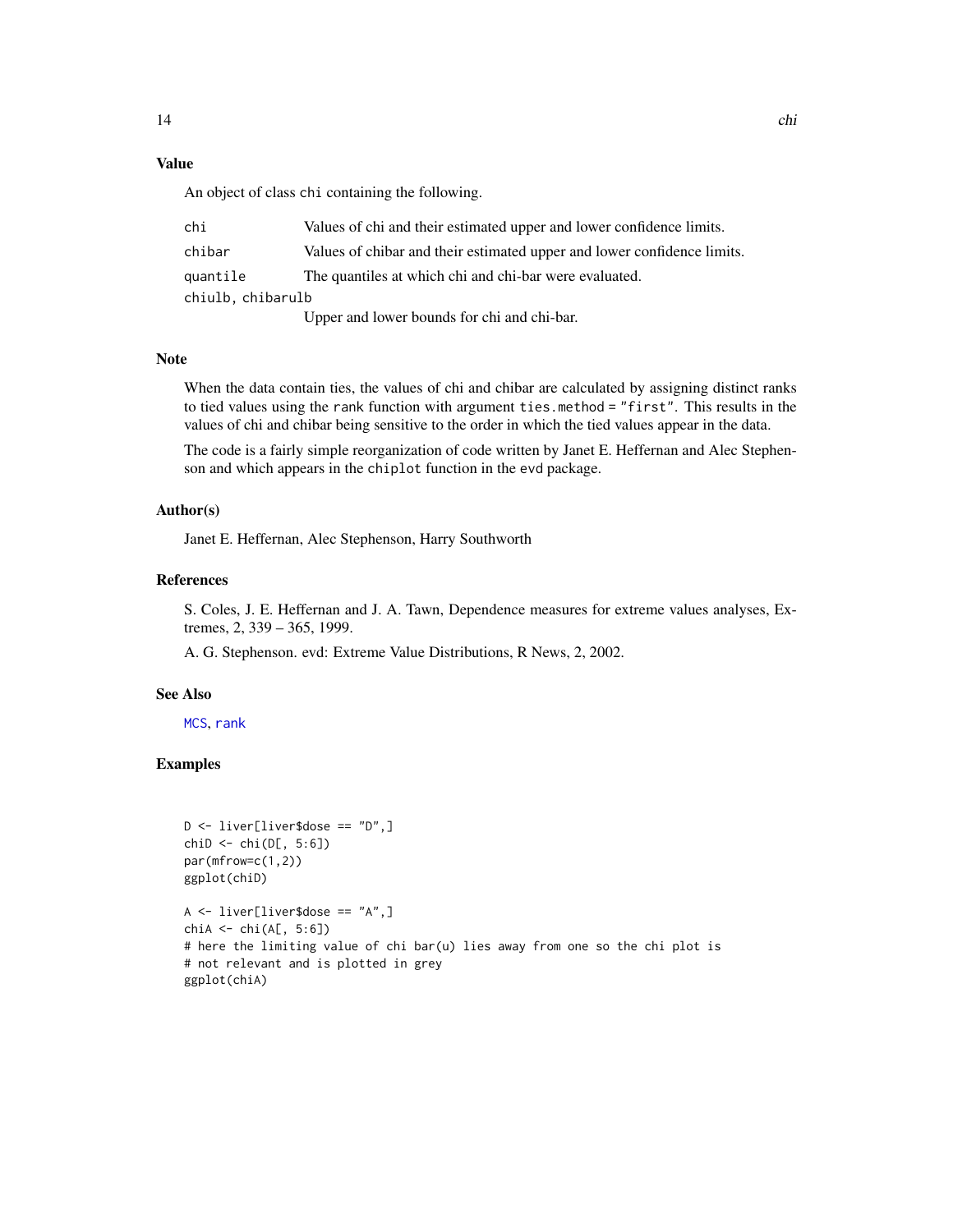<span id="page-14-1"></span><span id="page-14-0"></span>

#### Description

Returns the copula of several random variables.

## Usage

```
copula(x, na last = NA, ...)## Default S3 method:
copula(x, na-last = NA, ...)## S3 method for class 'data.frame'
copula(x, na-last = NA, ...)## S3 method for class 'matrix'
copula(x, na last = NA, ...)
```
## Arguments

| X                       | A matrix or data frame containing numeric variables. |
|-------------------------|------------------------------------------------------|
| na.last                 | How to treat missing values. See rank for details.   |
| $\cdot$ $\cdot$ $\cdot$ | further arguments                                    |

### Details

The result is obtained by applying [edf](#page-21-1) to each column of x in turn.

Print and plot methods are available for the copula class.

#### Value

A matrix with the same dimensions as x, each column of which contains the quantiles of each column of x. This object is of class copula.

#### Methods (by class)

- default: default method
- data.frame: data frame method
- matrix: matrix method

#### Author(s)

Harry Southworth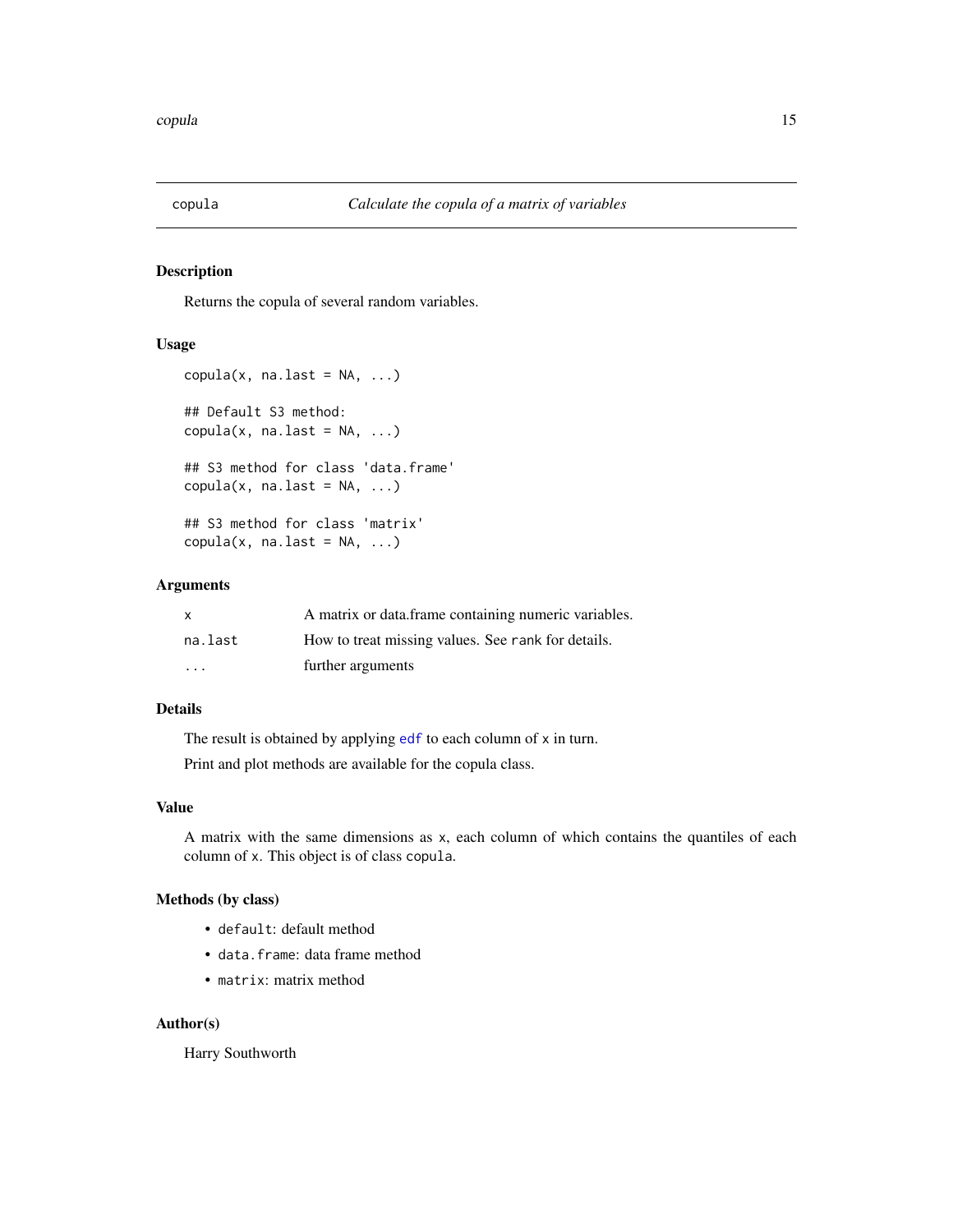# See Also

[edf](#page-21-1) [plot.copula](#page-73-1) [ggplot.copula](#page-38-1)

#### Examples

D <- liver[liver\$dose == "D",] Dco <- copula(D) plot(Dco)

#### cv *Cross-validation for a model object*

# Description

Cross-validation for a model object

# Usage

```
cv(object, folds = 10, ...)## S3 method for class 'cv'
print(x, \ldots)## S3 method for class 'cv'
summary(object, ...)
## S3 method for class 'cv'
plot(x, y, ...)
## S3 method for class 'cv'
ggplot(data, mapping = NULL, ..., environment = parent-frame())
```
#### Arguments

| object                     | A model object.                                                      |
|----------------------------|----------------------------------------------------------------------|
| folds                      | The number of cross-validation folds to use. Defaults to folds = 10. |
| $\ddots$                   | Other arguments to be passed through to methods.                     |
| x, y                       | Arguments to plot method.                                            |
| data, mapping, environment |                                                                      |
|                            | Arguments ggplot method.                                             |

#### Details

The function is generic. At present, only objects of class 'evmOpt', as returned by texmex::evm can be used.

<span id="page-15-0"></span>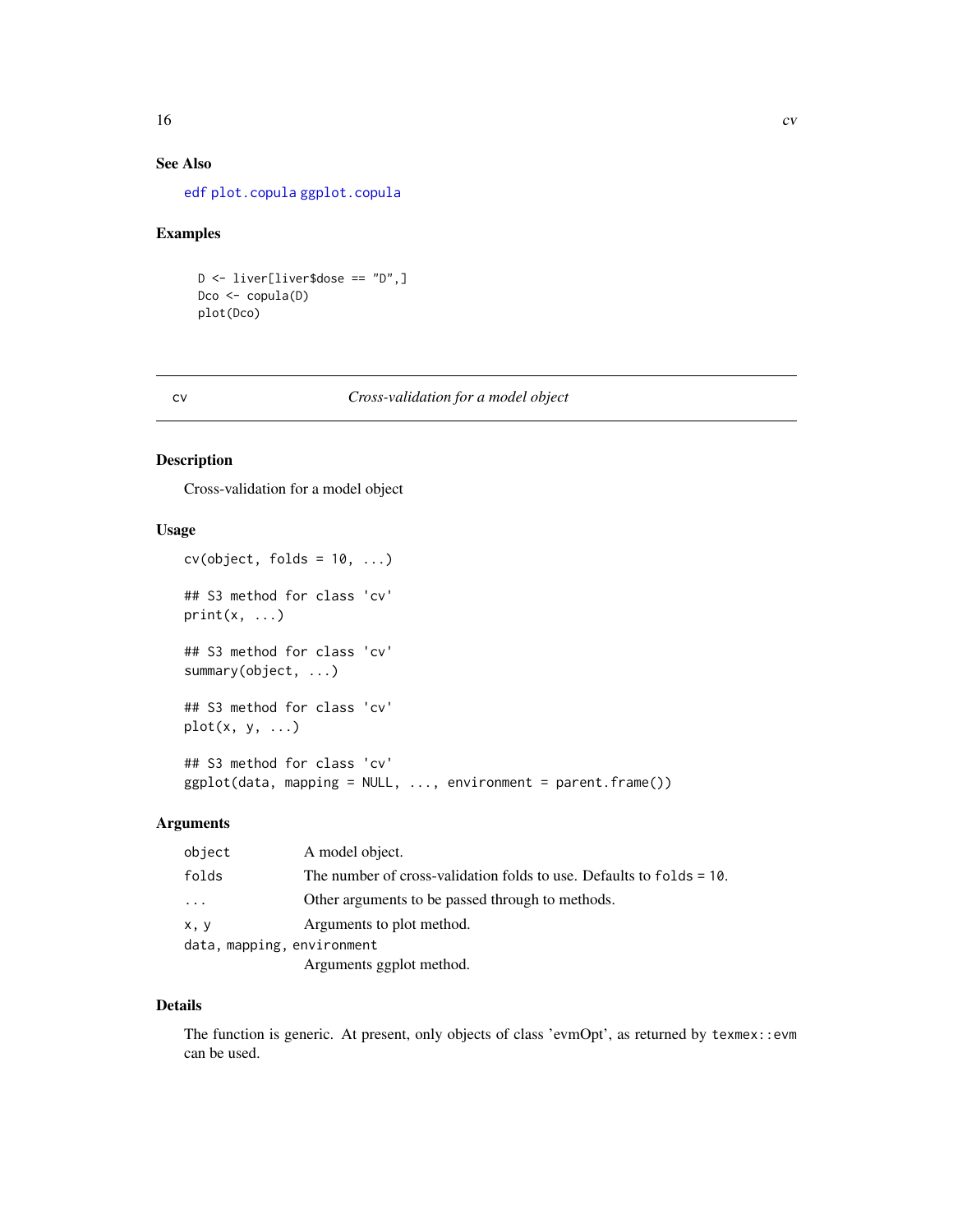# <span id="page-16-0"></span>cv.evmOpt 17

# See Also

[cv.evmOpt](#page-16-1)

<span id="page-16-1"></span>cv.evmOpt *Cross-validation for the shape parameter in an extreme values model*

#### Description

Cross-validation for the shape parameter in an extreme values model

#### Usage

```
## S3 method for class 'evmOpt'
cv(
  object,
  folds = 10,
  ...,
 penalty = "gaussian",
  range = seq(1, 25, length.out = 25),
  shape = NULL
)
```
#### Arguments

| object    | An object of class 'evmOpt' as returned by evm.                                                                                                                                                                                      |
|-----------|--------------------------------------------------------------------------------------------------------------------------------------------------------------------------------------------------------------------------------------|
| folds     | Integer giving the number of cross-validation folds to use. Defaults to folds =<br>10.                                                                                                                                               |
| $\ddotsc$ | Not used.                                                                                                                                                                                                                            |
| penalty   | String specifying the type of penalty to use. Defaults to penalty = "gaussian"<br>which is equivalent to using a quadratic penalty. The other allowed value is<br>$penalty = "lasso"$ and an L1 penalty is used.                     |
| range     | A sequence of values for the penalty parameter. Defaults to range = $seq(1, 25, length.out$<br>$=$ 25). Must be strictly positive. The values are taken to be the reciprocals of the<br>prior variance so must be strictly positive. |
| shape     | String giving the name of the shape parameter. Defaults to shape = NULL and<br>the function tries to guess.                                                                                                                          |

# Details

Only the shape parameter is assumed to be penalized. The penalty can be thought of in terms of the variance of a prior distribution, which is equivalent to a quadratic penalty. Because the shape parameter will usually be between -1/2 and 1/2, a prior N(0, 1/16) distribution will likely be a good starting point, so values that span 16 will usually be appropriate.

Note that the procedure appears to frequently prefer larger penalties over smaller ones, effectively driving the shape parameter to zero. However, if you are fitting distributions that can model long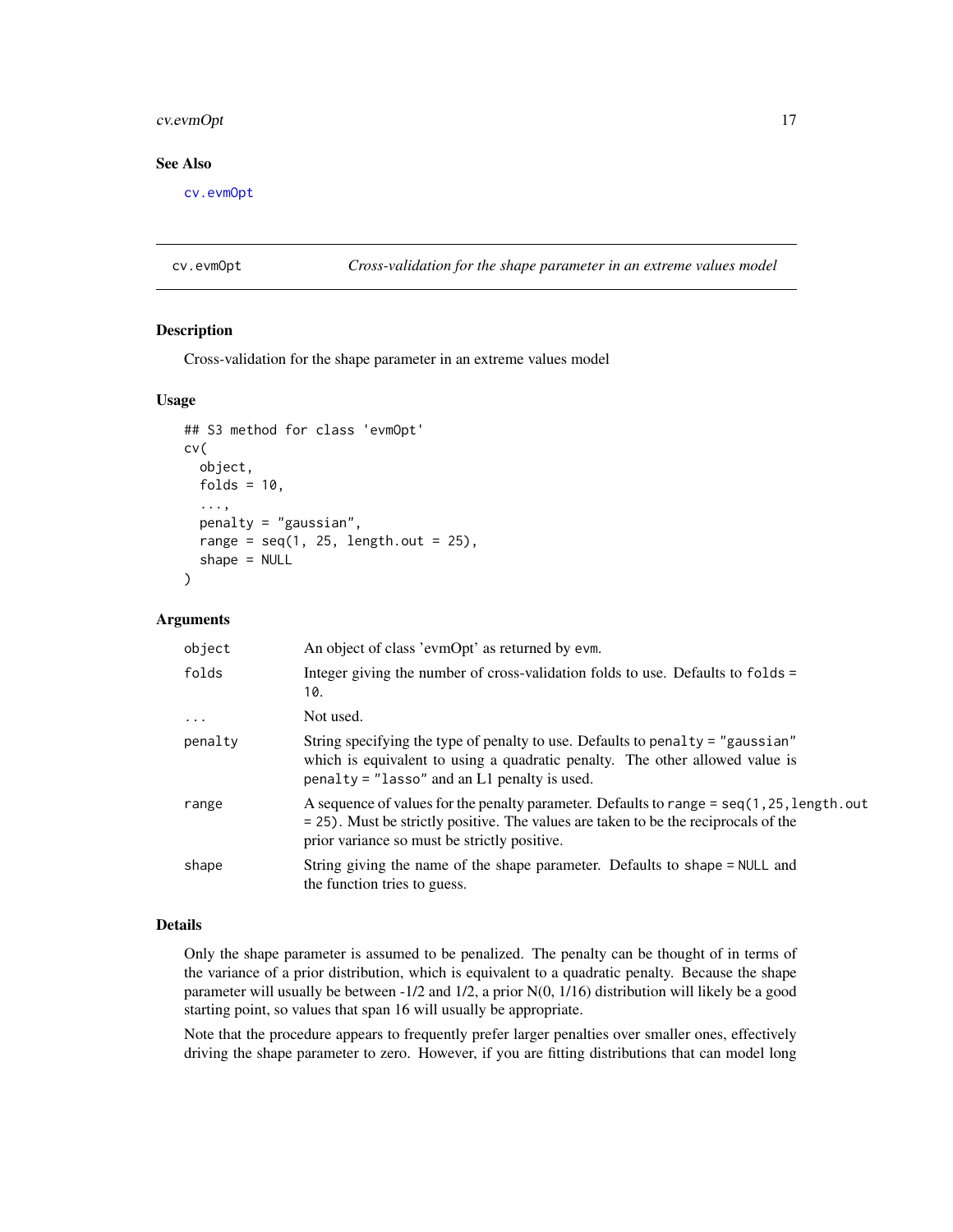<span id="page-17-0"></span>tails, there is probably a good reason for that and you should use your prior knowledge to determine if non-zero values of the shape are plausible, rather than rely solely on an automated procedure.

Also note that small numbers of observations can have a big impact on parameter estimates. Because cross-validation involves randomly assigning values to folds, the results are generally different from one run to the next. These to features combined can produce quite big differences between crossvalidation runs and it is advisable to use either leave-one-out (by setting folds to be the same as the length of the data), or to run the procedure several times and average over them.

@note At present, only models without covariates are implemented.

| degp3 | Density, cumulative density, quantiles and random number generation |
|-------|---------------------------------------------------------------------|
|       | for the extended generalized Pareto distribution 3                  |

#### Description

Density, cumulative density, quantiles and random number generation for the EGP3 distribution of Papastathopoulos and Tawn

# Usage

```
degp3(x, kappa = 1, sigma, xi, u = 0, log.d = FALSE)
pegp3(q, kappa = 1, sigma, xi, u = 0, lower.tail = TRUE, log.p = FALSE)resp3(n, kappa = 1, sigma, xi, u = 0)
```
#### **Arguments**

| x, q, p      | Value, quantile or probability respectively.                                                                                             |
|--------------|------------------------------------------------------------------------------------------------------------------------------------------|
| kappa        | The power parameter (Papastathopoulos and Tawn call it the shape parameter<br>and call what we call the shape parameter the tail index.) |
| sigma        | Scale parameter.                                                                                                                         |
| хi           | Shape parameter.                                                                                                                         |
| u            | Threshold                                                                                                                                |
| log.d, log.p | Whether or not to work on the log scale.                                                                                                 |
| lower.tail   | Whether to return the lower tail.                                                                                                        |
| n            | Number of random numbers to simulate.                                                                                                    |

#### Author(s)

Harry Southworth

#### References

I. Papastathopoulos and J. A. Tawn, Extended generalized Pareto modles for tail estimation, Journal of Statistical Planning and Inference, 143, 131 – 143, 2013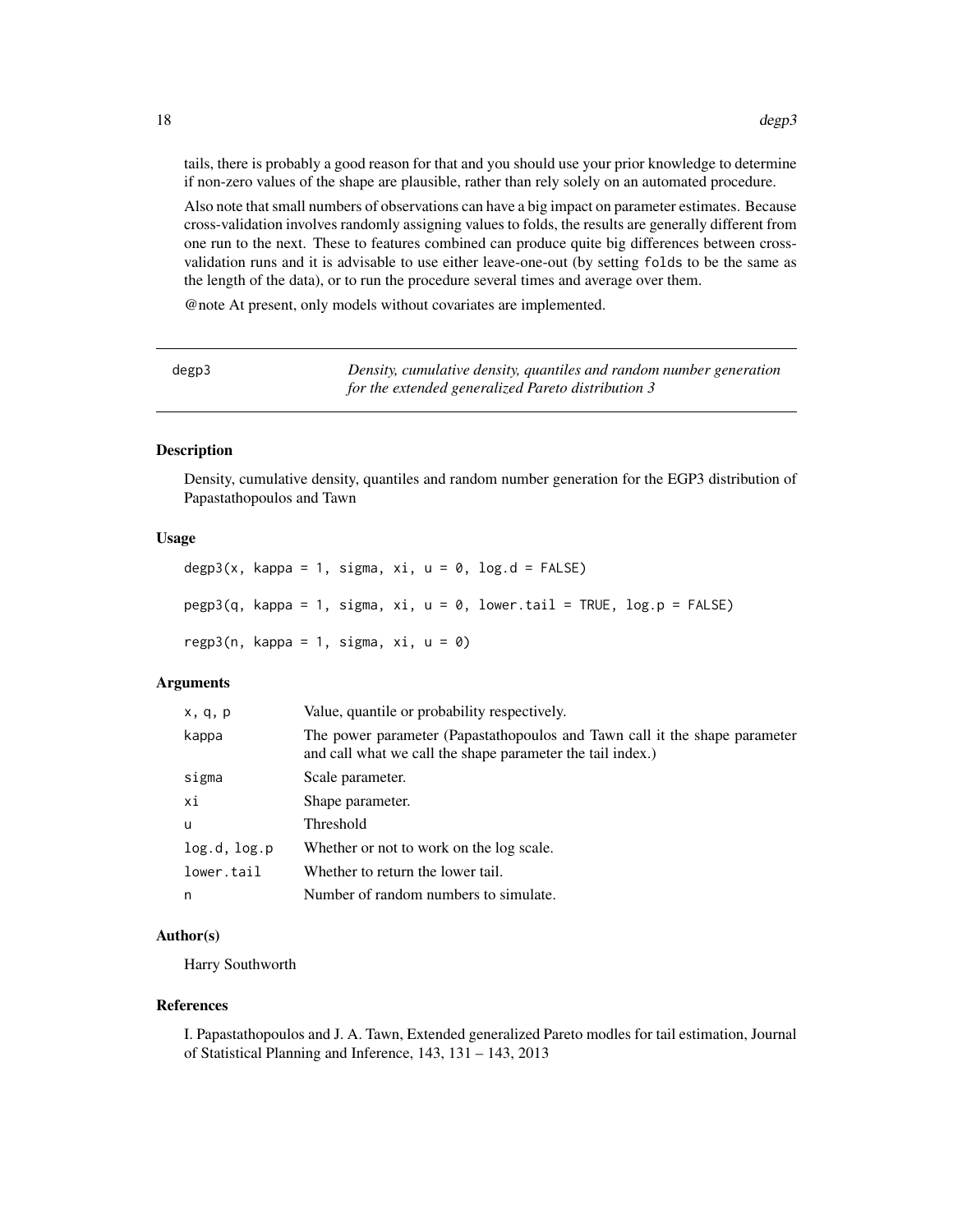#### <span id="page-18-0"></span>dgev and the state of the state of the state of the state of the state of the state of the state of the state of the state of the state of the state of the state of the state of the state of the state of the state of the s

# Examples

```
x <- regp3(1000, kappa=2, sigma=1, xi=.5)
hist(x)
x <- regp3(1000, kappa=2, sigma=exp(rnorm(1000, 1, .25)), xi=rnorm(1000, .5, .2))
hist(x)
plot(pegp3(x, kappa=2, sigma=1, xi=.5))
```

| dgev | Density, cumulative density, quantiles and random number generation |
|------|---------------------------------------------------------------------|
|      | for the generalized extreme value distribution                      |

# Description

Density, cumulative density, quantiles and random number generation for the generalized extreme value distribution

#### Usage

```
dgev(x, mu, sigma, xi, log.d = FALSE)pgev(q, mu, sigma, xi, lowertail = TRUE, <math>log.p = FALSE)
qgev(p, mu, sigma, xi, lower.tail = TRUE, log.p = FALSE)
rgev(n, mu, sigma, xi)
```
# Arguments

| x, q, p      | Value, quantile or probability respectively. |
|--------------|----------------------------------------------|
| mu           | Location parameter.                          |
| sigma        | Scale parameter.                             |
| xi           | Shape parameter.                             |
| log.d, log.p | Whether or not to work on the log scale.     |
| lower.tail   | Whether to return the lower tail.            |
|              | Number of random numbers to simulate.        |

# Details

Random number generation is done as a transformation of the Gumbel distribution; Gumbel random variates are generated as the negative logarithm of standard exponentials.

#### Author(s)

Harry Southworth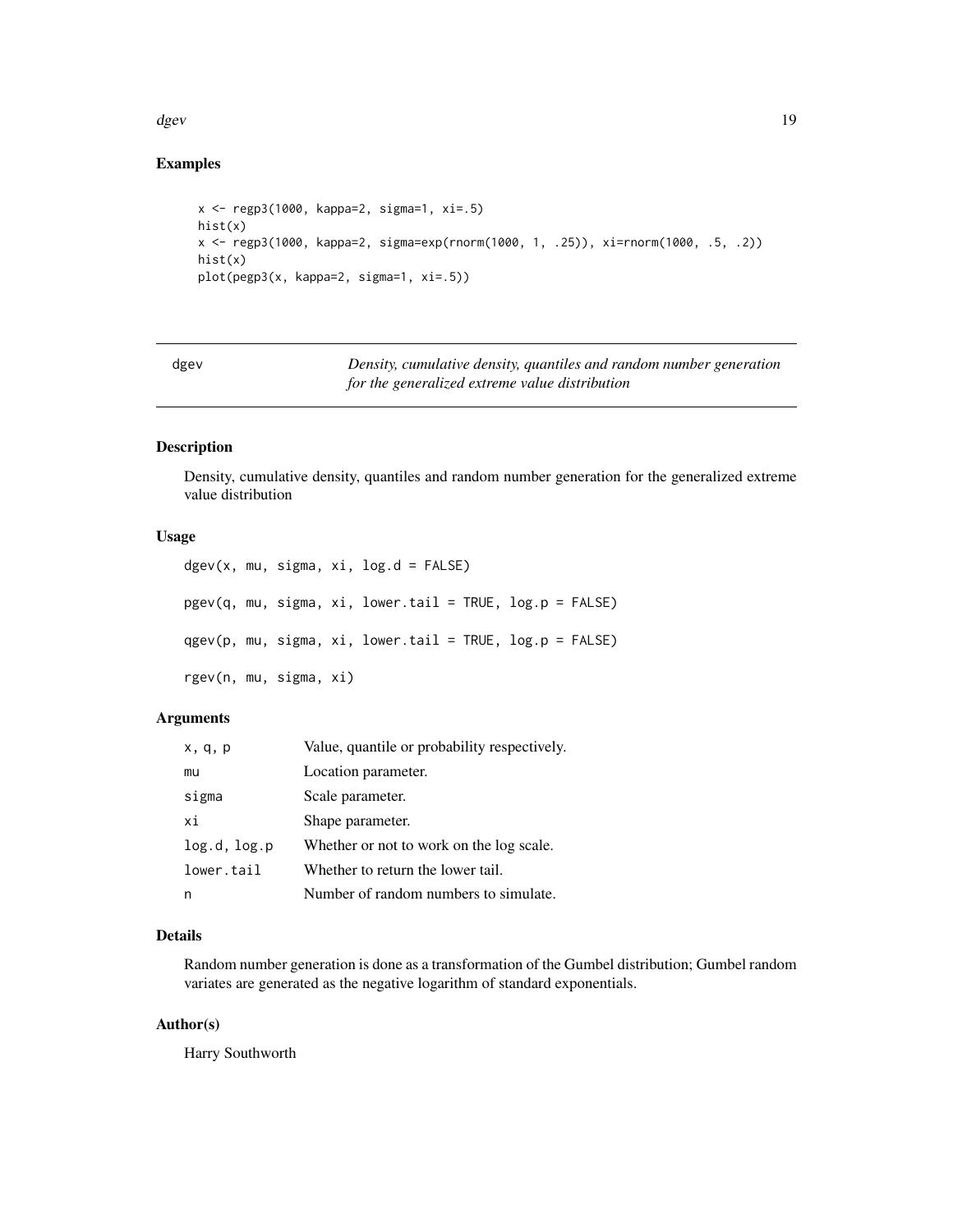# Examples

```
x <- rgev(1000, mu=0, sigma=1, xi=.5)
hist(x)
x <- rgev(1000, mu=0, sigma=exp(rnorm(1000, 1, .25)), xi=rnorm(1000, .5, .2))
hist(x)
plot(pgev(x, mu=0, sigma=1, xi=.5))
```
dgpd *Density, cumulative density, quantiles and random number generation for the generalized Pareto distribution*

# Description

Density, cumulative density, quantiles and random number generation for the generalized Pareto distribution

## Usage

dgpd(x, sigma, xi,  $u = 0$ , log.d = FALSE) pgpd(q, sigma, xi, u = 0, lower.tail = TRUE, log.p = FALSE)  $qgpd(p, sigma, xi, u = 0, lower.tail = TRUE, log.p = FALSE)$ rgpd(n, sigma,  $xi$ ,  $u = 0$ )

### Arguments

| x, q, p      | Value, quantile or probability respectively. |
|--------------|----------------------------------------------|
| sigma        | Scale parameter.                             |
| хi           | Shape parameter.                             |
| u            | <b>Threshold</b>                             |
| log.d, log.p | Whether or not to work on the log scale.     |
| lower.tail   | Whether to return the lower tail.            |
| n            | Number of random numbers to simulate.        |

#### Details

Random number generation is done by transformation of a standard exponential.

#### Author(s)

Janet E Heffernan, Paul Metcalfe, Harry Southworth

<span id="page-19-0"></span>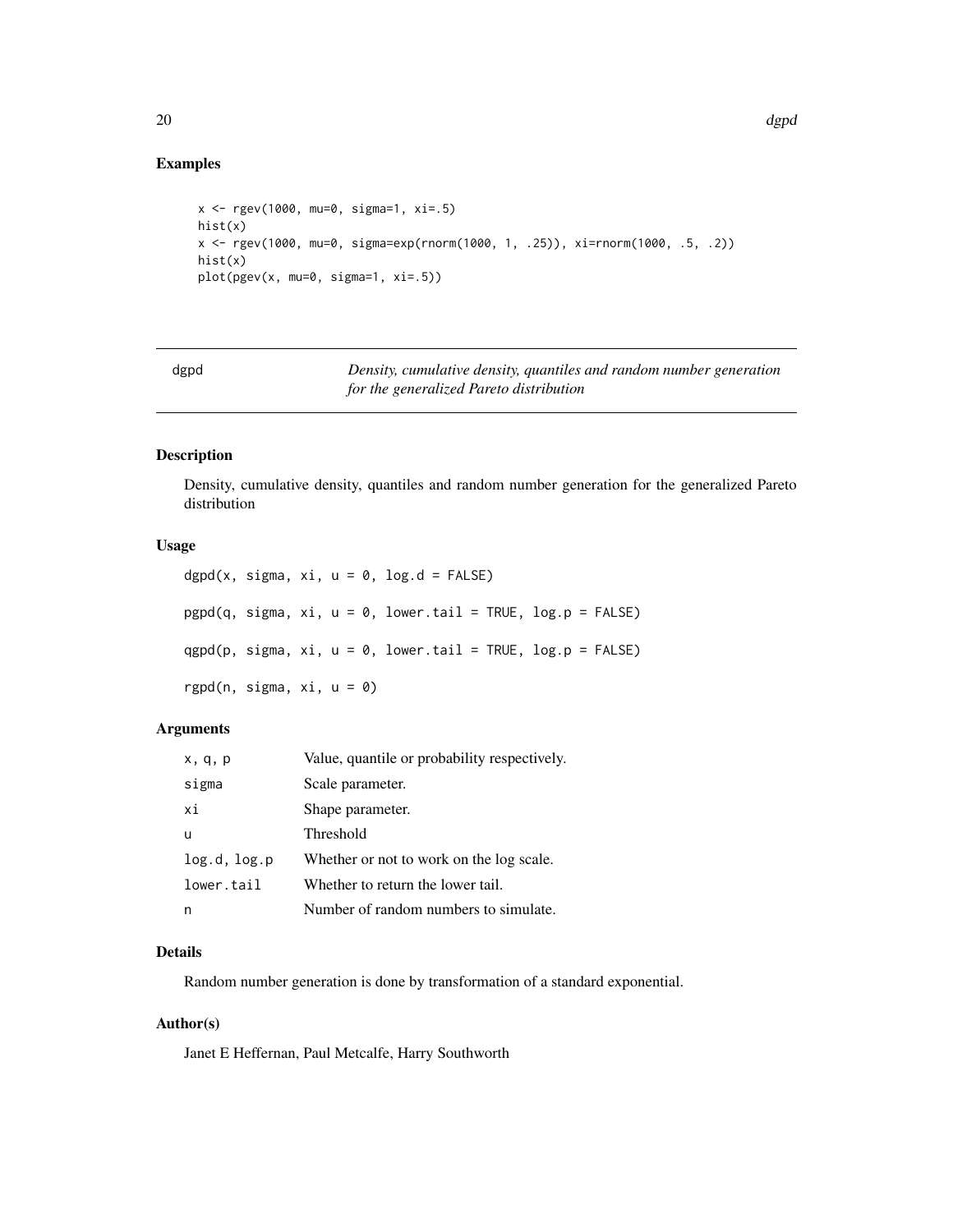#### <span id="page-20-0"></span>dgumbel 21

# Examples

```
x <- rgpd(1000, sigma=1, xi=.5)
hist(x)
x <- rgpd(1000, sigma=exp(rnorm(1000, 1, .25)), xi=rnorm(1000, .5, .2))
hist(x)
plot(pgpd(x, sigma=1, xi=.5))
```
# dgumbel *The Gumbel distribution*

# Description

Density, distribution and quantile functions, and random number generation for the Gumbel distribution

# Usage

dgumbel(x, mu, sigma, log.d = FALSE) rgumbel(n, mu, sigma) pgumbel(q, mu, sigma, lower.tail = TRUE, log.p = FALSE) qgumbel(p, mu, sigma, lower.tail = TRUE, log.p = FALSE)

# Arguments

| x, q, p      | Vectors of quantiles or probabilities.                                                  |
|--------------|-----------------------------------------------------------------------------------------|
| mu           | The location parameter.                                                                 |
| sigma        | The scale parameter.                                                                    |
| log.d, log.p | Whether to return logged values, or to treat probabilities/densities as being logged.   |
| n            | The number of observations.                                                             |
| lower.tail   | Whether to return the lower tail. If lower tail=FALSE, the upper tail is re-<br>turned. |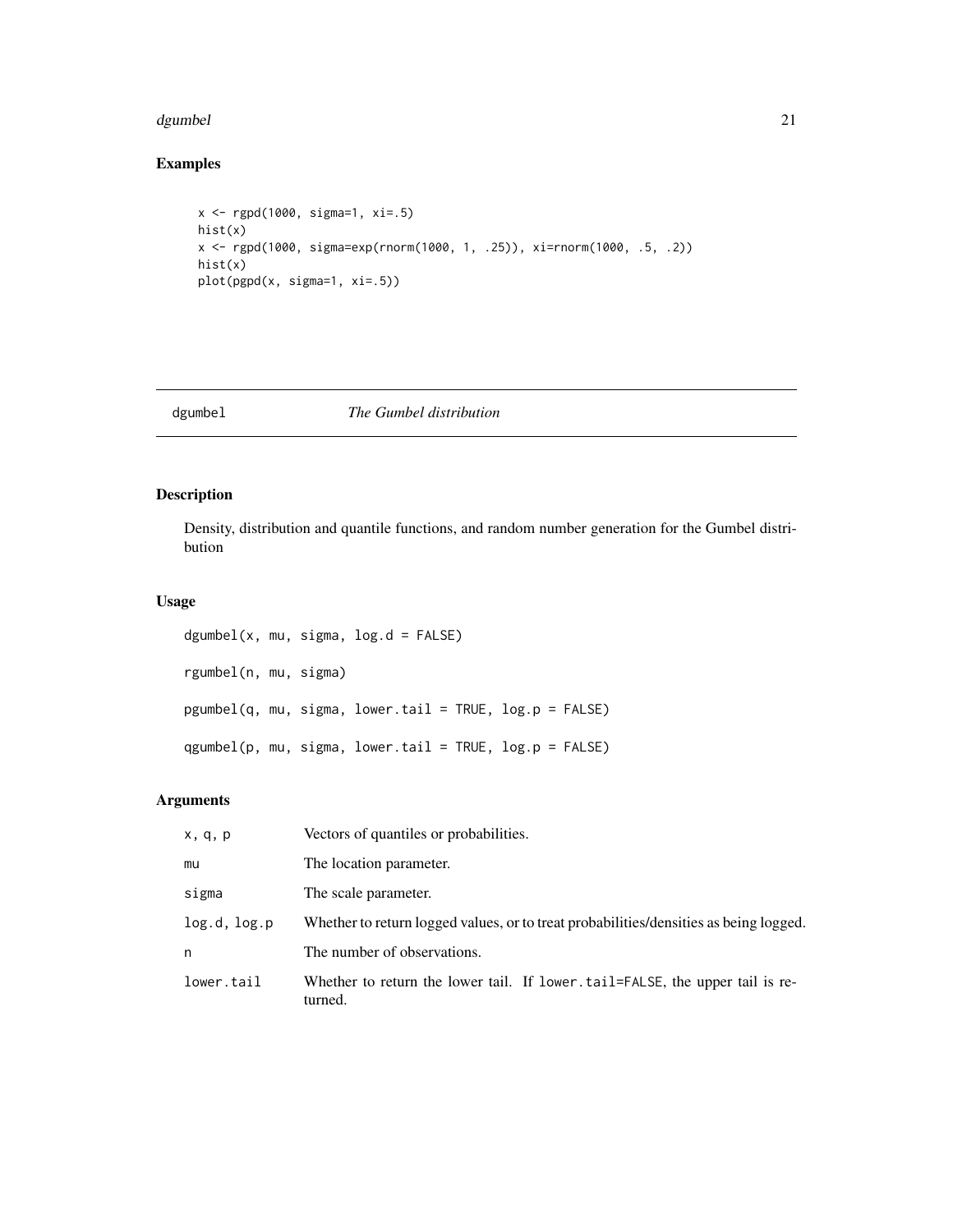# Description

Compute the empirical distribution function

# Usage

 $edf(x, na-last = NA)$ 

# Arguments

|         | A numeric vector                                   |
|---------|----------------------------------------------------|
| na.last | How to treat missing values. See rank for details. |

#### Value

A vector of quantiles relating to the observations in x.

#### Author(s)

Harry Southworth

# See Also

[copula](#page-14-1)

# Examples

plot(winter\$NO, edf(winter\$NO))

| egp3RangeFit | Estimate the EGP3 distribution power parameter over a range of |  |  |
|--------------|----------------------------------------------------------------|--|--|
|              | thresholds                                                     |  |  |

# Description

Estimate extended generalized Pareto distribution power parameter over a range of values, using maximum (penalized) likelihood.

<span id="page-21-1"></span><span id="page-21-0"></span>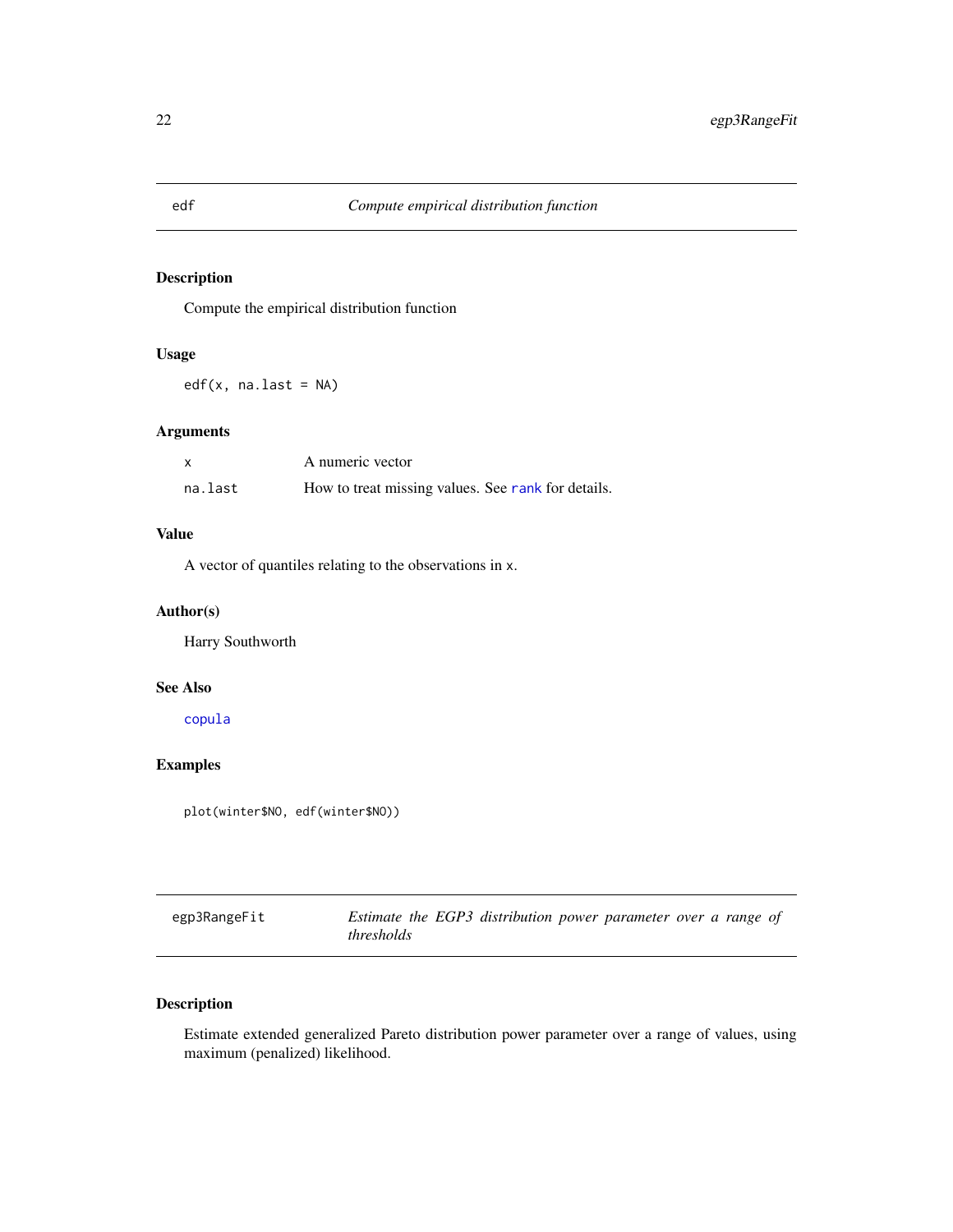# egp3RangeFit 23

#### Usage

```
egp3RangeFit(data, umin=quantile(data, .05), umax=quantile(data,
.95), nint = 10, penalty = "gaussian", priorParameters = NULL, alpha=0.05)
## S3 method for class 'egp3RangeFit'
print(x, \ldots)## S3 method for class 'egp3RangeFit'
plot(x, xlab = "Threshold", ylab = "kappa", main = NULL, addNexcesses=TRUE, log.="", ...)
## S3 method for class 'egp3RangeFit'
ggplot(data, mapping, xlab = "Threshold", ylab = expression(kappa),
main=NULL,fill="orange", col="blue",addNexcesses=TRUE, textsize=4, ..., environment)
```
#### Arguments

| data                            | The data vector to be modelled.                                                                                                                                                                    |
|---------------------------------|----------------------------------------------------------------------------------------------------------------------------------------------------------------------------------------------------|
| umin                            | The minimum threshold above which to estimate the parameters.                                                                                                                                      |
| umax                            | The maximum threshold above which to estimate the parameters.                                                                                                                                      |
| nint                            | The number of thresholds at which to perform the estimation.                                                                                                                                       |
| penalty                         | The type of penalty to be used in the maximum penalized likelihood estimation.<br>Should be either "gaussian" or "none". Defaults to "gaussian".                                                   |
| priorParameters                 |                                                                                                                                                                                                    |
|                                 | Parameters to be used for the penalty function. See the help for evm for more<br>informaiton.                                                                                                      |
| alpha                           | $100(1 - alpha)\%$ confidence intervals will be plotted with the point estimates.<br>Defaults to alpha = $0.05$ .                                                                                  |
| x                               | Argument to the print functions.                                                                                                                                                                   |
| xlab                            | Label for the x-axis.                                                                                                                                                                              |
| ylab                            | Label for the y-axis.                                                                                                                                                                              |
| main                            | The main title.                                                                                                                                                                                    |
| textsize                        | Size of text for annotation showing number of threshold excesses.                                                                                                                                  |
| addNexcesses                    | Annotate top axis with numbers of threshold excesses arising with the corre-<br>sponding values of threshold on the bottom axis.                                                                   |
| log.                            | Argument passed through to plot. Can take values "x" for plotting the x-axis<br>on the log scale, "y" for plotting the y-axis on the log scale, "xy" for both, or ""<br>(the default) for neither. |
| mapping, fill, col, environment |                                                                                                                                                                                                    |
|                                 | Arguments to ggplot method.                                                                                                                                                                        |
| $\cdots$                        | Arguments to plot.                                                                                                                                                                                 |

#### Details

Papastathopoulos and Tawn present 3 extended versions of the generalized Pareto distribution. Using the egp3 texmex family object, the power parameter in the EGP3 distribution is estimated on the log scale, a confidence interval is calculated and the result is transformed back to the scale of the power parameter and returned to the user.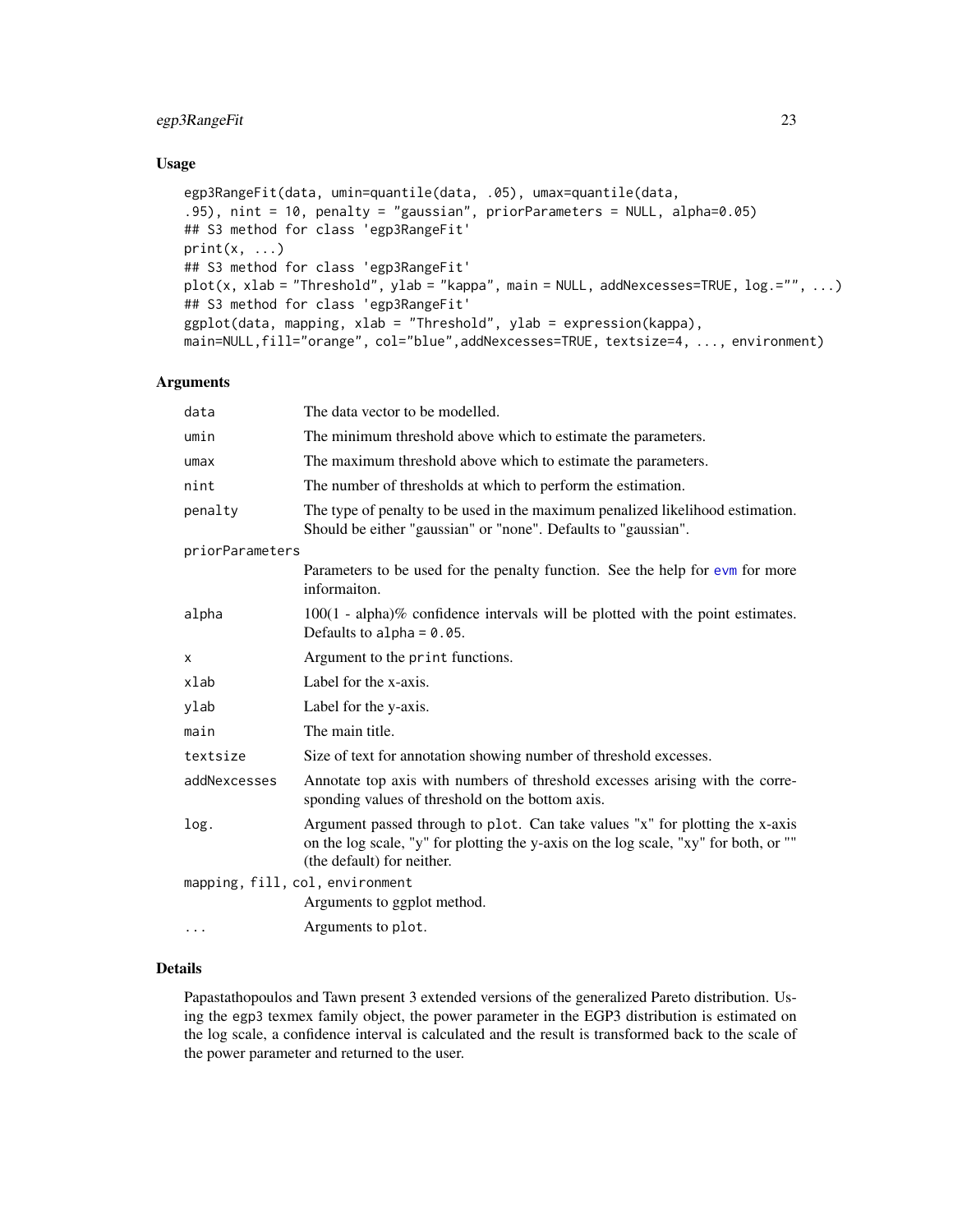When the power paramer, kappa, is equal to 1, the EPG3 distribution is identical to the generalized Pareto distribution. Therefore, the plot of the estimated parameter over a range of thresholds provides a diagnostic for threshold selection: the lowest value of kappa whose confidence interval includes 1 is suggested as the threshold for generalized Pareto modelling.

If lower thresholds are used and the EGP3 distribution itself is used for modelling, some care should be taken to ensure the model provides a reasonable degree of fit to the data. Limited experience suggests that such models seldom fit well and the main value of the EGP3 distribution is as a diagnostic for threshold selection as described here.

Note this function does not extend to assessing model fit when there are covariates included in the model.

#### Author(s)

Harry Southworth

#### References

I. Papastathopoulos and J. A. Tawn, Extended generalized Pareto modles for tail estimation, Journal of Statistical Planning and Inference, 143, 131 – 143, 2013

# See Also

[evm](#page-24-1), [gpdRangeFit](#page-55-1), [mrl](#page-71-1)

#### Examples

```
# because of the time it takes to run
erf <- egp3RangeFit(rain)
plot(erf)
ggplot(erf)
```
endPoint *Calculate upper end point for a fitted extreme value model*

#### Description

Calculate upper end point for fitted extreme value model

#### Usage

```
endPoint(y, verbose=TRUE, .unique=TRUE, ...)
```

```
## S3 method for class 'evmOpt'
endPoint(y, verbose=TRUE, .unique=TRUE, ...)
## S3 method for class 'evmSim'
endPoint(y, verbose=TRUE, .unique=TRUE, ...)
```
<span id="page-23-0"></span>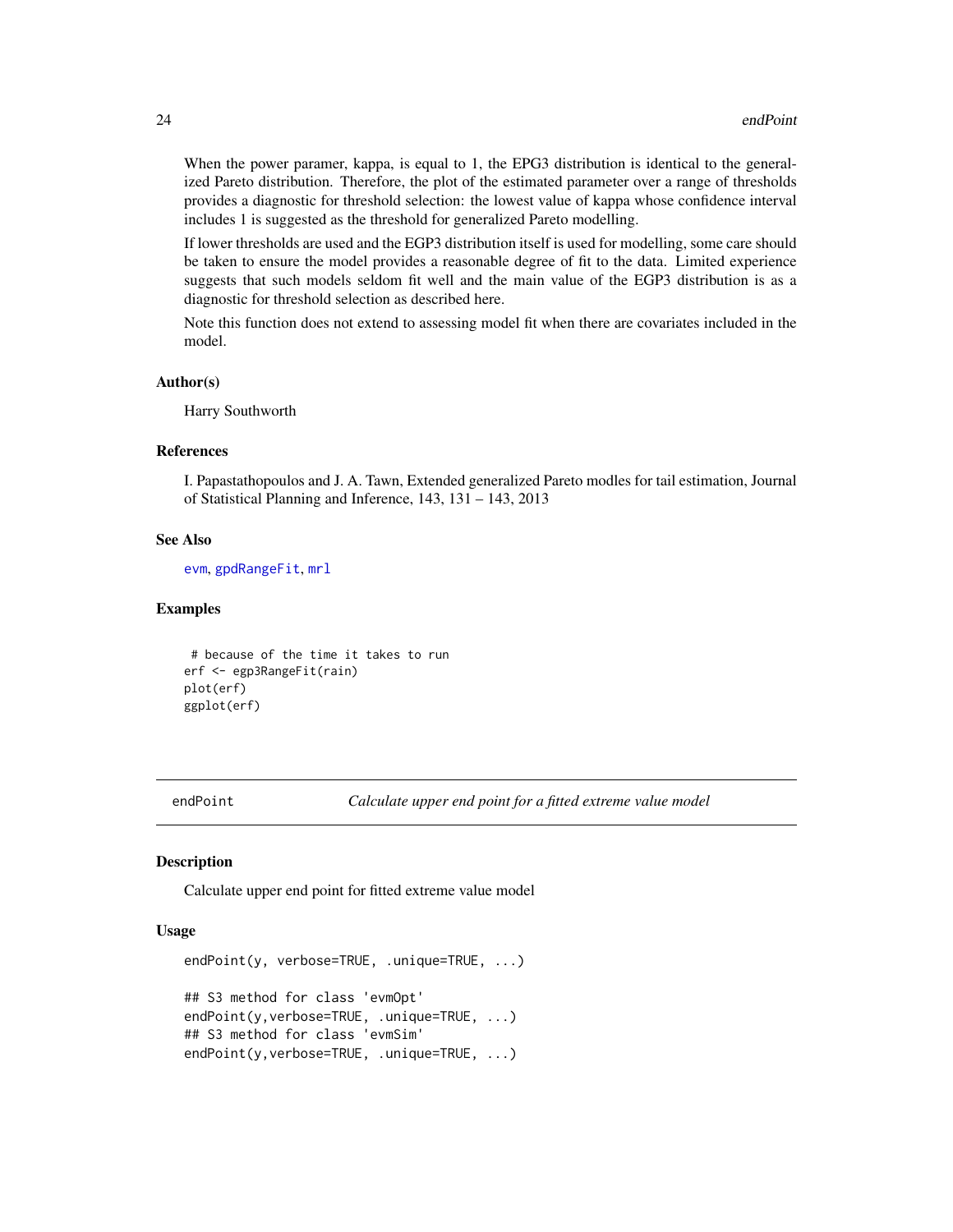#### <span id="page-24-0"></span>evm 25

# Arguments

| y       | Object of class evmOpt or evmSim, as returned by evm.  |
|---------|--------------------------------------------------------|
| verbose | Whether to print output.                               |
| .unique | Whether or not to use only unique values of $y$ .      |
|         | further arguments to be passed to the signif function. |

# Value

In cases where the fitted shape parameter is negative, the fitted finite upper endpoint of the extreme value model.

# Author(s)

Janet E. Heffernan

<span id="page-24-1"></span>evm *Extreme value modelling*

# Description

Likelihood based modelling and inference for extreme value models, possibly with explanatory variables.

### Usage

```
evm(y, data, family = gpd, ...)## Default S3 method:
evm(
 y,
 data,
  family = gpd,
  th = -Inf,
  qu,
  ...,
 penalty = NULL,
 prior = "gaussian",
 method = "optimize",
 cov = "observed",start = NULL,
 priorParameters = NULL,
 maxit = 10000,
  trace = NULL,
  iter = 40500,
  burn = 500,
  thin = 4,
```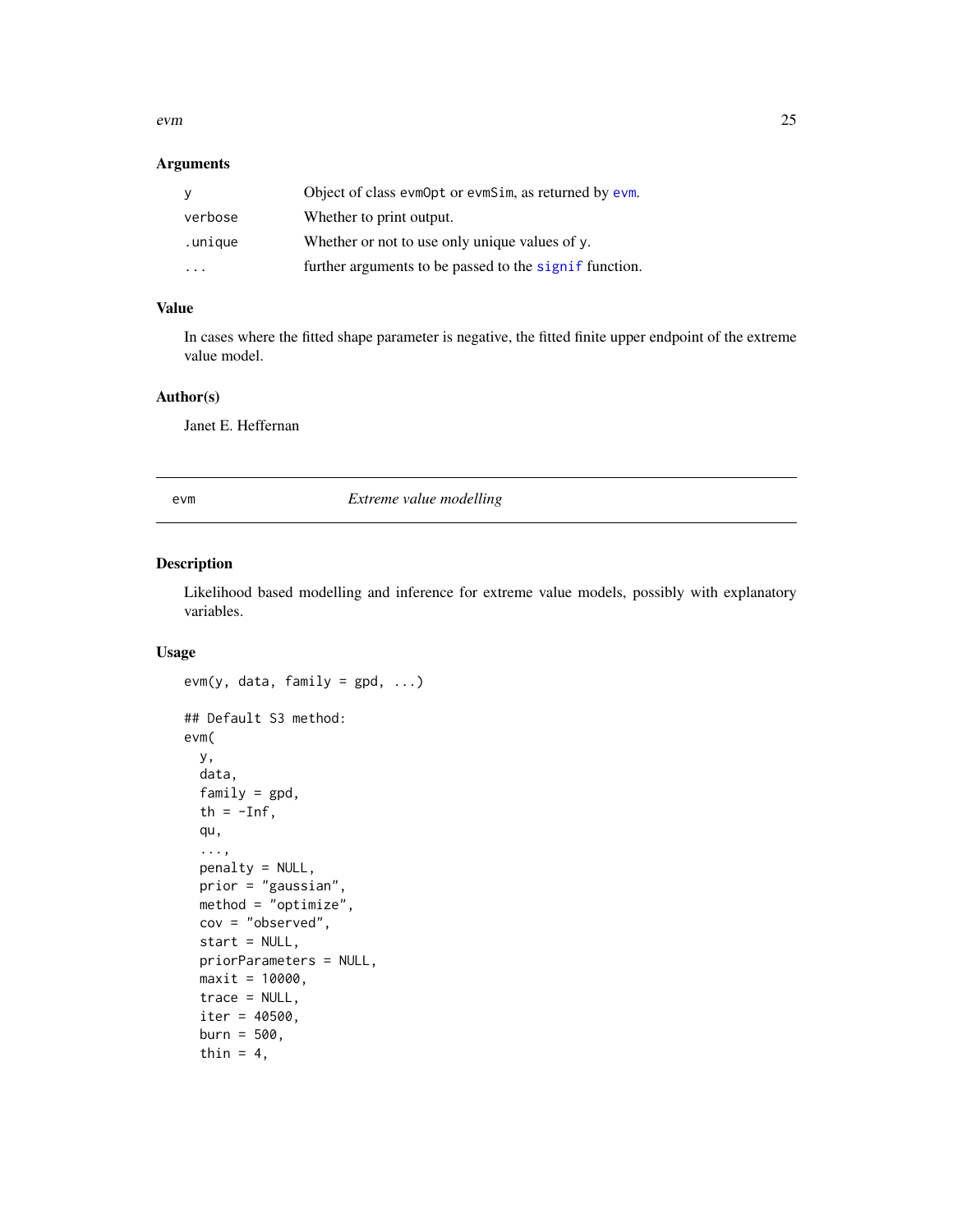```
chains = 1,
 proposal.dist = c("gaussian", "cauchy"),
  jump.cov,
  jump.const = NULL,
 R = 1000,cores = NULL,
 export = NULL,verbose = TRUE
\mathcal{L}
```
# Arguments

| y        | Either a numeric vector or the name of a variable in data.                                                                                                                                                                                                                                                                                                                                                                                                                                                                                                                                                                                                                                      |
|----------|-------------------------------------------------------------------------------------------------------------------------------------------------------------------------------------------------------------------------------------------------------------------------------------------------------------------------------------------------------------------------------------------------------------------------------------------------------------------------------------------------------------------------------------------------------------------------------------------------------------------------------------------------------------------------------------------------|
| data     | A data frame containing y and any covariates.                                                                                                                                                                                                                                                                                                                                                                                                                                                                                                                                                                                                                                                   |
| family   | An object of class 'texmexFamily'. Defaults to family=gpd and a general-<br>ized Pareto distribution (GPD) is fit to the data. Alternatively the family could<br>be gev, weibull or gumbel, resulting in a generalized extreme value distribu-<br>tion, Weibull or Gumbell distribution being fit. Family cgpd fits the generalized<br>Pareto distribution but with the shape parameter constrained to be $> 0.5$ by us-<br>ing the link function suggested by Yee and Stephenson (2007), $\eta = \log(\xi +$<br>0.5). Family egp3 fits the extended GP family 3 of Papastathopoulos and Tawn<br>(2013). No other families are currently available in texmex, but users may write<br>their own. |
| $\cdots$ | In evm, formulae for the parameters in the family, e.g. $phi = \gamma x$ . If none are<br>specified, they all default to $\sim$ 1.                                                                                                                                                                                                                                                                                                                                                                                                                                                                                                                                                              |
| th       | For threshold excess models (such as when family=gpd), the threshold for y,<br>exceedances above which will be used to fit the upper tail model. Note that if<br>you have already thresholded your data and want to model all of y, you still need<br>to specify th.                                                                                                                                                                                                                                                                                                                                                                                                                            |
| qu       | An alternative to th, a probability defined such that $quantile(y, qu)$ equals th.                                                                                                                                                                                                                                                                                                                                                                                                                                                                                                                                                                                                              |
| penalty  | How to penalize the likelhood. Currently, either "none"", "gaussian"" or "lasso""<br>are the only allowed values. If penalty is "gaussian" or "lasso" then the param-<br>eters for the penalization are specified through the priorParameters argument.<br>See below. Defaults to penalty=NULL and applies maximum likelihood estima-<br>tion.                                                                                                                                                                                                                                                                                                                                                  |
| prior    | If method = "optimize", just an alternative way of specifying the penalty, and<br>only one or neither of penalty and prior should be given. If method = "simulate",<br>prior must be "gaussian" because no other prior distributions have been imple-<br>mented.                                                                                                                                                                                                                                                                                                                                                                                                                                |
| method   | Should be either "optimize" (the default), "simulate" or "bootstrap". The first<br>letter or various abbreviations will do. If 'optimize' is used, the (penalized)<br>likelihood is directly optimized using optim and point estimates (either ML or<br>MAP estimates) are returned with other information. If "simulate", a Metropolis<br>algorithm is used to simulate from the joint posterior distribution of the param-<br>eters. If "bootstrap", a parametric boostrap is performed.                                                                                                                                                                                                      |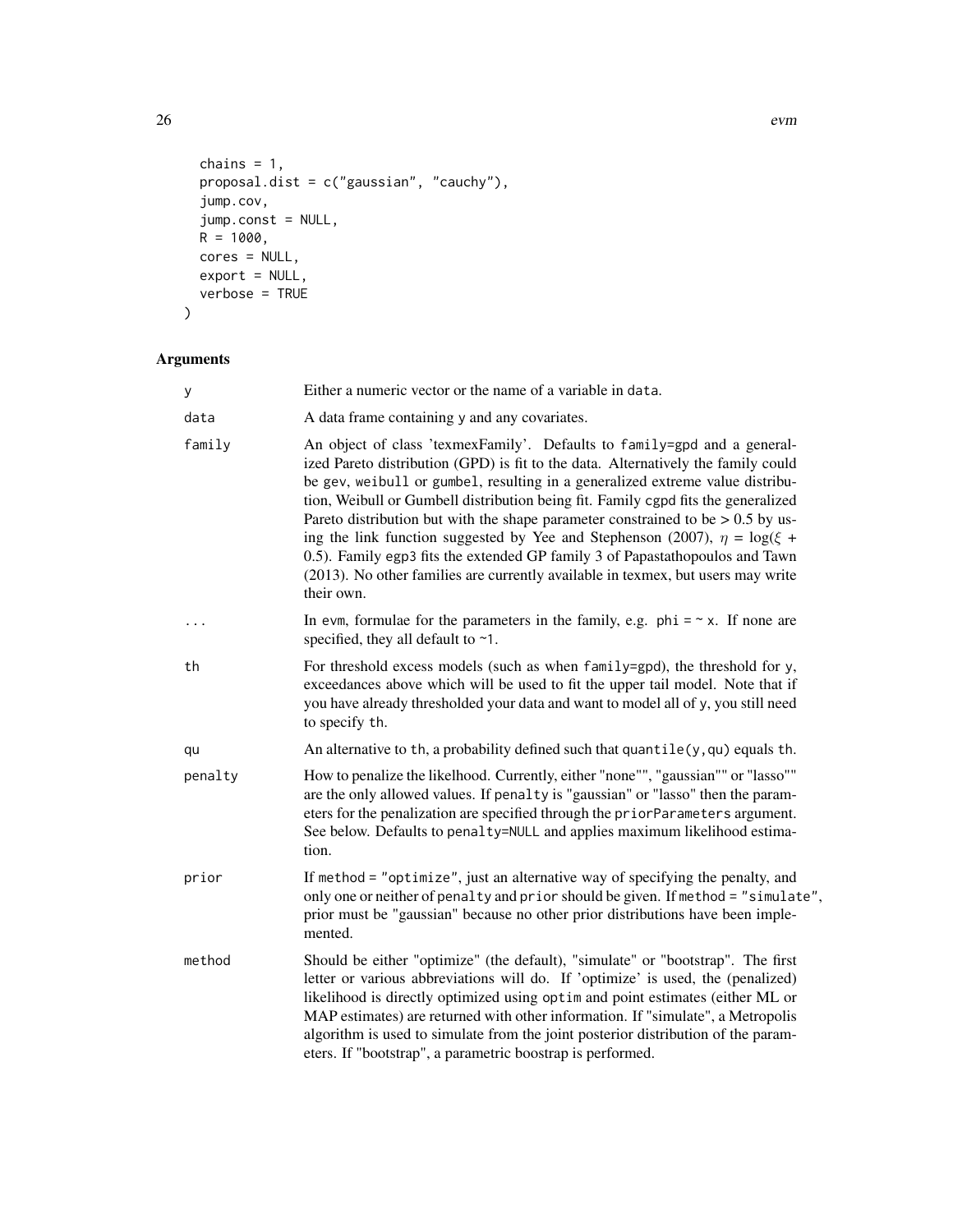| COV             | How to compute the covariance matrix of the parameters. Defaults to $cov =$<br>"observed" in which case the observed information matrix is used, if the info<br>element of the texmexFamily object is present. Note that currently, this is not<br>implemented for gev. Alternatives are cov = "numeric" in which case a nu-<br>merical approximation of the Hessian is used (see the help for optim), or cov<br>= "sandwich" if the sandwich element of the texmexFamily object is imple-<br>mented. The cov = "sandwich" method implements the Huber sandwich cor-<br>rection to the covariance matrix for data which are not independent and in which<br>case the likelihood function no longer has the interpretation of a joint likelihood,<br>but instead should be interpreted as a pseudo-likelihod.<br>In some cases, particularly with small samples, the numerical approximation<br>can be quite different from the closed form (cov="observed") result, and the<br>value derived from the observed information should be preferred. However, in<br>either case, since the underlying log-likelihood may be far from quadratic for<br>small samples, the resulting estimates of standard errors are liable to approx-<br>imate poorly the true standard errors. Also see the comments in the Details |
|-----------------|-----------------------------------------------------------------------------------------------------------------------------------------------------------------------------------------------------------------------------------------------------------------------------------------------------------------------------------------------------------------------------------------------------------------------------------------------------------------------------------------------------------------------------------------------------------------------------------------------------------------------------------------------------------------------------------------------------------------------------------------------------------------------------------------------------------------------------------------------------------------------------------------------------------------------------------------------------------------------------------------------------------------------------------------------------------------------------------------------------------------------------------------------------------------------------------------------------------------------------------------------------------------------------------------------------------------|
|                 | section, below.                                                                                                                                                                                                                                                                                                                                                                                                                                                                                                                                                                                                                                                                                                                                                                                                                                                                                                                                                                                                                                                                                                                                                                                                                                                                                                 |
| start           | Starting values for the parameters, to be passed to optim. If not provided, the<br>function will use the start element of the texmexFamily object if it exists.                                                                                                                                                                                                                                                                                                                                                                                                                                                                                                                                                                                                                                                                                                                                                                                                                                                                                                                                                                                                                                                                                                                                                 |
| priorParameters |                                                                                                                                                                                                                                                                                                                                                                                                                                                                                                                                                                                                                                                                                                                                                                                                                                                                                                                                                                                                                                                                                                                                                                                                                                                                                                                 |
|                 | A list with two components. The first should be a vector of means, the second<br>should be a covariance matrix if the penalty/prior is "gaussian" or "quadratic"<br>and a diagonal precision matrix if the penalty/prior is "lasso", "L1" or "Laplace".<br>If method = "simulate" then these represent the parameters in the Gaussian<br>prior distribution. If method = 'optimize' then these represent the parameters<br>in the penalty function. If not supplied: all default prior means are zero; all<br>default prior variances are $104$ ; all covariances are zero.                                                                                                                                                                                                                                                                                                                                                                                                                                                                                                                                                                                                                                                                                                                                     |
| maxit           | The number of iterations allowed in optim.                                                                                                                                                                                                                                                                                                                                                                                                                                                                                                                                                                                                                                                                                                                                                                                                                                                                                                                                                                                                                                                                                                                                                                                                                                                                      |
| trace           | Whether or not to print progress to screen. If method = "optimize", the ar-<br>gument is passed into optim - see the help for that function. If method =<br>"simulate", the argument determines at how many steps of the Markov chain<br>the function should tell the user, and in this case it defaults to trace = 10000.                                                                                                                                                                                                                                                                                                                                                                                                                                                                                                                                                                                                                                                                                                                                                                                                                                                                                                                                                                                      |
| iter            | Number of simulations to generate under method = "simulate". Defaults to<br>40500.                                                                                                                                                                                                                                                                                                                                                                                                                                                                                                                                                                                                                                                                                                                                                                                                                                                                                                                                                                                                                                                                                                                                                                                                                              |
| burn            | The number of initial steps to be discarded. Defaults to 500.                                                                                                                                                                                                                                                                                                                                                                                                                                                                                                                                                                                                                                                                                                                                                                                                                                                                                                                                                                                                                                                                                                                                                                                                                                                   |
| thin            | The degree of thinning of the resulting Markov chains. Defaults to 4 (one in<br>every 4 steps is retained).                                                                                                                                                                                                                                                                                                                                                                                                                                                                                                                                                                                                                                                                                                                                                                                                                                                                                                                                                                                                                                                                                                                                                                                                     |
| chains          | The number of Markov chains to run. Defaults to 1. If you run more than 1, the<br>function tries to figure out how to do it in parallel using as many cores as there<br>are chains.                                                                                                                                                                                                                                                                                                                                                                                                                                                                                                                                                                                                                                                                                                                                                                                                                                                                                                                                                                                                                                                                                                                             |
| proposal.dist   | The proposal distribution to use, either multivariate gaussian or a multivariate<br>Cauchy.                                                                                                                                                                                                                                                                                                                                                                                                                                                                                                                                                                                                                                                                                                                                                                                                                                                                                                                                                                                                                                                                                                                                                                                                                     |
| jump.cov        | Covariance matrix for proposal distribution of Metropolis algorithm. This is<br>scaled by jump.const.                                                                                                                                                                                                                                                                                                                                                                                                                                                                                                                                                                                                                                                                                                                                                                                                                                                                                                                                                                                                                                                                                                                                                                                                           |
| jump.const      | Control parameter for the Metropolis algorithm.                                                                                                                                                                                                                                                                                                                                                                                                                                                                                                                                                                                                                                                                                                                                                                                                                                                                                                                                                                                                                                                                                                                                                                                                                                                                 |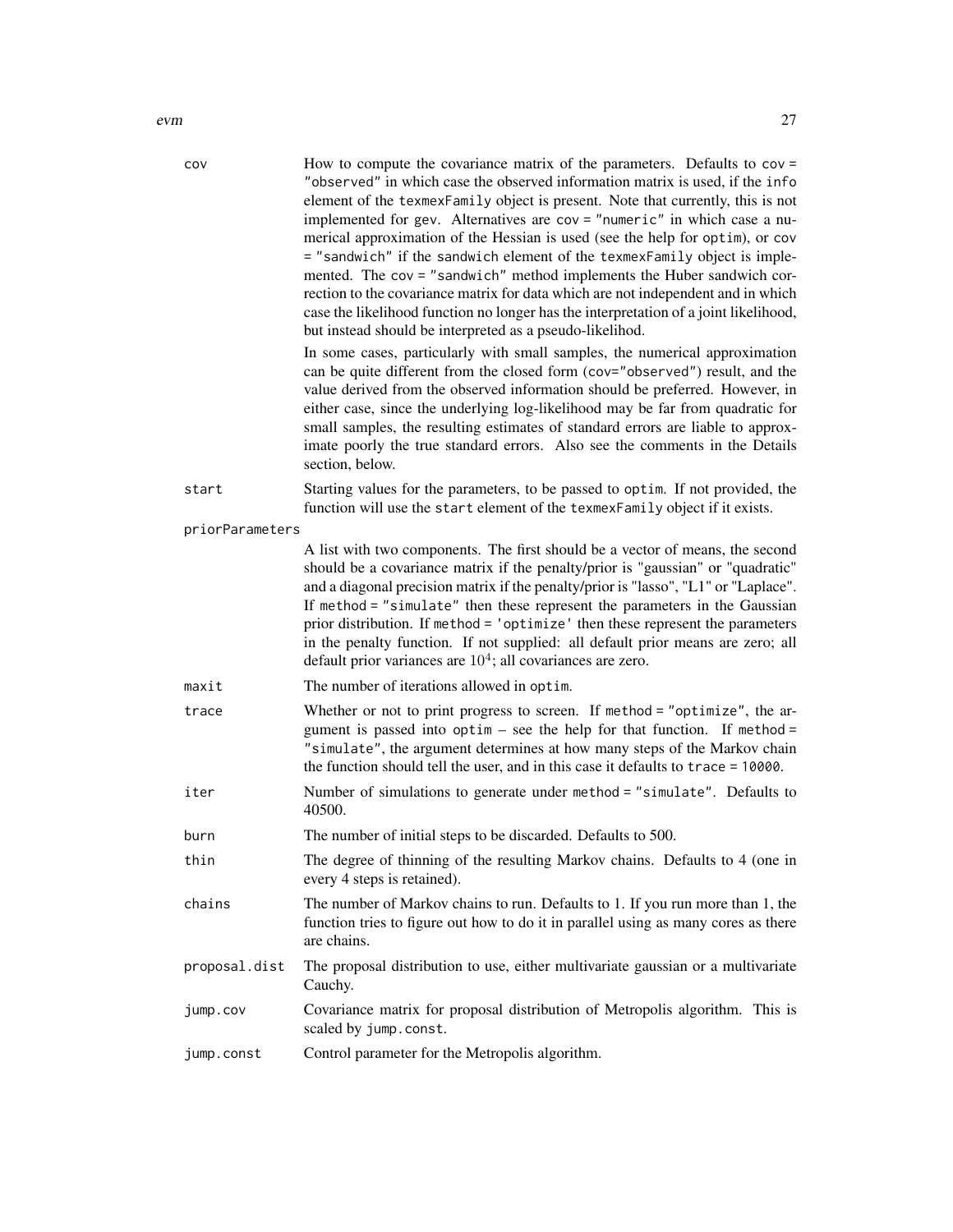| R       | The number of parametric bootstrap samples to run when method = "bootstrap"<br>is requested. Defaults to 1000.                                                                                                       |
|---------|----------------------------------------------------------------------------------------------------------------------------------------------------------------------------------------------------------------------|
| cores   | The number of cores to use when bootstrapping. Defaults to cores=NULL and<br>the function guesses how many cores are available and uses them all.                                                                    |
| export  | Character vector of names of objects to export if parallel processing is be-<br>ing used and you are using objects from outside of texmex. It it passed to<br>parallel:: clusterExport and used by texmex:: evmBoot. |
| verbose | Whether or not to print progress to screen. Defaults to verbose=TRUE.                                                                                                                                                |

#### Details

The main modelling function is evm (extreme value model) and the distribution to be used is specified by passing an object of class texmexFamily to the family argument.

The default texmexFamily object used by evm is gpd. Currently, the other texmexFamily objects available are gev which results in fitting a generalized extreme value (GEV) distribution to the data, gpdIntCensored which can be used to fit the GPD to data which has been rounded to a given numebr of decimal places by recognisiing the data as interval censored, and egp3 which fits the extended generalized Pareto distribution version 3 of Papastathopoulos and Tawn (2013).

See Coles (2001) for an introduction to extreme value modelling and the GPD and GEV models.

For the GPD model, we use the following parameterisation of evm:

$$
P(Y \le y) = 1 - (1 + \xi y/\sigma)^{-1/\xi}
$$

for  $y > 0$  and  $1 + \frac{\varepsilon y}{\sigma} > 0$ .

For the GEV model, we use:

$$
P(Y \le y) = exp(-(1 + \xi(y - \mu)/\sigma)^{-1/\xi})
$$

In each case, the scale parameter is sigma ( $\sigma$ ) and the shape parameter is xi ( $\xi$ ). The GEV distribution also has location parameter mu  $(\mu)$ . See Papastathopoulos and Tawn (2013) for specification of the EGP3 model.

Working with the log of the scale parameter improves the stability of computations, makes a quadratic penalty more appropriate and enables the inclusion of covariates in the model for the scale parameter, which must remain positive. We therefore work with  $\phi = \log(\sigma)$ . All specification of priors or penalty functions refer to  $\phi$  rather than  $\sigma$ . A quadratic penalty can be thought of as a Gaussian prior distribution, whence the terminology of the function.

Parameters of the evm are estimated by using maximum (penalized) likelihood (method = "optimize"), or by simulating from the posterior distribution of the model parameters using a Metropolis algorithm (method = "simulate"). In the latter case, start is used as a starting value for the Metropolis algorithm; in its absence, the maximum penalized likelhood point estimates are computed and used.

A boostrap approach is also available (method = "bootstrap"). This runs a parametric bootstrap, simulating from the model fit by optimization.

When method = "simulate" the print and summary functions give posterior means and standard deviations. Posterior means are also returned by the coef method. Depending on what you want to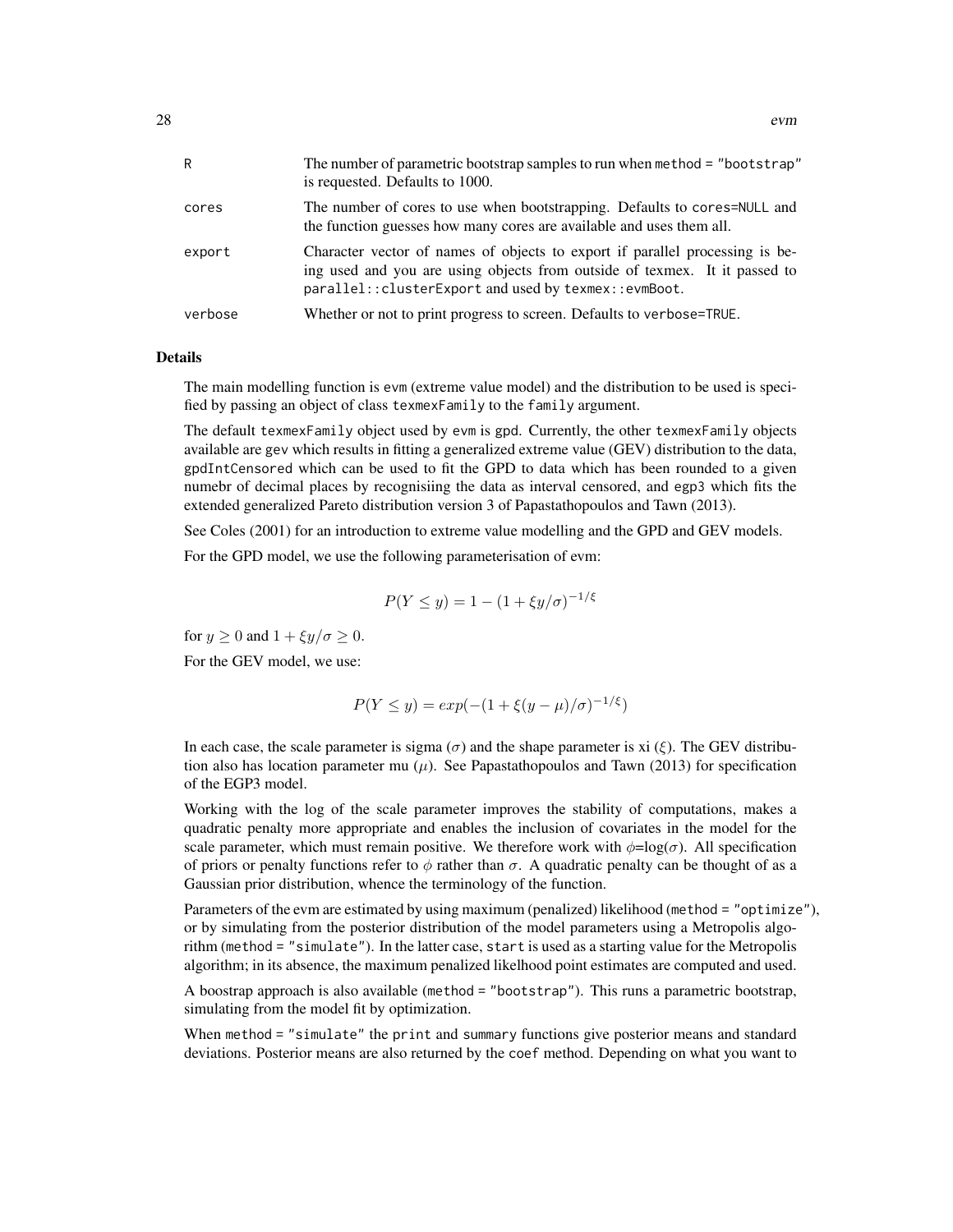#### evm and the contract of the contract of the contract of the contract of the contract of the contract of the contract of the contract of the contract of the contract of the contract of the contract of the contract of the co

do and what the posterior distributions look like (use plot method) you might want to work with quantiles of the posterior distributions instead of relying on standard errors.

When method = "bootstrap", summaries of the bootstrap distribution and the bootstrap estimate of bias are displayed.

#### Value

If method = "optimize", an object of class evmOpt:

| call            | The call to evmSim that produced the object.                                                                                                                                                                                                                                                                                                                                                                                                                                                                                  |
|-----------------|-------------------------------------------------------------------------------------------------------------------------------------------------------------------------------------------------------------------------------------------------------------------------------------------------------------------------------------------------------------------------------------------------------------------------------------------------------------------------------------------------------------------------------|
| data            | The original data (above and below the threshold for fitting if a distribution for<br>threshold excesses has been used). In detail, data is a list with elements y and D.<br>y is the response variable and D is a list containing the design matrices implied<br>by any formlae used in the call to evm.                                                                                                                                                                                                                     |
| convergence     | Output from optim relating to whether or not the optimizer converged.                                                                                                                                                                                                                                                                                                                                                                                                                                                         |
| message         | A message telling the user whether or not convergence was achieved.                                                                                                                                                                                                                                                                                                                                                                                                                                                           |
| threshold       | The threshold of the data above which the evmSim model was fit.                                                                                                                                                                                                                                                                                                                                                                                                                                                               |
| penalty         | The type of penalty function used, if any.                                                                                                                                                                                                                                                                                                                                                                                                                                                                                    |
| coefficients    | The parameter estimates as computed under maximum likelihood or maximum<br>penalized likelihood.                                                                                                                                                                                                                                                                                                                                                                                                                              |
| rate            | The proportion of observations above the threshold. If the model is not a thresh-<br>old exceedance model (e.g. the GEV model), the rate will be 1.                                                                                                                                                                                                                                                                                                                                                                           |
| priorParameters |                                                                                                                                                                                                                                                                                                                                                                                                                                                                                                                               |
|                 | See above.                                                                                                                                                                                                                                                                                                                                                                                                                                                                                                                    |
| residuals       | Residuals computed using the residual function in the texmexFamily object, if<br>any. These are used primarly for producing QQ and PP plots via plot.evmOpt<br>or ggplot.evmOpt. The residuals are transformed values of the raw data, ac-<br>counting for the parameter estimates: see the residuals component of the<br>texmexFamily object for the calculations. For the generalized Pareto family,<br>they are (if the model fits well) standard exponential variates; for the GEV fam-<br>ily, standard Gumbel variates. |
| ploglik         | The value of the optimized penalized log-likelihood.                                                                                                                                                                                                                                                                                                                                                                                                                                                                          |
| loglik          | The value of the optimized (unpenalized) log-likelihood. If penalty='none' is<br>used, this will be identical to ploglik, above.                                                                                                                                                                                                                                                                                                                                                                                              |
| COV             | The estimated covariance of the parameters in the model.                                                                                                                                                                                                                                                                                                                                                                                                                                                                      |
| se              | The estimated standard errors of the parameters in the model.                                                                                                                                                                                                                                                                                                                                                                                                                                                                 |
| xlevels         | A named list containing a named list for each design matrix (main parame-<br>ter) in the model. Each list contians an element named after each factor in<br>the linear predictor for the respective design matrix. These are used by the<br>predict method to ensure all factor levels are known, even if they don't appear<br>in newdata.                                                                                                                                                                                    |
|                 | If method = "simulate", an object of class evmSim:                                                                                                                                                                                                                                                                                                                                                                                                                                                                            |

call The call to evmSim that produced the object.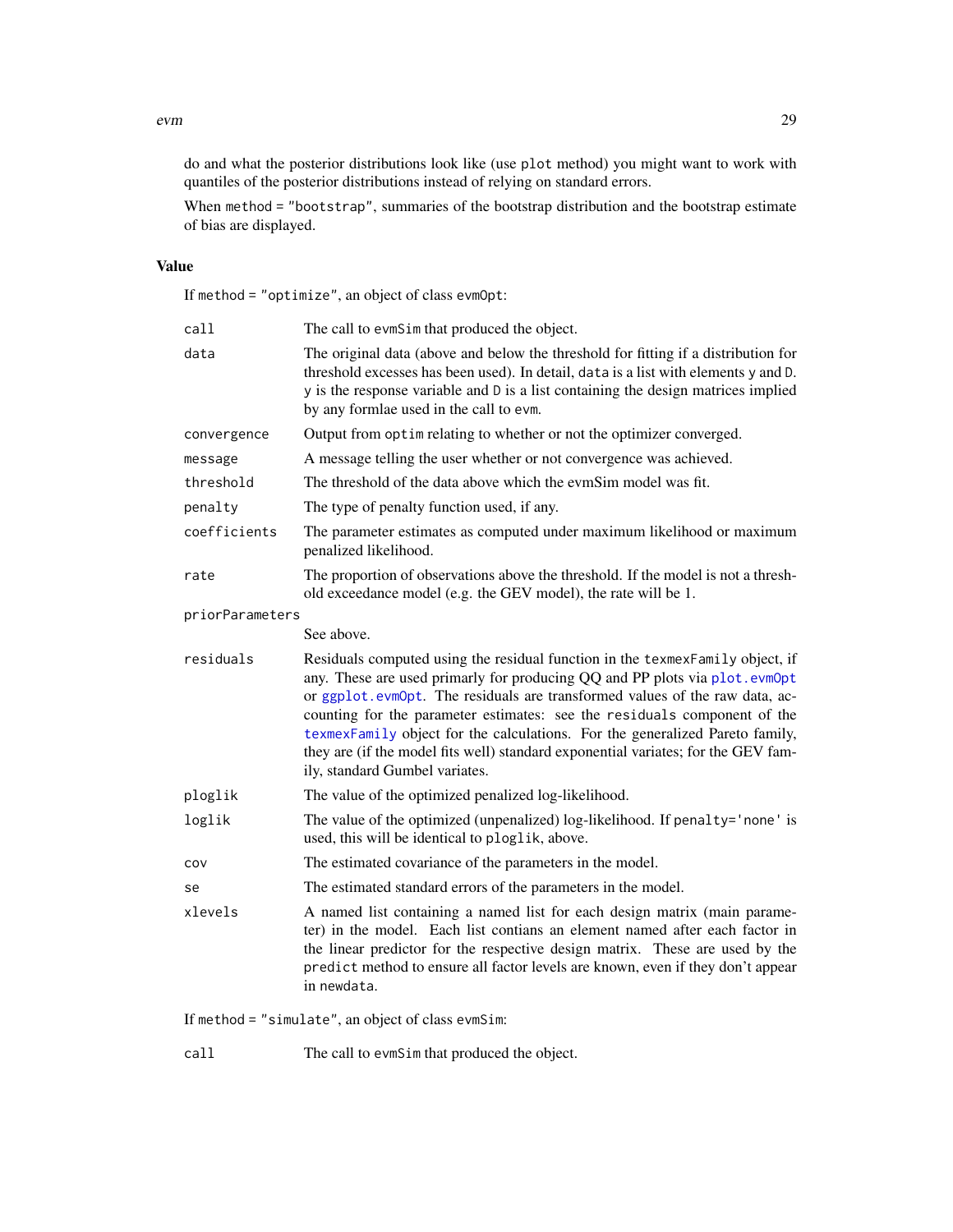| threshold                                            | The threshold above which the model was fit.                                                                                                                                                                               |
|------------------------------------------------------|----------------------------------------------------------------------------------------------------------------------------------------------------------------------------------------------------------------------------|
| map                                                  | The point estimates found by maximum penalized likelihood and which were<br>used as the starting point for the Markov chain. This is of class evmOpt and<br>methods for this class (such as resid and plot) may be useful. |
| burn                                                 | The number of steps of the Markov chain that are to be treated as the burn-in<br>and not used in inferences.                                                                                                               |
| thin                                                 | The degree of thinning used.                                                                                                                                                                                               |
| chains                                               | The entire Markov chain generated by the Metropolis algorithm.                                                                                                                                                             |
| У                                                    | The response data above the threshold for fitting.                                                                                                                                                                         |
| seed                                                 | The seed used by the random number generator.                                                                                                                                                                              |
| param                                                | The remainder of the chain after deleting the burn-in and applying any thinning.                                                                                                                                           |
| If method = "bootstrap", an object of class evmBoot: |                                                                                                                                                                                                                            |
| call                                                 | The call to evmBoot that produced the object.                                                                                                                                                                              |
| replicates                                           | The parameter estimates from the bootstrap fits.                                                                                                                                                                           |
| map                                                  | The fit by by maximum penalized likelihood to the orginal data. This is of class<br>evmOpt and methods for this class (such as resid and plot) may be useful.                                                              |

There are summary, plot, print, residuals and coefficients methods available for these classes.

#### Note

For both GPD and GEV models, when there are estimated values of  $\xi \leq -0.5$ , the regularity conditions of the likelihood break down and inference based on approximate standard errors cannot be performed. In this case, the most fruitful approach to inference appears to be by the bootstrap. It might be possible to simulate from the posterior, but finding a good proposal distribution might be difficult and you should take care to get an acceptance rate that is reasonably high (around 40% when there are no covariates, lower otherwise). To constrain the parameter space of the GP shape parameter, use family = cgpd in the call to evm and the transformation  $\eta = \log(\xi + 0.5)$  is used, as suggested by Yee and Stephenson (2007).

#### Author(s)

Janet E. Heffernan, Harry Southworth. Some of the internal code is based on the gpd.fit function in the ismev package and is due to Stuart Coles.

#### References

S. Coles. An Introduction to Statistical Modelling of Extreme Values. Springer, 2001.

I. Papastathopoulos and J. A. Tawn, Extended generalised Pareto models for tail estimation, Journal of Statistical Planning and Inference, 143, 131 - 143, 2013.

T. W. Yee and A. G. Stephenson, Vector generalized linear and additive extreme value models, Extremes, 10, 1 – 19, 2007.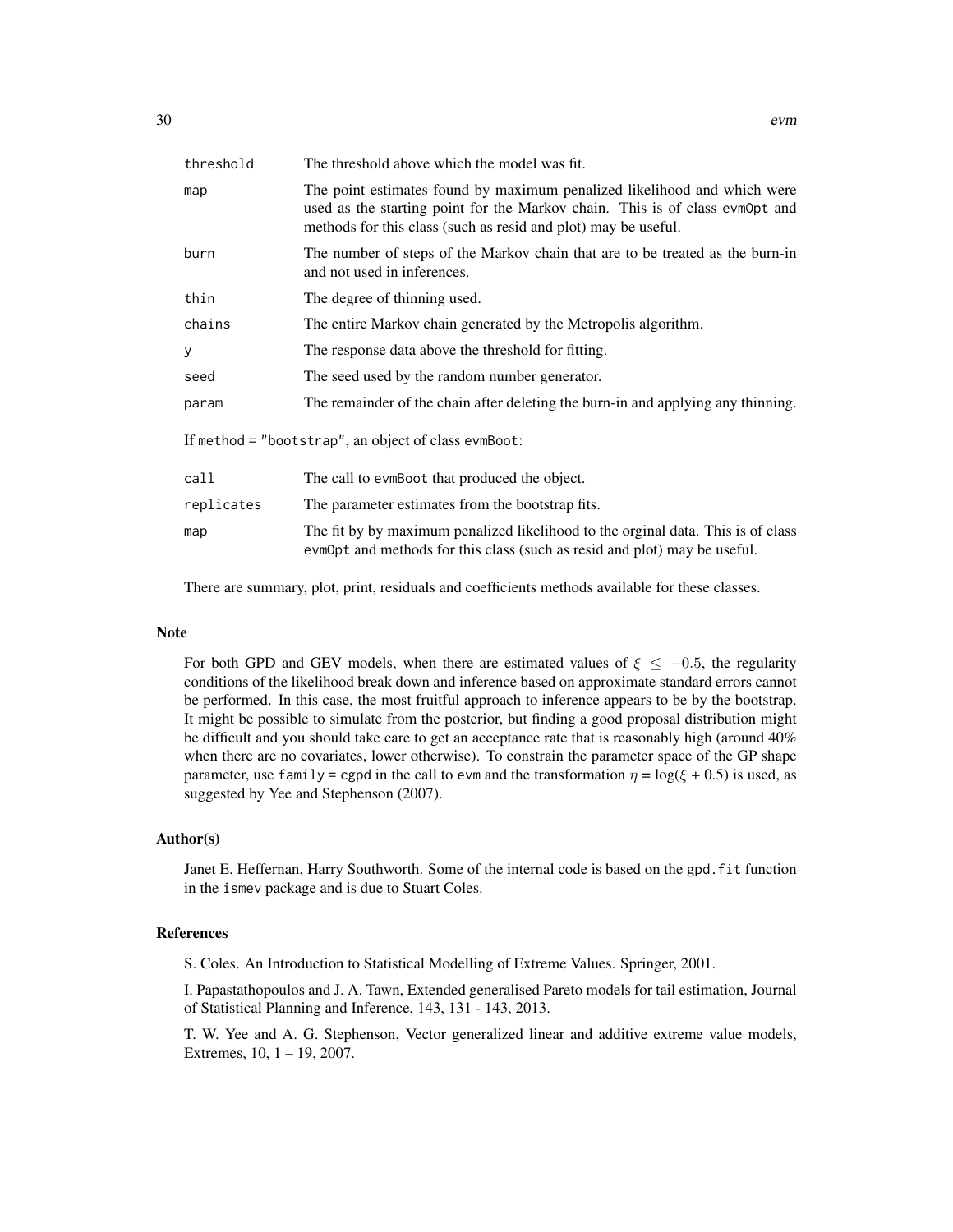#### <span id="page-30-0"></span>evmBoot 31

# See Also

[plot.evmOpt](#page-73-2) [ggplot.evmOpt](#page-42-1) [rl.evmOpt](#page-79-1), [predict.evmOpt](#page-75-1), [evm.declustered](#page-34-1).

#### Examples

```
#mod <- evm(rain, th=30)
#mod
#par(mfrow=c(2, 2))
#plot(mod)
mod <- evm(rain, th=30, method="sim")
par(mfrow=c(3, 2))
plot(mod)
mod <- evm(SeaLevel, data=portpirie, family=gev)
mod
plot(mod)
mod <- evm(SeaLevel, data=portpirie, family=gev, method="sim")
par(mfrow=c(3, 3))
plot(mod)
```
<span id="page-30-1"></span>evmBoot *Bootstrap an evmOpt fit*

#### Description

This runs a parametric bootstrap simulating from an optimized model.

#### Usage

```
evmBoot(o, R=1000, trace=100, cores=NULL, export=NULL, theCall)
## S3 method for class 'evmBoot'
summary(object,...)
## S3 method for class 'evmBoot'
plot(x,col=4,border=NULL,...)
## S3 method for class 'evmBoot'
coef(object,...)
## S3 method for class 'summary.evmBoot'
```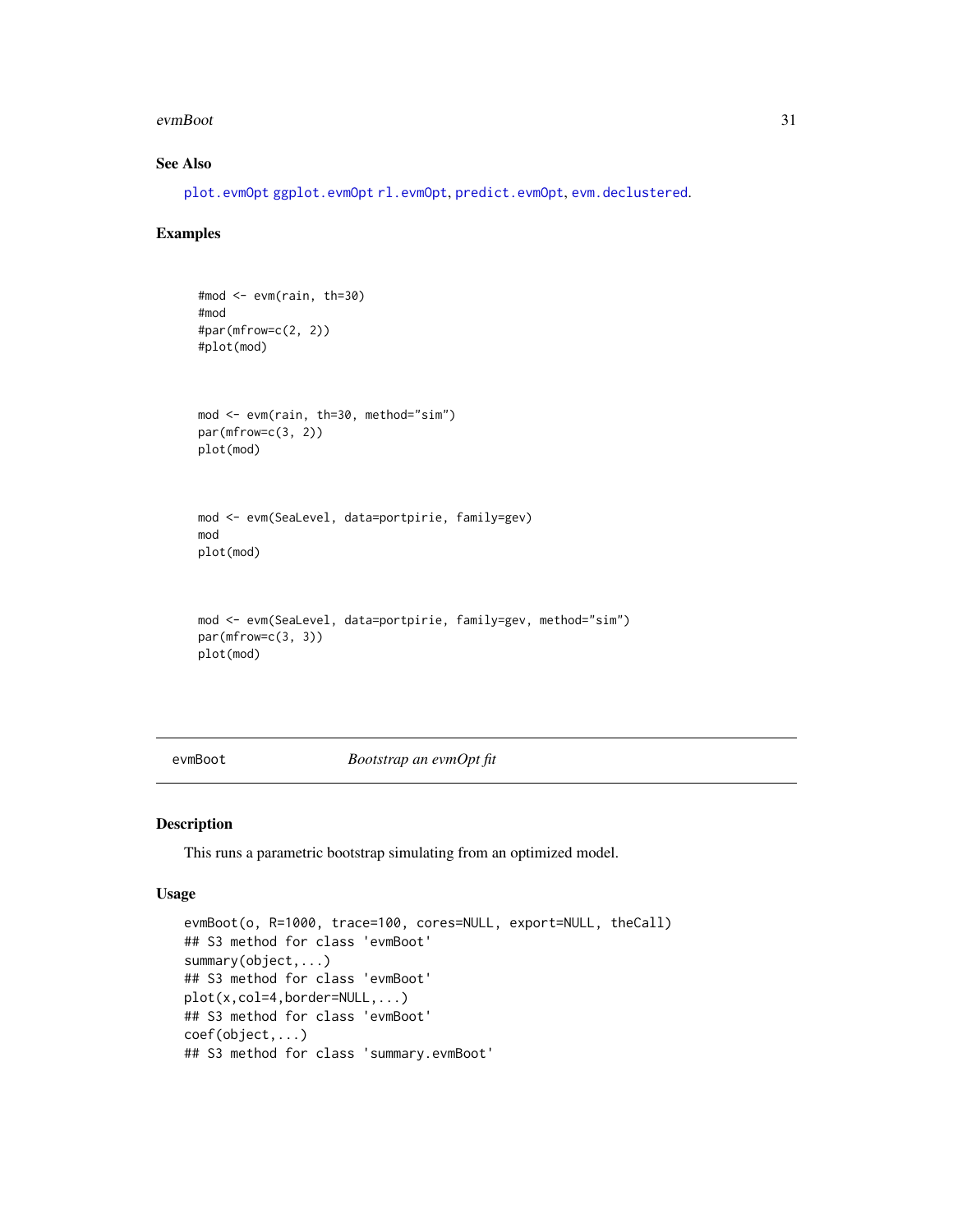#### 32 evmBoot

```
print(x,...)## S3 method for class 'evmBoot'
print(x,...)
```
# Arguments

| $\circ$  | a fit evmOpt object                                                                                                                                                |
|----------|--------------------------------------------------------------------------------------------------------------------------------------------------------------------|
| R        | the number of parametric bootstrap samples to run                                                                                                                  |
| trace    | the frequency of trace messages                                                                                                                                    |
| cores    | The number of coresto use when bootstrapping. Defaults to cores=NULL and<br>the function guesses how many cores are available and uses them all.                   |
| export   | Character vector of names of variables to export. See the help file for parallel: : export.<br>Defaults to export = NULL and most users will never need to use it. |
| theCall  | (for internal use)                                                                                                                                                 |
| X        | an evmBoot object                                                                                                                                                  |
| col      | colour used to fill histogram                                                                                                                                      |
| border   | the colour of the border around the bars                                                                                                                           |
| object   | a evmBoot object                                                                                                                                                   |
| $\cdots$ | other arguments passed to internal functions                                                                                                                       |

# Value

An object of class evmBoot; a list with

| call       | The call to ever Boot that produced the object.                  |
|------------|------------------------------------------------------------------|
| replicates | The parameter estimates from the bootstrap fits.                 |
| map        | The fit by by maximum penalized likelihood to the original data. |

# Note

It is not expected that a user will need to call this function directly; you are directed to [evm](#page-24-1).

# See Also

[evm](#page-24-1)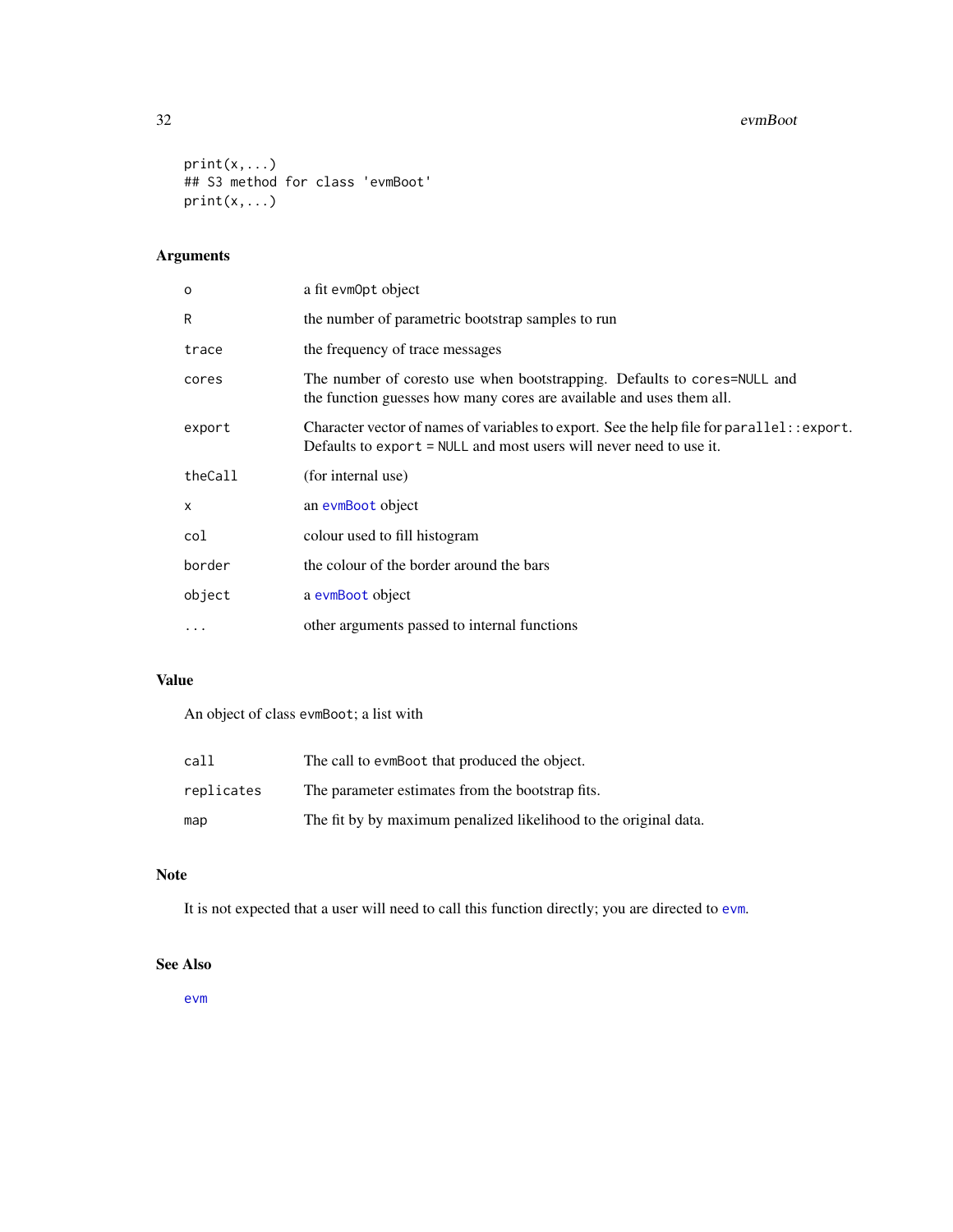<span id="page-32-0"></span>

# Description

MCMC simulation around an evmOpt fit

# Usage

```
evmSim(
 o,
 priorParameters,
 prop.dist,
  jump.const,
  jump.cov,
 iter,
  start,
  thin,
 burn,
 chains,
 export = NULL,verbose,
  trace,
  theCall,
  ...
)
```
# Arguments

| $\Omega$        | a fit evmOpt object                                                                                                                                                                                                                                                                                                                                                                                                                                                                                                                                                         |
|-----------------|-----------------------------------------------------------------------------------------------------------------------------------------------------------------------------------------------------------------------------------------------------------------------------------------------------------------------------------------------------------------------------------------------------------------------------------------------------------------------------------------------------------------------------------------------------------------------------|
| priorParameters |                                                                                                                                                                                                                                                                                                                                                                                                                                                                                                                                                                             |
|                 | A list with two components. The first should be a vector of means, the second<br>should be a covariance matrix if the penalty/prior is "gaussian" or "quadratic"<br>and a diagonal precision matrix if the penalty/prior is "lasso", "L1" or "Laplace".<br>If method = "simulate" then these represent the parameters in the Gaussian<br>prior distribution. If method = 'optimize' then these represent the parameters<br>in the penalty function. If not supplied: all default prior means are zero; all<br>default prior variances are $104$ ; all covariances are zero. |
| prop.dist       | The proposal distribution to use, either multivariate gaussian or a multivariate<br>Cauchy.                                                                                                                                                                                                                                                                                                                                                                                                                                                                                 |
| jump.const      | Control parameter for the Metropolis algorithm.                                                                                                                                                                                                                                                                                                                                                                                                                                                                                                                             |
| jump.cov        | Covariance matrix for proposal distribution of Metropolis algorithm. This is<br>scaled by jump.const.                                                                                                                                                                                                                                                                                                                                                                                                                                                                       |
| iter            | Number of simulations to generate                                                                                                                                                                                                                                                                                                                                                                                                                                                                                                                                           |
| start           | Starting values for the chain; if missing, defaults to the MAP/ML estimates in o.                                                                                                                                                                                                                                                                                                                                                                                                                                                                                           |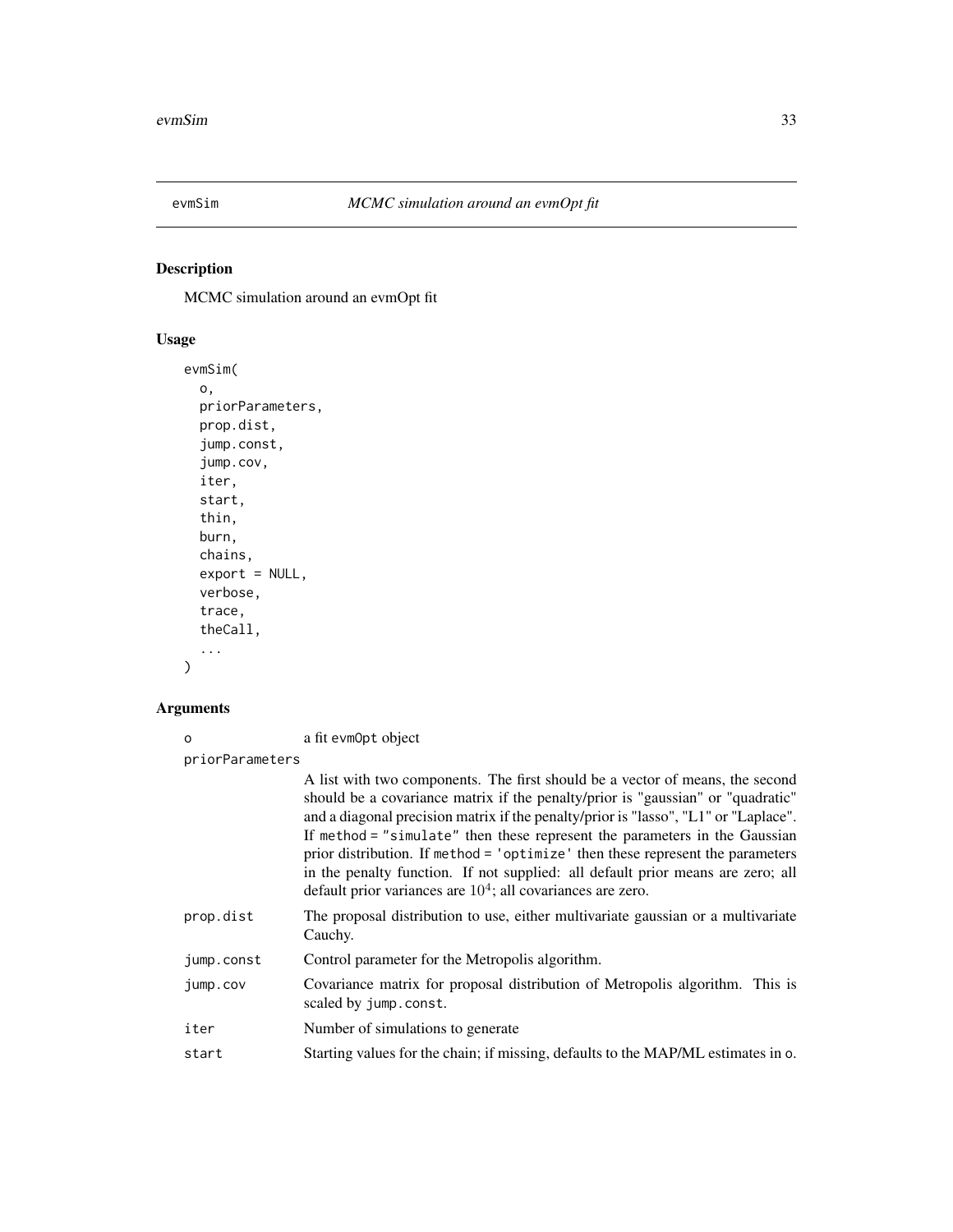<span id="page-33-0"></span>

| thin     | The degree of thinning of the resulting Markov chains.                                                                                                                                           |
|----------|--------------------------------------------------------------------------------------------------------------------------------------------------------------------------------------------------|
| burn     | The number of initial steps to be discarded.                                                                                                                                                     |
| chains   | The number of Markov chains to run. Defaults to 1. If you run more, the<br>function will try to figure out how to do it in parallel using the same number<br>of cores as chains.                 |
| export   | Character vector of names of variables to export. See the help file for $parallel:$ : export.<br>Defaults to export = NULL and most users will never need to use it. Only matters<br>on Windows. |
| verbose  | Whether or not to print progress to screen. Defaults to verbose=TRUE.                                                                                                                            |
| trace    | How frequently to talk to the user                                                                                                                                                               |
| theCall  | (internal use only)                                                                                                                                                                              |
| $\cdots$ | ignored                                                                                                                                                                                          |
|          |                                                                                                                                                                                                  |

# Value

an object of class evmSim:

| call      | The call to evmSim that produced the object.                                                                                                                                                                               |
|-----------|----------------------------------------------------------------------------------------------------------------------------------------------------------------------------------------------------------------------------|
| threshold | The threshold above which the model was fit.                                                                                                                                                                               |
| map       | The point estimates found by maximum penalized likelihood and which were<br>used as the starting point for the Markov chain. This is of class evmopt and<br>methods for this class (such as resid and plot) may be useful. |
| burn      | The number of steps of the Markov chain that are to be treated as the burn-in<br>and not used in inferences.                                                                                                               |
| thin      | The degree of thinning used.                                                                                                                                                                                               |
| chains    | The entire Markov chain generated by the Metropolis algorithm.                                                                                                                                                             |
| У         | The response data above the threshold for fitting.                                                                                                                                                                         |
| seed      | The seed used by the random number generator.                                                                                                                                                                              |
| param     | The remainder of the chain after deleting the burn-in and applying any thinning.                                                                                                                                           |

# Note

it is not expected that the user should call this directly

| Set the seed from a fitted evmSim object. |
|-------------------------------------------|
|                                           |

# Description

Set the seed from a fitted evmSim object to ensure reproducibility of output.

# Usage

evmSimSetSeed(x)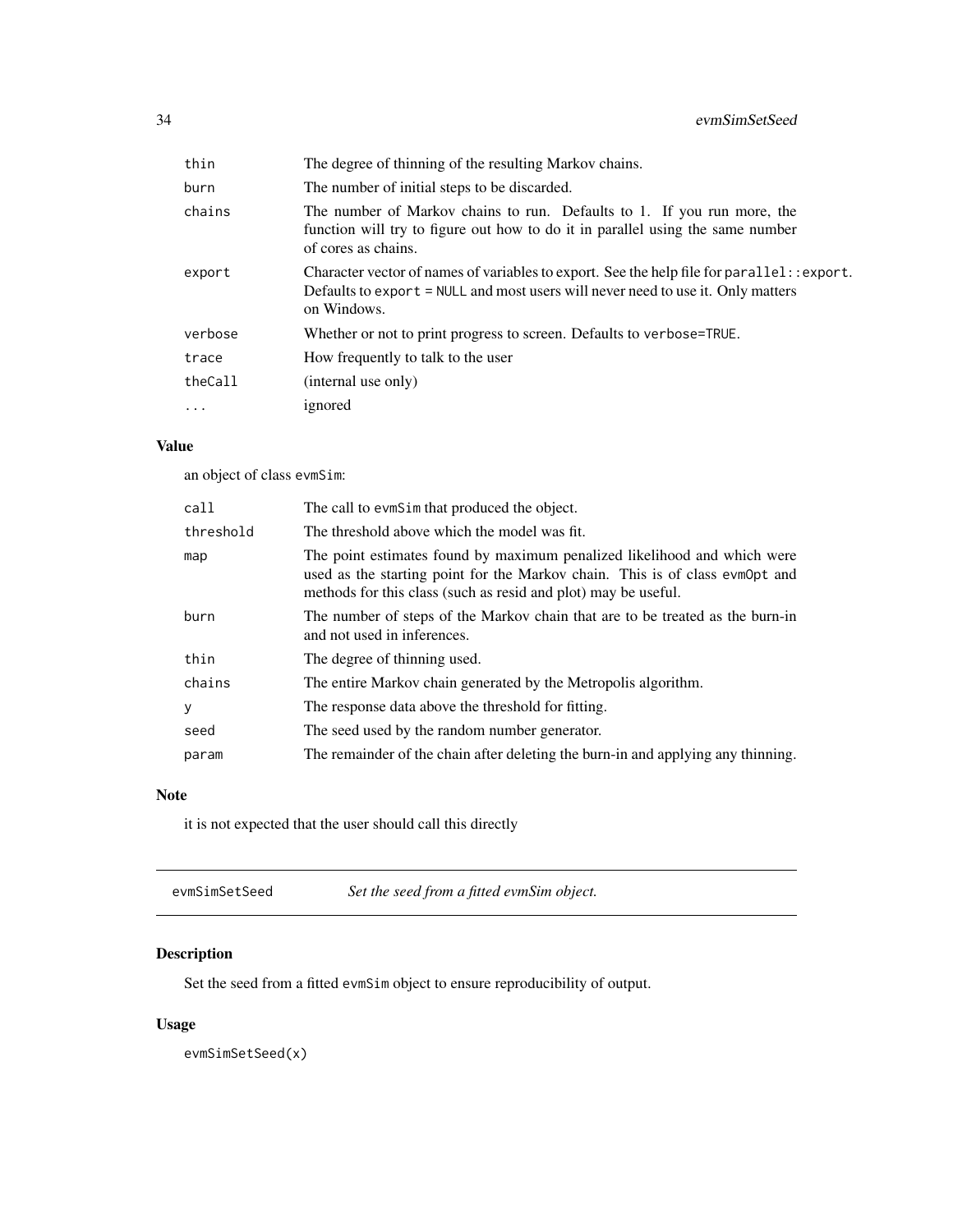#### <span id="page-34-0"></span>extremalIndex 35

#### Arguments

x An object of class evmSim, as returned by evm using method = "simulate".

#### Details

Sets the seed to the value used to fit the model.

#### Author(s)

Harry Southworth

#### See Also

[evm](#page-24-1)

#### Examples

```
data <- rnorm(1000)
mod <- evm(data, qu=.7, method="simulate")
evmSimSetSeed(mod)
mod1 <- evm(data, qu=.7, method="simulate") # this produces the same MCMC output as mod
```
extremalIndex *Extremal index estimation and automatic declustering*

#### <span id="page-34-1"></span>Description

Given a threshold which defines excesses above that threshold, estimate the extremal index of a dependent sequence by using the method of Ferro and Segers, 2003. The extremal index estimate can then be used to carry out automatic declustering of the sequence to identify independent clusters and estimate the GPD for cluster maxima. Graphical diagnostics of model fit are available.

#### Usage

```
extremalIndex(y, data = NULL, threshold)
```
extremalIndexRangeFit(y, data = NULL, umin = quantile(y,.5), umax = quantile(y, 0.95), nint = 10, nboot = 100, alpha = .05, estGPD=TRUE, verbose = TRUE, trace =  $10, ...$ )

bootExtremalIndex(x)

 $\text{declust}(y, \text{ r=NULL}, \text{ data = NULL}, \dots)$ 

## S3 method for class 'extremalIndex'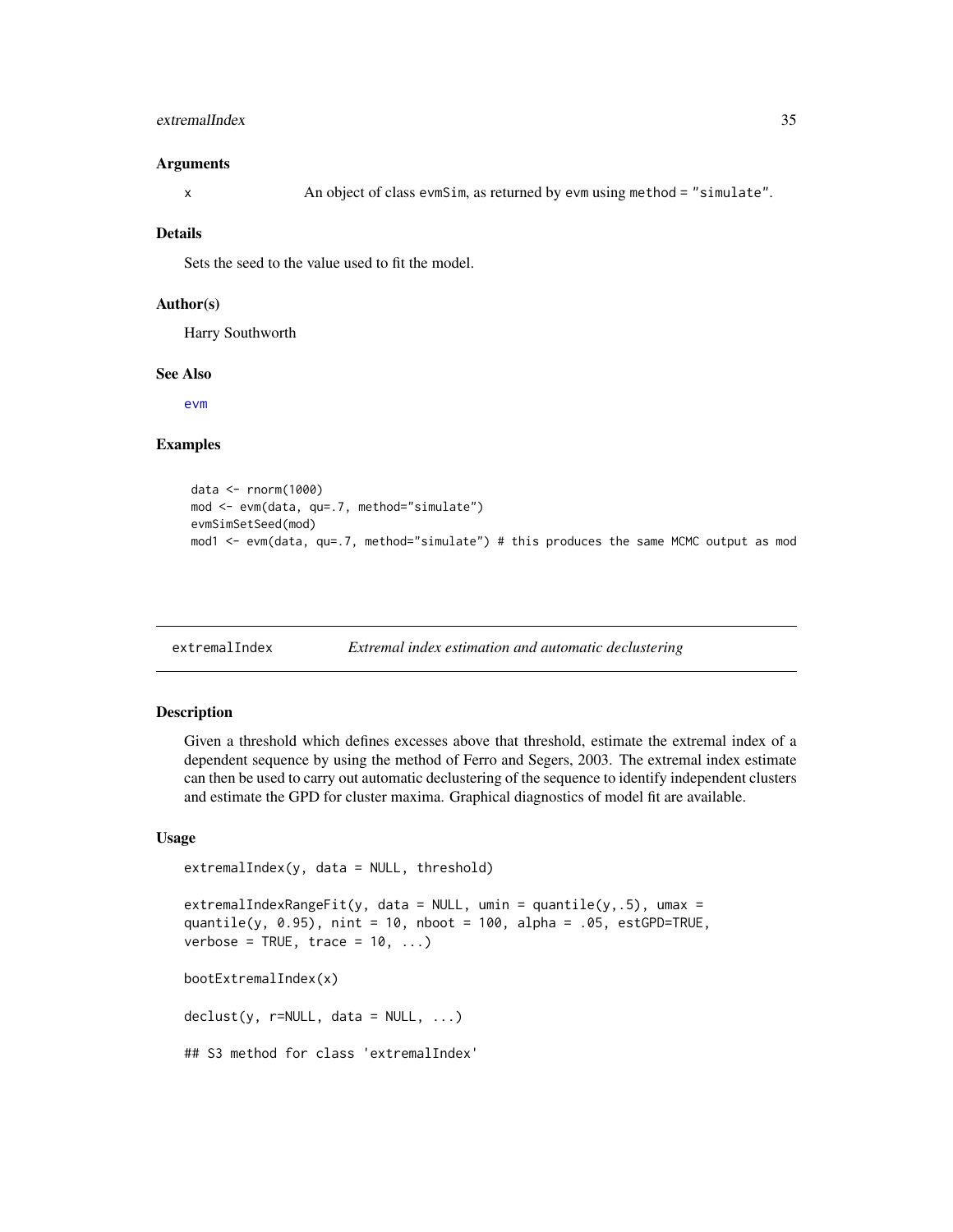```
declust(y, r=NULL,...)
## S3 method for class 'declustered'
plot(x, ylab = "Data", ...)## S3 method for class 'declustered'
evm(y, data=NULL, family=gpd, ...)
## S3 method for class 'extremalIndexRangeFit'
plot(x,addNexcesses=TRUE,estGPD=TRUE,...)
## S3 method for class 'extremalIndex'
print(x,...)## S3 method for class 'declustered'
print(x,...)## S3 method for class 'extremalIndexRangeFit'
ggplot(data=NULL, mapping, xlab, ylab, main,
ylim = "auto",ptcol="dark blue",col="dark blue",fill="orange",
textsize=4,addNexcesses=TRUE,estGPD=TRUE,..., environment)
```
#### Arguments

| У         | Argument to function extremal Index: either a numeric vector or the name of a<br>variable in data.                                                                                                                                                                      |
|-----------|-------------------------------------------------------------------------------------------------------------------------------------------------------------------------------------------------------------------------------------------------------------------------|
| data      | A data frame containing y and any covariates. In evm. declustered, it should<br>be NULL and is included to match the arguments of generic evm.                                                                                                                          |
| threshold | The threshold for y, exceedances above which will be used to estimate the ex-<br>tremal index and carry out automatic declustering.                                                                                                                                     |
| family    | The type of extreme value model. The user should not change this from its<br>default in evm. declustered.                                                                                                                                                               |
| X         | Objects passed to methods.                                                                                                                                                                                                                                              |
| r         | Positivie integer: run length to be used under "runs" declustering. If speci-<br>fied then so-called "runs" declustering will be carried out, otherwise defaults to<br>NULL in which case the automatic "intervals" declustering method of Ferro and<br>Segers is used. |
| umin      | The minimum threshold above which to esimate the parameters.                                                                                                                                                                                                            |
| umax      | The maximum threshold above which to esimate the parameters.                                                                                                                                                                                                            |
| nint      | The number of thresholds at which to perform the estimation.                                                                                                                                                                                                            |
| nboot     | Number of bootstrap samples to simulate at each threshold for estimation.                                                                                                                                                                                               |
| alpha     | $100(1 - alpha)\%$ confidence intervals will be plotted with the point estimates.<br>Defaults to alpha = $0.05$ .                                                                                                                                                       |
| xlab      | Label for the x-axis (ggplot).                                                                                                                                                                                                                                          |
| ylab      | Label for the y-axis (ggplot).                                                                                                                                                                                                                                          |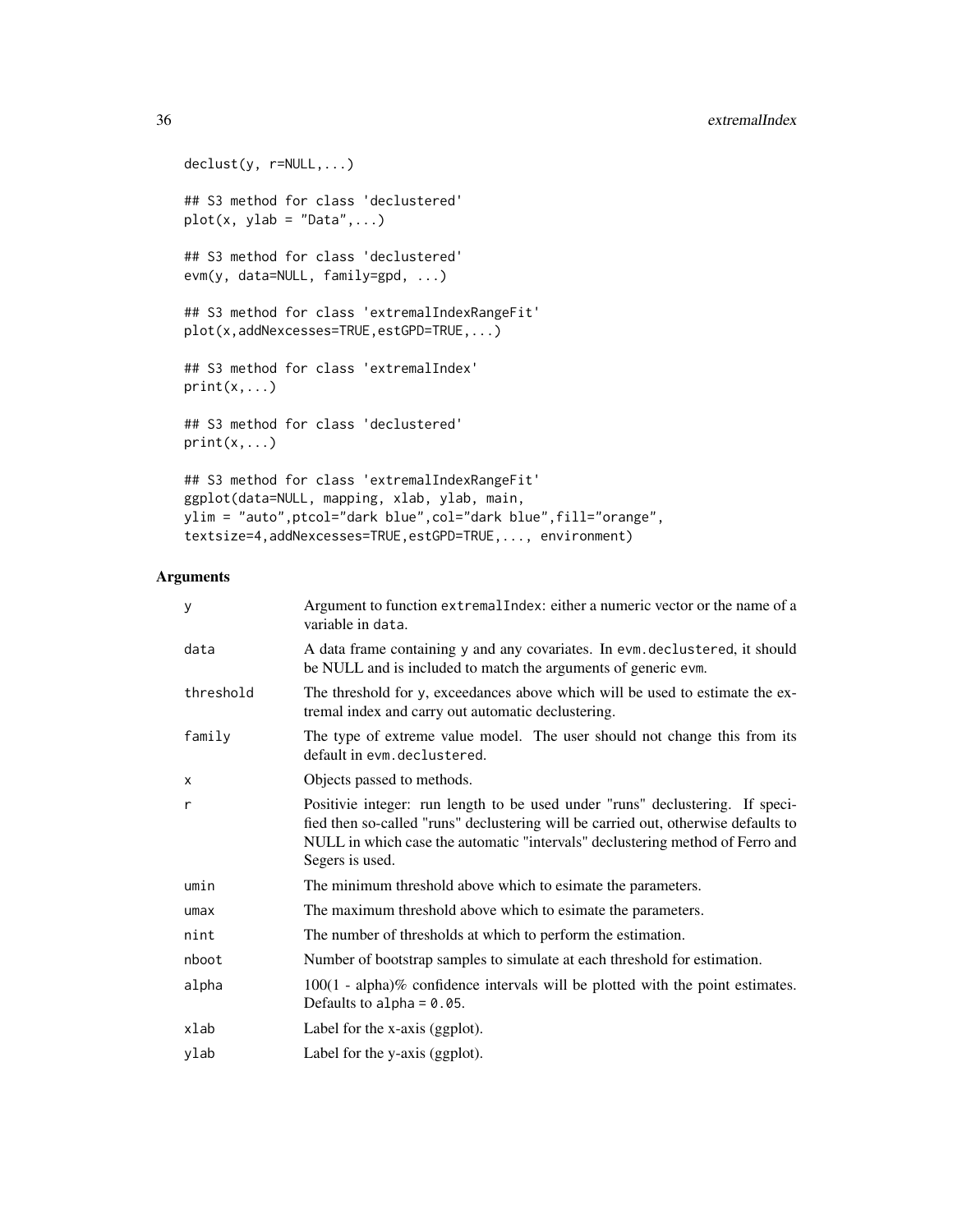## extremalIndex 37

| addNexcesses | Whether to annotate the top axis of plots with the number of excesses above the<br>corresponding threhsold. Defaults to TRUE.         |
|--------------|---------------------------------------------------------------------------------------------------------------------------------------|
| estGPD       | Whether to estimate GPD parameters at each choice of thereshold – defaults to<br>TRUE in which case the GPD parameters are estimated. |
| verbose      | Whether to report on progress in Range Fit calculations. Defaults to TRUE.                                                            |
| trace        | How frequently to report bootstrap progress in Range Fit calculations. Defaults<br>to $10$ .                                          |
|              | mapping, main, ylim, ptcol, col, fill, textsize, environment                                                                          |
|              | Further arguments to ggplot method.                                                                                                   |
| $\cdots$     | Further arguments to methods.                                                                                                         |

## Details

The function extremalIndex estimates the extremal index of a dependent series of observations above a given threshold threshold, returning an object of class "extremalIndex". Plot and print methods are available for this class. A graphical diagnostic akin to Figure 1 in Ferro and Segers (2003) is produced by the plot method for this class. This plot is used to test the model assumption underpinning the estimation, with good fit being indicated by interexceedance times which correspond to inter-cluster times lying close to the diagonal line indicated.

In addition to good model fit, an appropriate choice of threshold is one above which the estimated extremal index is stable over further, higher thresholds (up to estimation uncertainty). This can be assessed by using the function extremalIndexRangeFit, which examines a range of threshold values. At each threshold, the extremal index is estimated; that estimate is used to decluster the series and the parameters of the GPD are optionally estimated for the resulting declustered series. Uncertainty in the estimation of the extremal index and GPD parameters is assessed by using a bootstrap scheme which accounts for uncertainty in the extremal index estimation, and the corresponding uncertainty in the declustering of the series. There are plot and ggplot methods for output of this function, which is of class extremalIndexRangeFit.

The function declust returns an object of class "declustered", identifying independent clusters in the original series. Print, plot and show methods are available for this class. The GPD model can be fitted to objects of this class, including the use of covariates in the linear predictors for the parameters of the GPD. See examples below.

#### Value

The function extremalIndex returns a list of class "extremalIndex":

| Elintervals      | Estimate of the extremal index by using the intervals estimator of Ferro and<br>Segers. |
|------------------|-----------------------------------------------------------------------------------------|
| threshold        | threshold for declustering and estimation                                               |
| TotalN           | length of original data series                                                          |
| nExceed          | number of exceedances of threshold in original series.                                  |
| thExceedanceProb |                                                                                         |
|                  | probablity of threshold exceedance in original series.                                  |
| call             | the original function call                                                              |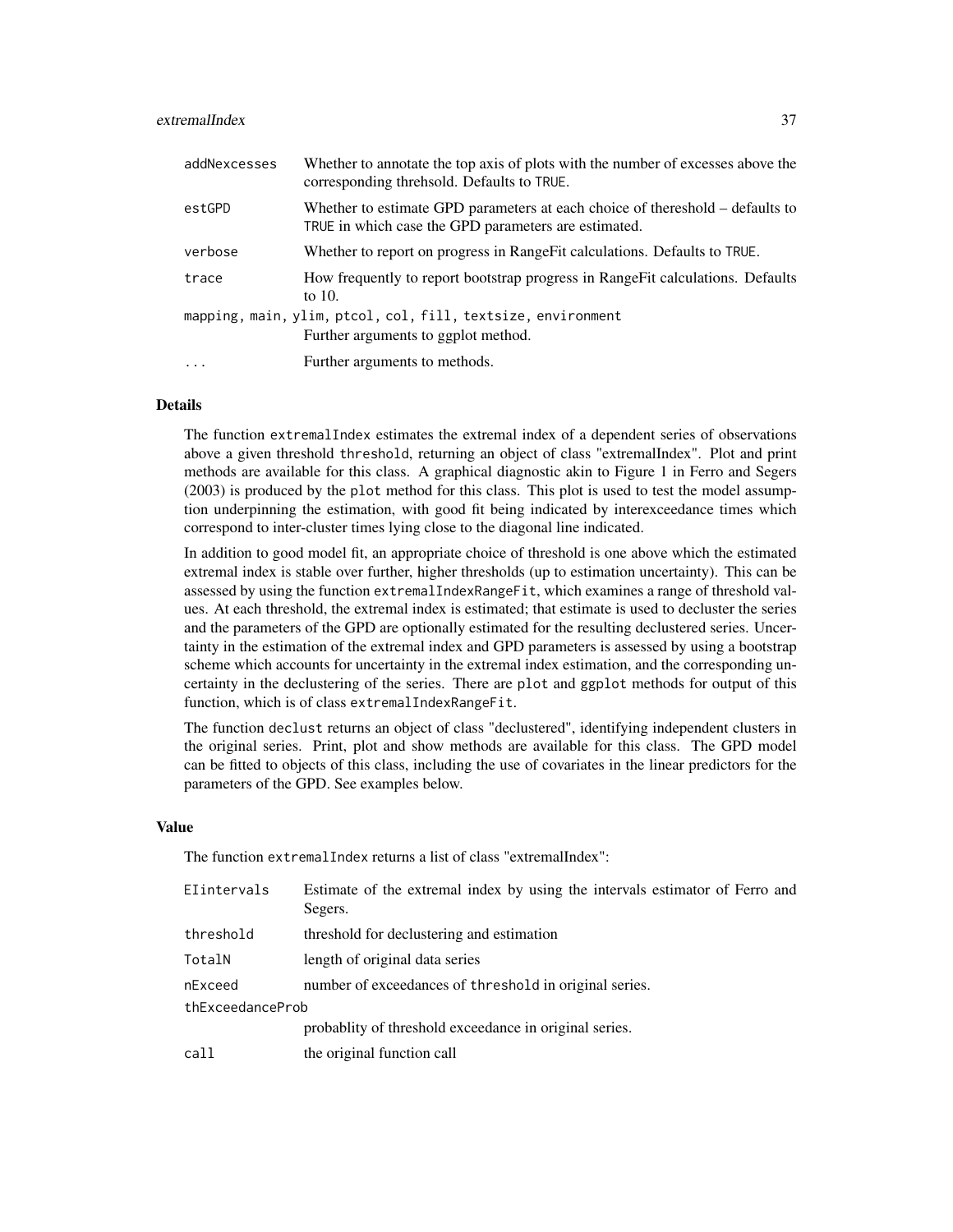| interExceedTimes |                                                                                                                                         |
|------------------|-----------------------------------------------------------------------------------------------------------------------------------------|
|                  | times between threshold exceedances                                                                                                     |
| thExceedances    | observation from the original series which are above threshold                                                                          |
| exceedanceTimes  |                                                                                                                                         |
|                  | times of occurrance of threshold exceedances                                                                                            |
| у                | original dependent series                                                                                                               |
| data             | data frame or NULL                                                                                                                      |
|                  | The function declust returns a list of type "declustered":                                                                              |
| clusters         | integer labels assigning threshold exceedances to clusters                                                                              |
| sizes            | number of exceedances in each cluster                                                                                                   |
| clusterMaxima    | vector made up of the largest observation from each distinct cluster. In the case<br>of ties, the first value is taken.                 |
| isClusterMax     | logical; length equal to number of threshold exceedances, value is TRUE for<br>threshold exceedances which correspond to cluster maxima |
| у                | see entry for object of class "extremalIndex" above                                                                                     |
| data             | see entry for object of class "extremalIndex" above                                                                                     |
| threshold        | see entry for object of class "extremalIndex" above                                                                                     |
| Elintervals      | see entry for object of class "extremalIndex" above                                                                                     |
| call             | see entry for object of class "extremalIndex" above                                                                                     |
| InterExceedTimes |                                                                                                                                         |
|                  | times between threshold exceedances, length is one less than the number of<br>threshold exceedances                                     |
| InterCluster     | logical: indicates inter exceedance times larger than r the run length used for<br>declustering                                         |
| thExceedances    | see entry for object of class "extremalIndex" above                                                                                     |
| exceedanceTimes  |                                                                                                                                         |
|                  | see entry for object of class "extremalIndex" above                                                                                     |
| r                | run length used for declustering                                                                                                        |
| nClusters        | Number of indenendent clusters identified                                                                                               |
| method           | Method used for declustering (either "intervals" or "runs")                                                                             |

The function bootExtremalIndex return a single vector corersponding to a bootstrap sample from the original series: observations are censored at threshold so that values below this threshold are indicated by the value -1.

The method evm for class "declustered" returns an object of type "evmOpt" or "evmSim" depending on the precise function call - see documentation for [evm](#page-24-0).

## Author(s)

Janet E. Heffernan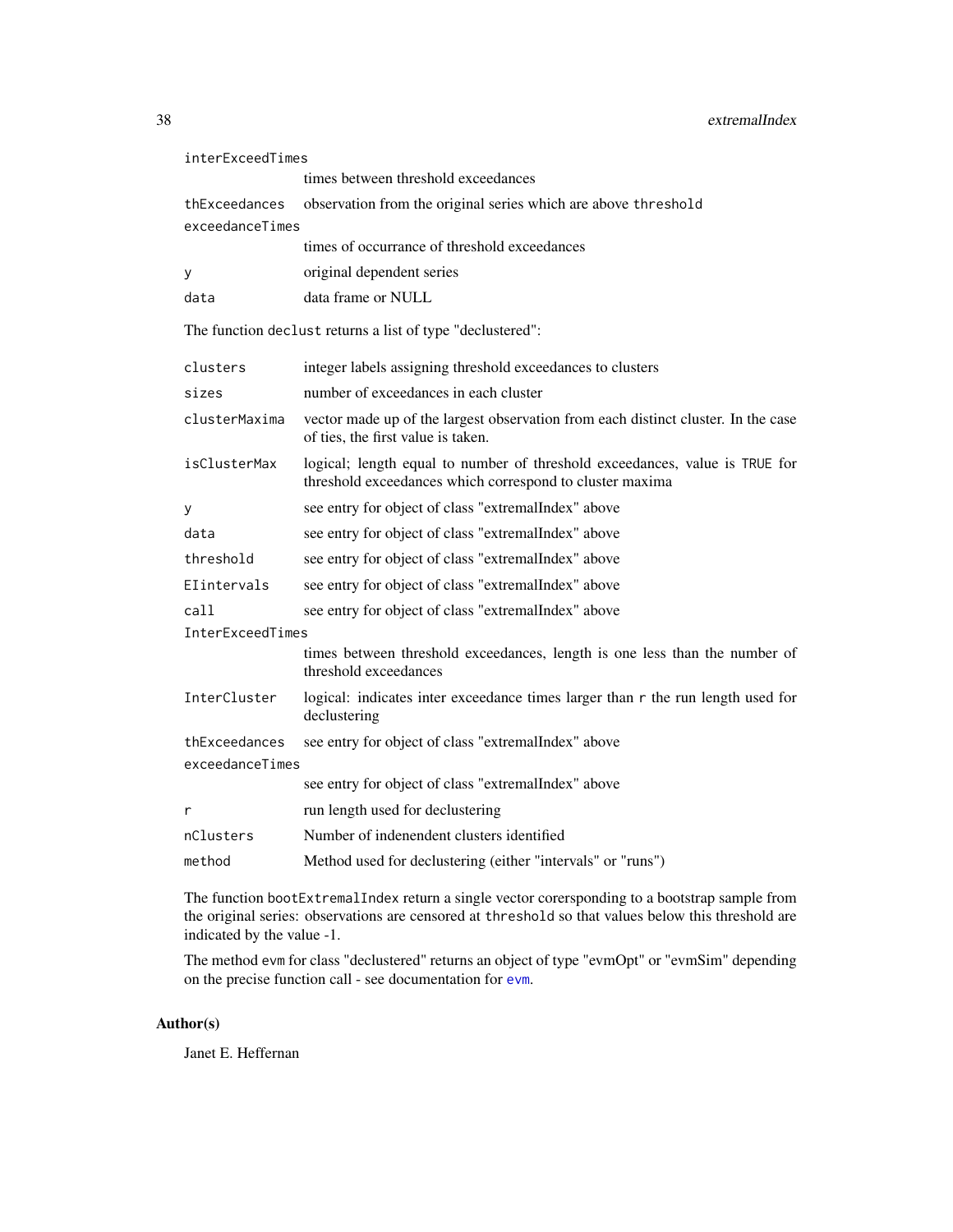## ggplot.copula 39

## References

Ferro, C.A.T. and Segers, J., (2003) "Inference for clusters of Extreme Values", JRSS B 65, Part 2, pp 545–556.

#### See Also

[evm](#page-24-0)

# Examples

```
par(mfrow=c(2,2));extremalIndexRangeFit(summer$O3,nboot=10)
ei <- extremalIndex(summer$O3,threshold=45)
plot(ei)
d <- declust(ei)
plot(d)
evm(d)
## fitting with covariates:
so2 <- extremalIndex(SO2,data=winter,threshold=15)
plot(so2)
so2 <- extremalIndex(SO2,data=winter,threshold=20)
plot(so2) ## fits better
so2.d \leftarrow declust(so2)par(mfrow=c(1,1)); plot(so2.d)
so2.d.gpd <- evm(so2.d) # AIC 661.1
evm(so2.d,phi=~NO)
evm(so2.d,phi=~NO2)
evm(so2.d,phi=~O3) # better AIC 651.9
evm(so2.d,phi=~PM10)
so2.d.gpd.o3 <- evm(so2.d,phi=~O3)
par(mfrow=c(2,2)); plot(so2.d.gpd.o3)
```
ggplot.copula *Fancy plotting for copulas*

## Description

Fancy plotting for copulas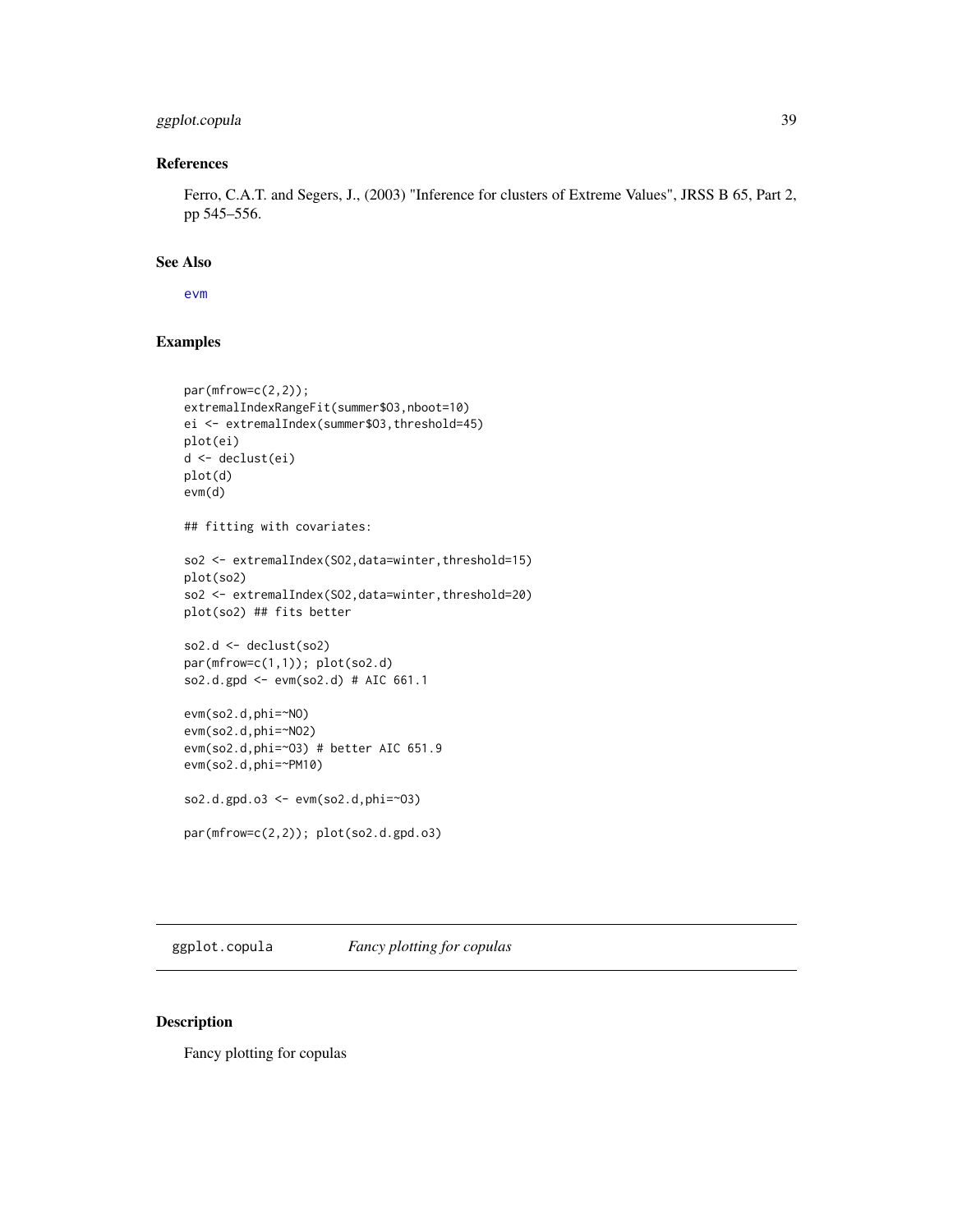# Usage

```
## S3 method for class 'copula'
ggplot(
  data,
 mapping = acs(),
 color = "blue",
 alpha = 0.7,
  jitter = FALSE,
  jitter.factor = 0.05,
 point.size = 1,
  smooth = FALSE,
  smooth.method = "auto",
  smooth.se = TRUE,
  smooth.level = 0.95,
  smooth.formula = y \sim x,
  legend.position = "none",
  legend.title = ggplot2::waiver(),
 diag = FALSE,lower = TRUE,ticks = TRUE,
  ...,
 environment = parent.frame()
\mathcal{L}
```

| data            | A data.frame.                                                                                                                 |
|-----------------|-------------------------------------------------------------------------------------------------------------------------------|
| mapping         | Not used.                                                                                                                     |
| color           | Defaults to color $=$ "blue".                                                                                                 |
| alpha           | Defaults to alpha = $0.7$ .                                                                                                   |
| jitter          | If jitter=TRUE, the values are jittered before plotting. Defaults to jitter. =<br>FALSE.                                      |
| jitter.factor   | How much jittering to use. Defaults to jitter. $factor = .05$ .                                                               |
| point.size      | Defaults to point $.size = 1$ .                                                                                               |
| smooth          | Defaults to smooth $=$ FAI SF.                                                                                                |
| smooth.method   | Defaults to smooth.method = "auto" and is passed to geom_smooth only when<br>$smooth = TRUE.$                                 |
| smooth.se       | Defaults to smooth. se = TRUE and is used only when smooth = TRUE.                                                            |
| smooth.level    | Defaults to smooth. $level = 0.95$ and is used only when smooth = TRUE.                                                       |
|                 | smooth. formula A formula, defaulting to smooth. formula = $y \sim x$ to be passed as the formula<br>argument to geom_smooth. |
| legend.position |                                                                                                                               |
|                 | Passed into theme, defaults to legend.position="none".                                                                        |
| legend.title    | Passed into theme. Defaults to legend. $title = wavier()$ .                                                                   |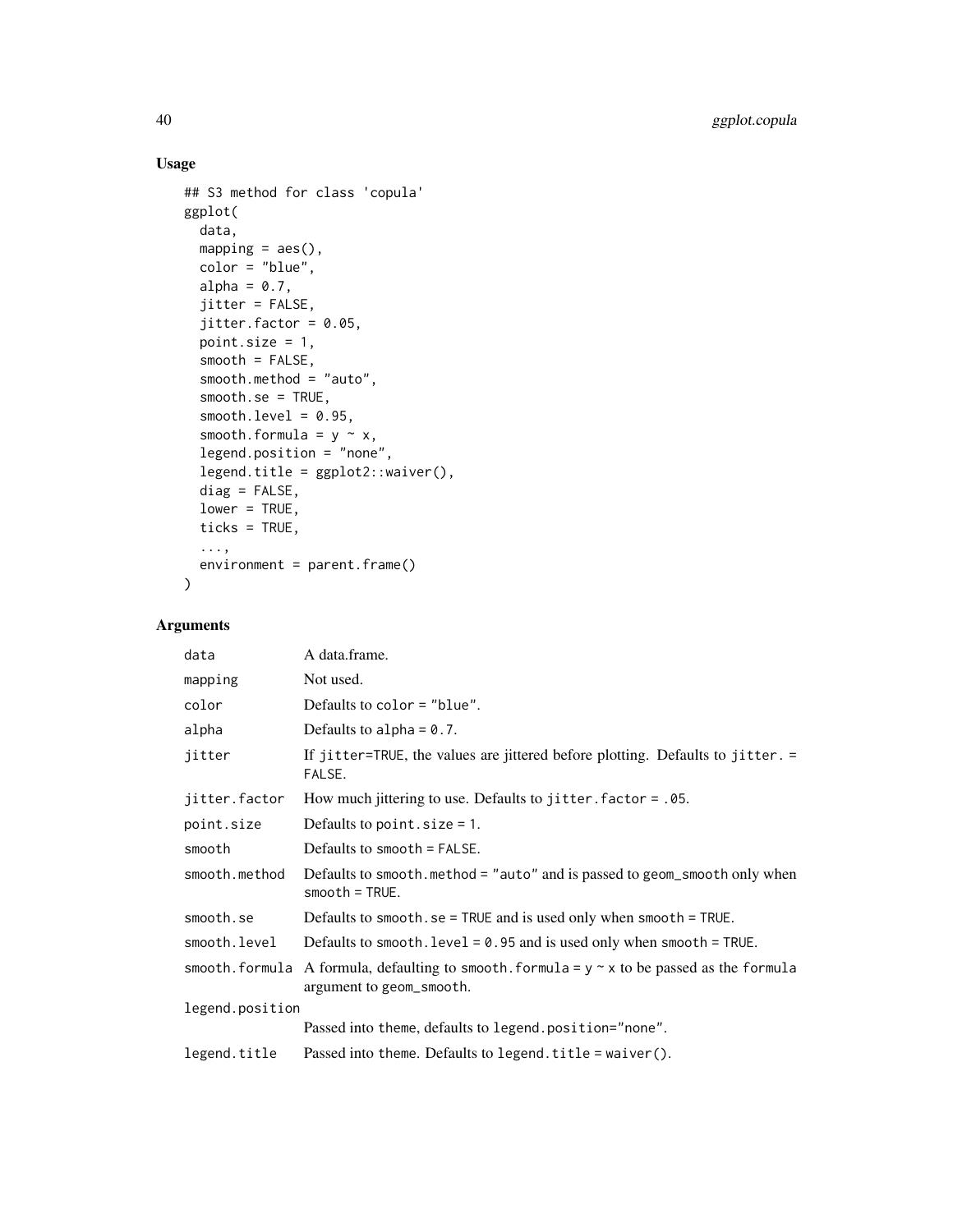## ggplot.declustered 41

| diag        | Defaults to diag = FALSE and panels on the diagonal are not produced.                                                |
|-------------|----------------------------------------------------------------------------------------------------------------------|
| lower       | Defaults to lower = TRUE and only the lower triangle is plotted.                                                     |
| ticks       | Defaults to ticks = TRUE and ticks and their labels are put on the axes. Other-<br>wise, no tick or labels are used. |
| $\cdots$    | Not used.                                                                                                            |
| environment | Not used.                                                                                                            |

ggplot.declustered *Diagnostic plots for an declustered object*

## Description

Create and display diagnostic plots for a declustered object.

```
## S3 method for class 'declustered'
ggplot(
 data = NULL,
 mapping,
 xlab,
 ylab,
 main,
 ptcol = c("blue", "orange"),
 col = "light blue",
 plot. = TRUE,
  ...,
  environment
)
## S3 method for class 'extremalIndex'
ggplot(
 data = NULL,
 mapping,
 xlab,
 ylab,
 main,
 ptcol = "blue",
 col = "light blue",
 plot. = TRUE,
  ...,
  environment
\mathcal{E}
```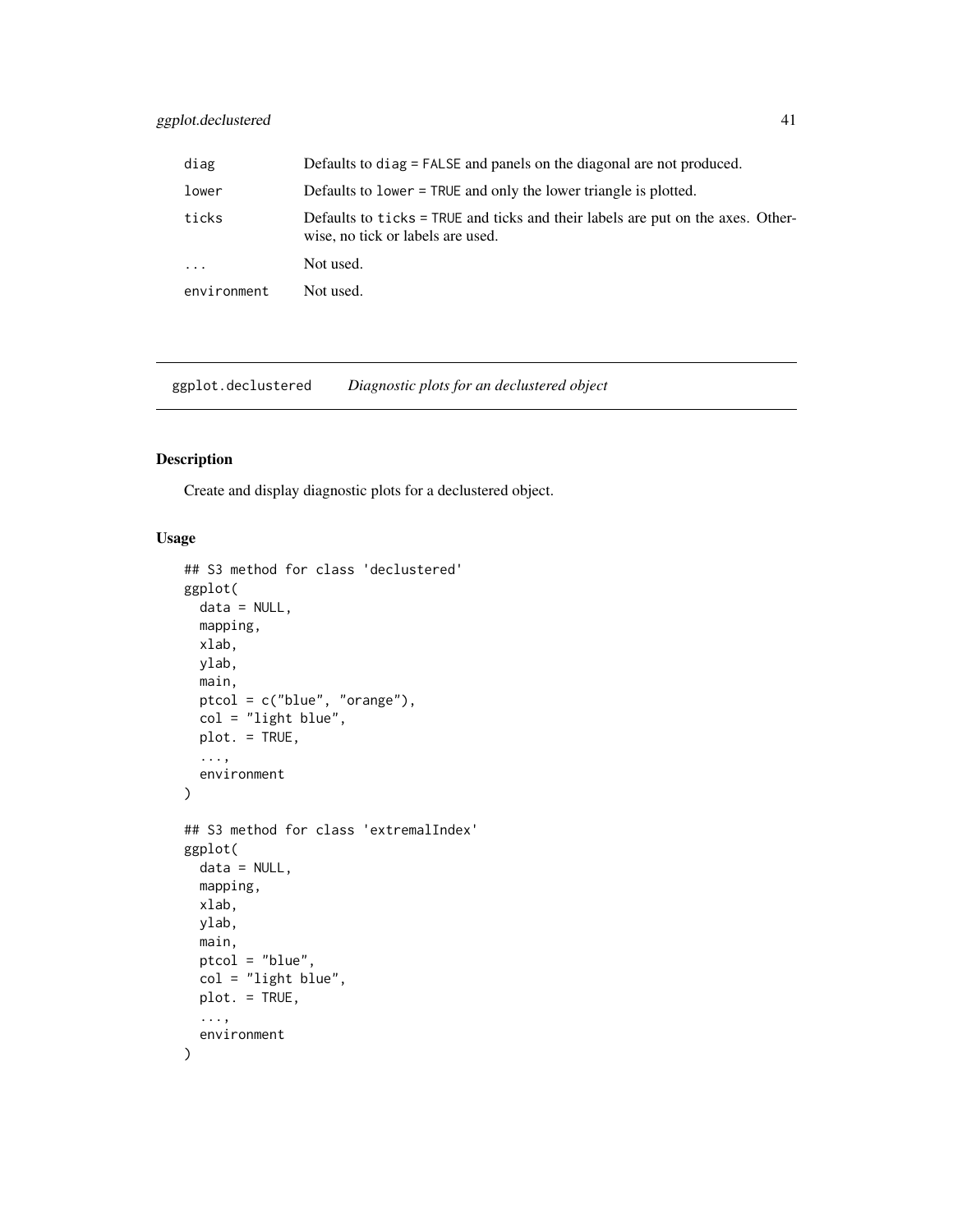# Arguments

| data        | An object of class declustered or extremalIndex.              |
|-------------|---------------------------------------------------------------|
| mapping     | Not used.                                                     |
| xlab        | Label for the x-axis.                                         |
| ylab        | Label for the y-axis.                                         |
| main        | Plot title.                                                   |
| ptcol       | Colour for points. Defaults to ptcol="blue".                  |
| col         | Colour for lines. Defaults to col="light blue".               |
| plot.       | Whether or not to display the output. Defaults to plot.=TRUE. |
| .           | Other arguments passed through to underlying plot functions.  |
| environment | Not used.                                                     |
|             |                                                               |

ggplot.evmBoot *Diagnostic plots for the replicate estimated parameter values in an evmBoot object*

## Description

Diagnostic plots for the replicate estimated parameter values in an evmBoot object

## Usage

```
## S3 method for class 'evmBoot'
ggplot(
 data = NULL,
 mapping,
 denscol = "light blue",
 histcol = "dark blue",
 linecol = "orange",
 plot.it = TRUE,...,
 environment
)
```

| data                 | An object of class 'evmBoot'.                              |
|----------------------|------------------------------------------------------------|
| mapping, environment |                                                            |
|                      | ignored                                                    |
| denscol              | Colour for the densities. Defaults to 'light blue'.        |
| histcol              | Colour for the histograms. Defaults to 'dark blue'.        |
| linecol              | Colour for the point estimate lines. Decaults to 'orange'. |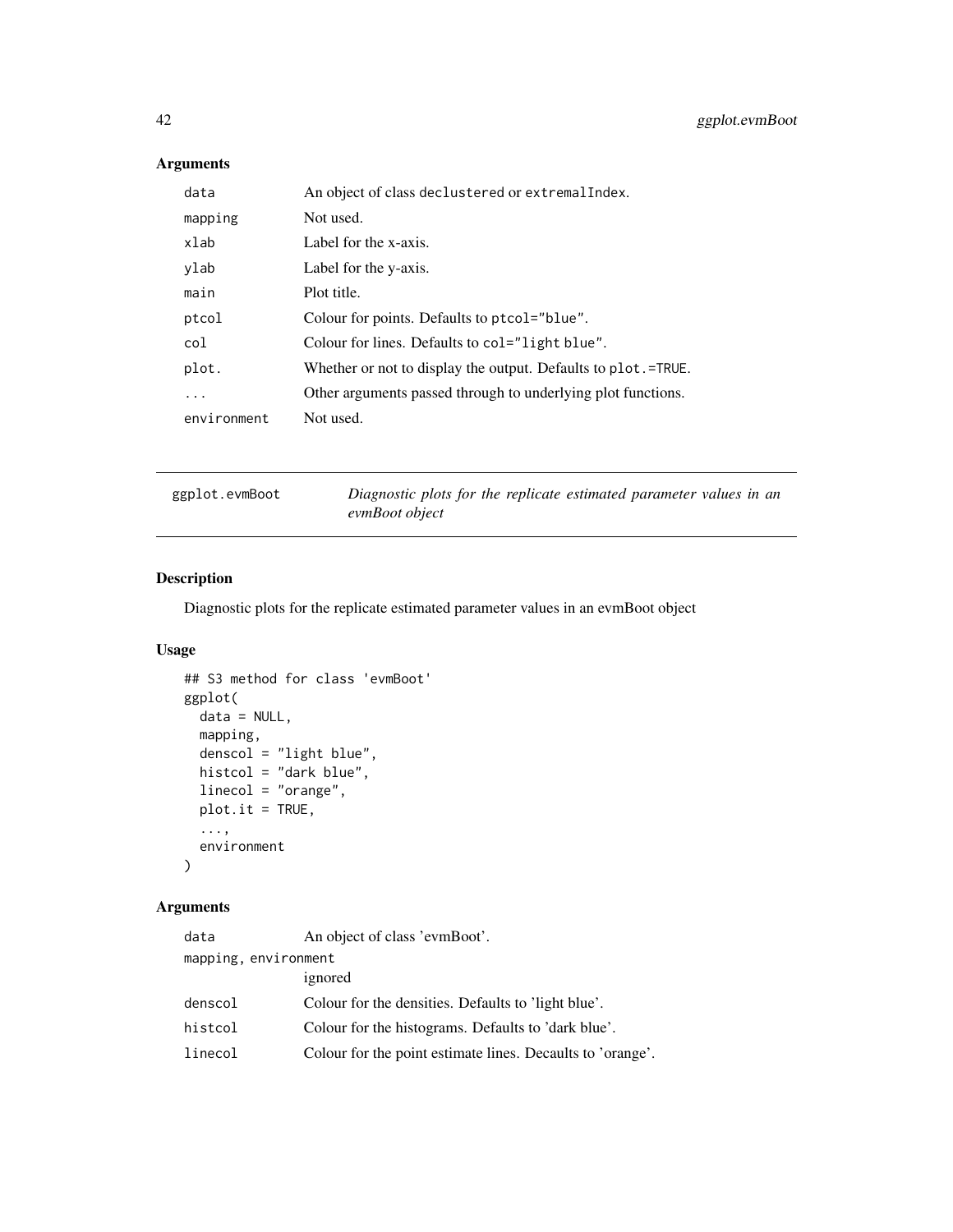# ggplot.evmOpt 43

| plot.it<br>$\ddotsc$ | Whether or not to actually print the plots. Defaults to plot. it=TRUE. If plot. it=FALSE,<br>you might want to control the layout. Do this with do. call ("grid. arrange", c(plots, ncol=2)),<br>for example, where plots is the objected returned by ggplot.evmBoot.<br>Additional arguments to ggplot, currently unused. |
|----------------------|----------------------------------------------------------------------------------------------------------------------------------------------------------------------------------------------------------------------------------------------------------------------------------------------------------------------------|
| ggplot.evmOpt        | Diagnostic plots for an evm object                                                                                                                                                                                                                                                                                         |

# Description

Create and display diagnostic plots for an evm object. See [plot.evmOpt](#page-73-0) for further details on what is being plotted.

## Usage

```
## S3 method for class 'evmOpt'
ggplot(
 data,
 mapping,
 which = 1:4,
 main = rep(NULL, 4),xlab = rep(NULL, 4),nsim = 1000,
 alpha = 0.05,
  jitter.width = 0,
 ptcol = "blue",
  span = 2/3,
  col = "light blue",
  fill = "orange",
 plot. = TRUE,
 ncol = 2,
 nrow = 2,
  ...,
  environment
\mathcal{L}
```

| data                 | An object of class evm.                                           |
|----------------------|-------------------------------------------------------------------|
| mapping, environment |                                                                   |
|                      | ignored                                                           |
| which                | Which plots to produce. Defaults to which=1:4.                    |
| main                 | Main titles. Should have length 4.                                |
| xlab                 | Labels for x-axes.                                                |
| nsim                 | Number of simulated datasets to create to form tolerence regions. |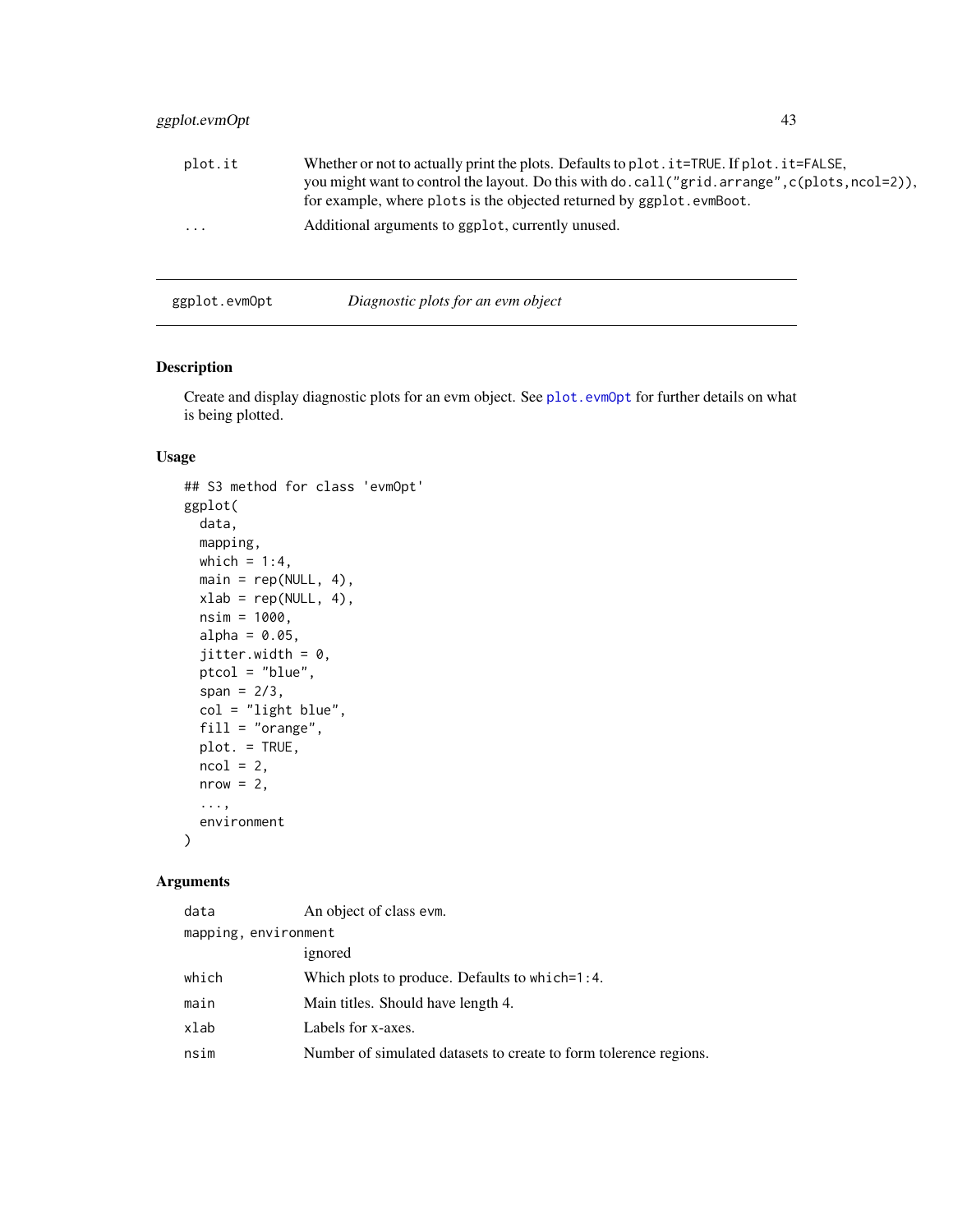| alpha        | Used to compute coverage of pointwise confidence intervals.                                                                                                                                                                                 |
|--------------|---------------------------------------------------------------------------------------------------------------------------------------------------------------------------------------------------------------------------------------------|
| jitter.width | Used to control the amount of horizontal jittering of points in the plots of the<br>residuals versus covariates (when covariates are in the model). Defaults to<br>jitter.width=0.                                                          |
| ptcol        | Colour for points. Defaults to ptcol="blue".                                                                                                                                                                                                |
| span         | Passed to the loess smoother and defaults to span=2/3. Sometimes this choice<br>is poor: if the loess smoother looks wrong, try span=1.                                                                                                     |
| col          | Colour for lines. Defaults to col="light blue".                                                                                                                                                                                             |
| fill         | Colour for confidence regions. Defaults to fill="orange"                                                                                                                                                                                    |
| plot.        | Whether or not to display the output. Defaults to plot.=TRUE. If the display<br>doesn't have the desired row and column layout, the user should specify plot.=FALSE,<br>asign the output to an object, and use grid. arrange to display it. |
| ncol         | The number of columns wanted in the resulting plot. Defaults to ncol=2. This<br>argument is passed into grid. arrange.                                                                                                                      |
| nrow         | The number of rows wanted in the resulting plot. Defaults to nrow=2. This<br>argument is passed into grid. arrange.                                                                                                                         |
| .            | Other arguments passed through to underlying plot functions.                                                                                                                                                                                |
|              |                                                                                                                                                                                                                                             |

#### Details

The function attempts to arrange the plots nicely. If the output isn't what was wanted, the function returns the graphs to the user as a list so that the user can use grid.arrange directly. Also, if you have one or more covariates in the model and the loess smoother looks wrong, try setting span=1.

## See Also

[plot.evmOpt](#page-73-0)

ggplot.evmSim *Diagnostic plots for the Markov chains in an evmSim object*

#### Description

Diagnostic plots for the Markov chains in an evmSim object

```
## S3 method for class 'evmSim'
ggplot(
 data = NULL,mapping,
 which.plots = 1:3,
 chain = 1,denscol = "dark blue",
  acfcol = "light blue",
```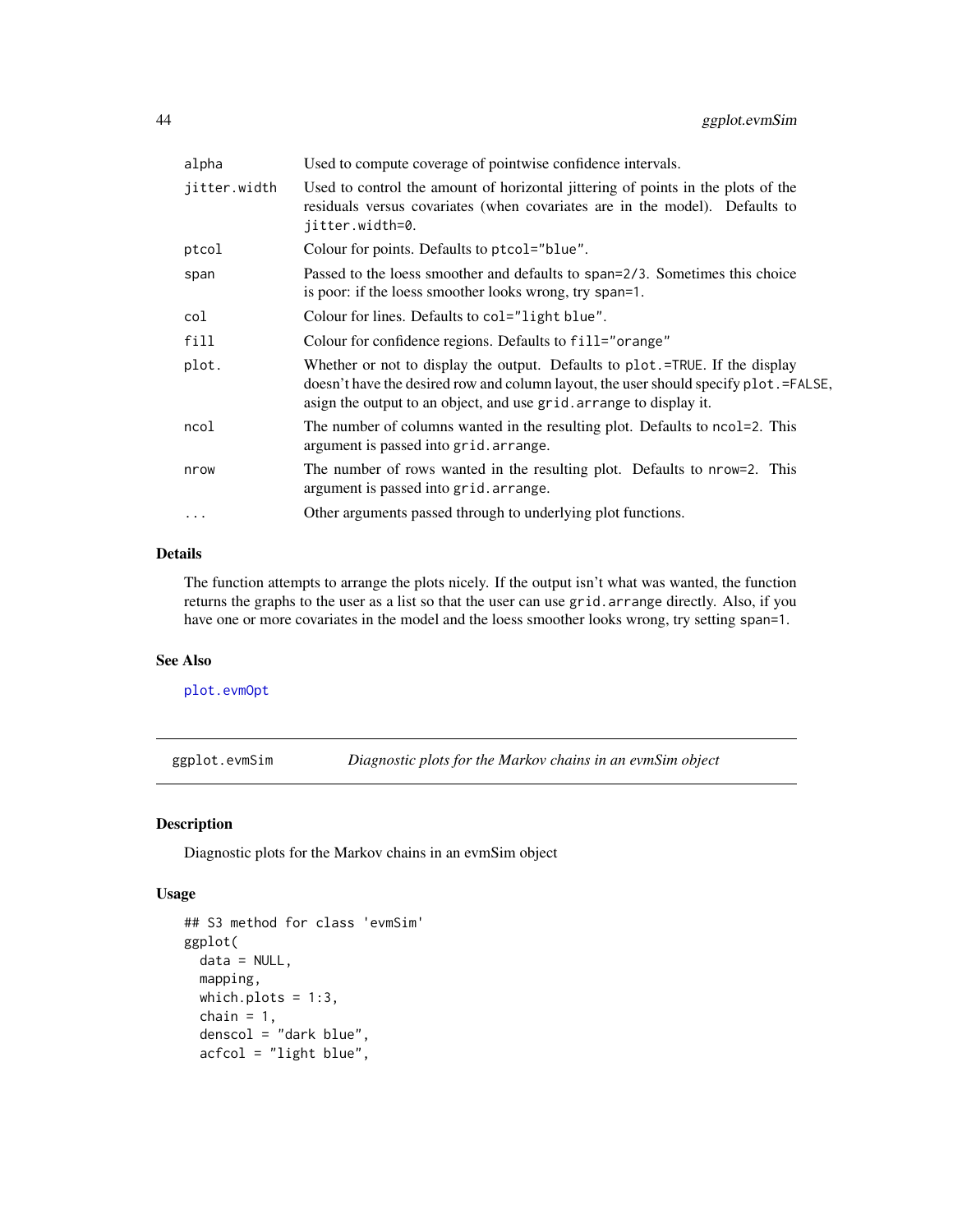# ggplot.mex 45

```
plot.it = TRUE,...,
  environment
\mathcal{L}
```
## Arguments

| data                 | An object of class 'evmSim'.                                                                                                                                                                                                                                           |
|----------------------|------------------------------------------------------------------------------------------------------------------------------------------------------------------------------------------------------------------------------------------------------------------------|
| mapping, environment |                                                                                                                                                                                                                                                                        |
|                      | ignored                                                                                                                                                                                                                                                                |
| which.plots          | Which plots to produce. Density plots correspond to 1, trace plots of the Markov<br>chains to 2 and autocorrelation function plots to 3.                                                                                                                               |
| chain                | An integer indicating which chain to plot (only relevant if there is more than 1<br>chain). Defaults to 1. If you ran multiple chains, you should look at diagnostics<br>for all of them.                                                                              |
| denscol              | Colour for the density plots. Defaults to 'dark blue'.                                                                                                                                                                                                                 |
| acfcol               | Colour for the ACF plots. Defaults to 'light blue'.                                                                                                                                                                                                                    |
| plot.it              | Whether or not to actually print the plots. Defaults to plot . it=TRUE. If plot . it=FALSE,<br>you might want to control the layout. Do this with do. call ("grid. arrange", c(plots, ncol=2)),<br>for example, where plots is the objected returned by ggplot.evmSim. |
| .                    | Additional arguments to ggplot, currently unused.                                                                                                                                                                                                                      |
|                      |                                                                                                                                                                                                                                                                        |

| Conditional multivariate extreme values modelling<br>ggplot.mex |  |
|-----------------------------------------------------------------|--|
|-----------------------------------------------------------------|--|

# <span id="page-44-0"></span>Description

Fit the conditional multivariate extreme value model of Heffernan and Tawn

```
## S3 method for class 'mex'
ggplot(
 data = NULL,mapping,
 ptcol = "blue",
 col = "cornflowerblue",
 fill = "orange",
 plot. = TRUE,
 quantiles = seq(0.1, by = 0.2, len = 5),
  ...,
 environment
)
mex(
```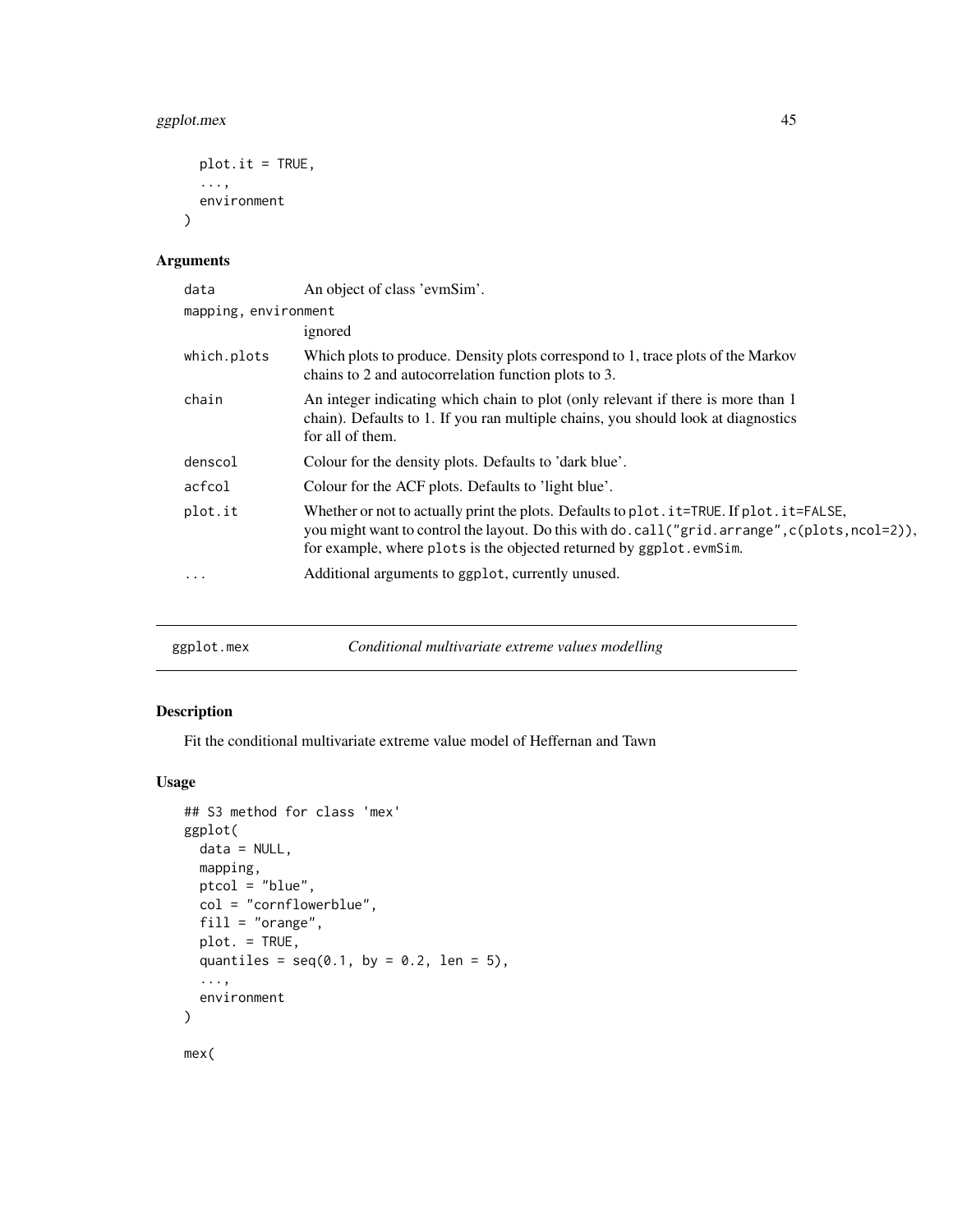```
data,
  which,
  mth,
  mqu,
  dqu,
  cov = "numeric",
  family = gpd,
 margins = "laplace",
  constrain = TRUE,
  v = 10,
 penalty = "gaussian",
 maxit = 10000,trace = \theta,
 verbose = FALSE,
 priorParameters = NULL
\mathcal{L}mexAll(data, mqu, dqu)
## S3 method for class 'mexList'
print(x, \ldots)## S3 method for class 'mex'
plot(x, quantiles = seq(0.1, by = 0.2, len = 5), col = "grey", ...)
## S3 method for class 'predict.mex'
plot(x, pch = c(1, 3, 20), col = c(2, 8, 3), cex = c(1, 1, 1), ask = TRUE, ...)
## S3 method for class 'predict.mex'
ggplot(
 data = NULL,
 mapping,
 xlab,
 ylab,
 main,
 ptcol = c("grey", "dark blue", "orange"),
 col = "dark blue",fill = "orange",
  shape = 16:18,
  size = rep(1, 3),plot. = TRUE,
  ...,
 environment
)
## S3 method for class 'mex'
predict(
 object,
```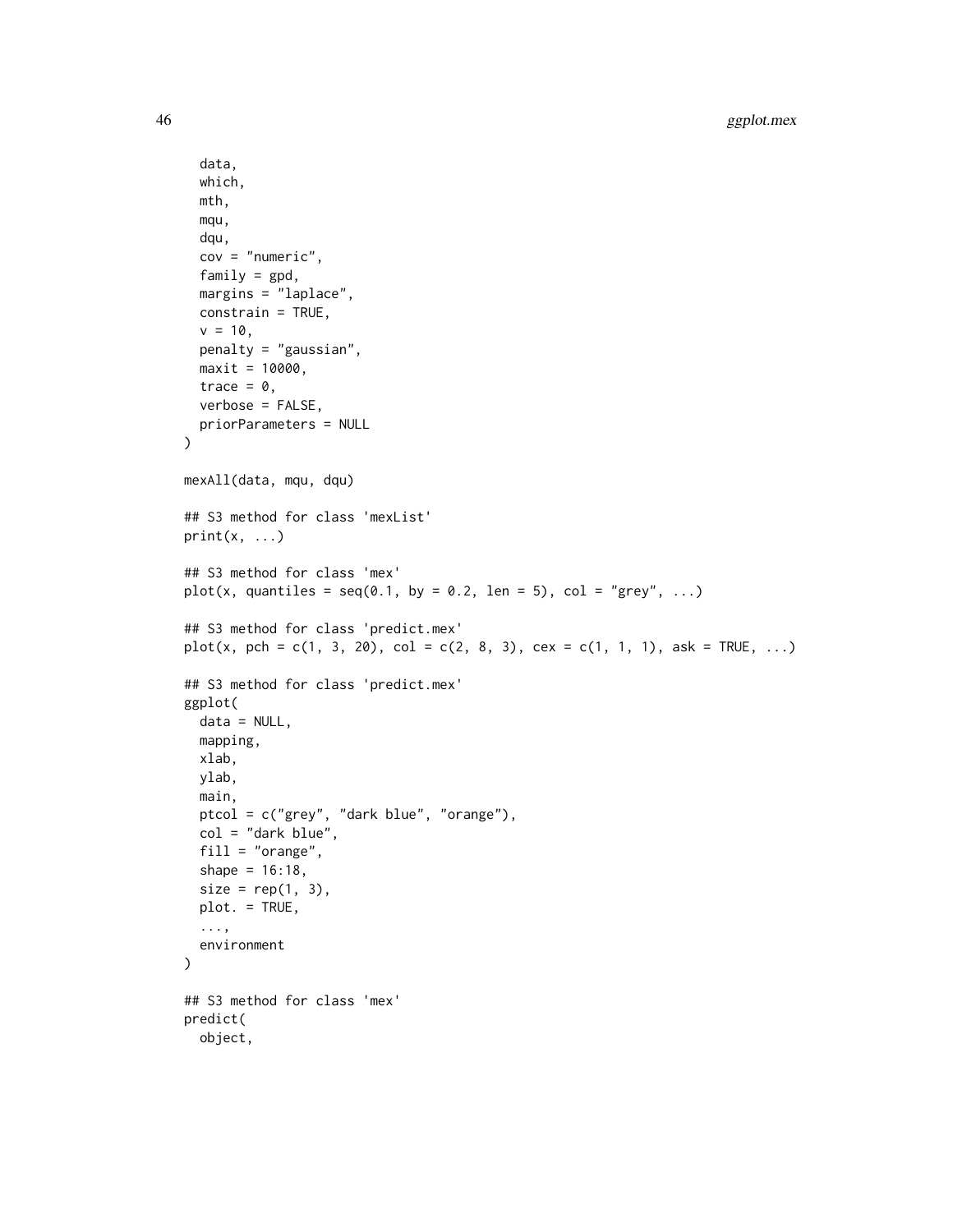# ggplot.mex 47

```
which,
  pqu = 0.99,nsim = 1000,
  trace = 10,
  smoothZdistribution = FALSE,
  ...
\mathcal{L}## S3 method for class 'predict.mex'
summary(object, mth, probs = c(0.05, 0.5, 0.95), ...)
```

| data      | A numeric matrix or data.frame, the columns of which are to be modelled.                                                                                                                                                                                                                                                                                                                                                                                                                                                                                                                                                                                                                                                                                      |
|-----------|---------------------------------------------------------------------------------------------------------------------------------------------------------------------------------------------------------------------------------------------------------------------------------------------------------------------------------------------------------------------------------------------------------------------------------------------------------------------------------------------------------------------------------------------------------------------------------------------------------------------------------------------------------------------------------------------------------------------------------------------------------------|
| col       | In plot method for objects of class mex, the colour for points on scatterplots<br>of residuals and original data respectively. In plot method for objects of class<br>predict.mex, the colours of points for observed, and simulated data (condi-<br>tioning variable not the largest) and simulated data (conditioning variable is the<br>largest) respectively.                                                                                                                                                                                                                                                                                                                                                                                             |
| quantiles | A vector of quantiles taking values between 0 and 1 specifying the quantiles of<br>the conditional distributions which will be plotted.                                                                                                                                                                                                                                                                                                                                                                                                                                                                                                                                                                                                                       |
|           | Further arguments to be passed to methods.                                                                                                                                                                                                                                                                                                                                                                                                                                                                                                                                                                                                                                                                                                                    |
| which     | The variable on which to condition. This can be either scalar, indicating the<br>column number of the conditioning variable, or character, giving the column<br>name of the conditioning variable.                                                                                                                                                                                                                                                                                                                                                                                                                                                                                                                                                            |
| mth       | Marginal thresholds. In mex, the threshold above which to fit generalized Pareto<br>distributions. If this is a vector of length 1, the same threshold will be used<br>for each variable. Otherwise, it should be a vector whose length is equal to the<br>number of columns in data.                                                                                                                                                                                                                                                                                                                                                                                                                                                                         |
|           | In summary predict mex, the thresholds over which to simulate data from the<br>fitted multivariate model. If not supplied, it is taken to be the thresholds that<br>were used to fit the dependence model on the scale of the original data.                                                                                                                                                                                                                                                                                                                                                                                                                                                                                                                  |
| mqu       | Marginal quantiles As an alternative to specifying the marginal GPD fitting<br>thresholds via mth, you can specify the quantile (a probability) above which<br>to fit generalized Pareto distributions. If this is a vector of length 1, the same<br>quantile will be used for each variable. Otherwise, it should be a vector whose<br>length is equal to the number of columns in data.                                                                                                                                                                                                                                                                                                                                                                     |
| dqu       | Dependence quantile. Used to specify the quantile at which to threshold the<br>conditioning variable data when estimating the dependence parameters. For ex-<br>ample dqu=0.7 will result in the data with the highest $30\%$ of values of the<br>conditioning variable being used to estimate the dependence parameters. The<br>same threshold will be used for each dependent variable. If not supplied then<br>the default is to set dqu=mqu[which] the quantile corresponding to the thresh-<br>old used to fit the marginal model to the tail of the conditioning variable. Note<br>that there is no requirement for the quantiles used for marginal fitting (mqu) and<br>dependence fitting (dqu) to be the same, or for them to be ordered in any way. |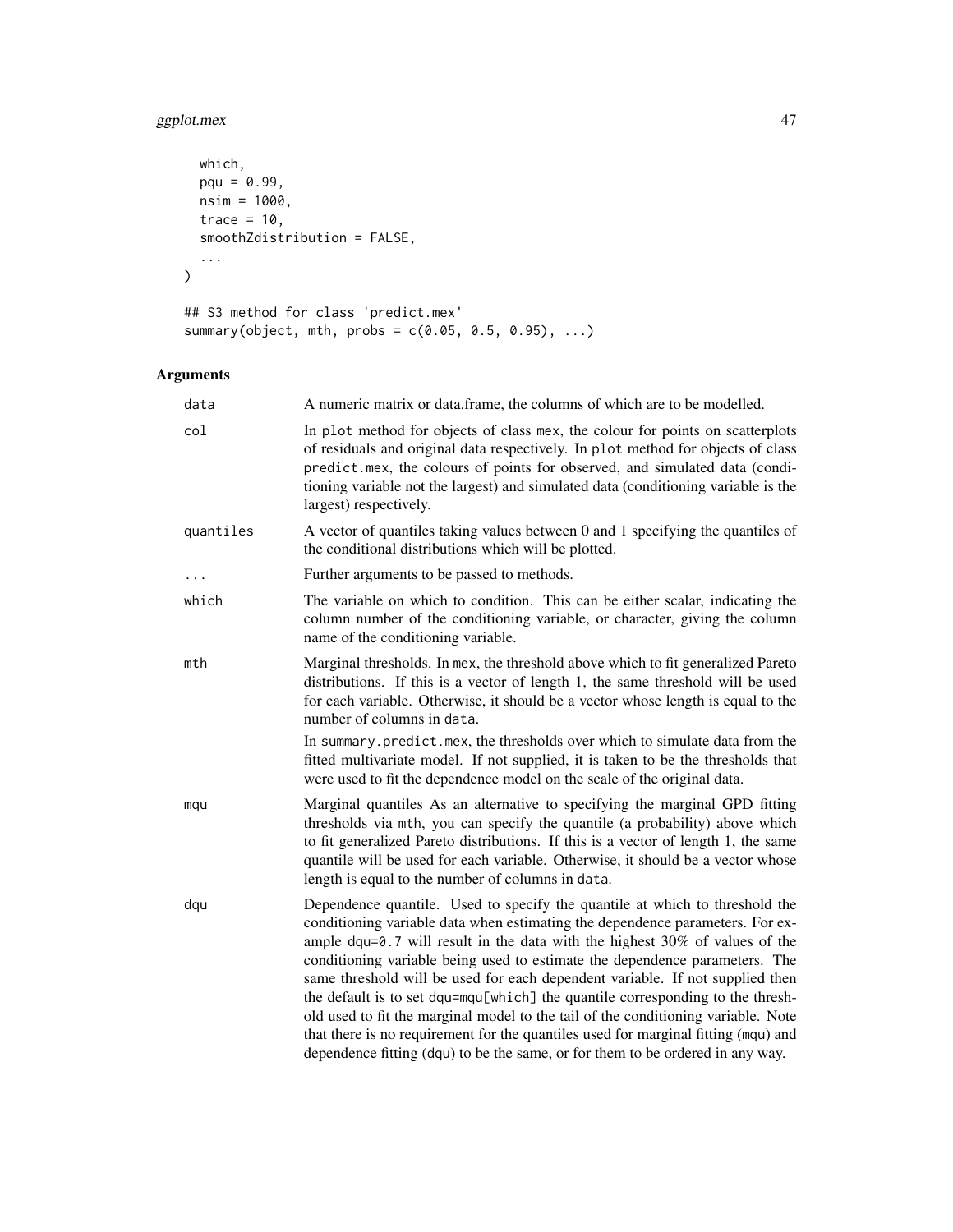| COV                 | String, passed through to evm: how to estimate the covariance. Defaults to cov<br>= "observed".                                                                                                                                                                                                                                                                                                                                                                                                                                                                                                                                       |  |
|---------------------|---------------------------------------------------------------------------------------------------------------------------------------------------------------------------------------------------------------------------------------------------------------------------------------------------------------------------------------------------------------------------------------------------------------------------------------------------------------------------------------------------------------------------------------------------------------------------------------------------------------------------------------|--|
| family              | An object of class "texmexFamily". Should be either family = gpd or family =<br>cgpd and defaults to the first of those.                                                                                                                                                                                                                                                                                                                                                                                                                                                                                                              |  |
| margins             | See documentation for mexDependence.                                                                                                                                                                                                                                                                                                                                                                                                                                                                                                                                                                                                  |  |
| constrain           | See documentation for mexDependence.                                                                                                                                                                                                                                                                                                                                                                                                                                                                                                                                                                                                  |  |
| v                   | See documentation for mexDependence.                                                                                                                                                                                                                                                                                                                                                                                                                                                                                                                                                                                                  |  |
| penalty             | How to penalize the likelihood when estimating the marginal generalized Pareto<br>distributions. Defaults to "gaussian". See the help file for evm for more infor-<br>mation.                                                                                                                                                                                                                                                                                                                                                                                                                                                         |  |
| maxit               | The maximum number of iterations to be used by the optimizer. defaults to<br>$maxit = 10000$ .                                                                                                                                                                                                                                                                                                                                                                                                                                                                                                                                        |  |
| trace               | Passed internally to optim. Whether or not to inform the user of the progress of<br>the optimizer. Defaults to 0, indicating no trace.                                                                                                                                                                                                                                                                                                                                                                                                                                                                                                |  |
| verbose             | Whether or not to keep the user informed of progress. Defaults to verbose $=$<br>FALSE.                                                                                                                                                                                                                                                                                                                                                                                                                                                                                                                                               |  |
| priorParameters     |                                                                                                                                                                                                                                                                                                                                                                                                                                                                                                                                                                                                                                       |  |
|                     | Parameters of prior/penalty used for estimation of the GPD parameters. This is<br>only used if penalty = "gaussian". It is a named list, each element of which<br>contains two components: the first component should be a vector of length 2 cor-<br>responding to the location of the Gaussian distribution; the second a 2x2 matrix<br>corresponding to the covariance matrix of the distribution. The names should<br>match the names of the columns of data. If not provided, the default priors are<br>independent normal, centred at zero, with variance 10000 for phi=log(sigma)<br>and 0.25 for xi. See the details section. |  |
| x, object           | Object of class mex or summary. mex as returned by these functions respectively.                                                                                                                                                                                                                                                                                                                                                                                                                                                                                                                                                      |  |
| pch, cex            | Plotting characters: colours and symbol expansion. The observed and simulated<br>data are plotted using different symbols, controlled by these arguments and col,<br>each of which should be of length 2.                                                                                                                                                                                                                                                                                                                                                                                                                             |  |
| ask                 | Whether or not to ask before changing the plot. Defaults to $ask = TRUE$ .                                                                                                                                                                                                                                                                                                                                                                                                                                                                                                                                                            |  |
|                     | shape, size, mapping, ptcol, fill, plot., environment, xlab, ylab, main<br>Further arguments to plot and ggplot methods.                                                                                                                                                                                                                                                                                                                                                                                                                                                                                                              |  |
| pqu                 | Prediction quantile. Argument to predict method. The quantile of the condi-<br>tioning variable above which it will be simulated for importance sampling based<br>prediction. Defaults to $pqu = .99$ .                                                                                                                                                                                                                                                                                                                                                                                                                               |  |
| nsim                | Argument to predict method. The number of simulated observations to be<br>generated for prediction.                                                                                                                                                                                                                                                                                                                                                                                                                                                                                                                                   |  |
| smoothZdistribution |                                                                                                                                                                                                                                                                                                                                                                                                                                                                                                                                                                                                                                       |  |
|                     | In predict.mex, whether or not to sample from the smoothed distribution of<br>the underlying residuals. Defaults to FALSE, in which case no smoothing is<br>carried out. If TRUE then each margin of the underlying multivariate residual is<br>smoothed independently, by using kernel smoothing with a normal kernel, and<br>bandwith chosen using the bw.nrd function. This can be useful for removing<br>"stripeyness" in importance samples which have few values in the conditional<br>tails.                                                                                                                                   |  |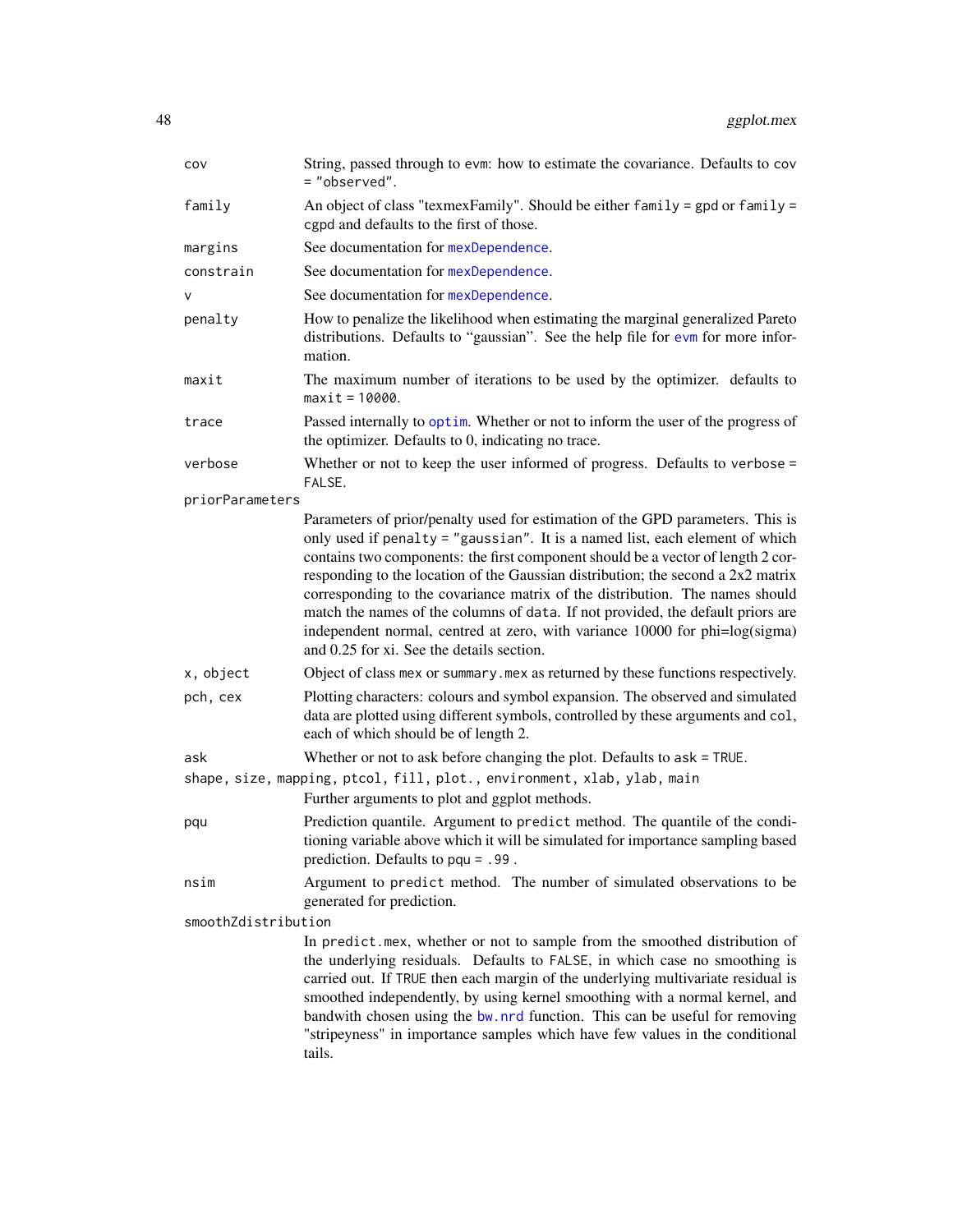## ggplot.mex 49

probs In summary method for objects of class predict.mex: the quantiles of the conditional distribution(s) to calculate. Defaults to 5%, 50% and 95%.

#### Details

The function mex works as follows. First, Generalized Pareto distributions (GPD) are fitted to the upper tails of each of the marginal distributions of the data: the GPD parameters are estimated for each column of the data in turn, independently of all other columns. Then, the conditional multivariate approach of Heffernan and Tawn is used to model the dependence between variables. The returned object is of class "mex".

This function is a wrapper for calls to [migpd](#page-50-0) and [mexDependence](#page-64-0), which estimate parameters of the marginal and dependence components of the Heffernan and Tawn model respectively. See documentation of these functions for details of modelling issues including the use of penalties / priors, threshold choice and checking for convergence of parameter estimates.

The plot method produces diagnostic plots for the fitted dependence model described by Heffernan and Tawn, 2004. The plots are best viewed by using the plotting area split by par $(\text{mfcol} = c(.,.))$ rather than mfrow, see examples below. Three diagnostic plots are produced for each dependent variable:

1) Scatterplots of the residuals Z from the fitted model of Heffernan and Tawn (2004) are plotted against the quantile of the conditioning variable, with a lowess curve showing the local mean of these points. 2) The absolute value of  $Z$ -mean( $Z$ ) is also plotted, again with the lowess curve showing the local mean of these points. Any trend in the location or scatter of these variables with the conditioning variable indicates a violation of the model assumption that the residuals Z are indepenendent of the conditioning variable. This can be indicative of the dependence threshold used being too low. 3) The final plots show the original data (on the original scale) and the fitted quantiles (specified by quantiles) of the conditional distribution of each dependent variable given the conditioning variable. A model that fits well will have good agreement between the distribution of the raw data (shown by the scatter plot) and the fitted quantiles. Note that the raw data are a sample from the joint distribution, whereas the quantiles are those of the estimated conditional distribution given the value of the conditioning variable, and while these two distributions should move into the same part of the sample space as the conditioning variable becomes more extreme, they are not the same thing!

The predict method for mex works as follows. The returned object has class "predict.mex". Simulated values of the dependent variables are created, given that the conditioning variable is above its 100pqu quantile. If predict.mex is passed an object object of class "mex" then the simulated values are based only on the point estimate of the dependence model parameters, and the original data. If predict.mex is passed an object object of class "bootmex" then the returned value additionally contains simulated replicate data sets corresponding to the bootstrap model parameter estimates. In both cases, the simulated values based on the original data and point estimates appear in component object\$data\$simulated. The simulated data from the bootstrap estimates appear in object\$replicates.

The plot method for class "predict.mex" displays both the original data and the simulated data generated above the threshold for prediction; it shows the threshold for prediction (vertical line) and also the curve joining equal quantiles of the marginal distributions – this is for reference: variables that are perfectly dependent will lie exactly on this curve. Original data are shown with one plotting character and simulated data with another; colours of simulated point distinguish those points which have the conditioning variable as the largest (on a quantile scale) or not the largest.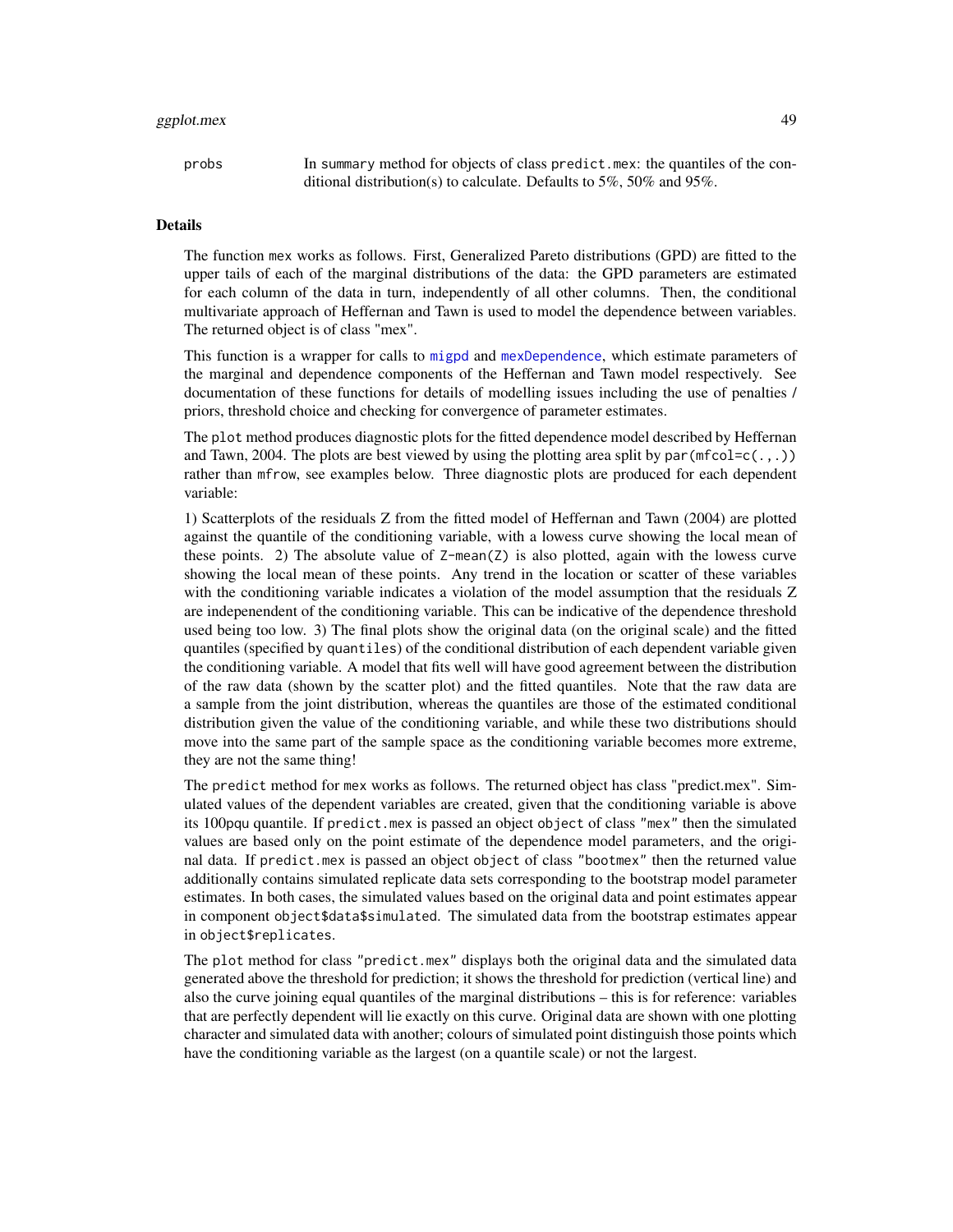The function mexAll fits a collection of GPD and conditional dependence models, the same fitted GPD being used for all of the dependence model fits. This can be used in turn to generate Monte Carlo samples from the entire sample space usign the collected dependence models.

#### Value

A call to mex returns an list of class mex containing the following three items:

| margins    | An object of class migpd.                |
|------------|------------------------------------------|
| dependence | An object of class mexDependence.        |
| call       | This matches the original function call. |

There are plot, summary, coef and predict methods for this class.

A call to predict.mex does the importance sampling for prediction, and returns a list of class "predict.mex" for which there are print and plot methods available. The summary method for this class of object is intended to be used following a call to the predict method, to estimate quantiles or probabilities of threshold excesses for the fitted conditional distributions given the conditioning variable above the threshold for prediction. See examples below.

There are print, summary and plot methods available for the class "predict.mex".

#### **Note**

The package texmex is equipped to fit GPD models to the upper marginal tails only, not the lower tails. This is appropriate for extrapolating into the tails of any dependent variable when dependence between this variable and the conditioning variable is positive. In the case of negative dependence between the conditioning variable and any dependent variable, estimation of the conditional distribution of the dependent variable for extreme values of the conditioning variable would naturally visit the lower tail of the dependent variable. Extrapolation beyond the range of the observed lower tail is not supported in the current version of texmex. In cases where negative dependence is observed and extrapolation is required into the lower tail of the dependent variable, the situation is trivially resolved by working with a reflection of the dependent variable (Y becomes -Y and so the upper and lower tails are swapped). Results can be calculated for the reflected variable then reflected back to the correct scale. This is satisfactory when only the pair of variables (the conditioning and single dependent variable) are of interest, but when genuine multivariate (as opposed to simply bivariate) structure is of interest, this approach will destroy the dependence structure between the reflected dependent variable and the remaining dependent variables.

#### Author(s)

Harry Southworth, Janet E. Heffernan

## References

J. E. Heffernan and J. A. Tawn, A conditional approach for multivariate extreme values, Journal of the Royal Statistical Society B, 66, 497 - 546, 2004

#### See Also

[migpd](#page-50-0), [mexDependence](#page-64-0), [bootmex](#page-9-0), [mexMonteCarlo](#page-67-0)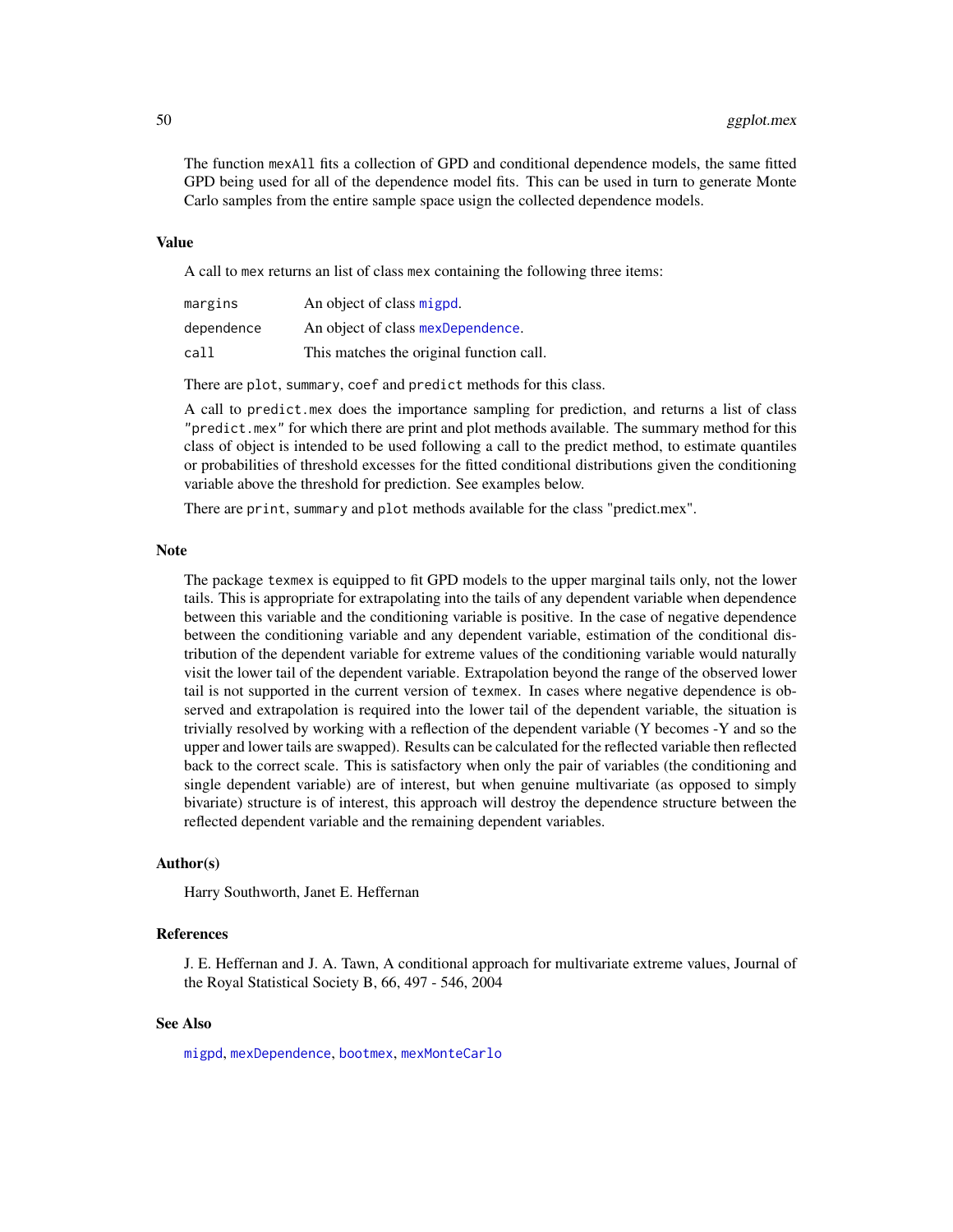## ggplot.migpd 51

## Examples

```
w <- mex(winter, mqu=.7, dqu=0.7, which="O3")
w
par(mfcol=c(3, 2))
plot(w)
par(mfcol=c(2,2))
p <- predict(w)
summary(p)
summary(p,probs=c(0.01,0.2,0.5,0.8,0.99))
summary(p,probs=0.5,mth=c(40,50,150,25,50))
p
plot(p)
```
ggplot.migpd *Fit multiple independent generalized Pareto models*

## <span id="page-50-0"></span>Description

Fit multiple independent generalized Pareto models as the first step of conditional multivariate extreme values modelling following the approach of Heffernan and Tawn, 2004.

```
## S3 method for class 'migpd'
ggplot(
  data,
 mapping = NULL,
 main = c("Probability plot", "Quantile plot", "Return level plot",
    "Histogram and density"),
 xlab = rep(NULL, 4),nsim = 1000,
 alpha = 0.05,
  ...,
 environment
)
migpd(
 data,
 mth,
 mqu,
 penalty = "gaussian",
 maxit = 10000,trace = \theta,
  verbose = FALSE,
```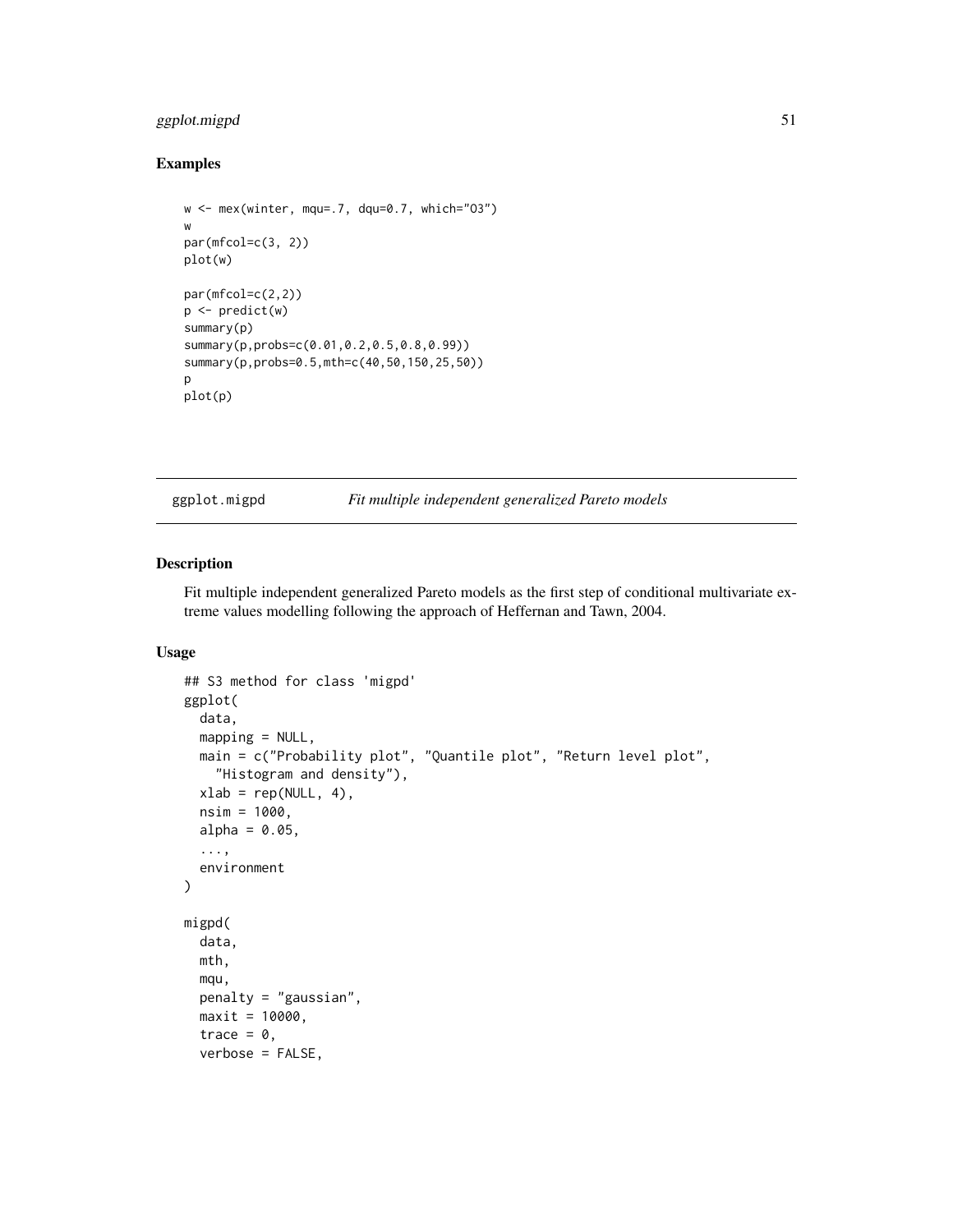```
priorParameters = NULL,
  cov = "observed",family = gpd\mathcal{L}## S3 method for class 'migpd'
plot(
  x,
 main = c("Probability plot", "Quantile plot", "Return level plot",
    "Histogram and density"),
  xlab = rep(NULL, 4),nsim = 1000,
  alpha = 0.05,
  ...
\mathcal{L}
```

| data                 | A matrix or data.frame, each column of which is to be modelled.                                                                                                                                                                                                                                                  |
|----------------------|------------------------------------------------------------------------------------------------------------------------------------------------------------------------------------------------------------------------------------------------------------------------------------------------------------------|
| mapping, environment |                                                                                                                                                                                                                                                                                                                  |
|                      | Further arguments to ggplot method.                                                                                                                                                                                                                                                                              |
| main                 | Character vector of length four: titles for plots produced by plot and ggplot<br>methods.                                                                                                                                                                                                                        |
| xlab                 | As main but for x-axes labels.                                                                                                                                                                                                                                                                                   |
| nsim                 | Number of simulations on which to base tolerance envelopes in plot and ggplot<br>methods.                                                                                                                                                                                                                        |
| alpha                | Significance level for tolerance and confidence intervals in plot and ggplot<br>methods.                                                                                                                                                                                                                         |
| $\cdots$             | Further arguments to be passed to methods.                                                                                                                                                                                                                                                                       |
| mth                  | Marginal thresholds. Thresholds above which to fit the models. Only one of mth<br>and mqu should be supplied. Length one (in which case a common threshold is<br>used) or length equal to the number of columns of data (in which case values<br>correspond to thresholds for each of the columns respectively). |
| mqu                  | Marginal quantiles. Quantiles above which to fit the models. Only one of mth<br>and mqu should be supplied. Length as for mth above.                                                                                                                                                                             |
| penalty              | How the likelihood should be penalized. Defaults to "gaussian". See documen-<br>tation for evm.                                                                                                                                                                                                                  |
| maxit                | The maximum number of iterations to be used by the optimizer.                                                                                                                                                                                                                                                    |
| trace                | Whether or not to tell the user how the optimizer is getting on. The argument is<br>passed into $option - see$ the help for that function.                                                                                                                                                                       |
| verbose              | Controls whether or not the function prints to screen every time it fits a model.<br>Defaults to FALSE.                                                                                                                                                                                                          |
| priorParameters      |                                                                                                                                                                                                                                                                                                                  |
|                      | Only used if penalty = 'gaussian'. A named list, each element of which con-<br>tains two components: the first should be a vector of length 2 corresponding to                                                                                                                                                   |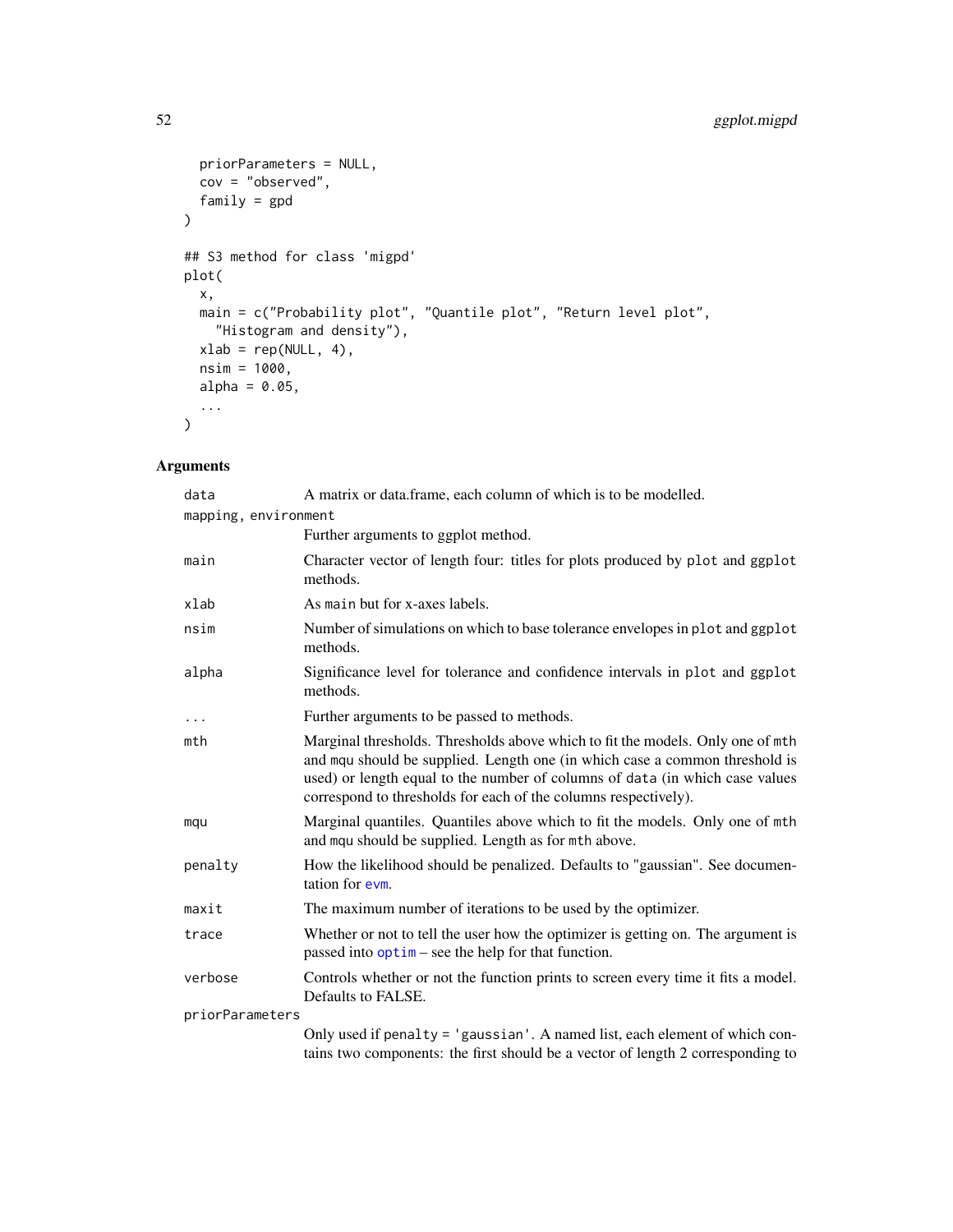| COV<br>$=$ "observed".<br>family<br>egpd and defaults to the first of those.<br>Object of class migpd as returned by function migpd.<br>х |  | the location of the Gaussian distribution; the second should be $2x2$ matrix corre-<br>sponding to the covariance matrix of the distribution. The names should match<br>the names of the columns of data. If not provided, it defaults to independent<br>priors being centred at zero, with variance 10000 for log(sigma) and 0.25 for xi.<br>See the details section. |
|-------------------------------------------------------------------------------------------------------------------------------------------|--|------------------------------------------------------------------------------------------------------------------------------------------------------------------------------------------------------------------------------------------------------------------------------------------------------------------------------------------------------------------------|
|                                                                                                                                           |  | String, passed through to evm: how to estimate the covariance. Defaults to cov                                                                                                                                                                                                                                                                                         |
|                                                                                                                                           |  | An object of class "texmexFamily". Should be either family = gpd or family =                                                                                                                                                                                                                                                                                           |
|                                                                                                                                           |  |                                                                                                                                                                                                                                                                                                                                                                        |

the location of the Gaussian distribution; the second should be 2x2 matrix corre-

#### Details

The parameters in the generalized Pareto distribution are estimated for each column of the data in turn, independently of all other columns. Note, covariate modelling of GPD parameters is not supported.

Maximum likelihood estimation often fails with generalized Pareto distributions because of the likelihood becoming flat (see, for example, Hosking et al, 1985). Therefore the function allows penalized likelihood estimation, which is the same as maximum a posteriori estimation from a Bayesian point of view.

By default quadratic penalization is used, corresponding to using a Gaussian prior. If no genuine prior information is available, the following argument can be used. If  $xi = -1$ , the generalized Pareto distribution corresponds to the uniform distribution, and if xi is 1 or greater, the expectation is infinite. Thefore, xi is likely to fall in the region (-1, 1). A Gaussian distribution centred at zero and with standard deviation 0.5 will have little mass outside of  $(-1, 1)$  and so will often be a reasonable prior for xi. For log(sigma) a Gaussian distribution, centred at zero and with standard deviation 100 will often be vague. If a Gaussian penalty is specified but no parameters are given, the function will assume such indpendent priors.

Note that internally the function works with log(sigma), not sigma. The reasons are that quadratic penalization makes more sense for phi=log(sigma) than for sigma (because the distribution of log(sigma) will be more nearly symmetric), and because it was found to stabilize computations.

The associated coef, print and summary functions exponentiate the log(sigma) parameter to return results on the expected scale. If you are accessesing the parameters directly, however, take care to be sure what scale the results are on.

Threshold selection can be carried out with the help of functions  $mrl$  and [gpdRangeFit](#page-55-0).

#### Value

An object of class "migpd". There are coef, print, plot, ggplot and summary functions available.

#### Note

You are encourage to use the mqu argument and not mth. If you use mth, the quantiles then need to be estimated. There are, at the time of writing, 9 methods of estimating quantiles build into the quantile function. Tiny differences can cause problems in later stages of the analysis if functions try to simulate in an area that is legitimate according to the numerical value of the threshold, but not according to the estimated quantile.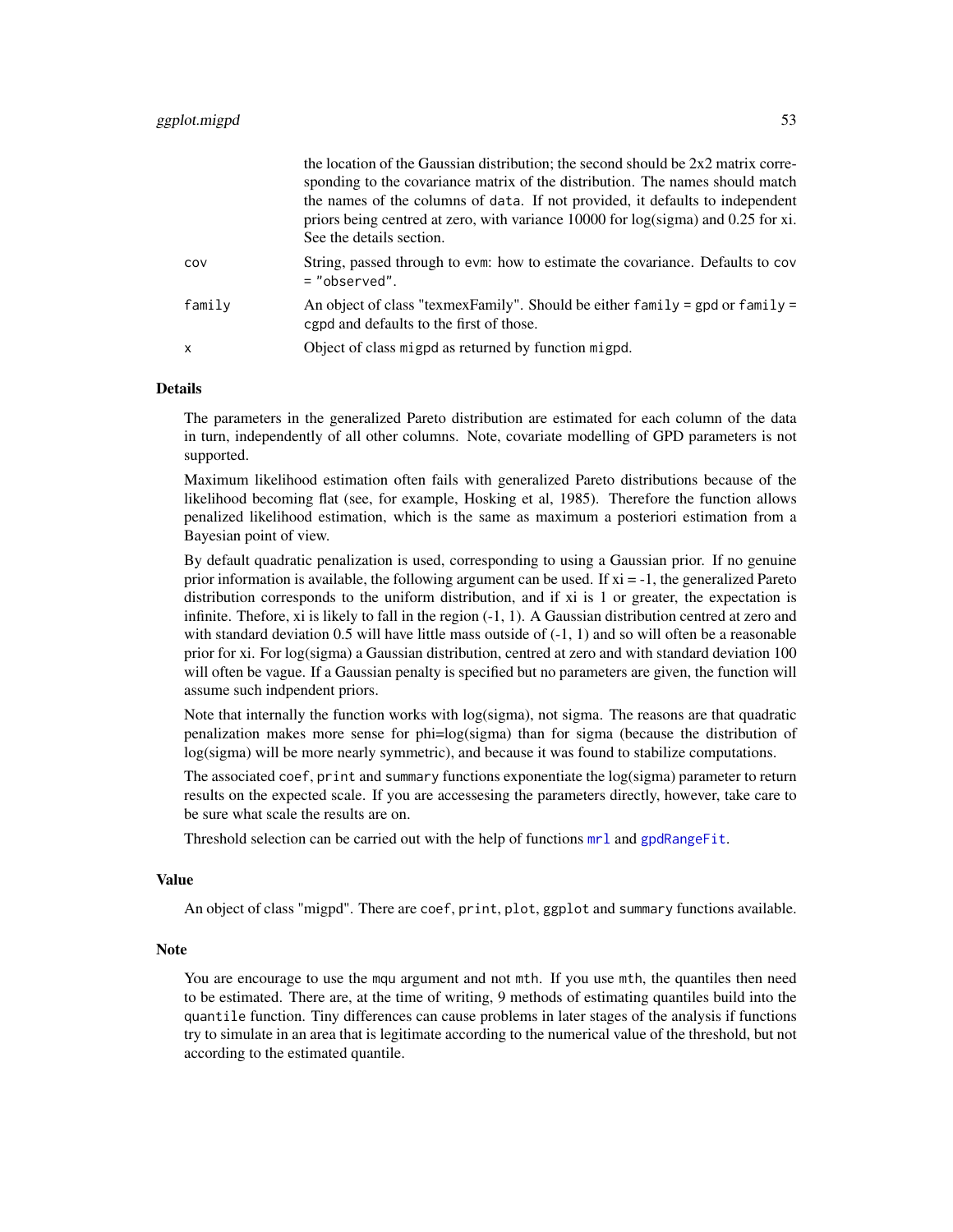#### Author(s)

Harry Southworth

## References

J. E. Heffernan and J. A. Tawn, A conditional approach for multivariate extreme values, Journal of the Royal Statistical society B, 66, 497 – 546, 2004

J. R. M. Hosking and J. R. Wallis, Parameter and quantile estimation for the genralized Pareto distribution, Technometrics, 29, 339 – 349, 1987

## See Also

```
mex, mexDependence, bootmex, predict.mex, gpdRangeFit, mrl
```
## Examples

```
mygpd <- migpd(winter, mqu=.7, penalty = "none")
mygpd
summary(mygpd)
plot(mygpd)
g <- ggplot(mygpd)
```
ggplot.rl.evmOpt *Plotting function for return level estimation*

#### Description

Plotting function for return level estimation

```
## S3 method for class 'rl.evmOpt'
ggplot(
  data = NULL,
 mapping,
  xlab,
 ylab,
 main,
 ylim = "auto",
  ptcol = "blue",
  col = "light blue",
  fill = "orange",
  alpha = 0.5,
```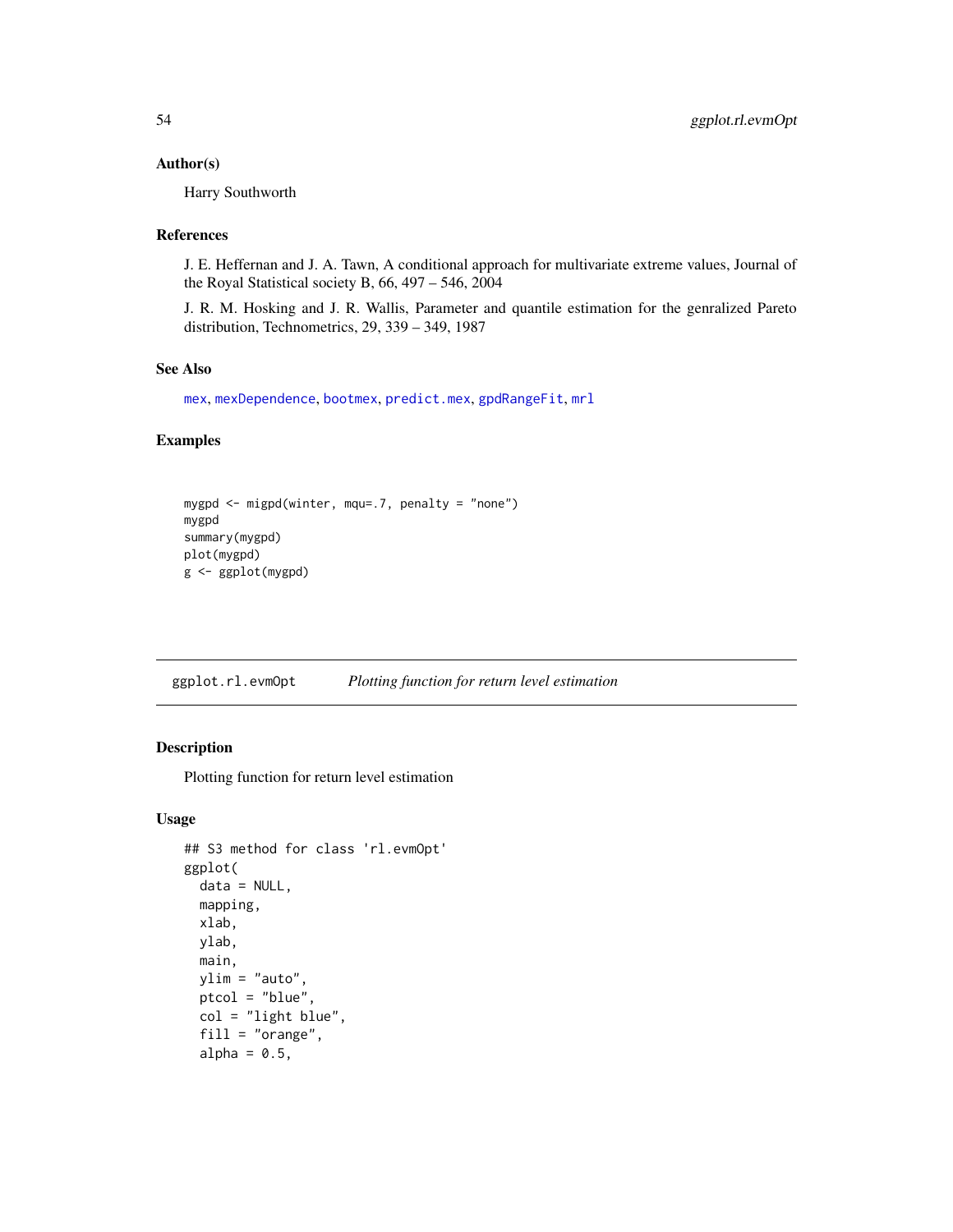#### gpd.prof 55

```
...,
 environment
)
```
# Arguments

| data        | An object of class r1.evmOpt, r1.evmBoot, r1.evmSim, 1p.evmOpt, 1p.evmBoot<br>or lp.evmSim |
|-------------|--------------------------------------------------------------------------------------------|
| mapping     | Not used.                                                                                  |
| xlab        | Label for the x-axis.                                                                      |
| ylab        | Label for the y-axis.                                                                      |
| main        | Plot title.                                                                                |
| ylim        | Plot limits for y-axis.                                                                    |
| ptcol       | Colour for points. Defaults to ptcol="blue".                                               |
| col         | Colour for lines. Defaults to col="light blue".                                            |
| fill        | Colour for shading polygons.                                                               |
| alpha       | Transparency.                                                                              |
| .           | Other arguments passed through to underlying plot functions.                               |
| environment | Not used.                                                                                  |
|             |                                                                                            |

| Profile likelihood based confidence intervals for GPD<br>gpd.prof |  |
|-------------------------------------------------------------------|--|
|-------------------------------------------------------------------|--|

# Description

Calculates profile likelilhood based confidence intervals for a given fitted GPD model – this is only implemented for two parameter GPD with no covariates in the model.

```
gpd.prof(
 z,
 m,
 xmax,
 xlow,
 conf = 0.95,nint = 50,
 PlotIt = FALSE,
 mult = 2,priorParameters = NULL
\mathcal{L}
```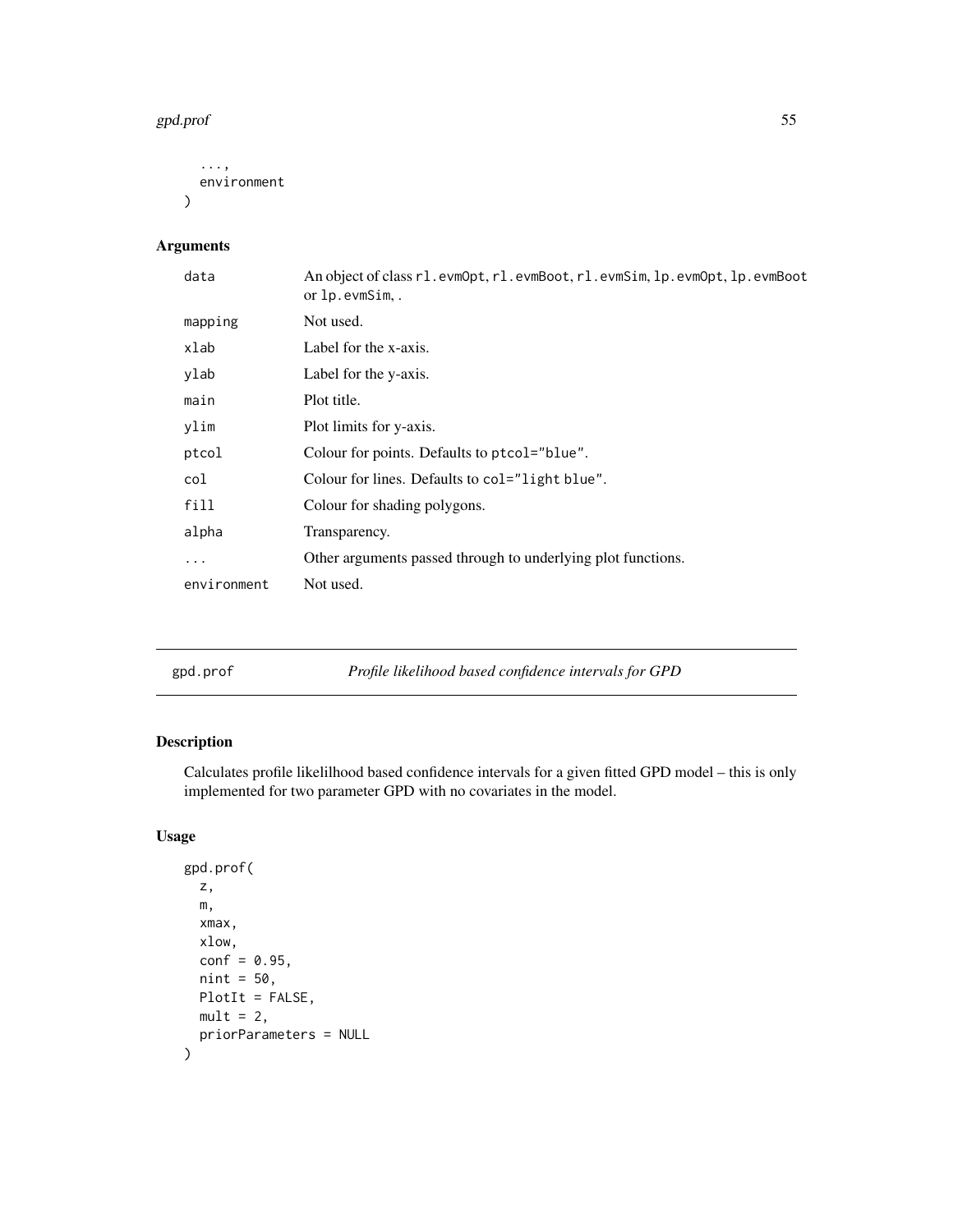## Arguments

| z               | a fitted evmOpt object                                                                                                                                                                                                                                                                                                                                        |
|-----------------|---------------------------------------------------------------------------------------------------------------------------------------------------------------------------------------------------------------------------------------------------------------------------------------------------------------------------------------------------------------|
| m               | return period : units are number of observations                                                                                                                                                                                                                                                                                                              |
| xmax            | point estimate of the return level, this is used to bracket the roots of the equation<br>used to calculate the ends of the profile likelihood based confidence interval.<br>The value need not be exact.                                                                                                                                                      |
| xlow            | value lower than the lower end of the confidence interval, for bracketing in root<br>finding                                                                                                                                                                                                                                                                  |
| conf            | confidence level, defaults to 0.95                                                                                                                                                                                                                                                                                                                            |
| nint            | used for plotting if required, number of points at which to calculate the profile<br>likelihood for plotting, defaults to 50                                                                                                                                                                                                                                  |
| PlotIt          | logical, whether or not to plot the profile likelihood, defaults to FALSE                                                                                                                                                                                                                                                                                     |
| mult            | used to calculate the starting point for the root finding for solving to find the<br>upper end of the confidence interval. The starting point is mult*xmax minus the<br>lower end point. If this starting point is beyond the estimated upper endpoint of<br>the fitted distribution then this can cause an error, and the value of mult should<br>be reduced |
| priorParameters |                                                                                                                                                                                                                                                                                                                                                               |
|                 | optional, value of prior/penalty parameters used for penalised likelihood estima-<br>tion, default to NULL                                                                                                                                                                                                                                                    |

#### Value

Numeric vector of length two, with lower and upper ends of the estiamted confidence intervals respectively.

<span id="page-55-0"></span>

| gpdRangeFit | Estimate generalized Pareto distribution parameters over a range of |
|-------------|---------------------------------------------------------------------|
|             | values                                                              |

## Description

Estimate generalized Pareto distribution parameters over a range of values, using maximum (penalized) likelihood.

```
gpdRangeFit(data, umin=quantile(data, .05), umax=quantile(data, .95),
nint = 10, penalty = "gaussian", priorParameters = NULL, alpha=0.05,
cov="observed")
## S3 method for class 'gpdRangeFit'
print(x, \ldots)## S3 method for class 'gpdRangeFit'
summary(object, ...)
## S3 method for class 'summary.gpdRangeFit'
```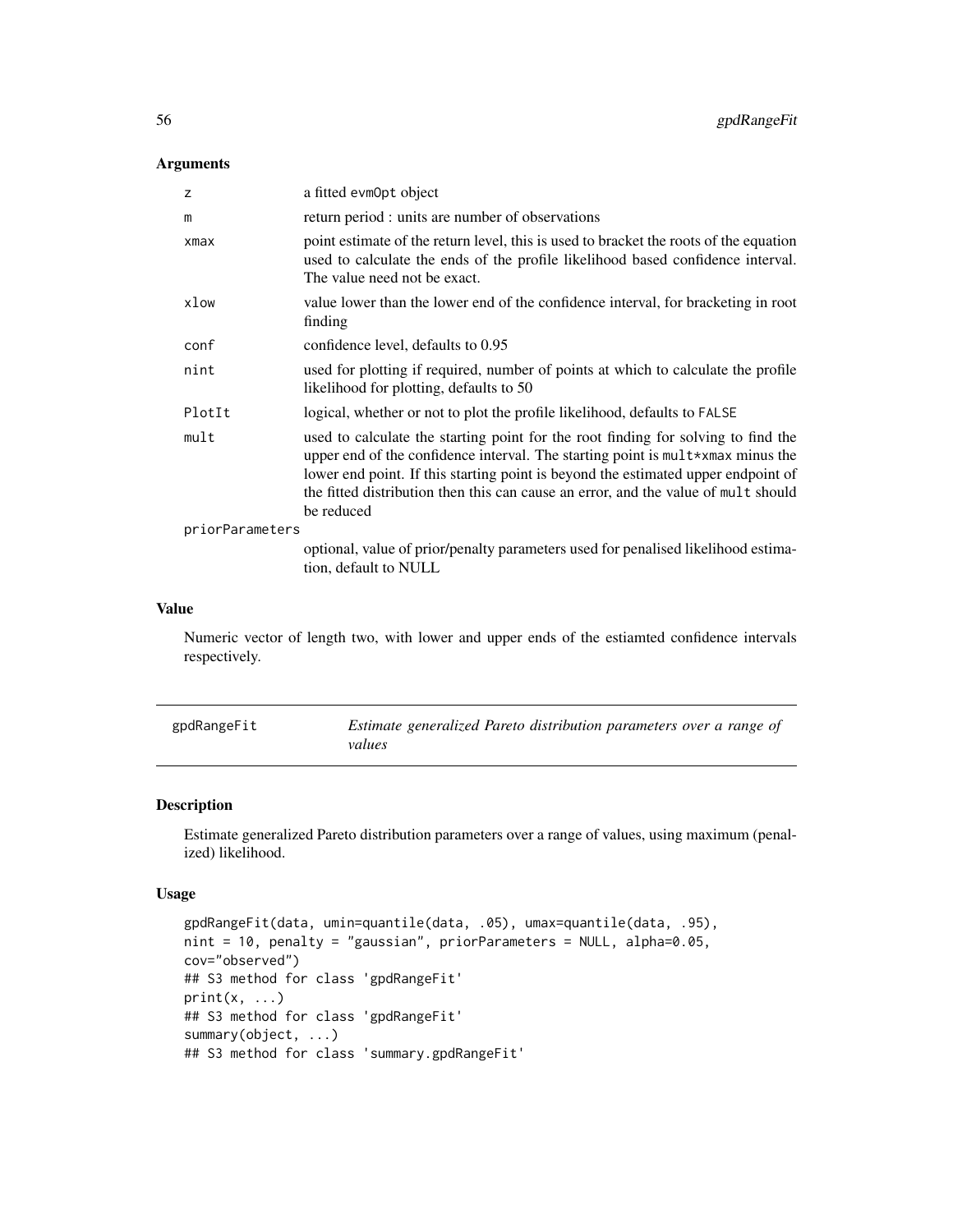## gpdRangeFit 57

```
print(x, \ldots)## S3 method for class 'gpdRangeFit'
plot(x, xlab = "Threshold", ylab = NULL, main = NULL, addNexcesses = TRUE, ...)## S3 method for class 'gpdRangeFit'
ggplot(data, mapping, xlab="Threshold", ylab=NULL,
main=NULL, fill="orange", col="blue", addNexcesses = TRUE, textsize=4, ...,
environment)
```
#### Arguments

| data                 | The data vector to be modelled.                                                                                                                                                                                                                                              |
|----------------------|------------------------------------------------------------------------------------------------------------------------------------------------------------------------------------------------------------------------------------------------------------------------------|
| umin                 | The minimum threshold above which to estimate the parameters.                                                                                                                                                                                                                |
| umax                 | The maximum threshold above which to estimate the parameters.                                                                                                                                                                                                                |
| nint                 | The number of thresholds at which to perform the estimation.                                                                                                                                                                                                                 |
| penalty              | The type of penalty to be used in the maximum penalized likelihood estimation.<br>Should be either "gaussian" or "none". Defaults to "gaussian".                                                                                                                             |
| priorParameters      |                                                                                                                                                                                                                                                                              |
|                      | Parameters to be used for the penalty function. See the help for evm for more<br>informaiton.                                                                                                                                                                                |
| alpha                | $100(1 - alpha)\%$ confidence intervals will be plotted with the point estimates.<br>Defaults to alpha = $0.05$ .                                                                                                                                                            |
| cov                  | How to compute the covariance matrix of the parameters. Defaults to $cov =$<br>"observed" in which case the observed information matrix is used, if the info<br>element of the texmexFamily object is present. See more detailed documenta-<br>tion of this argument in evm. |
| x, object            | Arguments to print and summary functions.                                                                                                                                                                                                                                    |
| xlab                 | Label for the x-axis.                                                                                                                                                                                                                                                        |
| ylab                 | Label for the y-axis.                                                                                                                                                                                                                                                        |
| main                 | The main title.                                                                                                                                                                                                                                                              |
| addNexcesses         | Annotate top axis with numbers of threshold excesses arising with the corre-<br>sponding values of threshold on the bottom axis.                                                                                                                                             |
| col                  | Colour of the line on the threshold stability plot.                                                                                                                                                                                                                          |
| fill                 | Colour of the pointwise confidence region on the threshold stability plots.                                                                                                                                                                                                  |
| textsize             | Size of text on the plot (ggplot). Defaults to textsize=4.                                                                                                                                                                                                                   |
|                      | Arguments to plot.                                                                                                                                                                                                                                                           |
| mapping, environment |                                                                                                                                                                                                                                                                              |
|                      | Not used.                                                                                                                                                                                                                                                                    |

#### Details

This is Stuart Coles' gpd.fitrange, as it appears in the ismev package, refactored into a function that does the computations, and method functions. The function uses evm internally and uses the default options for that function.

Note this function does not extend to assessing model fit when there are covariates included in the model.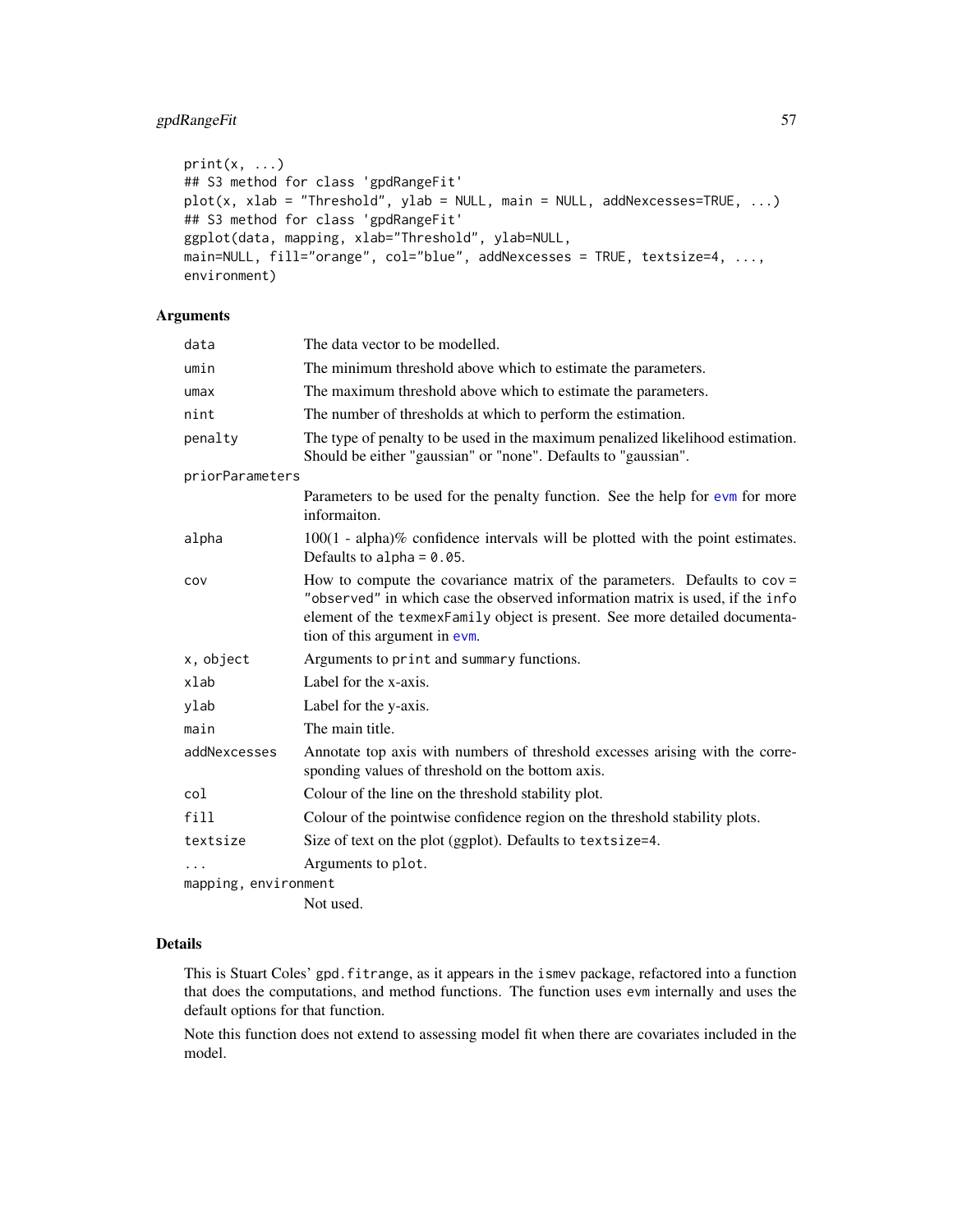#### Author(s)

Stuart Coles, Janet E Heffernan, Harry Southworth

#### See Also

[evm](#page-24-0)

## Examples

```
par(mfrow=c(1,2))
plot(gpdRangeFit(rain))
```
JointExceedanceCurve *Joint exceedance curves*

## Description

Calculate bivariate joint exceedance curves

```
JointExceedanceCurve(Sample, ExceedanceProb,...)
## S3 method for class 'jointExcCurve'
print(x, \ldots)## Default S3 method:
JointExceedanceCurve(Sample, ExceedanceProb, n = 50, x = NULL, ...)
## S3 method for class 'mexMC'
JointExceedanceCurve(
  Sample,
 ExceedanceProb,
 n = 50,
 x = NULL,which = 1:2,
  ...
)
## S3 method for class 'predict.mex'
JointExceedanceCurve(
  Sample,
 ExceedanceProb,
 n = 50,
  x = NULL,which = 1:2,
```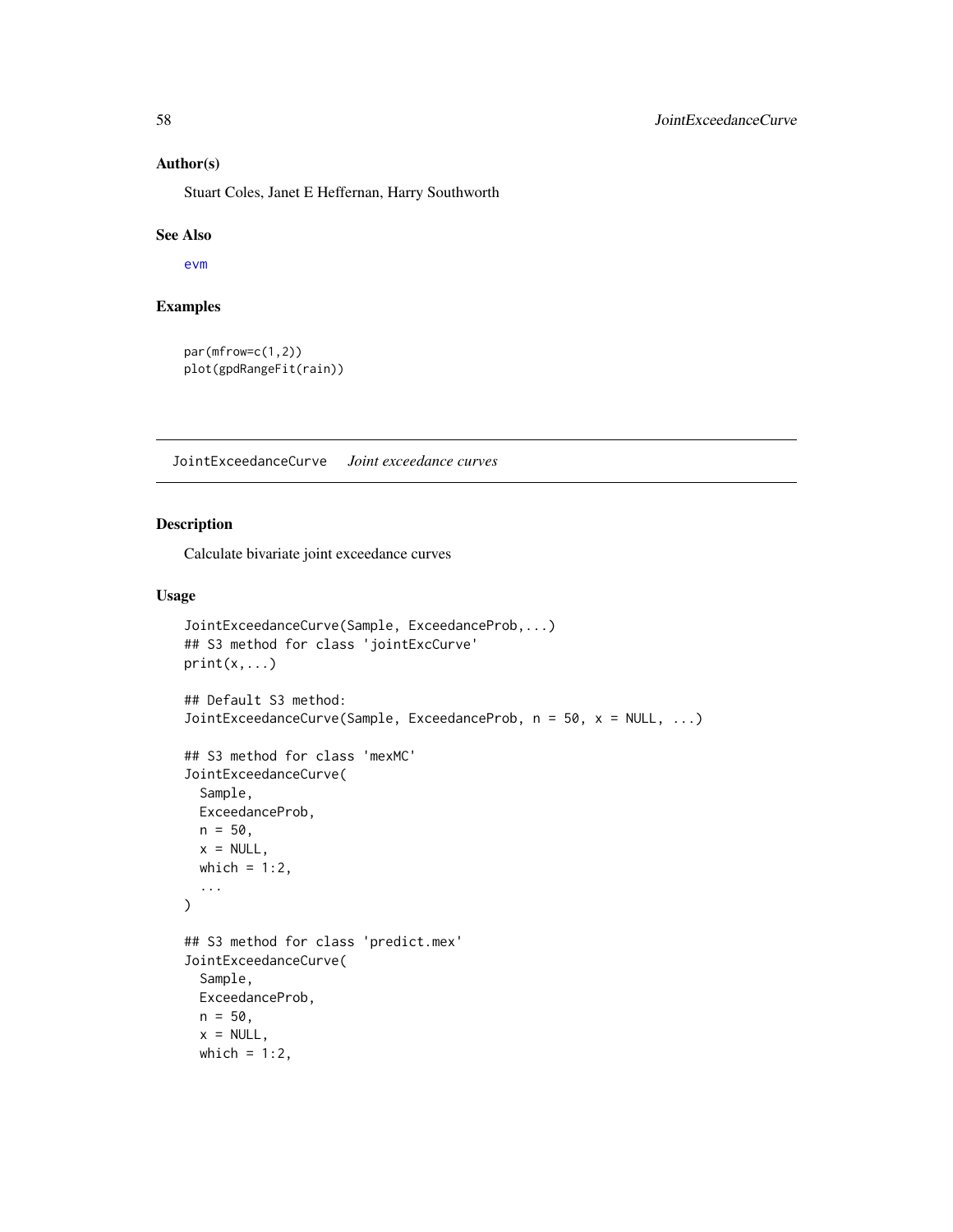...  $\lambda$ calcJointExceedanceCurve(Sample, ExceedanceProb, n = 50, x = NULL) ## S3 method for class 'jointExcCurve'

 $print(x, \ldots)$ 

geom\_jointExcCurve(x, ...)

#### Arguments

| Sample            | Monte Carlo (or other) sample from which to calculate joint exceedance curve                                                                                                                                                                                                   |
|-------------------|--------------------------------------------------------------------------------------------------------------------------------------------------------------------------------------------------------------------------------------------------------------------------------|
|                   | Exceedance Prob Takes values between 0 and 1, constant value of joint exceedance probability for<br>which the curve will be calculated                                                                                                                                         |
| $\cdot\cdot\cdot$ | Further aguments to be passed to methods                                                                                                                                                                                                                                       |
| n                 | If x=NULL then this is HALF the number of points at which the curve will be<br>estimated (ie the curve is calculated at 2n locations)                                                                                                                                          |
| X                 | If specified by the user, the values of in the first dimension of Sample at which<br>to calculate the curve. Defaults to NULL otherwise should be a numeric vector<br>within the range of the first dimension of Sample.                                                       |
| which             | Vector length two identifying which margins to use for joint exceedance curve<br>estimation. Can be integer vector, giving column numbers of original data ma-<br>trix, or character vector identifying variables by name (these must match column<br>names in original data). |

#### Details

Calculates pairs of points  $(x,y)$  for which the point exceedance probability  $P(X>x)$  and  $Y>y$ ) is constant. This is available only in two dimensions: for higher dimensional data, the bivariate margin will be used and other variables ignored. Takes as input either a two column matrix of observations, output from mexMonteCarlo (in which case samples from all fitted models are used to calculate curves) or output from a call to the predict method for an object of class mex (in which case just the single fitted model is used for estimation, with the importance sample generated in the call to predict being used to calculate the joint exceedance curve).

#### Value

Returns an object of class jointExcCurve. This is a list of length two, one for each variable for which the curve is calculated. Each item of the list is a vector of coordinate values for the variable in question. Attributes include names and the exceedance probability used to calculate the curve ExceedanceProb.

The curve is calculated by finding pairs of points  $(x,y)$  for which the empirical probability  $P(X>x,$  $Y>y$ ) of both variables exceeding their corresponding value is equal to the specified ExceedanceProb. Note that when this is calculated for an object of class predict.mex (returned by a call to the predict method for an object of class mex) then the exceedance probability is interpreted as the UNCONDITIONAL exceedance probability of the importance sample, ie the probability of sampled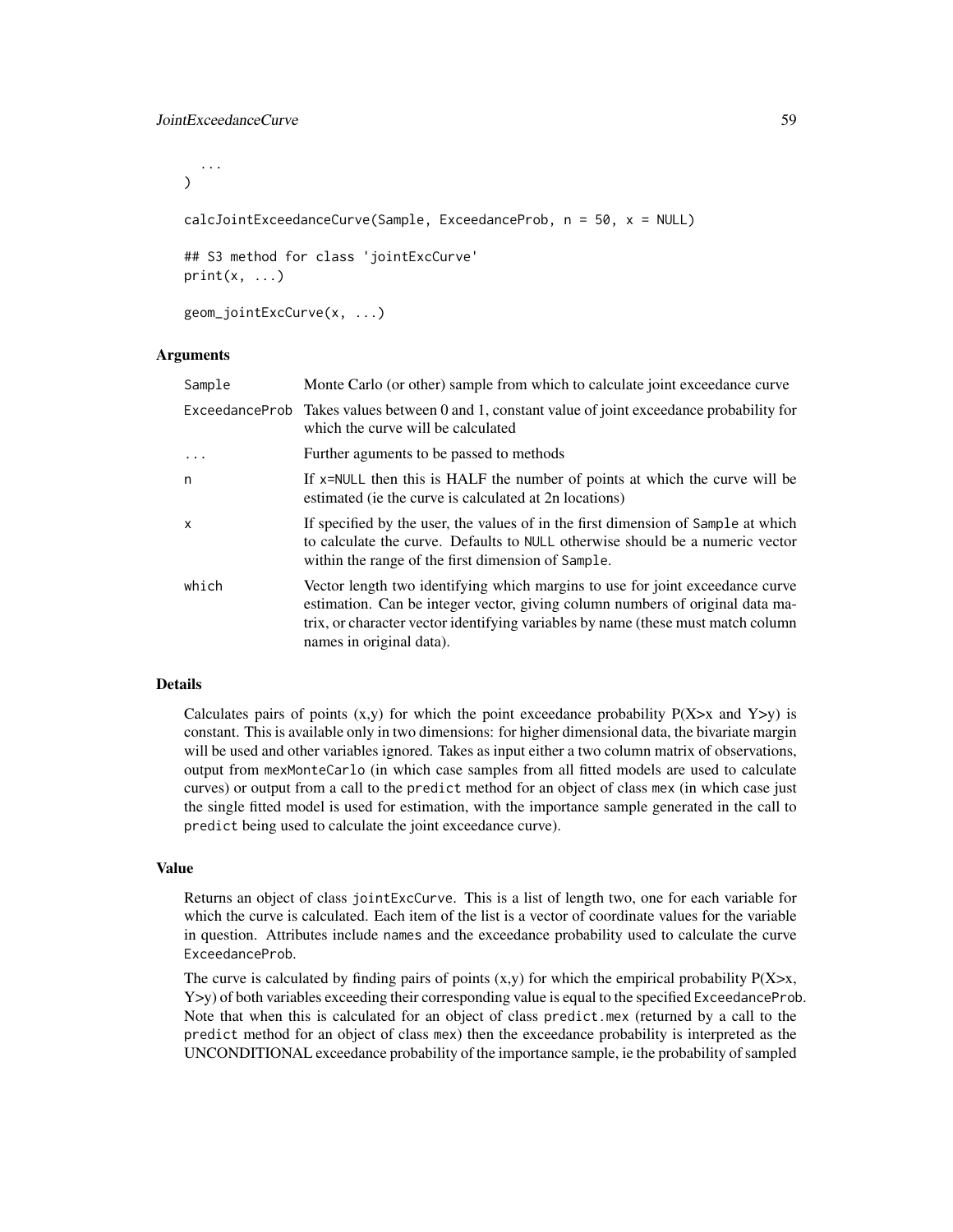values occurring from the original modelled joint distribution, and NOT the conditional distribution used to generate the importance sample.

Estimated curve can be added to a ggplot of the data (and/or importance sample) by using the function geom\_jointExcCurve, see examples below.

## Examples

```
# for data frame of raw data
Sigma \leq matrix(c(1, .5, .5, 1), ncol=2)
m1 <- rmvnorm(5000,sigma=Sigma)
m1 <- as.data.frame(m1)
j1 <- JointExceedanceCurve(m1,0.01)
j2 <- JointExceedanceCurve(m1,0.005)
j3 <- JointExceedanceCurve(m1,0.001)
ggplot(m1,aes(V1,V2)) + geom_point(colour="dark blue",alpha=0.5) +
geom_jointExcCurve(j1,colour="orange") +
geom_jointExcCurve(j2,colour="orange") +
geom_jointExcCurve(j3,colour="orange")
# using importance sample generated by call to predict for object of class mex
m <- mex(winter,mqu=0.7,dqu=0.7,which="NO")
m2 <- predict(m,nsim=5000,pqu=0.999)
g <- ggplot(m2,plot.=FALSE)
j4 <- JointExceedanceCurve(m2,0.0005,which=c("NO","NO2"))
j5 <- JointExceedanceCurve(m2,0.0002,which=c("NO","NO2"))
j6 <- JointExceedanceCurve(m2,0.0001,which=c("NO","NO2"))
g[[2]] +geom_jointExcCurve(j4,aes(NO,NO2),col="orange") +
     geom_jointExcCurve(j5,aes(NO,NO2),col="orange") +
    geom_jointExcCurve(j6,aes(NO,NO2),col="orange")
# for augmented dataset, generated by MC sampling from collection of fitted H+T models
m \le - mexAll(winter, mqu=0.7, dqu=rep(0.7,5))
m3 <- mexMonteCarlo(nSample=5000,mexList=m)
j7 <- JointExceedanceCurve(m3,0.05,which=c("NO","NO2"))
j8 <- JointExceedanceCurve(m3,0.02,which=c("NO","NO2"))
j9 <- JointExceedanceCurve(m3,0.01,which=c("NO","NO2"))
ggplot(as.data.frame(m3$MCsample[,c("NO","NO2")]),aes(NO,NO2)) +
     geom_point(col="light blue",alpha=0.5) +
     geom_jointExcCurve(j7,col="orange") +
    geom_jointExcCurve(j8,col="orange") +
     geom_jointExcCurve(j9,col="orange")
```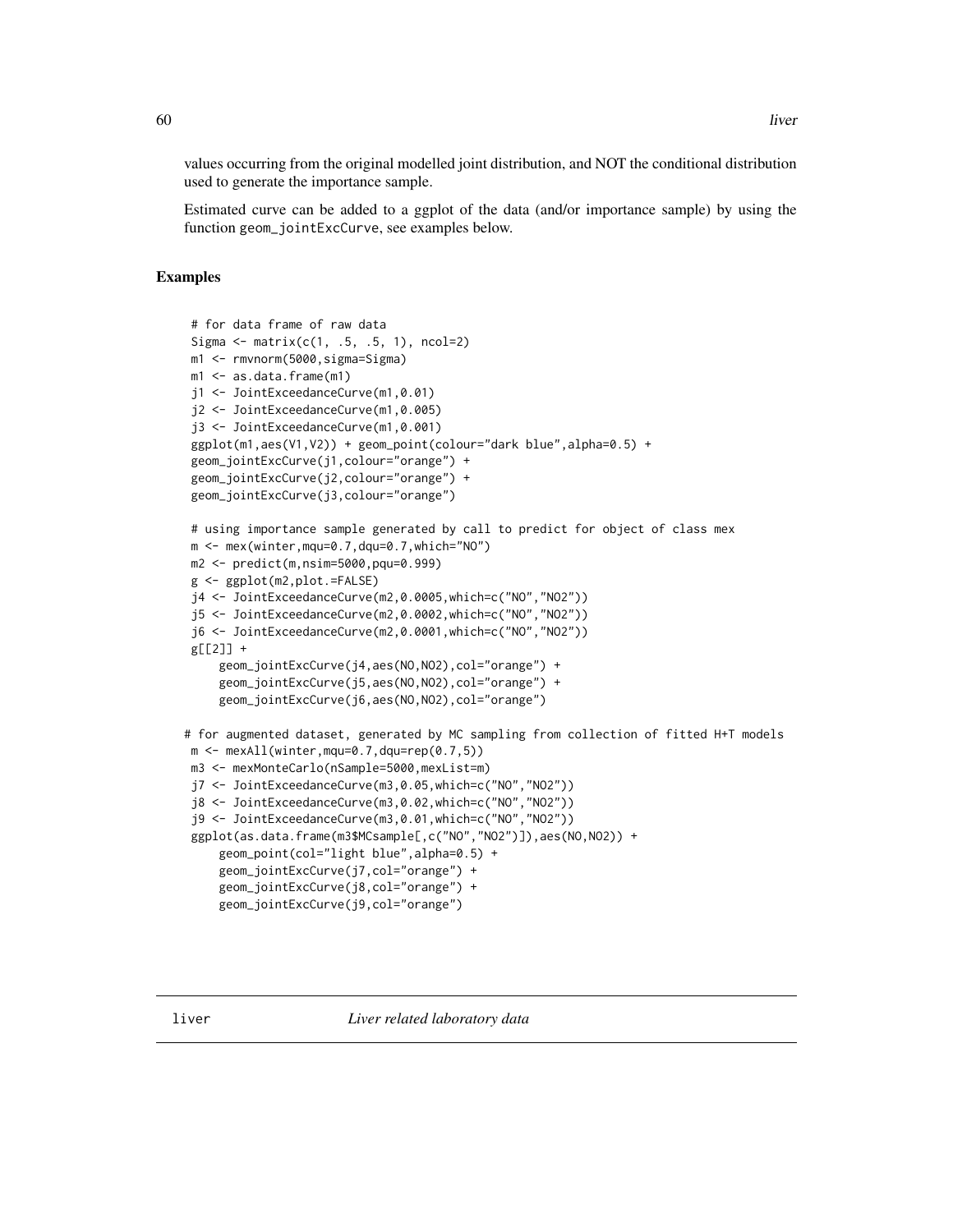## logLik.evmOpt 61

#### Description

Liver related laboratory data from a randomized, blind, parallel group clinical trial with 4 doses of a drug.

#### Usage

data(liver)

#### Format

A data frame with 606 observations on the following 9 variables.

ALP.B Alkaline phosphatase at baseline. A numeric vector.

ALT.B Alanine aminotransferase at baseline. A numeric vector.

AST.B Aspartate aminotransferase at baseline. A numeric vector.

TBL.B Total bilirubin at baseline. A numeric vector.

ALP.M Alkaline phosphatase after treatment. A numeric vector.

ALT.M Alanine aminotransferase after treatment. A numeric vector.

AST.M Aspartate aminotransferase after treatment. A numeric vector.

TBL.M Total bilirubin after treatment. A numeric vector.

dose The treatment group (i.e. dose group). A factor with levels A B C D

## Details

Dose A is the lowest dose, dose, B the next, C the next, and D the highest dose. The baseline values were taken prior to any treatment being received, and the clinical trial had a single post-baseline visit.

#### Source

AstraZeneca data on file.

logLik.evmOpt *Log-likelihood for evmOpt objects*

#### Description

Return the log-likelihood or penalized log-likelihood for evmOpt objects.

```
## S3 method for class 'evmOpt'
logLik(object, penalized = FALSE, ...)
```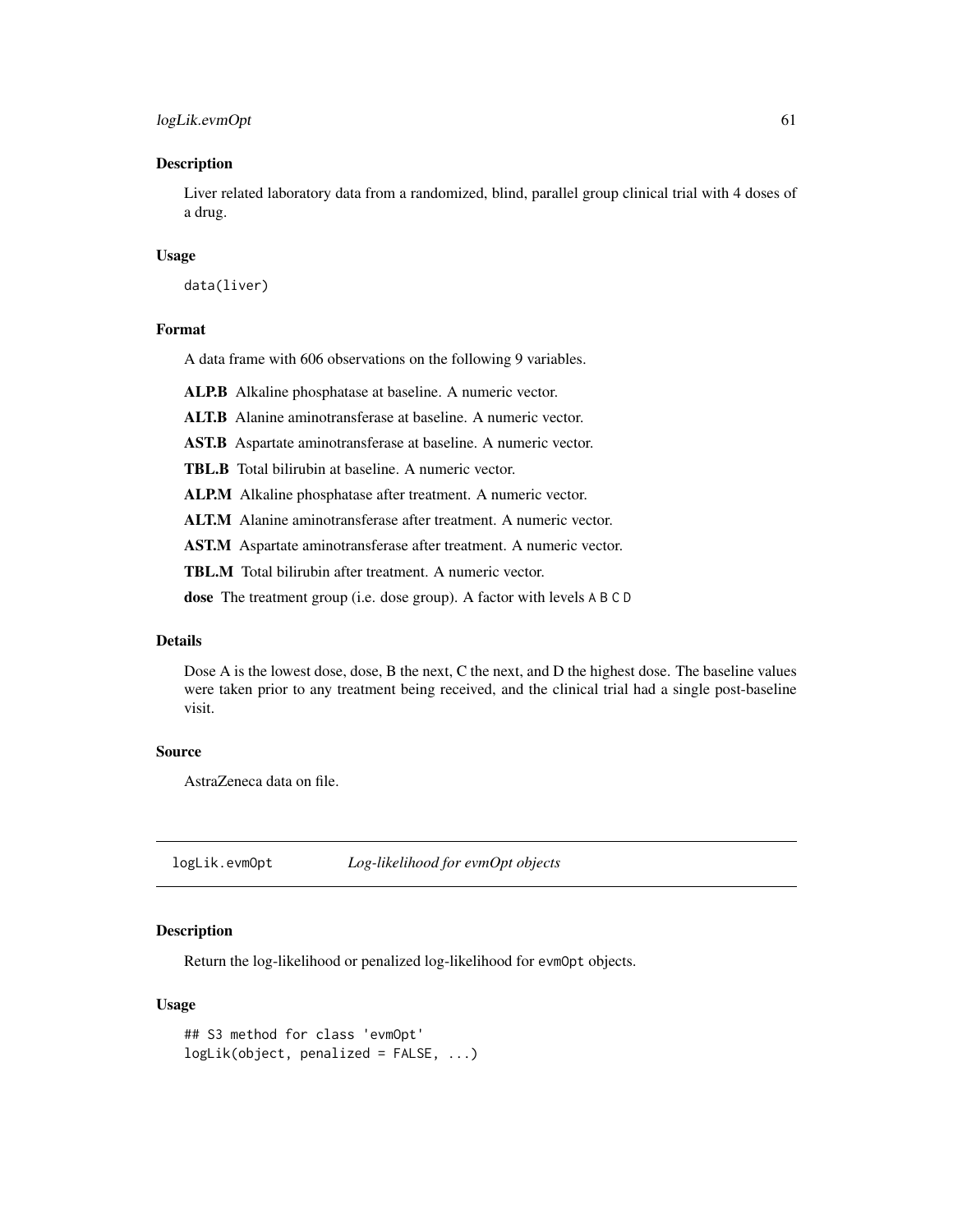#### Arguments

| object    | fit model object                               |
|-----------|------------------------------------------------|
| penalized | whether to return the penalized log-likelihood |
| .         | some methods need more arguments               |

## Value

an object of class logLik

## See Also

[logLik](#page-0-0)

makeReferenceMarginalDistribution

*Provide full marginal reference distribution for for maringal transformation*

## Description

This gives the option of providing a set of reference marginal distributions to use for marginal transformation if the data's own marginal distribution is not appropriate (for instance if only data for which one variable is large is available, the marginal distributions of the other variables will not be represented by the available data). In such situations, the user can supply the full marginal information of the non-thresholded variables which are necessary to transform these variables correctly from the original margins to Gumbel/Laplace for estimation of dependence model parameters.

#### Usage

```
makeReferenceMarginalDistribution(x, r, whichNoChange = NULL)
```
## Arguments

|               | output from migpd fit to the original data which does not represent at least one<br>marginal distribution                                                           |
|---------------|---------------------------------------------------------------------------------------------------------------------------------------------------------------------|
|               | output from migpd fit to the reference data which does represent the correct<br>marginal distribution of the variable with incomplete representation in x           |
| whichNoChange | Margins which are not to use the supplied reference distribution r have numeric<br>indices, giving column numbers in original data frame, listed in which NoChange. |

## Value

An object of class "migpd".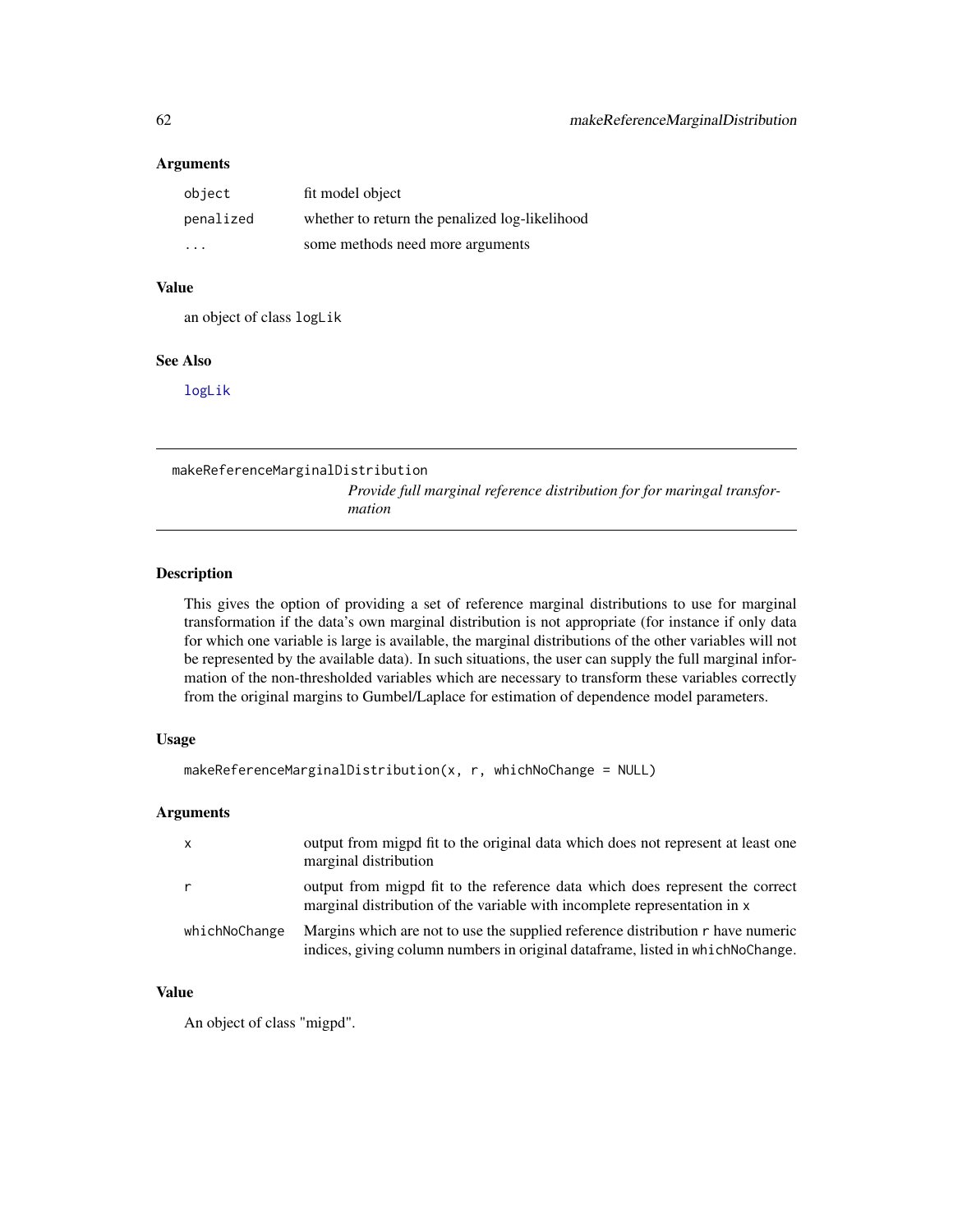#### MCS *Multivariate conditional Spearman's rho*

#### Description

Compute multivariate conditional Spearman's rho over a range of quantiles.

## Usage

```
MCS(X, p = seq(0.1, 0.9, by = 0.1))## S3 method for class 'MCS'
plot(x, xlab = "p", ylab = "MCS", \ldots)
## S3 method for class 'MCS'
ggplot(data, mapping, main = "", ..., environment)bootMCS(X, p = seq(0.1, 0.9, by = 0.1), R = 100, trace = 10)
## S3 method for class 'bootMCS'
ggplot(data, mapping, main = "", alpha = 0.05, ylim, ..., environment)## S3 method for class 'bootMCS'
plot(x, xlab = "p", ylab = "MCS", alpha = 0.05, ylim, ...)## S3 method for class 'bootMCS'
summary(object, alpha = 0.05, ...)
```

```
## S3 method for class 'summary.bootMCS'
print(x, \ldots)
```

| X                                | A matrix of numeric variables.                                                                       |  |
|----------------------------------|------------------------------------------------------------------------------------------------------|--|
| p                                | The quantiles at which to evaluate.                                                                  |  |
| x, object                        | An object of class MCS or bootMCS.                                                                   |  |
| xlab, ylab                       | Axis labels.                                                                                         |  |
|                                  | Optional arguments to be passed into methods.                                                        |  |
| data, mapping, main, environment |                                                                                                      |  |
|                                  | Arguments to ggplot method.                                                                          |  |
| R                                | The number of bootstrap samples to run. Defaults to $R = 100$ .                                      |  |
| trace                            | How often to inform the user of progress. Defaults to trace $= 10$ .                                 |  |
| alpha                            | A $100(1 - alpha)\%$ pointwise confidence interval will be produced. Defaults to<br>$alpha = 0.05$ . |  |
| ylim                             | Plotting limits for bootstrap plot.                                                                  |  |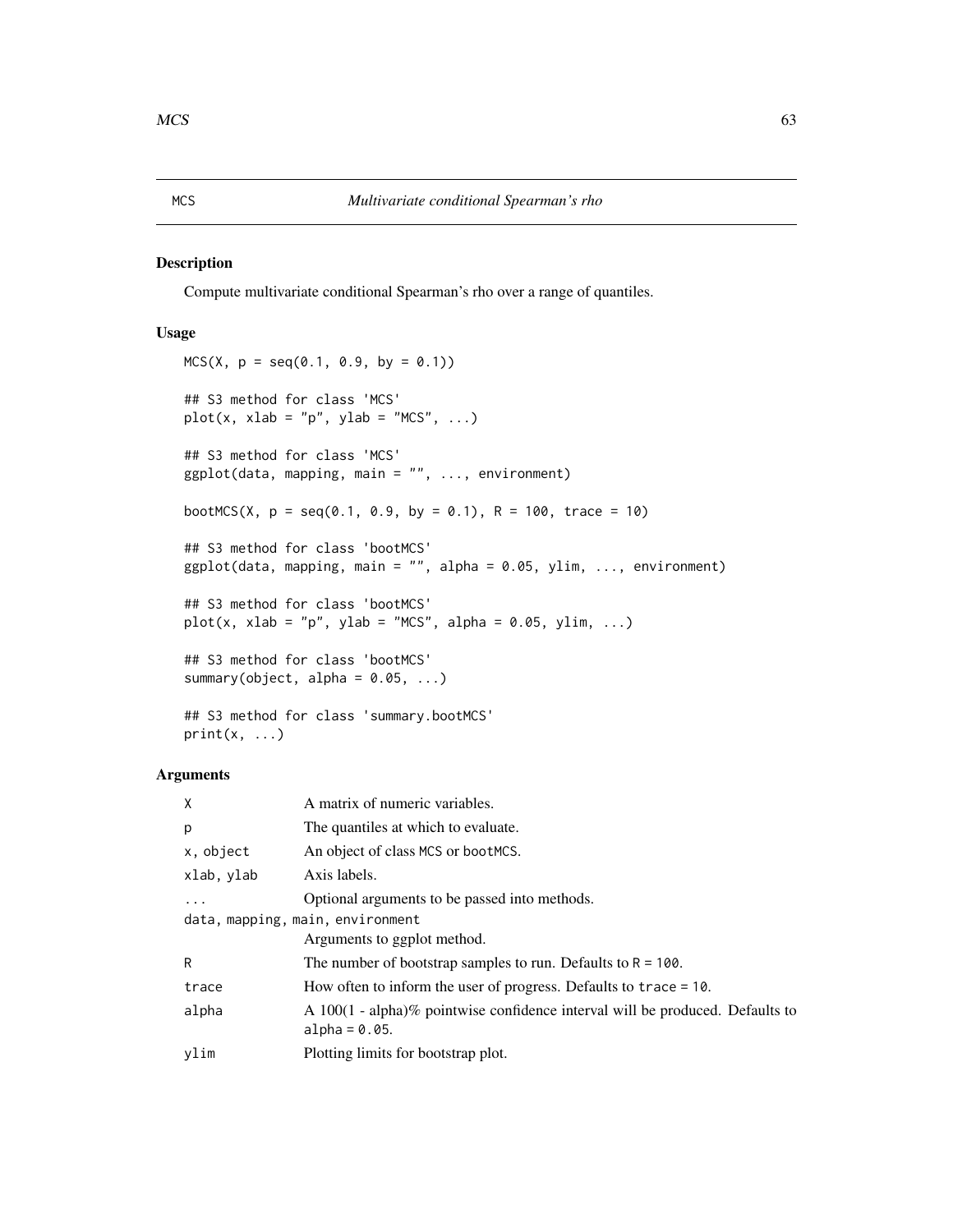## Details

The method is described in detail by Schmid and Schmidt (2007). The main code was written by Yiannis Papastathopoulos, wrappers written by Harry Southworth.

When the result of a call to bootMCS is plotted, simple quantile bootstrap confidence intervals are displayed.

## Value

MCS returns an object of class MCS. There are plot and print methods available for this class.

| <b>MCS</b> | The estimated correlations.                               |
|------------|-----------------------------------------------------------|
| p          | The quantiles at which the correlations were evaluated at |
| call       | The function call used.                                   |

bootMCS returns an object of class bootMCS. There are plot and summary methods available for this class.

| replicates | Bootstrap replicates.                                     |
|------------|-----------------------------------------------------------|
| D          | The quantiles at which the correlations were evaluated at |
| R          | Number of bootstrap samples.                              |
| call       | The function call used.                                   |

## Author(s)

Yiannis Papastathopoulos, Harry Southworth

## References

F. Schmid and R. Schmidt, Multivariate conditional versions of Spearman's rho and related measures of tail dependence, Journal of Multivariate Analysis, 98, 1123 – 1140, 2007

#### See Also

[chi](#page-11-0)

#### Examples

```
D <- liver[liver$dose == "D",]
plot(D)
Dmcs <- bootMCS(D[, 5:6])
Dmcs
plot(Dmcs)
```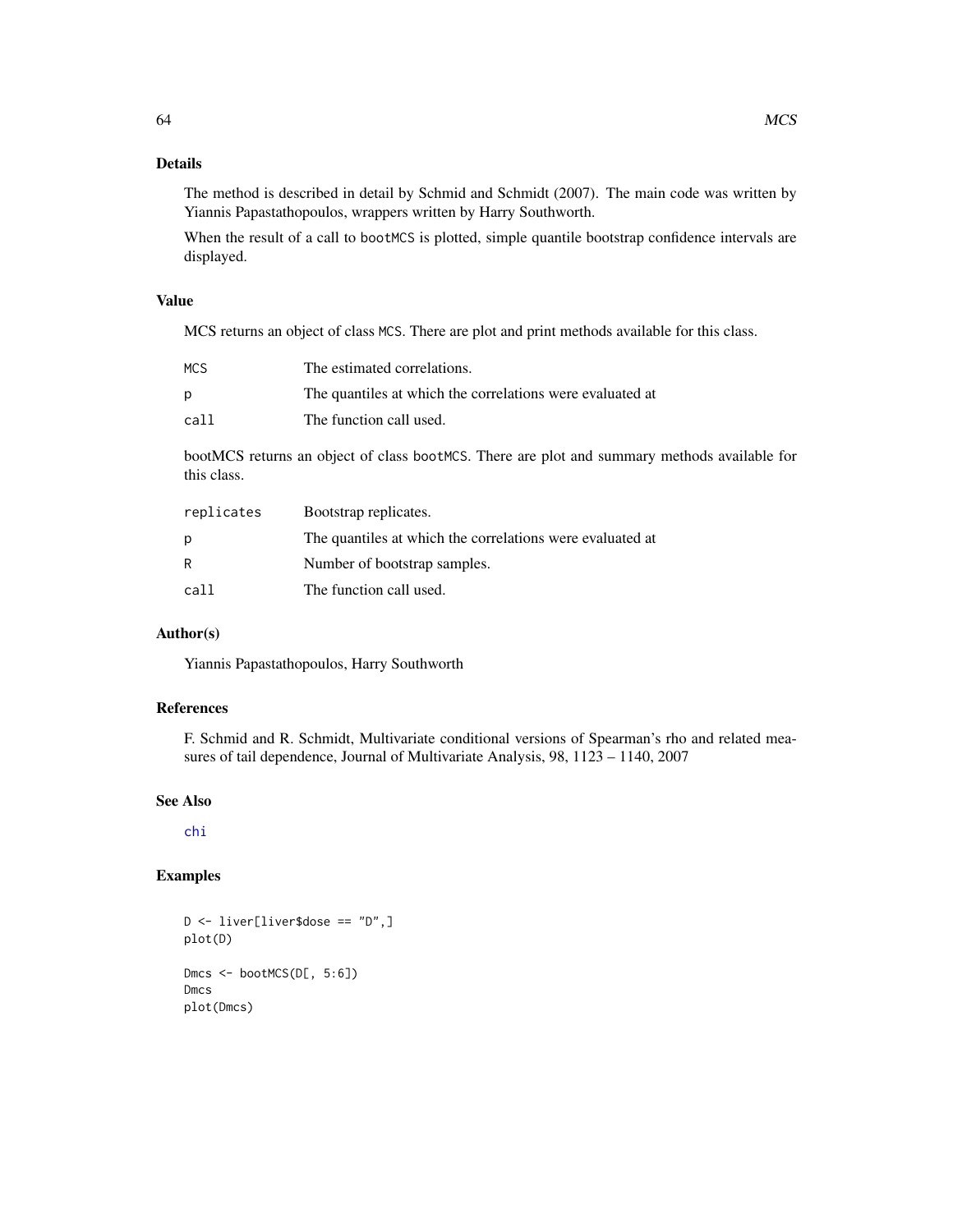<span id="page-64-0"></span>

## Description

Estimate the dependence parameters in a conditional multivariate extreme values model using the approach of Heffernan and Tawn, 2004.

#### Usage

```
mexDependence(x, which, dqu, margins="laplace",
   constrain=TRUE, v = 10, maxit=1000000, start=c(.01, .01),
   marTransform="mixture", referenceMargin = NULL, nOptim = 1,
   PlotLikDo=FALSE, PlotLikRange=list(a=c(-1,1),b=c(-3,1)),
   PlotLikTitle=NULL)
```

| X         | An object of class "migpd" as returned by migpd.                                                                                                                                                                                                                                                                                                                                                                                                                                                                                                              |
|-----------|---------------------------------------------------------------------------------------------------------------------------------------------------------------------------------------------------------------------------------------------------------------------------------------------------------------------------------------------------------------------------------------------------------------------------------------------------------------------------------------------------------------------------------------------------------------|
| which     | The name of the variable on which to condition. This is the name of a column<br>of the data that was passed into migpd.                                                                                                                                                                                                                                                                                                                                                                                                                                       |
| dqu       | See documentation for this argument in mex.                                                                                                                                                                                                                                                                                                                                                                                                                                                                                                                   |
| margins   | The form of margins to which the data are transformed for carrying out de-<br>pendence estimation. Defaults to "laplace", with the alternative option being<br>"gumbel". The choice of margins has an impact on the interpretation of the fit-<br>ted dependence parameters. Under Gumbel margins, the estimated parameters a<br>and b describe only positive dependence, while c and d describe negative depen-<br>dence in this case. For Laplace margins, only parameters a and b are estimated<br>as these capture both positive and negative dependence. |
| constrain | Logical value. Defaults to constrain=TRUE although this will subsequently be<br>changed to FALSE if margins="gumbel" for which constrained estimation is<br>not implemented. If margins="laplace" and constrain=TRUE then the depen-<br>dence parameter space is constrained to allow only combinations of parameters<br>which give the correct stochastic ordering between (positively and negatively)<br>asymptotically dependent variables and variables which are asymptotically in-<br>dependent.                                                        |
| V         | Scalar. Tuning parameter used to carry out constrained estimation of depen-<br>dence structure under constrain=TRUE. Takes positive values greater than 1;<br>values between 2 and 10 are recommended.                                                                                                                                                                                                                                                                                                                                                        |
| maxit     | The maximum number of iterations to be used by the optimizer. Defaults to<br>$maxit = 1000000$ .                                                                                                                                                                                                                                                                                                                                                                                                                                                              |
| start     | Optional starting value for dependence estimation. This can be: a vector of<br>length two, with values corresponding to dependence parameters a and b re-<br>spectively, and in which case start is used as a starting value for numerical                                                                                                                                                                                                                                                                                                                    |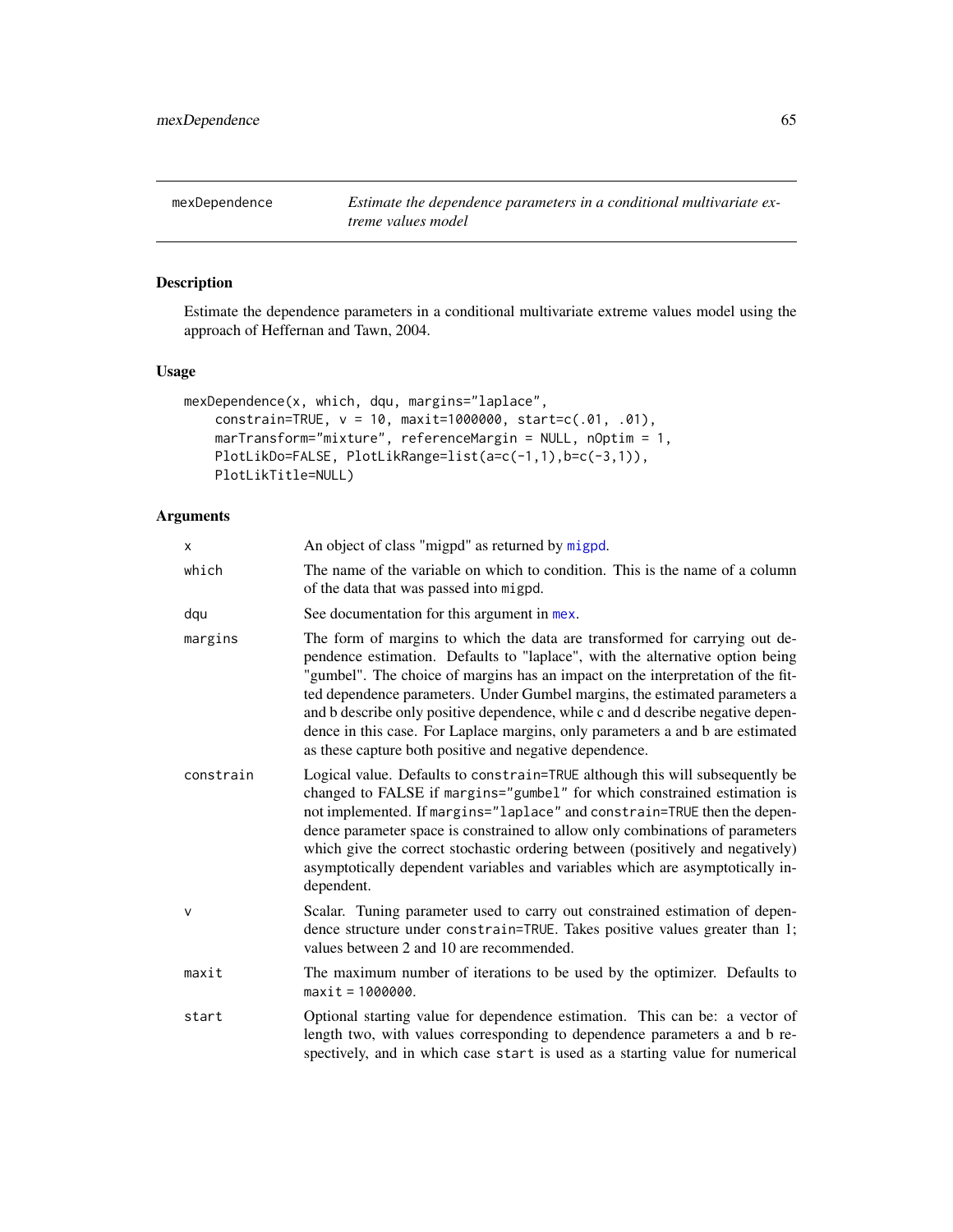|                 | estimation of each of the dependence models to be estimated; a matrix with two<br>rows corresponding to dependence parameters a and b respectively and num-<br>ber of columns equal to the number of dependence models to be estimated (the<br>ordering of the columns will be as in the original data matrix); or a previously<br>estimated object of class "mex" whose dependence parameter estimates are used<br>as a starting point for estimation. Note that under constrain=TRUE, if supplied,<br>start must lie within the permitted area of the parameter space. |
|-----------------|--------------------------------------------------------------------------------------------------------------------------------------------------------------------------------------------------------------------------------------------------------------------------------------------------------------------------------------------------------------------------------------------------------------------------------------------------------------------------------------------------------------------------------------------------------------------------|
| marTransform    | Optional form of transformation to be used for probability integral transform of<br>data from original to Gumbel or Laplace margins. Takes values marTransform="mixture"<br>(the default) or marTransform="empirical". When marTransform="mixture",<br>the rank transform is used below the corresponding GPD fitting threshold used in<br>x, and the fitted gpd tail model is used above this threshold. When marTransform="empirical"<br>the rank transform is used for the entire range of each marginal distribution.                                                |
| referenceMargin |                                                                                                                                                                                                                                                                                                                                                                                                                                                                                                                                                                          |
|                 | Optional set of reference marginal distributions to use for marginal transforma-<br>tion if the data's own marginal distribution is not appropriate (for instance if only<br>data for which one variable is large is available, the marginal distributions of the<br>other variables will not be represented by the available data). This object can<br>be created from a combination of datasets and fitted GPDs using the function<br>makeReferenceMarginalDistribution.                                                                                               |
| nOptim          | Number of times to run optimiser when estimating dependence model parame-<br>ters. Defaults to 1. In the case of n0ptim > 1 the first call to the optimiser uses<br>the value start as a starting point, while subsequent calls to the optimiser are<br>started at the parameter value to which the previous call converged.                                                                                                                                                                                                                                             |
| PlotLikDo       | Logical value: whether or not to plot the profile likelihood surface for depen-<br>dence model parameters under constrained estimation.                                                                                                                                                                                                                                                                                                                                                                                                                                  |
| PlotLikRange    | This is used to specify a region of the parameter space over which to plot the<br>profile log-likelihood surface. List of length 2; each item being a vector of<br>length two corresponding to the plotting ranges for dependence parameters a<br>and b respectively. If this argument is not missing, then PlotLikDo is set equal<br>to TRUE.                                                                                                                                                                                                                           |
| PlotLikTitle    | Used only if PlotLikDo=TRUE. Character string. Optional title added to the<br>profile log-likelihood surface plot.                                                                                                                                                                                                                                                                                                                                                                                                                                                       |

## Details

Estimates the extremal dependence structure of the data in x. The precise nature of the estimation depends on the value of margins. If margins="laplace" (the default) then dependence parameters a and b are estimated after transformation of the data to Laplace marginal distributions. These parameters can describe both positive and negative dependence. If margins="gumbel" then the parameters a, b, c and d in the dependence structure described by Heffernan and Tawn (2004) are estimated in the following two steps: first, a and b are estimated; then, if a=0 and b is negative, parameters c and d are estimated (this is the case of negative dependence). Otherwise c and d will be fixed at zero (this is the case of positive dependence).

If margins="laplace" then the option of constrained parameter estimation is available by setting argument constrain=TRUE. The default is to constrain the values of the parameters (constrain=TRUE). This constrained estimation ensures validity of the estimated model, and enforces the consistency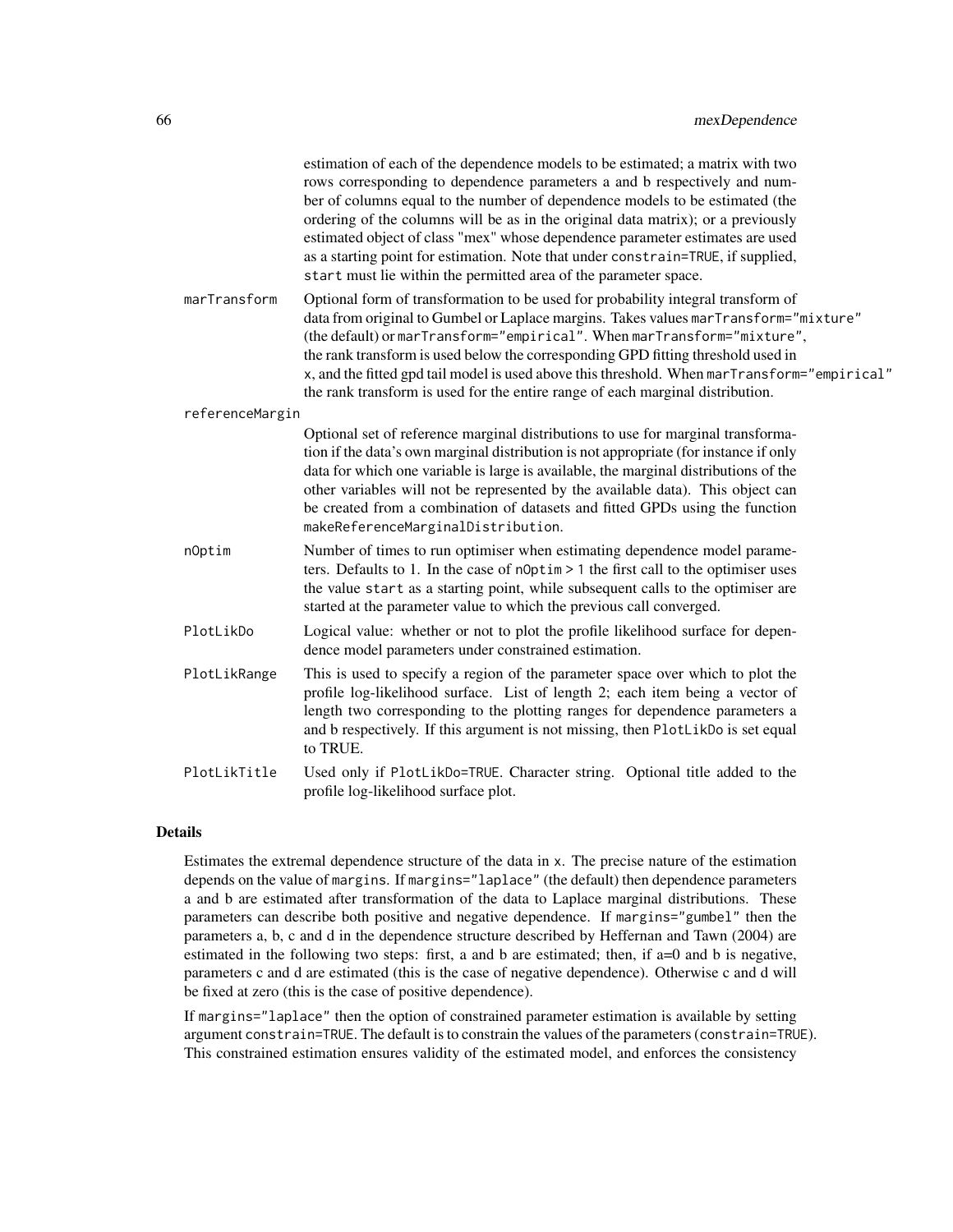#### mexDependence 67

of the fitted dependence model with the strength of extremal dependence exhibited by the data. More details are given in Keef et al. (2013). The effect of this constraint is to limit the shape of the dependence parameter space so that its boundary is curved rather than following the original box constraints suggested by Heffernan and Tawn (2004). The constraint brings with it some performance issues for the optimiser used to estimate the dependence parameters, in particular sensitivity to choice of starting value which we describe now.

The dependence parameter estimates returned by this function can be particularly sensitive to the choice of starting value used for the optimisation. This is especially true when margins="laplace" and constrain=TRUE, in which case the maximum of the objective function can lie on the edge of the (possibly curved) constrained parameter space. It is therefore up to the user to check that the reported parameter estimates really do correspond to the maximum of the profile lilkelihood surface. This is easily carried out by using the visual diagnostics invoked by setting PlotLikDo=TRUE and adjusting the plotting area by using the argument PlotLikRange to focus on the region containing the surface maximum. See an example below which illustrates the use of this diagnostic.

#### Value

An object of class mex which is a list containing the following three objects:

| margins    | An object of class migpd.                |
|------------|------------------------------------------|
| dependence | An object of class mexDependence.        |
| call       | This matches the original function call. |

#### Author(s)

Harry Southworth, Janet E. Heffernan

#### References

J. E. Heffernan and J. A. Tawn, A conditional approach for multivariate extreme values, Journal of the Royal Statistical society B,  $66$ ,  $497 - 546$ ,  $2004$ .

C. Keef, I. Papastathopoulos and J. A. Tawn. Estimation of the conditional distribution of a multivariate variable given that one of its components is large: Additional constraints for the Heffernan and Tawn model, Journal of Multivariate Analysis, 115, 396 – 404, 2013

#### See Also

[migpd](#page-50-0), [bootmex](#page-9-0), [predict.mex](#page-44-0), [plot.mex](#page-44-0)

#### Examples

```
data(winter)
mygpd <- migpd(winter , mqu=.7, penalty="none")
mexDependence(mygpd , which = "NO", dqu=.7)
```
# focus on 2-d example with parameter estimates on boundary of constrained parameter space: NO.NO2 <- migpd(winter[,2:3] , mqu=.7, penalty="none")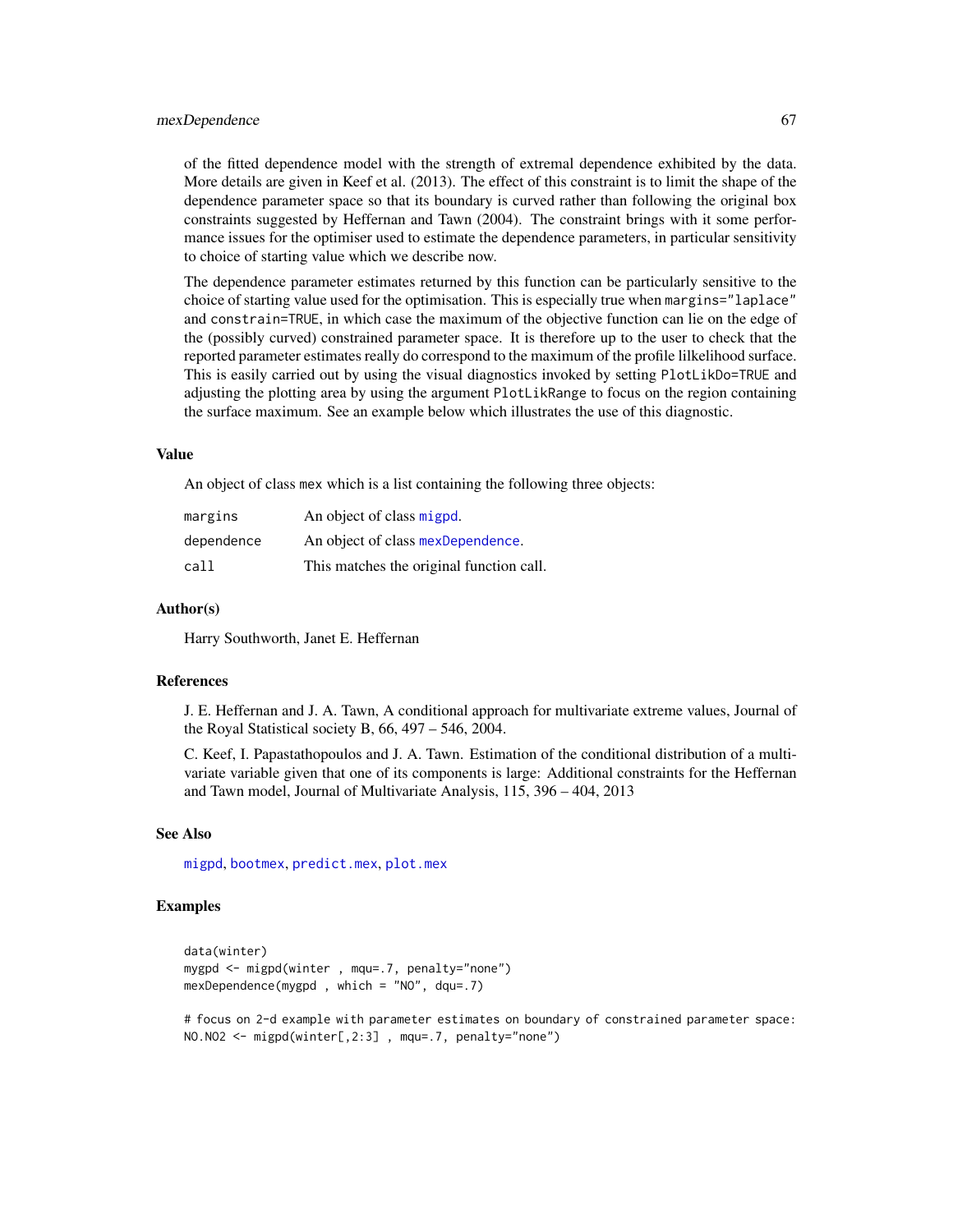```
# starting value gives estimate far from true max:
mexDependence (NO.NO2, which = "NO", dqu=0.7, start=c(0.01, 0.01),PlotLikDo=TRUE,PlotLikTitle=c("NO2 | NO"))
# zoom in on plotting region containing maximum:
mexDependence(NO.NO2, which = "NO",dqu=0.7,start=c(0.01,0.01),
              PlotLikDo=TRUE,PlotLikTitle=c("NO2 | NO"),
              PlotLikRange = list(a=c(0, 0.8), b=c(-0.2, 0.6)))# try different starting value:
mexDependence(NO.NO2, which = "NO",dqu=0.7,start=c(0.1,0.1),
              PlotLikDo=TRUE,PlotLikTitle=c("NO2 | NO"),
              PlotLikRange = list(a=c(0,0.8), b=c(-0.2,0.6)))
```
<span id="page-67-0"></span>mexMonteCarlo *Simulation from dependence models*

#### **Description**

Simulate Monte Carlo sample from a collection of fitted conditional dependence models.

#### Usage

```
mexMonteCarlo(nSample,mexList,mult=10)
```
#### Arguments

| nSample | Required sample size.                                                                                        |
|---------|--------------------------------------------------------------------------------------------------------------|
| mexList | List of fitted dependence models (returned by mexAll).                                                       |
| mult    | Integer specifying what multiple of the total number of points should be gener-<br>ated for rejection sample |

## Details

Generates a Monte Carlo sample of the required size from a collection of conditional multivariate extreme values model of Heffernan and Tawn, 2004. For each marginal variable, the model that conditions on that margin is used to simulate values in the part of the sample space for which that margin is the largest of all marignal variables (measured on a quantile scale).

#### Value

A list with the following components:

nR For each margin, number of original Monte Carlo points replaced by points generated under the corresponding conditional model.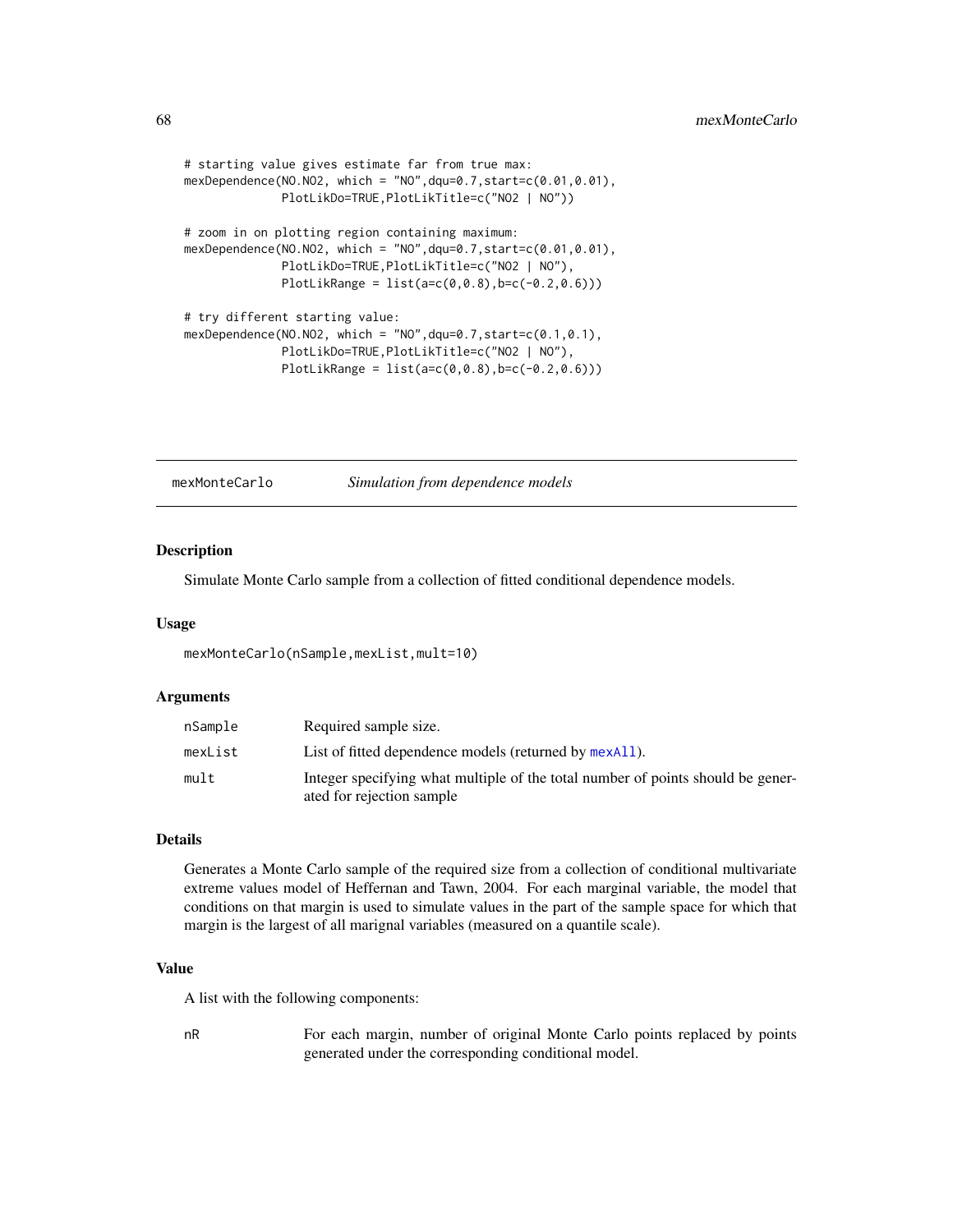## mexRangeFit 69

| MCsample            | Matrix contiaining the Monte Carlo sample, dimension nSample by dimension<br>of original dataset.                                                           |  |
|---------------------|-------------------------------------------------------------------------------------------------------------------------------------------------------------|--|
| whichMax            | Vector of indices indicating which variable is largest (on the quantile scale)                                                                              |  |
| whichMaxAboveThresh |                                                                                                                                                             |  |
|                     | Logical vector indicating which of the variables identified by which Max are ad-<br>ditionally above the corresponding threshold for dependence estimation. |  |

## Author(s)

Harry Southworth, Janet E. Heffernan

#### References

J. E. Heffernan and J. A. Tawn, A conditional approach for multivariate extreme values, Journal of the Royal Statistical society B, 66, 497 – 546, 2004

## Examples

```
mAll <- mexAll(winter,mqu=0.7,dqu=c(0.7,0.7,0.7,0.7,0.7))
mexMC <- mexMonteCarlo(5000,mAll)
pairs(mexMC$MCsample)
```

| mexRangeFit | Estimate dependence parameters in a conditional multivariate extreme |
|-------------|----------------------------------------------------------------------|
|             | values model over a range of thresholds.                             |

## Description

Diagnostic tool to aid the choice of threshold to be used for the estimation of the dependence parameters in the conditional multivariate extreme values model of Heffernan and Tawn, 2004.

### Usage

```
mexRangeFit(x, which, quantiles = seq(0.5, 0.9, length = 9),start=c(.01, .01), R = 10, nPass=3, trace=10, margins = "laplace", constrain
= TRUE, v = 10, referenceMargin=NULL)
```

| X         | An object of class mex or migpd.                                                                                                             |
|-----------|----------------------------------------------------------------------------------------------------------------------------------------------|
| which     | The variable on which to condition.                                                                                                          |
| quantiles | A numeric vector specifying the quantiles of the marginal distribution of the<br>conditioning variable at which to fit the dependence model. |
| start     | See documentation for this argument in mexDependence.                                                                                        |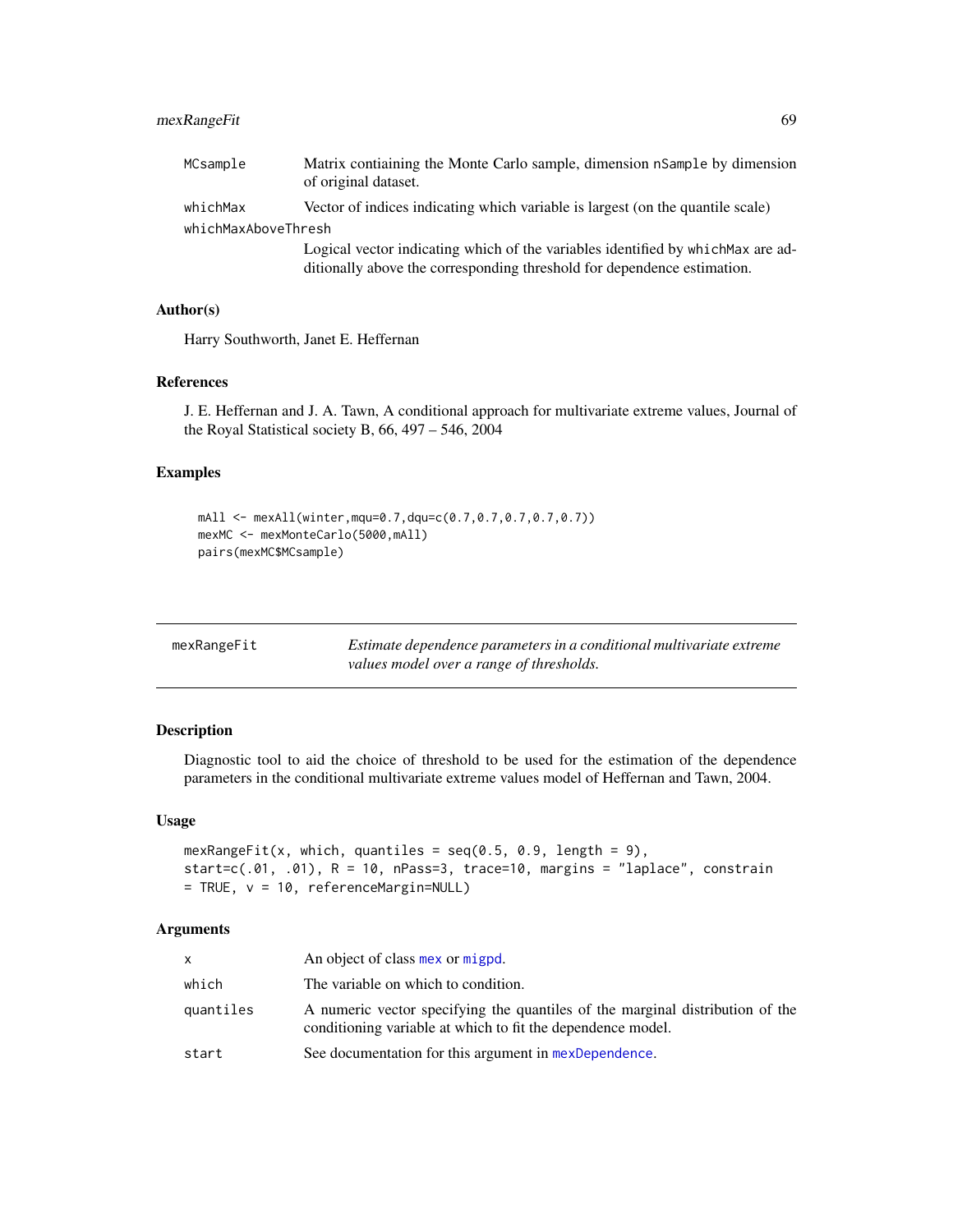| R               | The number of bootstrap runs to perform at each threshold. Defaults to $R=10$ .                                                                                                                                                                                                                                                                                                                                                                                            |
|-----------------|----------------------------------------------------------------------------------------------------------------------------------------------------------------------------------------------------------------------------------------------------------------------------------------------------------------------------------------------------------------------------------------------------------------------------------------------------------------------------|
| nPass           | Argument passed to function bootmex.                                                                                                                                                                                                                                                                                                                                                                                                                                       |
| trace           | Argument passed to function bootmex.                                                                                                                                                                                                                                                                                                                                                                                                                                       |
| margins         | Argument passed to function mexDependence.                                                                                                                                                                                                                                                                                                                                                                                                                                 |
| constrain       | Argument passed to function mexDependence.                                                                                                                                                                                                                                                                                                                                                                                                                                 |
| $\mathsf{V}$    | Argument passed to function mexDependence.                                                                                                                                                                                                                                                                                                                                                                                                                                 |
| referenceMargin |                                                                                                                                                                                                                                                                                                                                                                                                                                                                            |
|                 | Optional set of reference marginal distributions to use for marginal transforma-<br>tion if the data's own marginal distribution is not appropriate (for instance if only<br>data for which one variable is large is available, the marginal distributions of the<br>other variables will not be represented by the available data). This object can<br>be created from a combination of datasets and fitted GPDs using the function<br>makeReferenceMarginalDistribution. |

#### Details

Dependence model parameters are estimated using a range of threshold values. The sampling variability of these estimates is characterised using the bootstrap. Point estimates and bootstrap estimates are finally plotted over the range of thresholds. Choice of threshold should be made such that the point estimates at the chosen threshold and beyond are constant, up to sampling variation.

#### Value

NULL.

#### Author(s)

Harry Southworth, Janet E. Heffernan

## References

J. E. Heffernan and J. A. Tawn, A conditional approach for multivariate extreme values, Journal of the Royal Statistical society B, 66, 497 – 546, 2004

#### See Also

[mexDependence](#page-64-0), [bootmex](#page-9-0)

#### Examples

```
w <- migpd(winter, mqu=.7)
w
par(mfrow=c(4,2))
plot(mexRangeFit(w, which=1),main="Winter data, Heffernan and Tawn 2004",cex=0.5)
```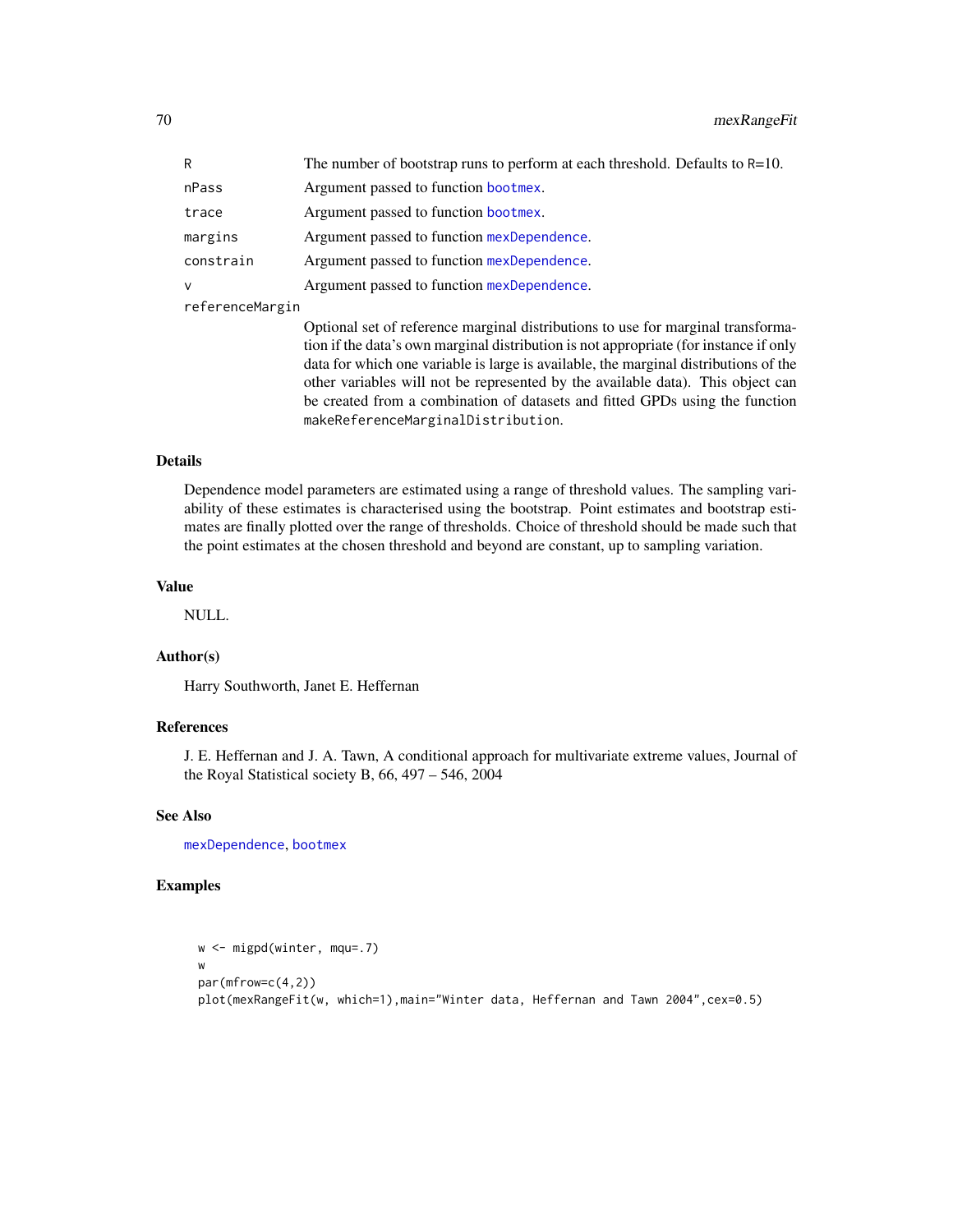#### Description

Change the values of parameters in a migpd object. You might want to do this after modelling marginal distributions as functions of covariates.

## Usage

migpdCoefs(object, which, coefs)

#### Arguments

| object | An object of class migpd.                                                                                                                                                                                   |
|--------|-------------------------------------------------------------------------------------------------------------------------------------------------------------------------------------------------------------|
| which  | Which models in the migpd object you want to change.                                                                                                                                                        |
| coefs  | The coefficients that you want to change to. If which has length 1, coefs can<br>be a vector of parameters. Otherwise, it should be a list of vectors, and the list<br>should have the same length as which |

## Value

A migpd object. See the help for [migpd](#page-50-0).

#### Author(s)

Harry Southworth

#### See Also

[migpd](#page-50-0)

## Examples

```
library(MASS)
liver <- liver
liver$ndose <- as.numeric(liver$dose)
d <- data.frame(alt = resid(rlm(log(ALT.M) ~ log(ALT.B) + ndose, data=liver)),
                ast = result(rlm(log(AST.M) ~ log(AST.B) + ndose, data=live)),alp = resid(rlm(log(ALP.M) ~ log(ALP.B) + ndose, data=liver)),tbl = resid(rlm(log(TBL.M) ~ log(TBL.B) + ndose, data=live)))Dgpds <- migpd(d[liver$dose == "D", 1:4], mqu=.7)
d$ndose <- liver$ndose
galt \leq evm(alt, data=d, qu=.7, xi = \sim ndose)
gast \leq evm(ast, data=d, qu=.7, xi = \sim ndose)
```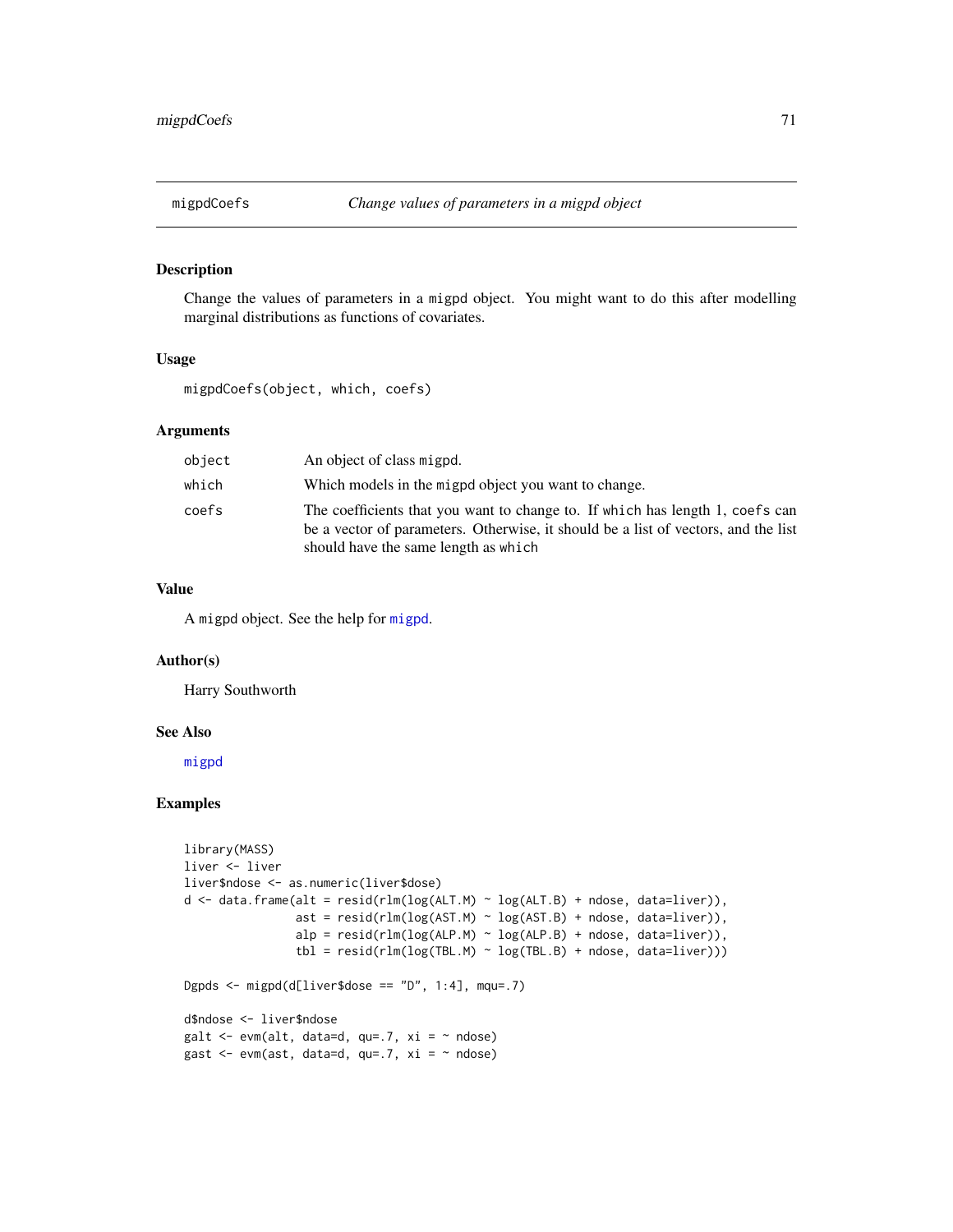```
galp <- evm(alp, data=d, qu=.7, xi = \sim ndose)
altco <- predict(galt,type="lp",newdata=data.frame(ndose=4))$obj$link[1:2]
astco <- predict(gast,type="lp",newdata=data.frame(ndose=4))$obj$link[1:2]
alpco <- predict(galp,type="lp",newdata=data.frame(ndose=4))$obj$link[1:2]
Dgpd <- migpdCoefs(Dgpds, which=c("alt", "ast", "alp"),
                   coefs=list(altco, astco, alpco))
summary(Dgpd)
summary(Dgpds)
```
#### <span id="page-71-0"></span>mrl *Mean residual life plot*

#### Description

Calculate mean residual life and plot it to aid the identification of a threshold over which to fit a generalized Pareto distribution

#### Usage

```
mrl(data, umin = min(data), umax = max(data) - 0.1, nint = 100,alpha=.050)
## S3 method for class 'mrl'
print(x, \ldots)## S3 method for class 'summary.mrl'
print(x, \ldots)## S3 method for class 'mrl'
summary(object, ...)
## S3 method for class 'mrl'
plot(x, xlab="Threshold", ylab="Mean excess", ...)
## S3 method for class 'mrl'
ggplot(data, mapping, xlab = "Threshold",
 ylab = "Mean excess", main=NULL,fill="orange", col="blue",
  rug=TRUE, addNexcesses=TRUE, textsize=4, ..., environment)
```

| data  | A numeric vector.                                                                                  |
|-------|----------------------------------------------------------------------------------------------------|
| umin  | The minimum value over which to threshold the data.                                                |
| umax  | The maximum value over which to threshold the data.                                                |
| nint  | The number of points at which to compute the plot.                                                 |
| alpha | Used to determine coverage of confidence interval to plot. Defaults to plotting a<br>95% interval. |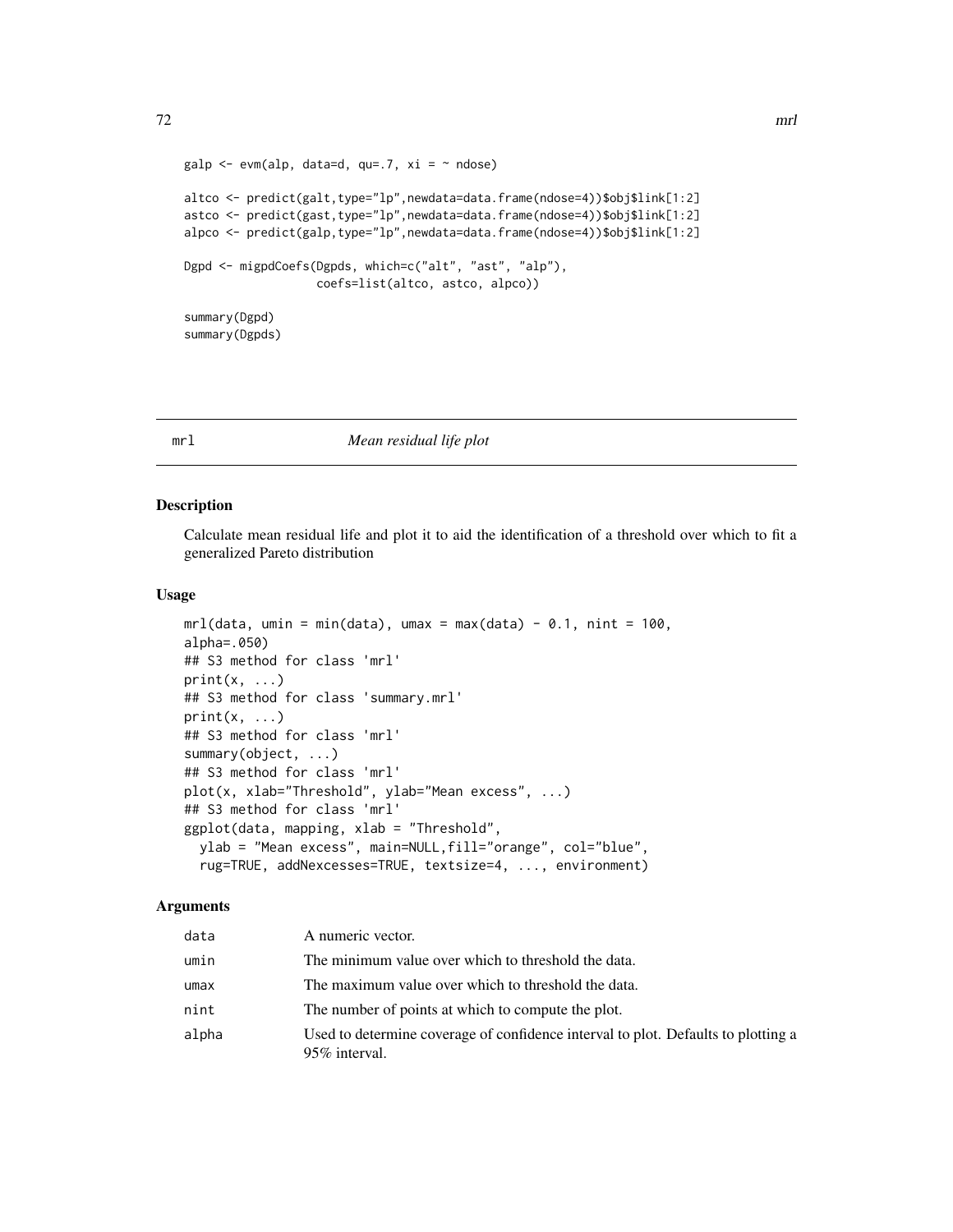$mrl$   $\hspace{1.5cm}$  73

| x, object            | Arguments to print, summary and plot functions.                                                                           |
|----------------------|---------------------------------------------------------------------------------------------------------------------------|
| xlab                 | Label for the x-axis. Defaults to xlab="Threshold".                                                                       |
| ylab                 | Label for the y-axis. Defaults to ylab="Mean excess".                                                                     |
| $\ddots$             | Optional arguments to plot.                                                                                               |
| col                  | Colour of the line on the MRL plot.                                                                                       |
| rug                  | Whether to add raw data as a rug along axis of plot.                                                                      |
| fill                 | Colour of the pointwise confidence region on the MRL plot.                                                                |
| main                 | Main title.                                                                                                               |
| addNexcesses         | Whether to annotate the plot with the numbers of excesses over increasing thresh-<br>olds. Defaults to addNexcesses=TRUE. |
| textsize             | Size of text on the plot (ggplot). Defaults to textsize=4.                                                                |
| mapping, environment |                                                                                                                           |
|                      | Not used.                                                                                                                 |

# Details

Threshold choice for the fitting of the GPD is guided by the shape of the Mean Residual Life plot. A threshold which is suitably high will have a corresponding mrl plot which is approximately linear in shape above the threshold (up to sampling variation).

# Value

A list with two components. data is the original data, mrl is a matrix containing information to produce the mean residual life plot.

# Note

The function was originally written by Stuart Coles and appears in the ismev package. This version modified by Harry Southworth to allow more control over the appearance of the plot.

## Author(s)

Janet E. Heffernan, Harry Southworth

# References

S. Coles, An Introduction to Statistical Modeling of Extreme Values, Springer, 2001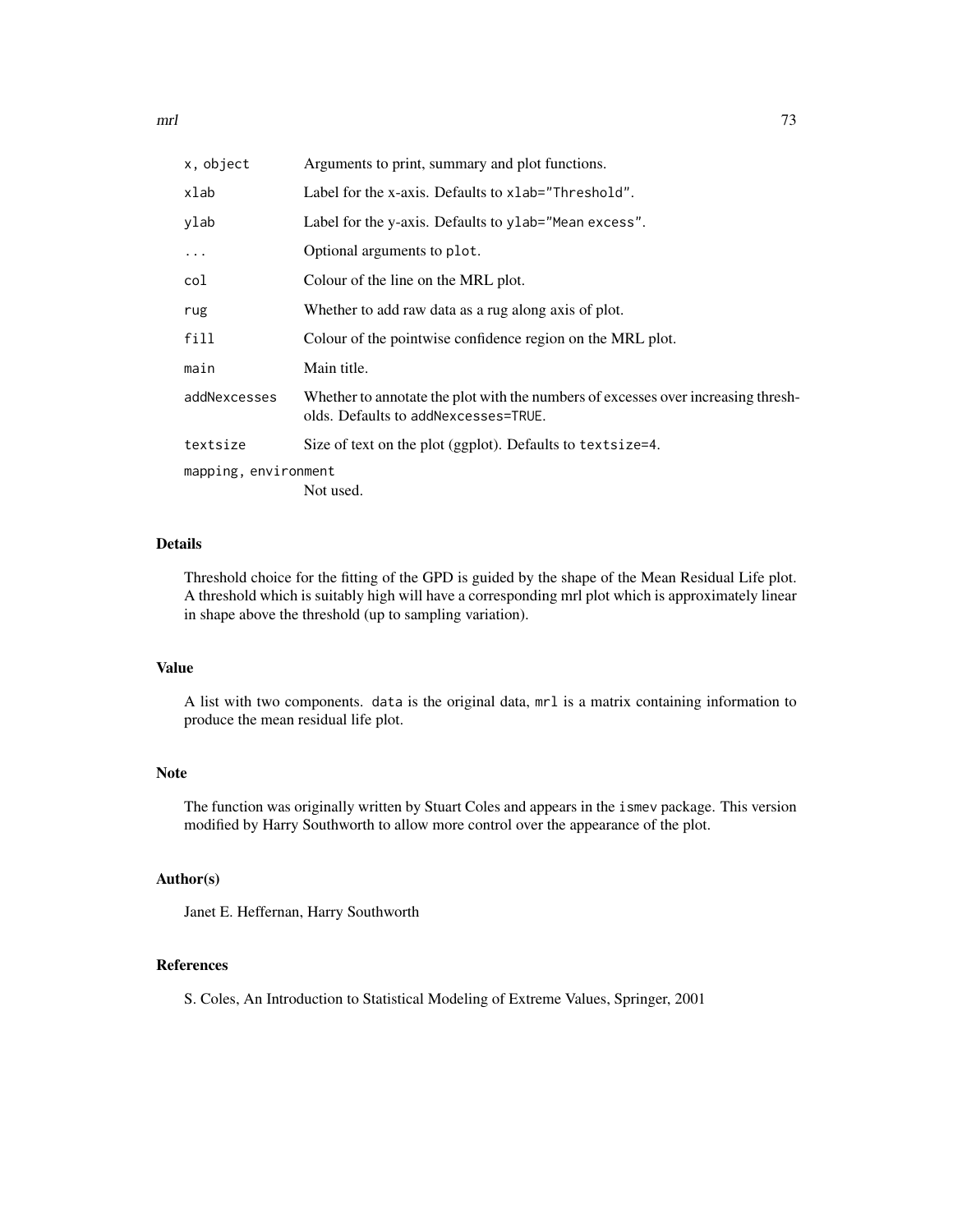<span id="page-73-0"></span>plot.copula *Plot copulas*

# Description

Plot copulas

# Usage

```
## S3 method for class 'copula'
plot(x, jitter. = FALSE, jitter.factor = 1, ...)
```
## Arguments

| $\mathsf{x}$  | A copula object                                                                          |
|---------------|------------------------------------------------------------------------------------------|
| jitter.       | If jitter=TRUE, the values are jittered before plotting. Defaults to jitter. =<br>FALSE. |
| jitter.factor | How much jittering to use. Defaults to jitter. $factor = 1$ .                            |
| $\ddotsc$     | Other arguments to pass through to plot.                                                 |
|               |                                                                                          |

| plot.evmOpt | Plots for evmOpt objects |  |
|-------------|--------------------------|--|
|-------------|--------------------------|--|

## Description

Various plots for evmOpt objects. These differ depending on whether or not there are covariates in the model. If there are no covariates then the diagnostic plots are PP- and QQ-plots, a return level plot (produced by plotrl.evmSim) and a histogram of the data with superimposed density estimate. These are all calculated using the data on the original scale. If there are covariates in the model then the diagnostics consist of PP- and QQ- plots calculated by using the model residuals (which will be standard exponential devaiates under the GPD model and standard Gumbel deviates under the GEV model), and plots of residuals versus fitted model parameters.

```
## S3 method for class 'evmOpt'
plot(
  x,
 main = rep(NULL, 4),xlab = rep(NULL, 4),nsim = 1000,
 alpha = 0.05,
  ...
)
```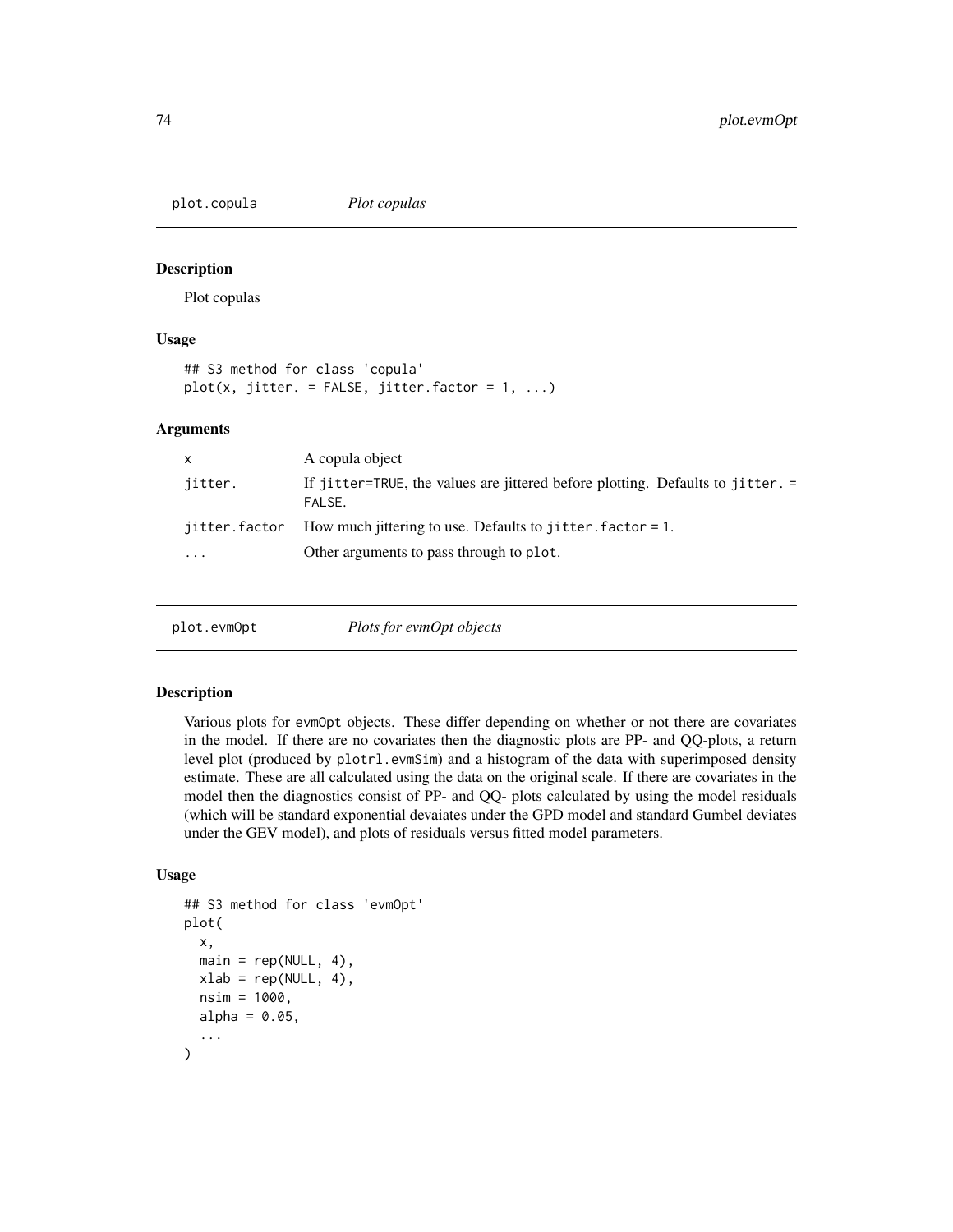# <span id="page-74-0"></span>plot.evmSim 75

## Arguments

| x       | an object of class evmOpt                                                                                                                                                                                             |
|---------|-----------------------------------------------------------------------------------------------------------------------------------------------------------------------------------------------------------------------|
| main    | titles for diagnostic plots. Should be a vector of length 4, with values corre-<br>sponding to the character strings to appear on the titles of the pp, qq, return<br>level, and density estimate plots respectively. |
| xlab    | As for main but labels for x-axes rather than titles.                                                                                                                                                                 |
| nsim    | The number of replicates to be simulated to produce the simulated tolerance<br>intervals.                                                                                                                             |
| alpha   | A $100(1 - \alpha)\%$ simulation envelope is produced.                                                                                                                                                                |
| $\cdot$ | <b>FIXME</b>                                                                                                                                                                                                          |

# Details

The PP- and QQ-plots show simulated pointwise tolerance intervals. The region is a  $100(1 - \alpha)\%$ region based on nsim simulated samples.

# See Also

[evm](#page-24-0)

plot.evmSim *Plots for evmSim objects*

# Description

This function produces diagnostic plots for the Markov chains used to simulate from the posterior distributions for the model parameters. If the chains have converged on the posterior distributions, the trace plots should look like "fat hairy caterpillars" and their cumulative means should converge rapidly. Moreover, the autocorrelation functions should converge quickly to zero.

```
## S3 method for class 'evmSim'
plot(
  x,
  which.plots = 1:3,
  chain = 1,
  density.adjust = 2,
  print.seed = FALSE,
  ...
\mathcal{E}
```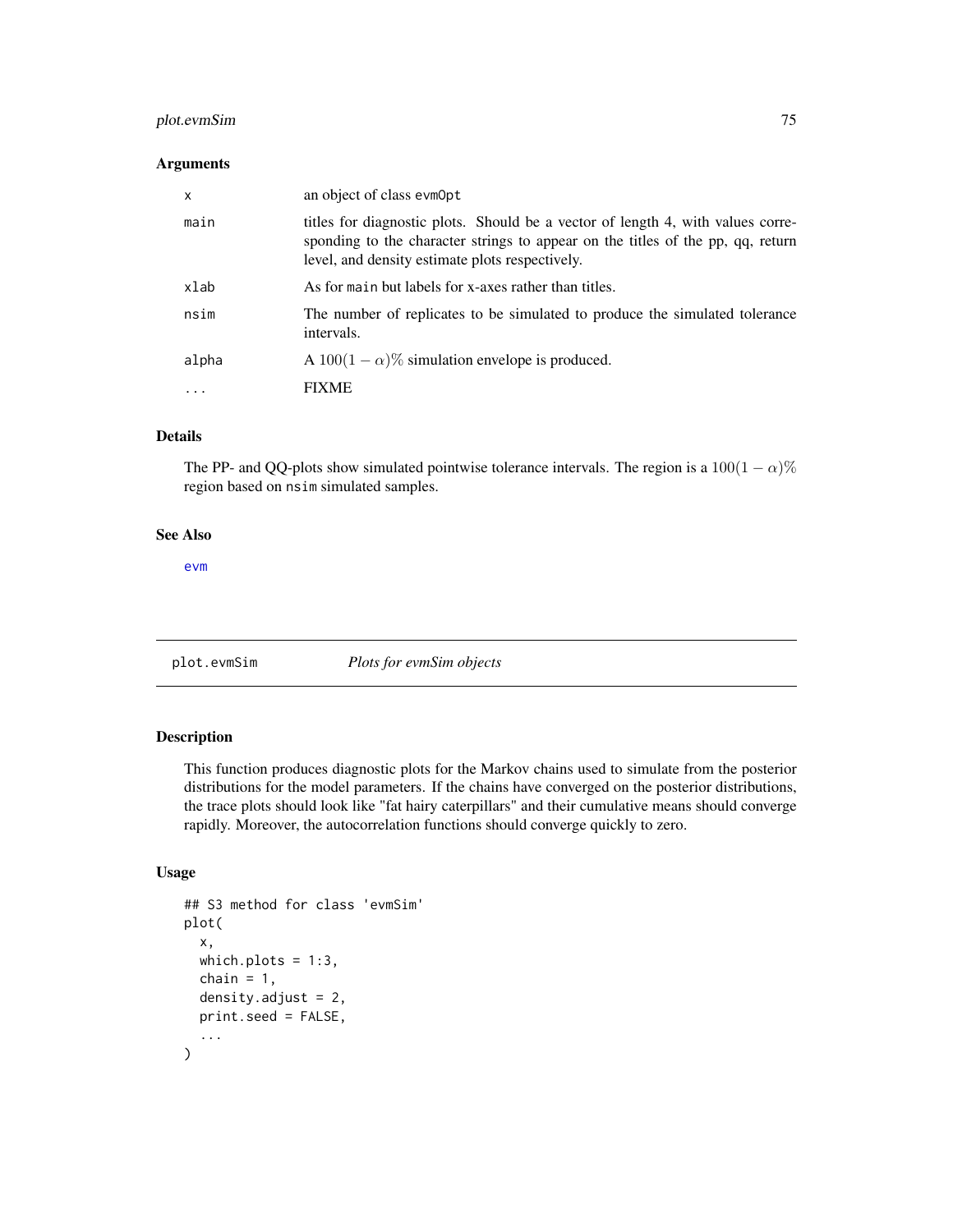<span id="page-75-0"></span>

| X                   | an object of class evmSim                                                                                                                                                             |
|---------------------|---------------------------------------------------------------------------------------------------------------------------------------------------------------------------------------|
| which.plots         | Which plots to produce. Option 1 gives kernel density estimates, 2 gives traces<br>of the Markov chains with superimposed cumulative means, 3 gives autocorre-<br>lation functions.   |
| chain               | Which chain to use in the trace and ACF plots. Only used if more than one chain<br>was run. Defaults to chain $= 1$ . If you ran multiple chains, you'll want to look<br>at them all. |
|                     | density.adjust In plot method for class evm Sim. Passed into density. Controls the amount of<br>smoothing of the kernel density estimate.                                             |
| print.seed          | Whether or not to print the seed used in the simulations, or to annotate the plots<br>with it.                                                                                        |
|                     | ignored                                                                                                                                                                               |
| $\blacktriangle$ 1. |                                                                                                                                                                                       |

# See Also

[evm](#page-24-0)

[density](#page-0-0)

| plot.lp.evmOpt | Predict return levels from extreme value models, or obtain the linear |
|----------------|-----------------------------------------------------------------------|
|                | <i>predictors.</i>                                                    |

# Description

Predict return levels from extreme value models, or obtain the linear predictors.

```
## S3 method for class 'lp.evmOpt'
plot(
  x,
  main = NULL,pch = 1,
  ptcol = 2,
  cex = 0.75,linecol = 4,
  cicol = 1,
  polycol = 15,
  plot. = TRUE,
  ...
\mathcal{L}## S3 method for class 'evmOpt'
predict(
```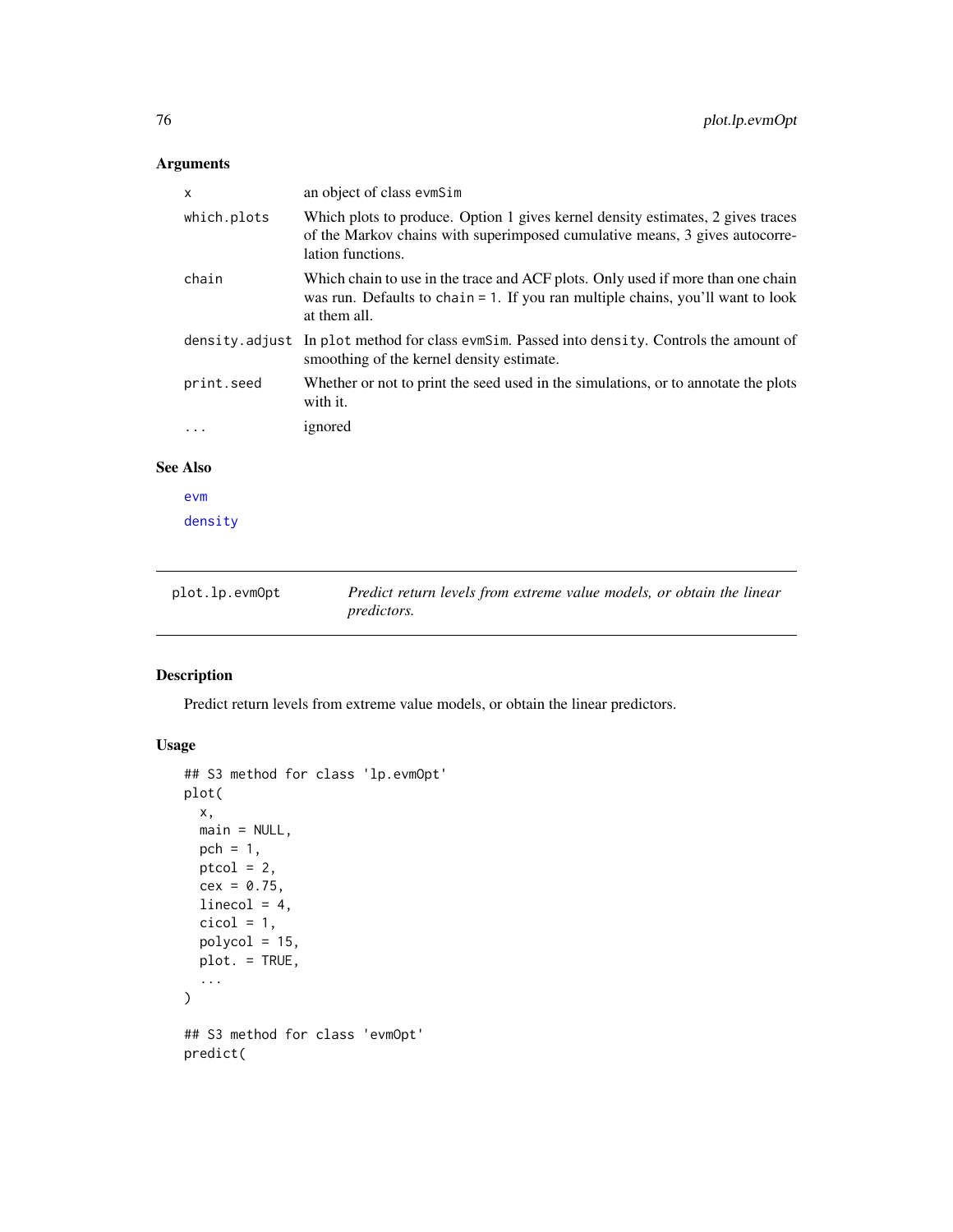```
object,
 M = 1000,newdata = NULL,type = "return level",
  se.fit = FALSE,ci.fit = FALSE,
  alpha = 0.05,
 unique. = TRUE,
  ...
)
## S3 method for class 'evmOpt'
linearPredictors(
 object,
 newdata = NULL,
  se.fit = FALSE,ci.fit = FALSE,
 alpha = 0.05,
 unique. = TRUE,
  full.cov = FALSE,...
\mathcal{L}linearPredictors(
 object,
 newdata = NULL,
  se.fit = FALSE,
 ci.fit = FALSE,
  alpha = 0.05,
 unique. = TRUE,
  ...
)
## S3 method for class 'evmSim'
predict(
 object,
 M = 1000.
 newdata = NULL,
  type = "return level",
  se.fit = FALSE,
 ci.fit = FALSE,
 alpha = 0.05,
 unique. = TRUE,
  all = FALSE,sumfun = NULL,
  ...
```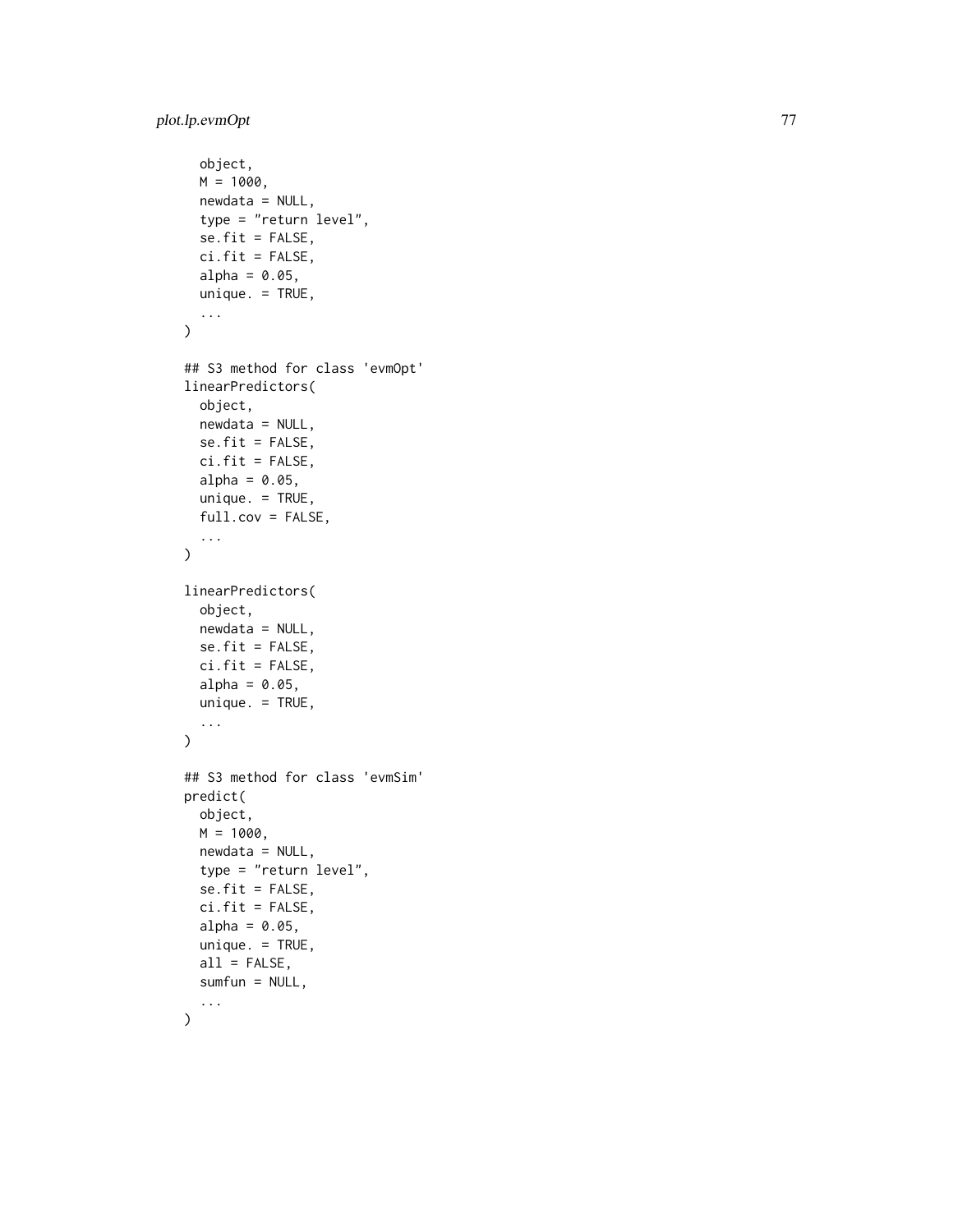```
## S3 method for class 'evmSim'
linearPredictors(
 object,
 newdata = NULL,
  se.fit = FALSE,ci.fit = FALSE,
  alpha = 0.05,
 unique. = TRUE,
  all = FALSE,sumfun = NULL,
  ...
\mathcal{L}## S3 method for class 'evmBoot'
predict(
  object,
 M = 1000,
 newdata = NULL,type = "return level",
  se.fit = FALSE,ci.fit = FALSE,
  alpha = 0.05,
  unique. = TRUE,
  all = FALSE,sumfun = NULL,
  ...
\mathcal{L}## S3 method for class 'evmBoot'
linearPredictors(
  object,
 newdata = NULL,
  se.fit = FALSE,ci.fit = FALSE,alpha = 0.05,
 unique. = TRUE,
  all = FALSE,sumfun = NULL,
  ...
\mathcal{L}## S3 method for class 'lp.evmOpt'
print(x, digits = 3, ...)
```
x An object of class lp.evmOpt, lp.evmSim or lp.evmBoot, to be passed to methods for these classes.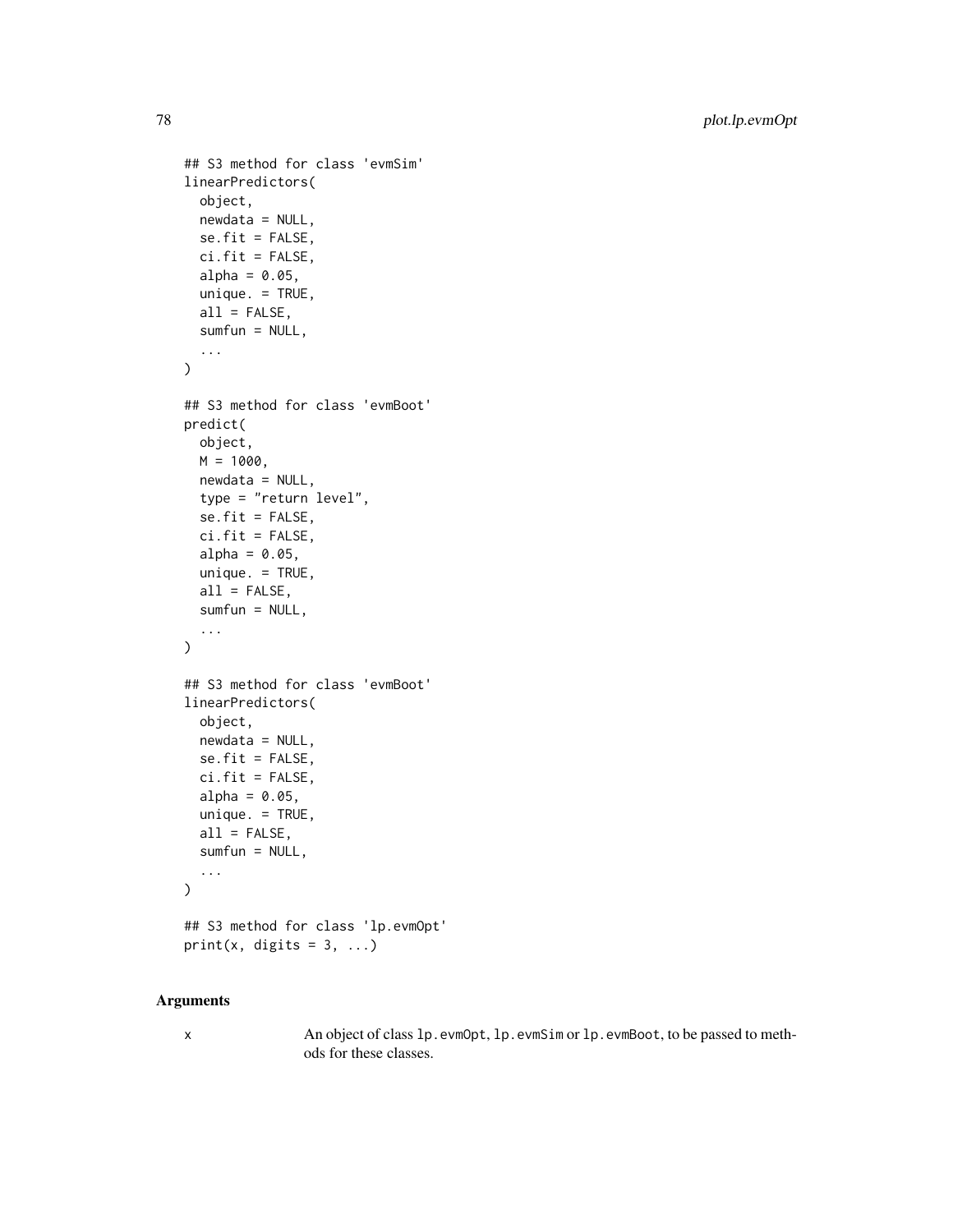|          | main, pch, ptcol, cex, linecol, cicol, polycol, plot, plot.<br>Further arguments to plot methods.                                                                                                                                                                                                                                                                                                                         |
|----------|---------------------------------------------------------------------------------------------------------------------------------------------------------------------------------------------------------------------------------------------------------------------------------------------------------------------------------------------------------------------------------------------------------------------------|
| $\cdots$ | Further arguments to methods.                                                                                                                                                                                                                                                                                                                                                                                             |
| object   | An object of class evmOpt, evmSim or evmBoot.                                                                                                                                                                                                                                                                                                                                                                             |
| Μ        | The return period: units are number of observations. Defaults to $M = 1000$ . If<br>a vector is passed, a list is returned, with items corresponding to the different<br>values of the vector M.                                                                                                                                                                                                                          |
| newdata  | The new data that you want to make the prediction for. Defaults in newdata<br>= NULL in which case the data used in fitting the model will be used. Column<br>names must match those of the original data matrix used for model fitting.                                                                                                                                                                                  |
| type     | For the predict methods, the type of prediction, either "return level" (or "rl") or<br>"link" (or "lp"). Defaults to type = "return level". When a return level is<br>wanted, the user can specify the associated return period via the M argument. If<br>type = "link" the linear predictor(s) for phi and $xi$ (or whatever other param-<br>eters are in your texmexFamily are returned.                                |
|          | For the plot methods for simulation based estimation of underlying distributions<br>i.e. objects derived from "evmSim" and "evmBoot" classes, whether to use the<br>sample median type="median" or mean type="mean" estimate of the parame-<br>ter.                                                                                                                                                                       |
| se.fit   | Whether or not to return the standard error of the predicted value. Defaults to<br>se.fit = FALSE and is not implemented for predict.evmSim or predict.evmBoot.                                                                                                                                                                                                                                                           |
| ci.fit   | Whether or not to return a confidence interval for the predicted value. Defaults to<br>ci.fit = FALSE. For objects of class evmOpt, if set to TRUE then the confidence<br>interval is a simple symmetric confidence interval based on the estimated ap-<br>proximate standard error. For the evmSim and evmBoot methods, the confidence<br>interval represents quantiles of the simulated distribution of the parameters. |
| alpha    | If $ci$ . $fit$ = TRUE, a $100(1 - alpha)\%$ confidence interval is returned. Defaults to<br>$alpha = 0.050$ .                                                                                                                                                                                                                                                                                                            |
| unique.  | If unique. = TRUE, predictions for only the unique values of the linear predictors<br>are returned, rather than for every row of newdata. Defaults to unique. = TRUE.                                                                                                                                                                                                                                                     |
| full.cov | Should the full covariance matrix be returned as part of a list object. This is<br>used internally and not intended for direct use. Defaults to full.cov = FALSE                                                                                                                                                                                                                                                          |
| all      | For the evmSim and evmBoot methods, if all = TRUE, the predictions are re-<br>turned for every simulated parameter vector. Otherwise, only a summary of the<br>posterior/bootstrap distribution is returned. Defaults to all = FALSE.                                                                                                                                                                                     |
| sumfun   | For the evmSim and evmBoot methods, a summary function can be passed in. If<br>sumfun = FALSE, the default, the summary function used returns the estimated<br>mean and median, and quantiles implied by alpha.                                                                                                                                                                                                           |
| digits   | Number of digits to show when printing objects.                                                                                                                                                                                                                                                                                                                                                                           |

# Details

By default, return levels predicted from the unique values of the linear predictors are returned. For the evmBoot method, estimates of confidence intervals are simply quantiles of the bootstrap sample. The evmBoot method is just a wrapper for the evmSim method.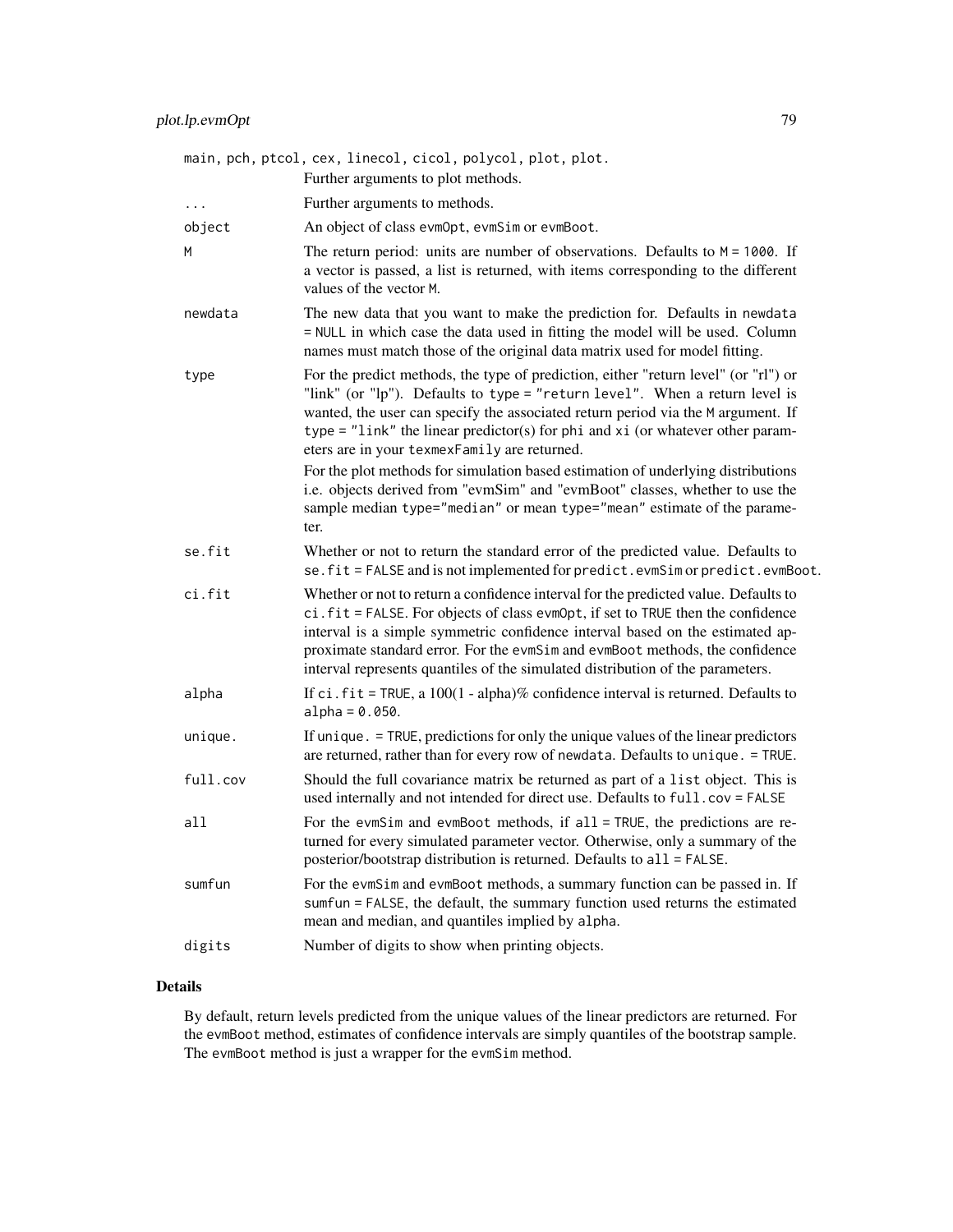# <span id="page-79-0"></span>Value

A list with two entries: the first being the call and the second being a further list with one entry for each value of M.

## Note

At present, the confidence intervals returned for an object of class evmOpt are simple confidence intervals based on assumptions of normality that are likely to be far from the truth in many cases. A better approach would be to use profile likelihood, and we intend to implement this method at a future date. Alternatively, the credible intervals returned by using Bayesian estimation and the predict method for class "evmSim" will tend to give a better representation of the asymmetry of the estimated intervals around the parameter point estimates.

## Author(s)

Harry Southworth and Janet E. Heffernan

plot.rl.evmOpt *Return levels*

## Description

Computation of return levels and confidence intervals for extreme value models.

```
## S3 method for class 'rl.evmOpt'
plot(
  x,
  xlab,
 ylab,
 main,
 pch = 1,
 ptcol = 2,
  cex = 0.75,
  linecol = 4,
  cicol = 0,
  polycol = 15,
  smooth = FALSE,sameAxes = TRUE,
  type = "median",
  ylim = NULL,
 plot. = TRUE,
  ...
)
## S3 method for class 'rl.evmSim'
```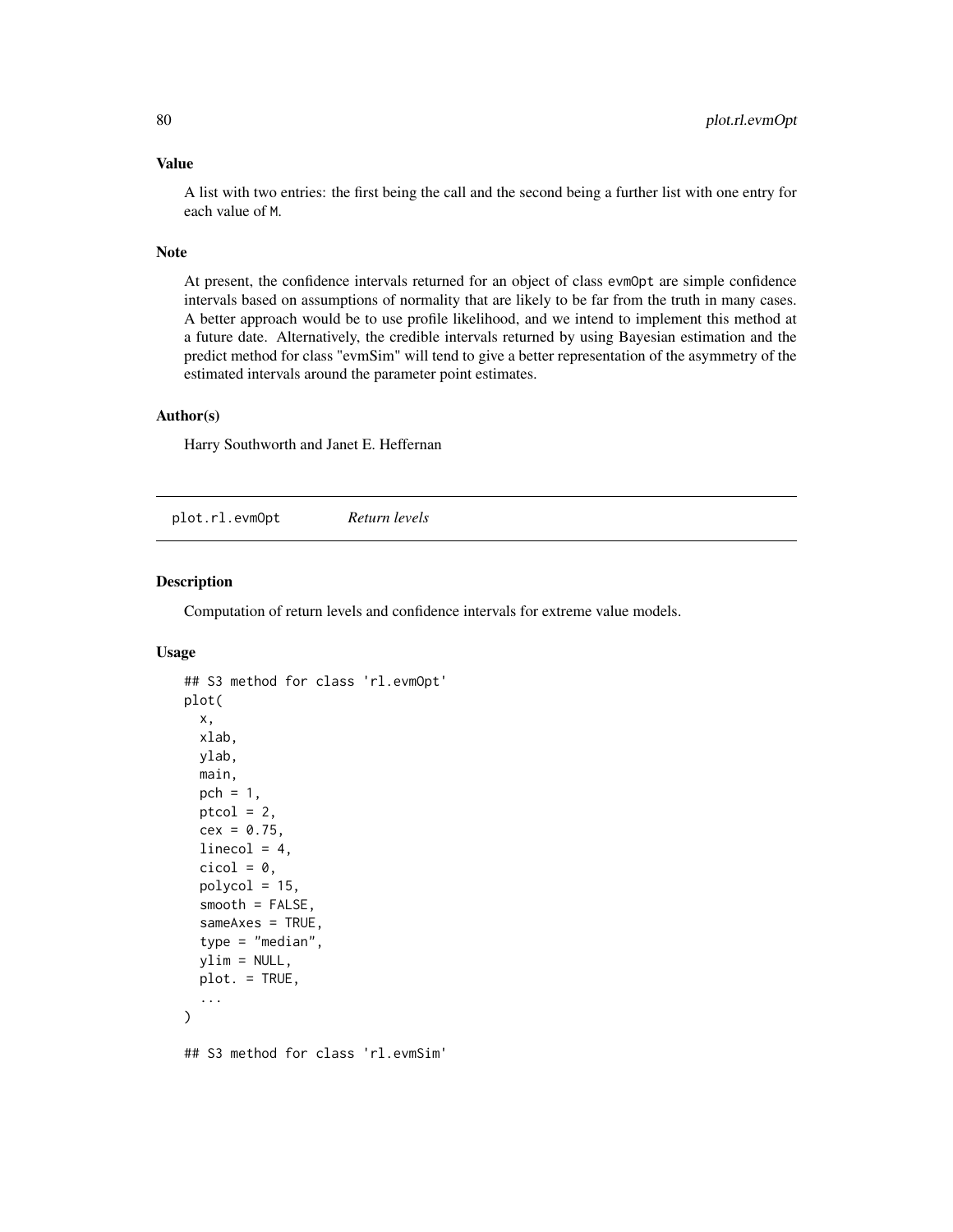```
plot(
  x,
 xlab,
 ylab,
 main,
 pch = 1,
 ptcol = 2,
 cex = 0.75,
 linecol = 4,
  cicol = 0,
 polycol = 15,
  smooth = FALSE,
  sameAxes = TRUE,
  type = "median",
 ylim = NULL,
 plot. = TRUE,
  ...
\mathcal{L}## S3 method for class 'rl.evmBoot'
plot(
 x,
 xlab,
 ylab,
 main,
 pch = 1,
 ptcol = 2,
  cex = 0.75,
 linecol = 4,
 cicol = 0,
  polycol = 15,
  smooth = FALSE,
  sameAxes = TRUE,type = "median",
  ylim = NULL,
 plot. = TRUE,
  ...
\mathcal{L}rl(
  object,
 M = 1000,newdata = NULL,
  se.fit = FALSE,ci.fit = FALSE,alpha = 0.05,
  unique. = TRUE,
  ...
```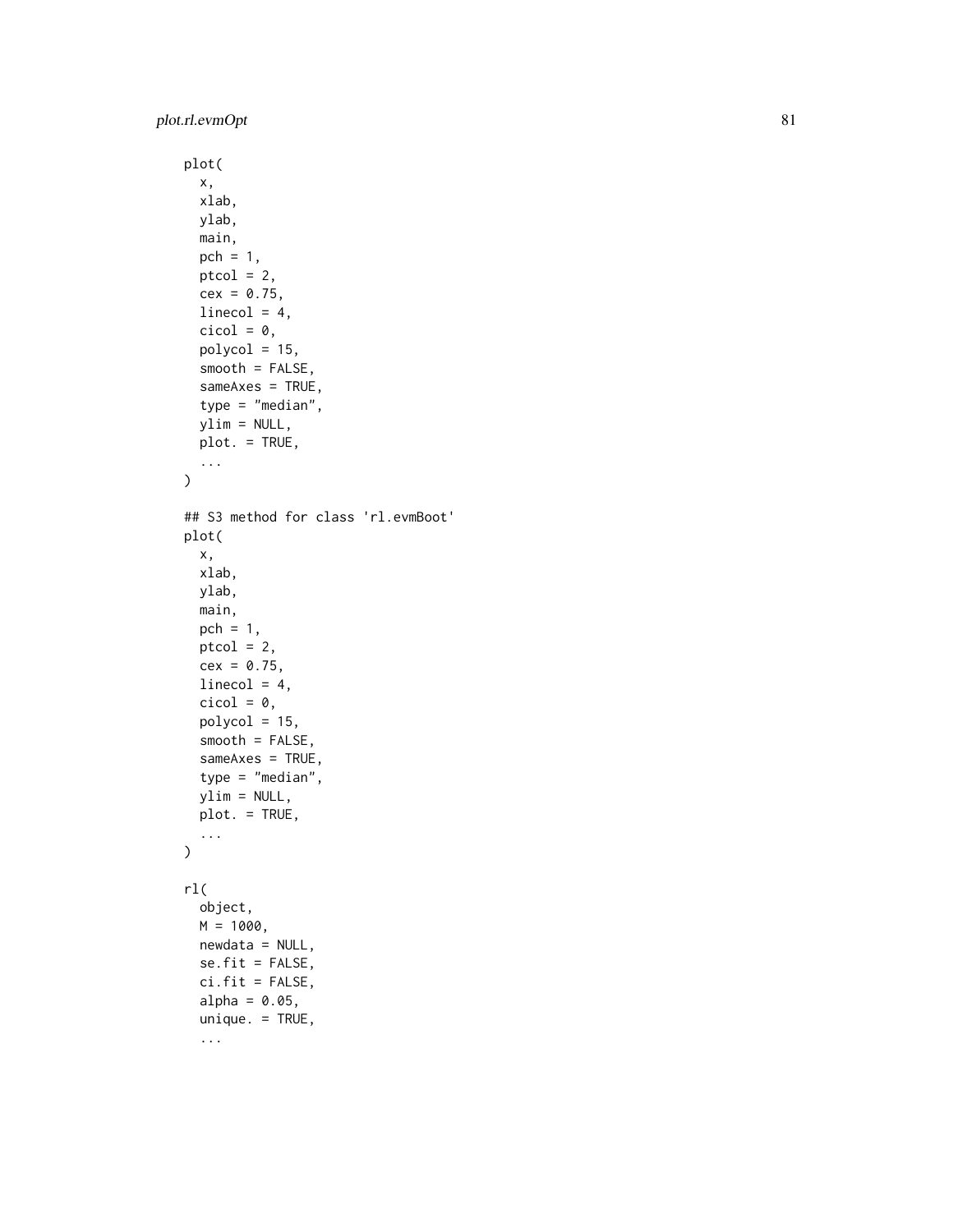```
)
## S3 method for class 'evmOpt'
rl(
 object,
 M = 1000,newdata = NULL,
  se.fit = FALSE,
 ci.fit = FALSE,
 alpha = 0.05,
 unique. = TRUE,
  ...
)
## S3 method for class 'evmSim'
rl(
 object,
 M = 1000,
 newdata = NULL,
  se.fit = FALSE,ci.fit = FALSE,
  alpha = 0.05,
 unique. = TRUE,
  all = FALSE,sumfun = NULL,
  ...
\mathcal{L}## S3 method for class 'evmBoot'
rl(
 object,
 M = 1000,newdata = NULL,
 se.fit = FALSE,ci.fit = FALSE,alpha = 0.05,
 unique. = TRUE,
 all = FALSE,sumfun = NULL,
  ...
\mathcal{L}## S3 method for class 'rl.evmOpt'
print(x, digits = 3, ...)
```
x Object passed to plot and print methods.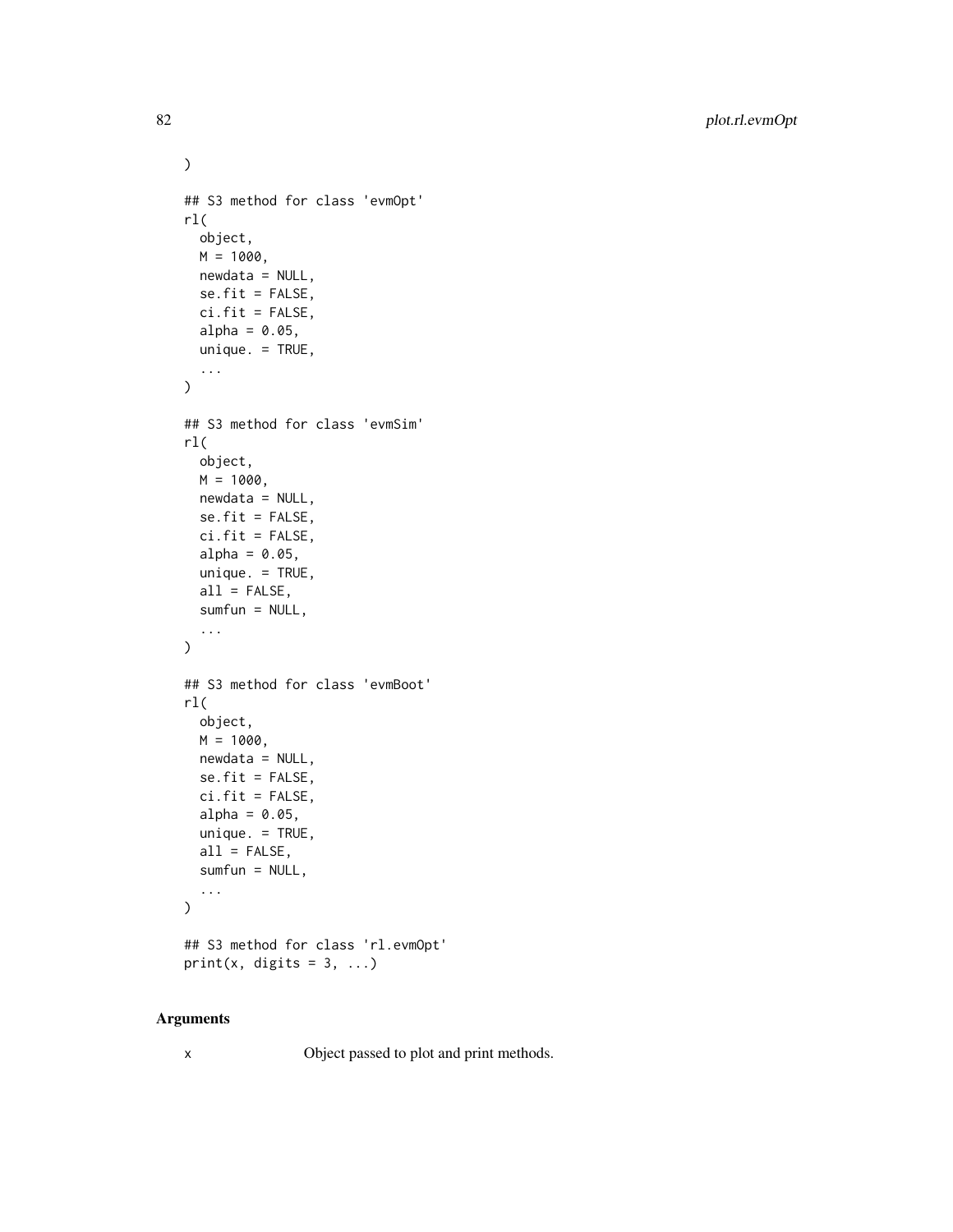|          | xlab, ylab, main, pch, ptcol, cex, linecol, cicol, polycol, smooth, sameAxes, ylim<br>Further arguments to plot methods.                                                                                                                                                                                                                                                                                                  |
|----------|---------------------------------------------------------------------------------------------------------------------------------------------------------------------------------------------------------------------------------------------------------------------------------------------------------------------------------------------------------------------------------------------------------------------------|
| type     | For calls to plot methods for objects of class r1.evmSim or r1.evmBoot, speci-<br>fies whether to use the sample mean (type="mean") or median (type="median")<br>estimate of the return levels.                                                                                                                                                                                                                           |
| plot.    | Parameter for plot method, whether to produce plots.                                                                                                                                                                                                                                                                                                                                                                      |
| $\cdots$ | Further arguments to be passed to methods.                                                                                                                                                                                                                                                                                                                                                                                |
| object   | An object of class evmOpt, evmSim or evmBoot.                                                                                                                                                                                                                                                                                                                                                                             |
| M        | The M-observation return level is computed by the function. Defaults to $M =$<br>1000.                                                                                                                                                                                                                                                                                                                                    |
| newdata  | Data from which to calculate the return level. If not provided, the original data<br>used to fit the model is used. Column names must match those of original data<br>matrix used for model fitting.                                                                                                                                                                                                                      |
| se.fit   | Whether or not to return the standard error of the predicted value. Defaults to<br>$se.fit = FALSE.$                                                                                                                                                                                                                                                                                                                      |
| ci.fit   | Whether or not to return a confidence interval for the predicted value. Defaults to<br>ci.fit = FALSE. For objects of class evmOpt, if set to TRUE then the confidence<br>interval is a simple symmetric confidence interval based on the estimated ap-<br>proximate standard error. For the evmSim and evmBoot methods, the confidence<br>interval represents quantiles of the simulated distribution of the parameters. |
| alpha    | If ci. $fit = TRUE$ , a $100(1 - alpha)\%$ confidence interval is returned. Defaults to<br>$alpha = 0.050$ .                                                                                                                                                                                                                                                                                                              |
| unique.  | If unique . = TRUE, predictions for only the unique values of the linear predictors<br>are returned, rather than for every row of the original dataframe or of newdata<br>if this latter is specified. Defaults to unique. = TRUE.                                                                                                                                                                                        |
| a11      | For the evmSim and evmBoot methods, if $all = TRUE$ , the predictions are re-<br>turned for every simulated parameter vector. Otherwise, only a summary of the<br>posterior/bootstrap distribution is returned. Defaults to all = FALSE.                                                                                                                                                                                  |
| sumfun   | For the evmSim and evmBoot methods, a summary function can be passed in. If<br>sumfun = FALSE, the default, the summary function used returns the estimated<br>mean and median, and quantiles implied by alpha.                                                                                                                                                                                                           |
| digits   | Number of digits to show when printing output.                                                                                                                                                                                                                                                                                                                                                                            |

# Details

The M-observation return level is defined as the value that is expected to be exceeded only once every M observations. Thus, it is an estimate of a high quantile of the fitted distribution.

In models fit by the evm family of functions with family=gpd, only a fraction of the data is actually included in the model; the fitted GPD is a conditional model, conditioning on the threshold having been exceeded. This consideration is taken into account by rl which calculates unconditional return levels from the entire distribution of observations above and below the GPD fitting threshold.

## Examples

mod <- evm(rain, qu=.8) # daily rainfall observations rl(mod, M=100\*365) # 100-year return level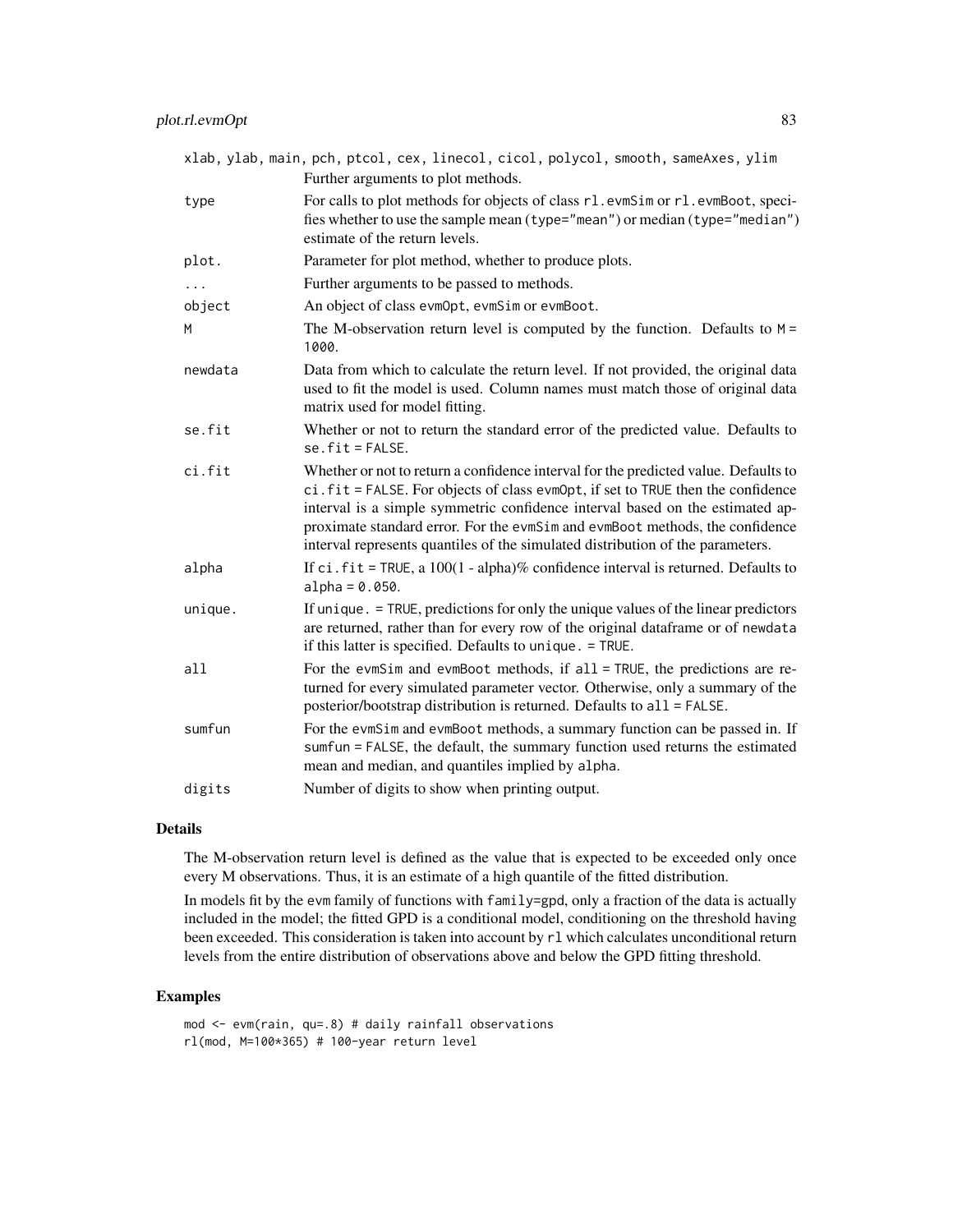<span id="page-83-0"></span>

## Description

Print evmOpt objects

## Usage

```
## S3 method for class 'evmOpt'
print(x, digits = max(3, getOption("digits") - 3), ...)
```
## Arguments

| x      | a fit evmOpt object                |
|--------|------------------------------------|
| digits | number of digits used for printing |
| .      | further arguments passed to format |

rain, wavesurge and portpirie

*Rain, wavesurge, portpirie and nidd datasets.*

#### Description

Rainfall, wave-surge, Port Pirie and River Nidd data sets.

# Format

The format of the rain data is: num [1:17531] 0 2.3 1.3 6.9 4.6 0 1 1.5 1.8 1.8 ...

The wave-surge data is bivariate and is used for testing functions in texmex.

The Port Pirie data has two columns: 'Year' and 'SeaLevel'.

The River Nidd data represents 154 measurements of the level of the River Nidd at Hunsingore Weir (Yorkshire, UK) between 1934 and 1969. Each measurement breaches the threshold of \$65 m^3/2\$. Various authors have analysed this dataset, as described by Papastathopoulos and Tawn~egp, there being some apparent difficulty in identifying a threshold above which GPD models are suitable.

# Details

The rain, wave-surge and Port Pirie datasets are used by Coles and appear in the ismev package. The River Nidd data appear in the evir package.

# Source

Copied from the ismev package and the evir package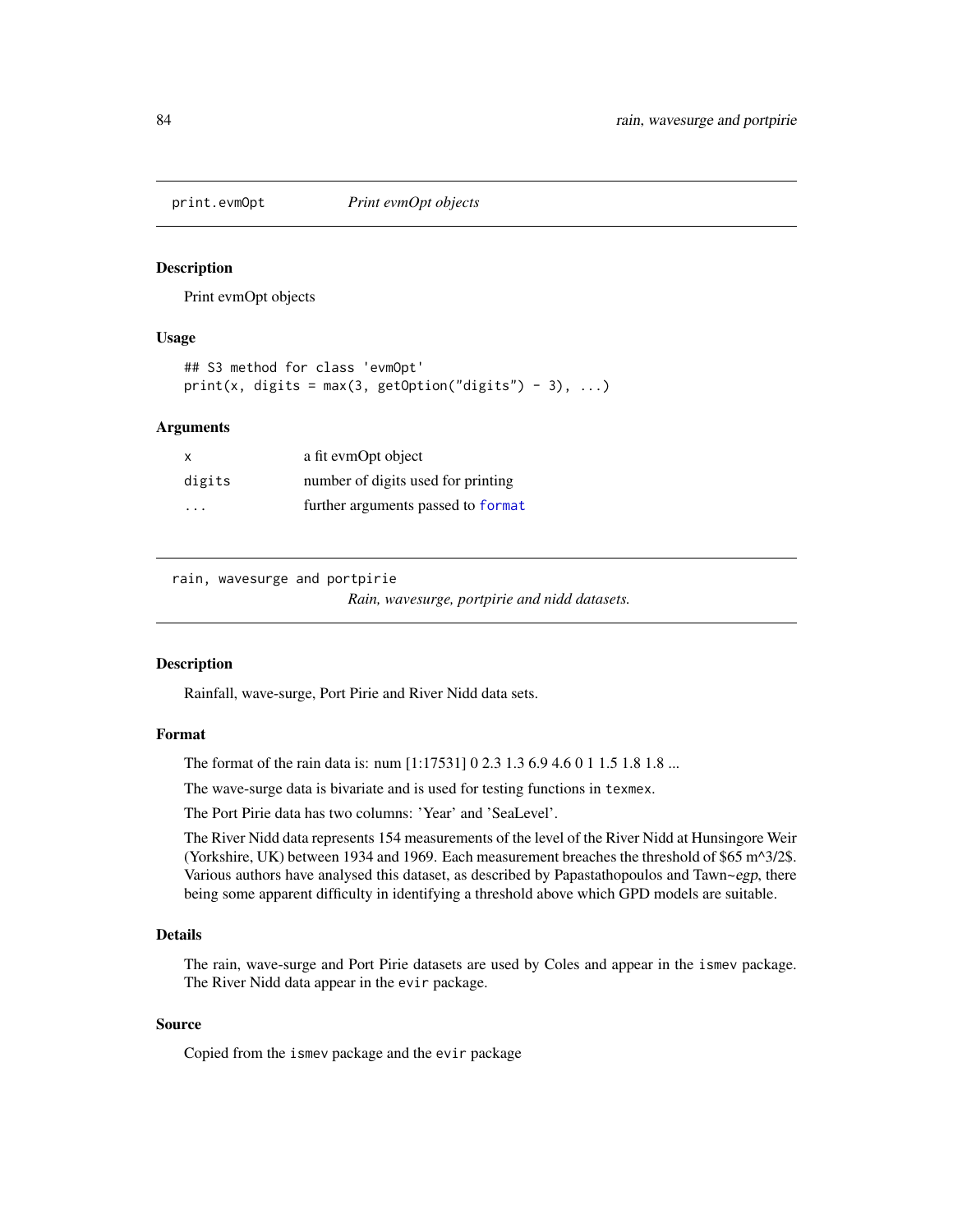#### <span id="page-84-0"></span>rFrechet 85

# References

S. Coles, An Introduction to Statistical Modeling of Extreme Values, Springer, 2001

I. Papastathopoulos and J. A. Tawn, Extended Generalised Pareto Models for Tail Estimation, Journal of Statistical Planning and Inference, 143, 134 – 143, 2011

rFrechet *Extreme Value random process generation.*

# Description

Extreme Value random process generation.

# Usage

rFrechet(n)

#### Arguments

n Number of samples to generate.

#### Details

Generation of samples from unit Frechet processes.

#### Examples

rFrechet(1000)

rglo *Generalized logistic distribution*

## Description

Density, distribution and quantile functions, and random number generation for the Generalized logistic distribution

```
rglo(n, mu, sigma, xi)
dglo(x, mu, sigma, xi, log.d = FALSE)pglo(q, mu, sigma, xi, lower.tail = TRUE, log.p = FALSE)
qglo(p, mu, sigma, xi, lower.tail = TRUE, log.p = FALSE)
```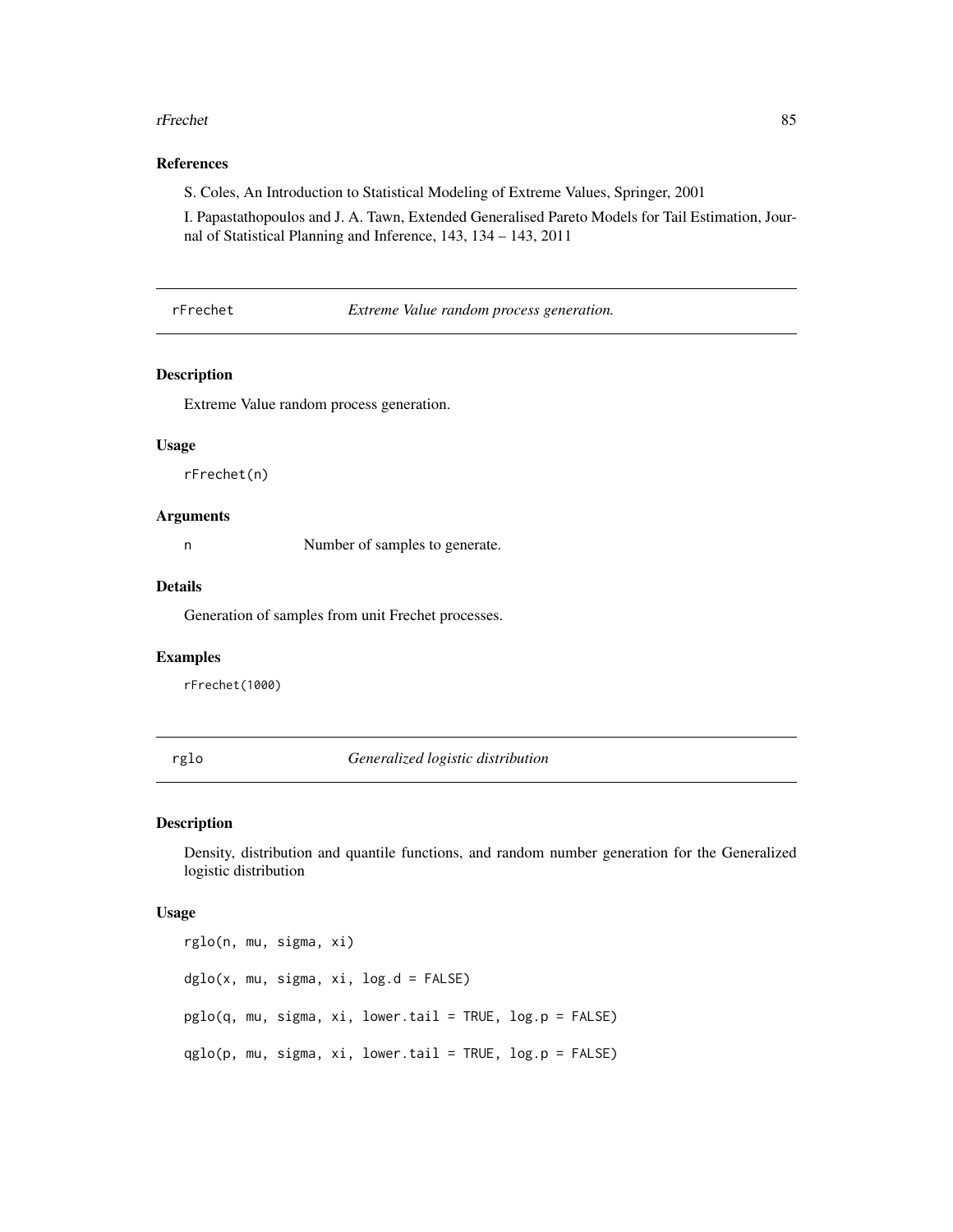<span id="page-85-0"></span>

| n            | Number of random numbers to generate.        |
|--------------|----------------------------------------------|
| mu           | Location parameter.                          |
| sigma        | Scale parameter.                             |
| xi           | Shape parameter.                             |
| x, q, p      | Value, quantile or probability respectively. |
| log.d, log.p | Whether to work on the log scale.            |
| lower.tail   | Whether to return the lower tail.            |

rMaxAR *Extreme Value random process generation.*

# Description

Extreme Value random process generation.

# Usage

rMaxAR(n,theta)

# Arguments

| n     | Number of samples to generate.                                 |
|-------|----------------------------------------------------------------|
| theta | Parameter of the MAX AR process, takes values between 0 and 1. |

# Details

Generation of samples from Max AR(theta) processes.

# Examples

rMaxAR(1000,0.2)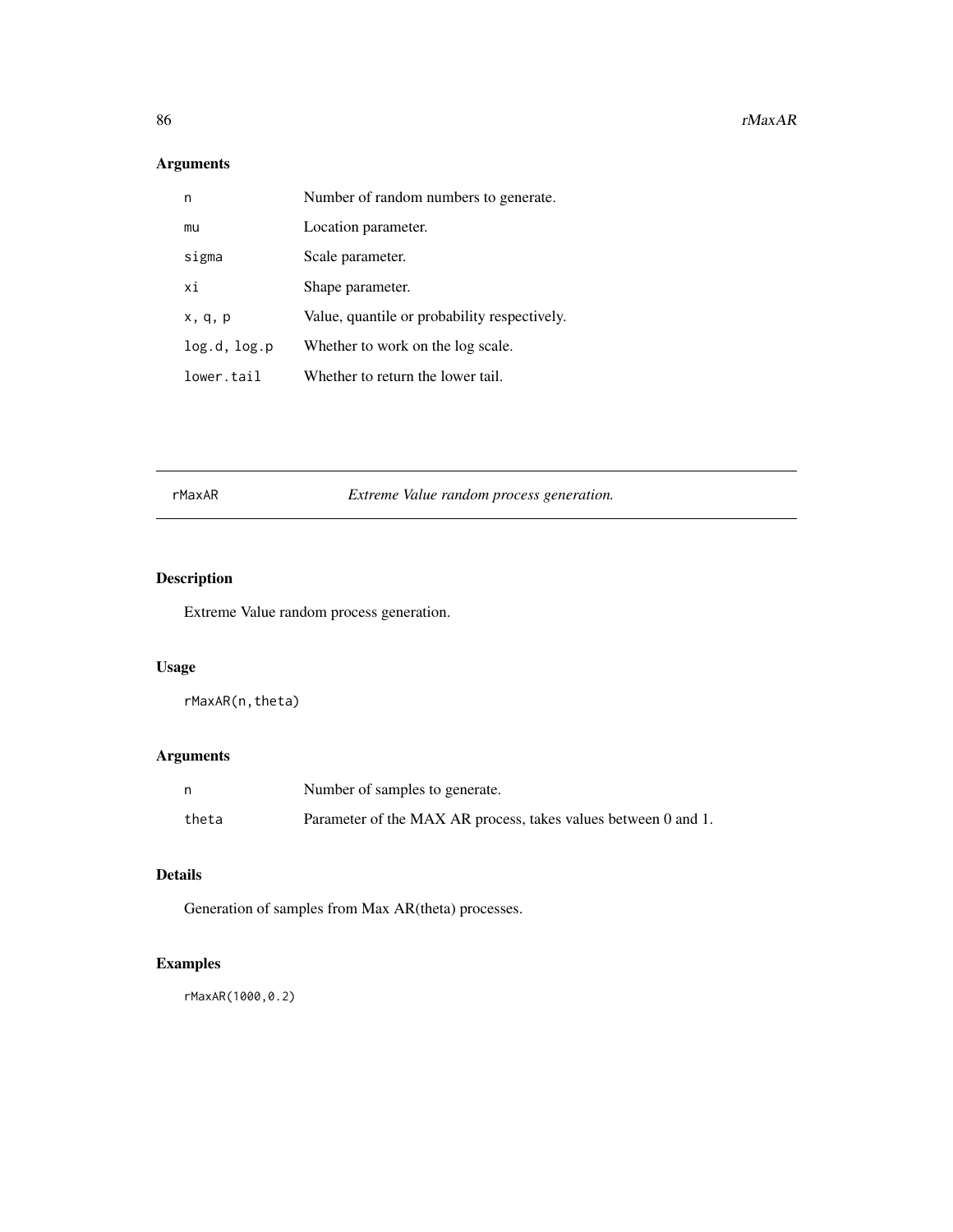<span id="page-86-0"></span>simulate.evmOpt *Simulate from a fitted evm object*

# Description

Simulate random numbers from a fitted evm object

#### Usage

```
## S3 method for class 'evmOpt'
simulate(object, nsim = 1, seed = NULL, param = NULL, ...)
## S3 method for class 'evmSim'
simulate(object, nsim = 1, seed = NULL, ...)
## S3 method for class 'evmBoot'
simulate(object, nsim = 1, seed = NULL, ...)
```
# Arguments

| object | A fitted evm object having class 'evmOpt', 'evmSim' or 'evmBoot'.                                                                                                                                                                                                              |  |
|--------|--------------------------------------------------------------------------------------------------------------------------------------------------------------------------------------------------------------------------------------------------------------------------------|--|
| nsim   | The number of simulations to perform. Defaults to nsimeral. A single simulation<br>involves simulating a new set of responses from the data that was provided to<br>evm (after thresholding if thresholding is performed.)                                                     |  |
| seed   | An integer to be passed to set. seed. Defaults to seed=NULL.                                                                                                                                                                                                                   |  |
| param  | Parameters to use in the random number generator. Defaults to param=NULL in<br>which case the parameters from the fitted model are used. For simulate.evmSim<br>and simulate.evmBoot, this argument is not available and the simulated param-<br>eters or replicates are used. |  |
| .      | Unused.                                                                                                                                                                                                                                                                        |  |

# Details

For simulate.evmSim and simulate.evmBoot, the parameters from the Markov chains or bootstrap replicates are randomly permuted prior to each set of simulated responses being computed. In this way, reusing the same set of values is avoided.

# Value

If nsim=1, a vector or random numbers simulated from the fitted model object. If nsim > 1, a matrix with each column being a set of simulated responses.

## Author(s)

Paul Metcalfe, Harry Southworth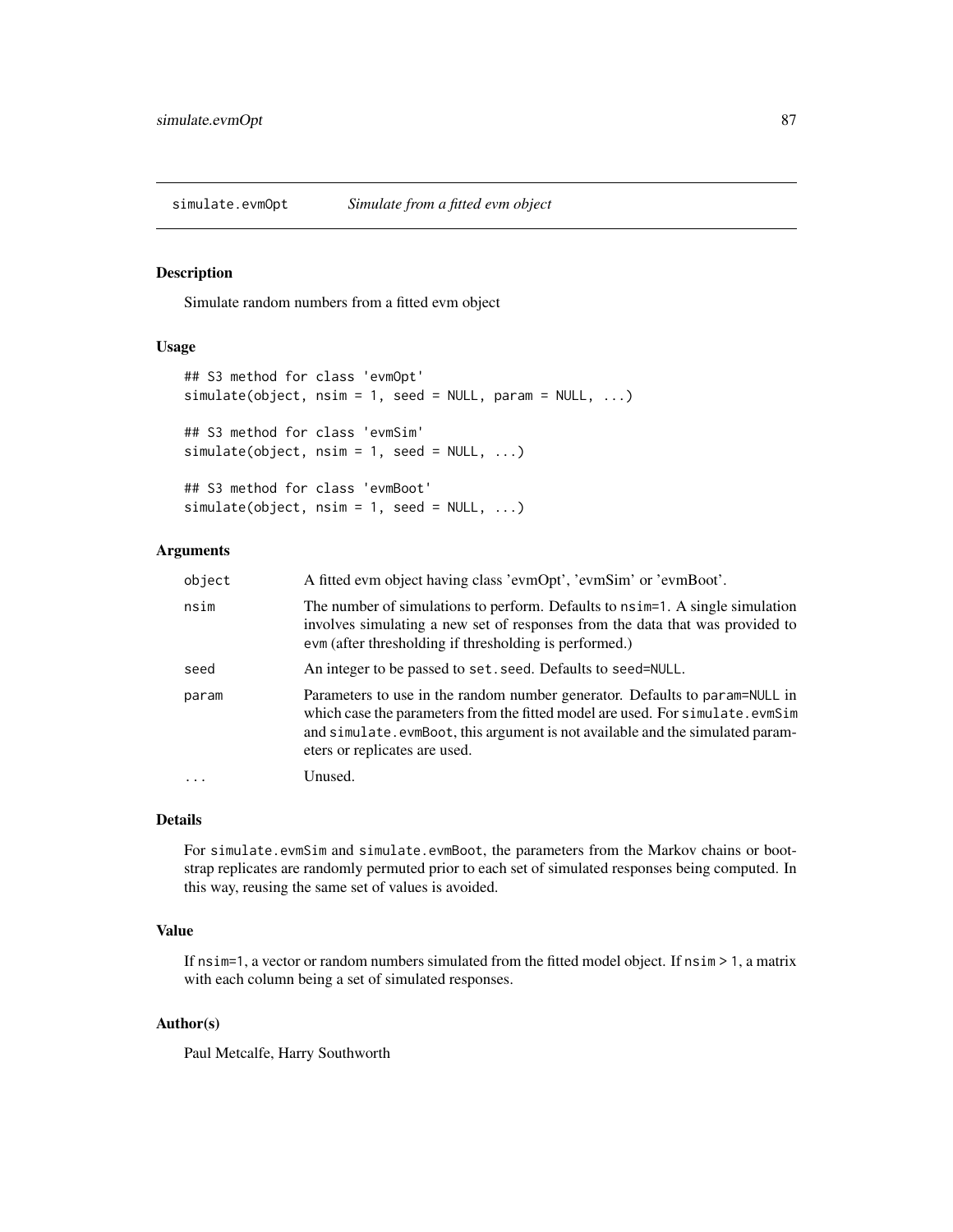#### See Also

[evm](#page-24-0)

## Examples

```
mod <- evm(rain, qu=.95)
hist(simulate(mod, 100))
```
summer and winter data

*Air pollution data, separately for summer and winter months*

## Description

Air pollution data from Leeds (U.K.) city centre, collected from 1994 to 1998. The summer data set corresponds to the months of April to July inclusive. The winter data set corresponds to the months of November to February inclusive. Some outliers have been removed, as discussed by Heffernan and Tawn, 2004.

## Format

Data frames with 578 (summer) and 532 (winter) observations on the following 5 variables.

O3 Daily maximum ozone in parts per billion.

NO2 Daily maximum NO2 in parts per billion.

NO Daily maximum NO in parts per billion.

SO2 Daily maximum SO2 in parts per billion.

PM10 Daily maximum PM10 in micrograms/metre^3

## Source

Provided as online supplementary material to Heffernan and Tawn, 2004: http://www.blackwellpublishing.com/rss/Readmefiles/heffernan.htm

## References

J. E. Heffernan and J. A. Tawn, A conditional approach for multivariate extreme values, Journal of the Royal Statistical society B, 66, 497 – 546, 2004

## Examples

data(summer) data(winter)

<span id="page-87-0"></span>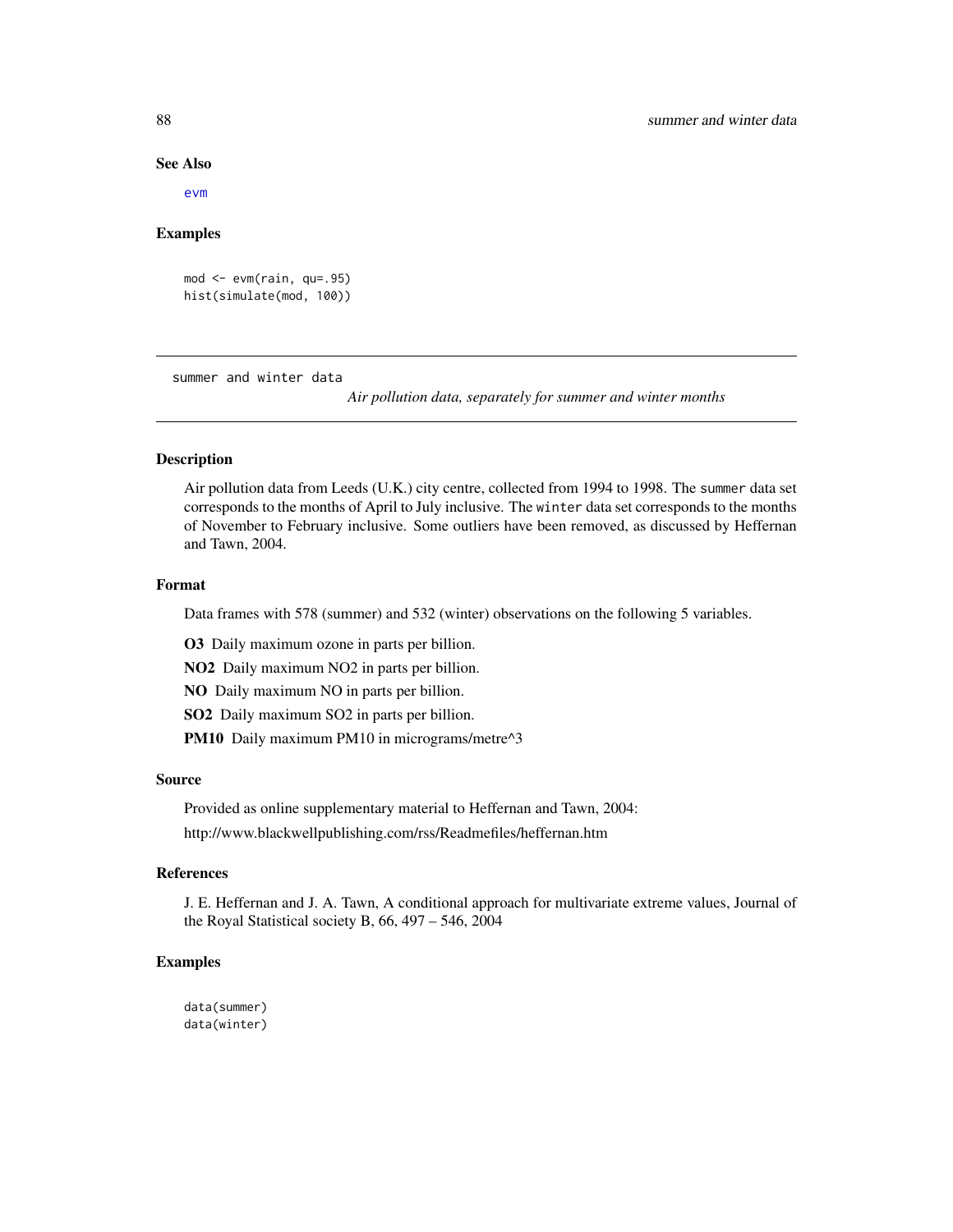<span id="page-88-0"></span>

# Description

Create families of distributions for use with extreme value modelling.

# Usage

```
texmexFamily(name, log.lik, param, info = NULL, sandwich =
   NULL, start = NULL, resid = NULL, rl, delta, endpoint, density,
    rng, prob, quant)
   ## S3 method for class 'texmexFamily'
print(x,...)## S3 method for class 'texmexFamily'
summary(object,...)
   ## S3 method for class 'summary.texmexFamily'
print(x,...)
```
# Arguments

| The name of the distribution.                                                                                                                                                     |
|-----------------------------------------------------------------------------------------------------------------------------------------------------------------------------------|
| The distribution's log-likelihood function.                                                                                                                                       |
| The names of the parameters in the model.                                                                                                                                         |
| Function to compute the information matrix. If not provided, the modelling<br>functions will work with a numerical approximation.                                                 |
| Function to compute the filling in the Huber sandwich estimator of the covari-<br>ance matrix of parameter estimates, used for dependent data. Only implemented<br>in family gpd. |
| Function to compute starting parameters for the model. If not provided, the<br>modelling functions will try to guess.                                                             |
| Function to compute residuals for the model.                                                                                                                                      |
| Function to compute return levels.                                                                                                                                                |
| Function to compute adjustments for covariance for return levels.                                                                                                                 |
| Function to compute the upper or lower endpoint of the fitted distribution.                                                                                                       |
| Function to compute the density.                                                                                                                                                  |
| Function for random number generation.                                                                                                                                            |
| Function to compute cumulative probabilities.                                                                                                                                     |
| Function to compute quantiles.                                                                                                                                                    |
| Additional arguments to the print and summary methods.                                                                                                                            |
| An object of class 'texmexFamily'.                                                                                                                                                |
|                                                                                                                                                                                   |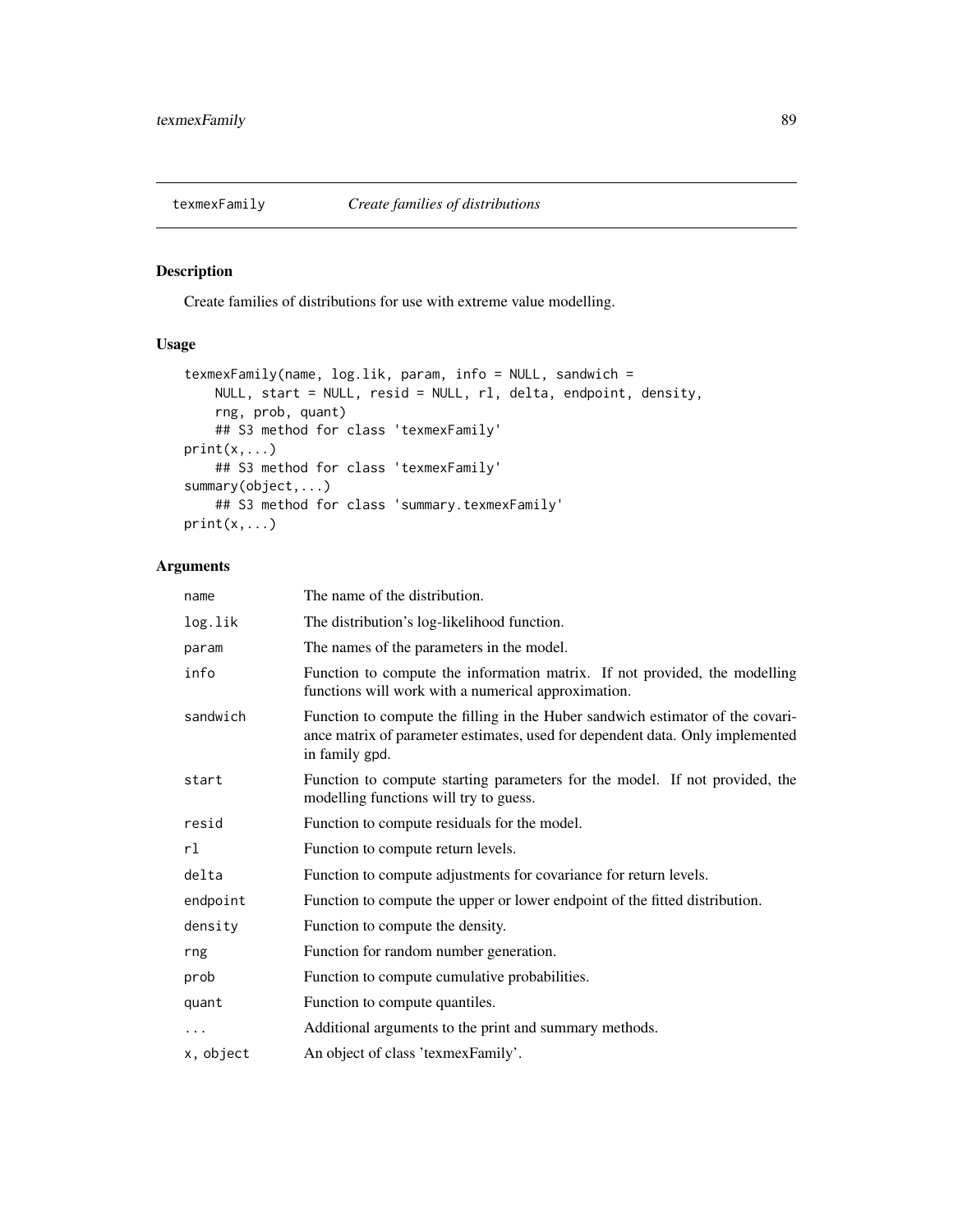# Details

The density, rng, prob and quant functions can be simple wrappers for the usual d, r, p and q functions. They should take a matrix with number of columns equal to the number of parameters, and a fitted model object even if the model object is not used by the function.

Examples of "texmexFamily" objects are gpd, gev, glo, gpdIntCensored, weibull, gumbel and egp3. Take a look at those objects to see how the functions should be constructed.

The functions are used by the modelling functions to create diagnostic plots, predictions, etc..

# Value

A object of class "texmexFamily", which is essentially a list containing the input arguments. If info, sandwich, start, resid are not provided, they default to NULL.

## Note

The gpd, gev, weibull, generalised logistic (glo), gumbel, gpdIntCensored and egp3 families are provided. The [evm](#page-24-0) function defaults to using the gpd family.

### Author(s)

Harry Southworth

# See Also

[evm](#page-24-0)

| thinAndBurn | Process Metropolis output from extreme value model fitting to discard |
|-------------|-----------------------------------------------------------------------|
|             | unwanted observations.                                                |

# Description

Process observations from Metropolis fitting of extreme value models, to thin the output and discard observations from burn-in period.

## Usage

## S3 method for class 'evmSim' thinAndBurn(object, burn, thin)

<span id="page-89-0"></span>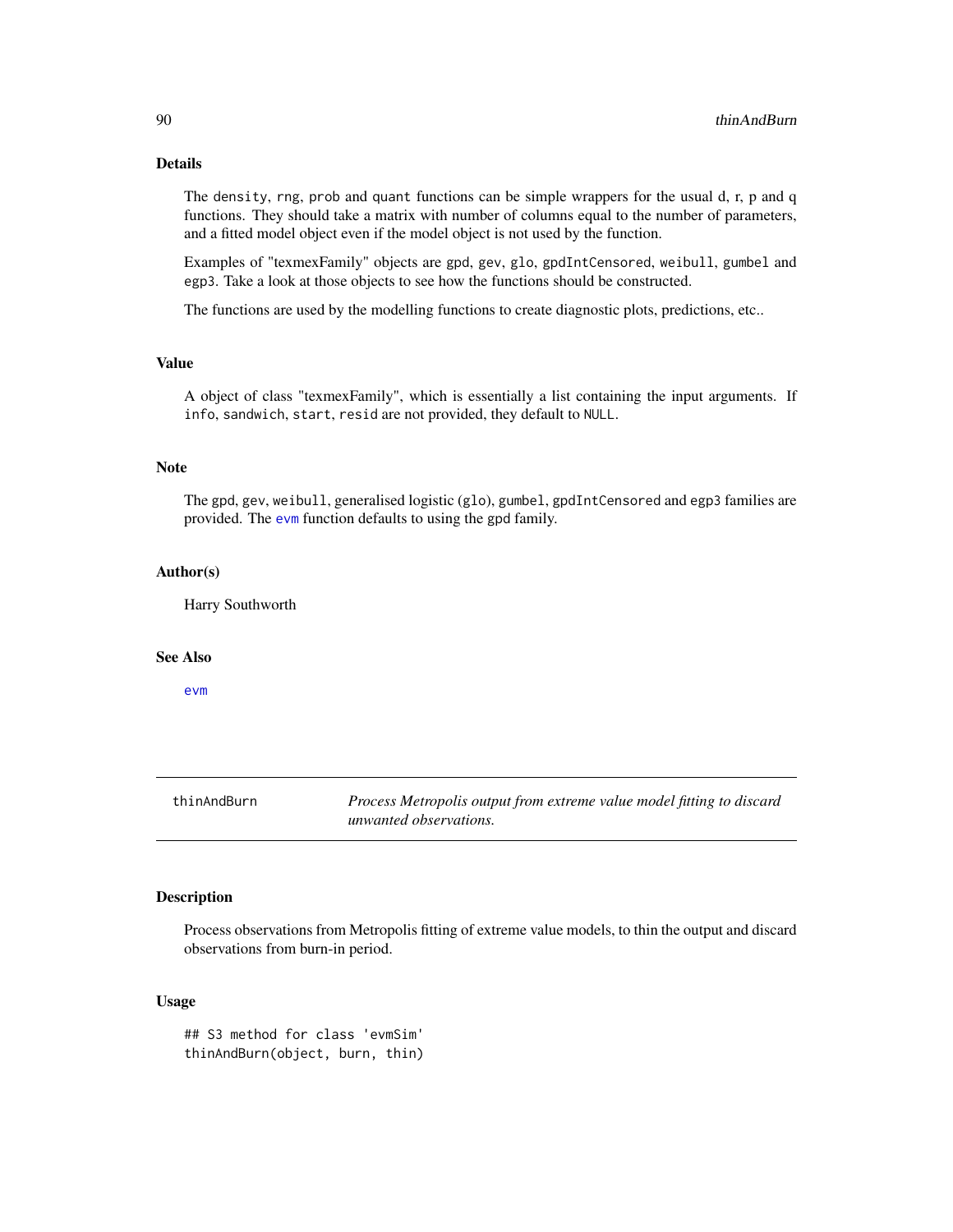#### <span id="page-90-0"></span>thinAndBurn 91

## Arguments

| object | Object of class 'evmSim' as returned by evm called with method="simulate".                                                                                                                                                                                                                             |
|--------|--------------------------------------------------------------------------------------------------------------------------------------------------------------------------------------------------------------------------------------------------------------------------------------------------------|
| burn   | The number of observations from the simulated Markov Chain to be discarded<br>as burn-in. Must be a non-negative integer, for no burn-in use burn=0.                                                                                                                                                   |
| thin   | thin or its reciprocal must be a positive integer. If integer valued, this specifies<br>the frequency of observations from the simulated Markov Chain which will be<br>retained. If specified as a proportion, this is the proportion of values which will<br>be retained. For no thinning use thin=1. |

# Value

Object of class evmSim. See Value returned by [evm](#page-24-0) using method = "simulate" for details.

Note that the original chain is not discarded when this function is called: thinAndBurn can be called recursively on the original object with different values of burn and thin without the object getting progressively smaller!

# Author(s)

Harry Southworth, Janet E. Heffernan

#### See Also

[evm](#page-24-0)

## Examples

```
x <- rnorm(1000)
# For the values of burn and thin below, we should do many more iterations.
# The number of iterations is kept low here due to the run time allowed
# by CRAN.
mod <- evm(x, qu=.7, method="sim", iter=11000)
mod
par(mfrow=c(3, 2))
plot(mod)
mod1 <- thinAndBurn(mod,burn=1000, thin=5)
plot(mod1)
```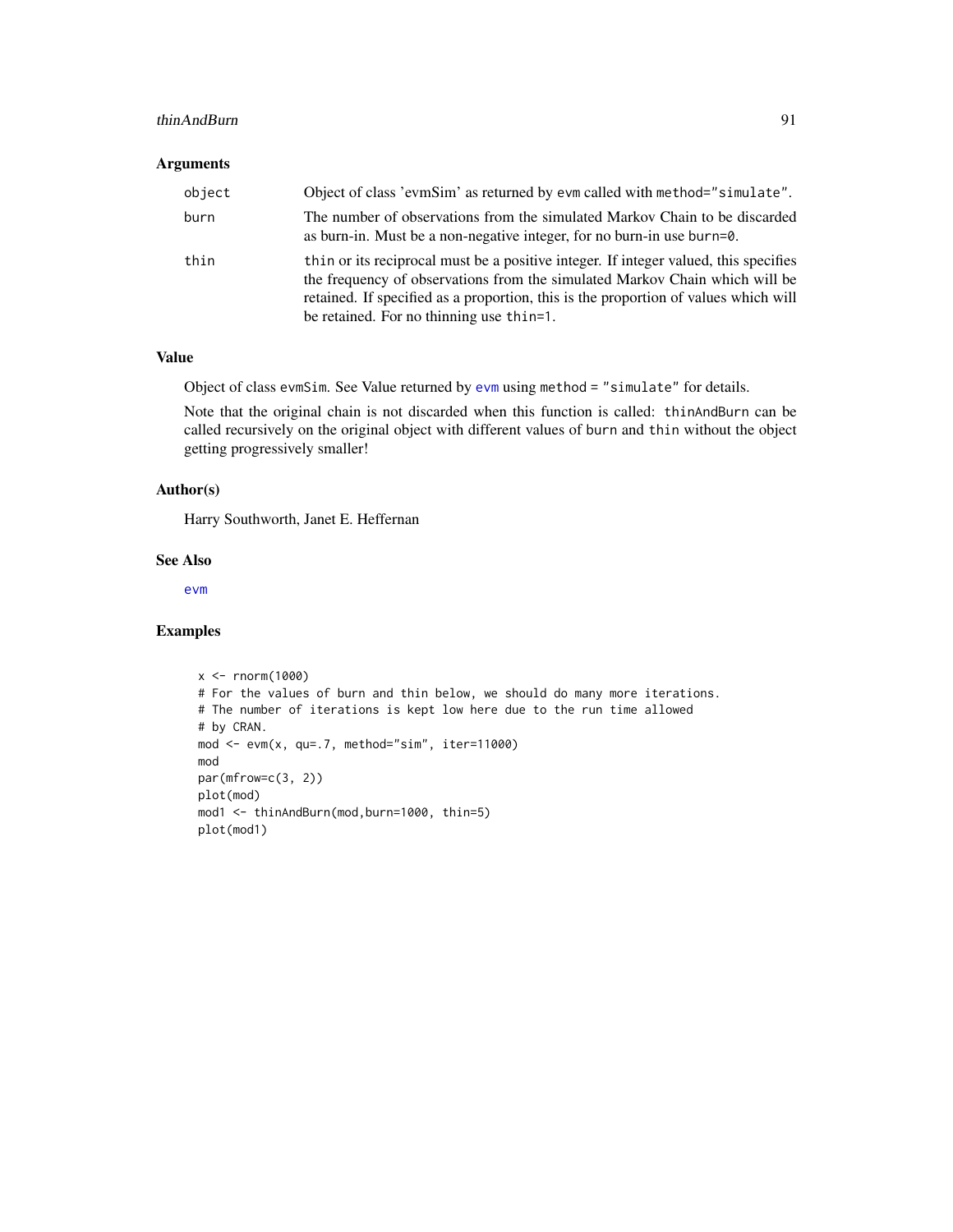# Index

∗ datasets liver, [60](#page-59-0) rain, wavesurge and portpirie, [84](#page-83-0) summer and winter data, [88](#page-87-0) ∗ hplot ggplot.evmBoot, [42](#page-41-0) ggplot.evmOpt, [43](#page-42-0) ggplot.evmSim, [44](#page-43-0) ∗ methods plot.lp.evmOpt, [76](#page-75-0) ∗ models bootmex, [10](#page-9-0) degp3, [18](#page-17-0) dgev, [19](#page-18-0) dgpd, [20](#page-19-0) egp3RangeFit, [22](#page-21-0) evm, [25](#page-24-1) ggplot.mex, [45](#page-44-0) ggplot.migpd, [51](#page-50-0) gpdRangeFit, [56](#page-55-0) mexDependence, [65](#page-64-0) mexMonteCarlo, [68](#page-67-0) mexRangeFit, [69](#page-68-0) mrl, [72](#page-71-0) simulate.evmOpt, [87](#page-86-0) texmex-package, [4](#page-3-0) texmexFamily, [89](#page-88-0) ∗ multivariate bootmex, [10](#page-9-0) chi, [12](#page-11-0) copula, [15](#page-14-0) ggplot.mex, [45](#page-44-0) ggplot.migpd, [51](#page-50-0) MCS, [63](#page-62-0) mexDependence, [65](#page-64-0) mexMonteCarlo, [68](#page-67-0) mexRangeFit, [69](#page-68-0) migpdCoefs, [71](#page-70-0) texmex-package, [4](#page-3-0)

∗ package texmex-package, [4](#page-3-0) ∗ pglo qglo dglo rglo rglo, [85](#page-84-0) ∗ rgumbel pgumbel qgumbel dgumbel dgumbel, [21](#page-20-0) ∗ univar edf, [22](#page-21-0) .exprel, [6](#page-5-0) .log1mexp, [7](#page-6-0) .log1prel, [7](#page-6-0) .specfun.safe.product, [8](#page-7-0) addExcesses, [8](#page-7-0) AIC, *[9](#page-8-0)* AIC.evmOpt, [9](#page-8-0) AIC.evmSim *(*AIC.evmOpt*)*, [9](#page-8-0) bootExtremalIndex *(*extremalIndex*)*, [35](#page-34-0) bootMCS *(*MCS*)*, [63](#page-62-0) bootmex, *[4](#page-3-0)*, [10,](#page-9-0) *[11](#page-10-0)*, *[50](#page-49-0)*, *[54](#page-53-0)*, *[67](#page-66-0)*, *[70](#page-69-0)* bw.nrd, *[48](#page-47-0)* calcJointExceedanceCurve *(*JointExceedanceCurve*)*, [58](#page-57-0) cgpd *(*texmexFamily*)*, [89](#page-88-0) chi, [12,](#page-11-0) *[64](#page-63-0)* coef.evmBoot *(*evmBoot*)*, [31](#page-30-0) copula, [15,](#page-14-0) *[22](#page-21-0)* cv, [16](#page-15-0) cv.evmOpt, *[17](#page-16-0)*, [17](#page-16-0) declust, *[4](#page-3-0)* declust *(*extremalIndex*)*, [35](#page-34-0) degp3, [18](#page-17-0) density, *[76](#page-75-0)* dgev, [19](#page-18-0) dglo *(*rglo*)*, [85](#page-84-0) dgpd, [20](#page-19-0) dgumbel, [21](#page-20-0)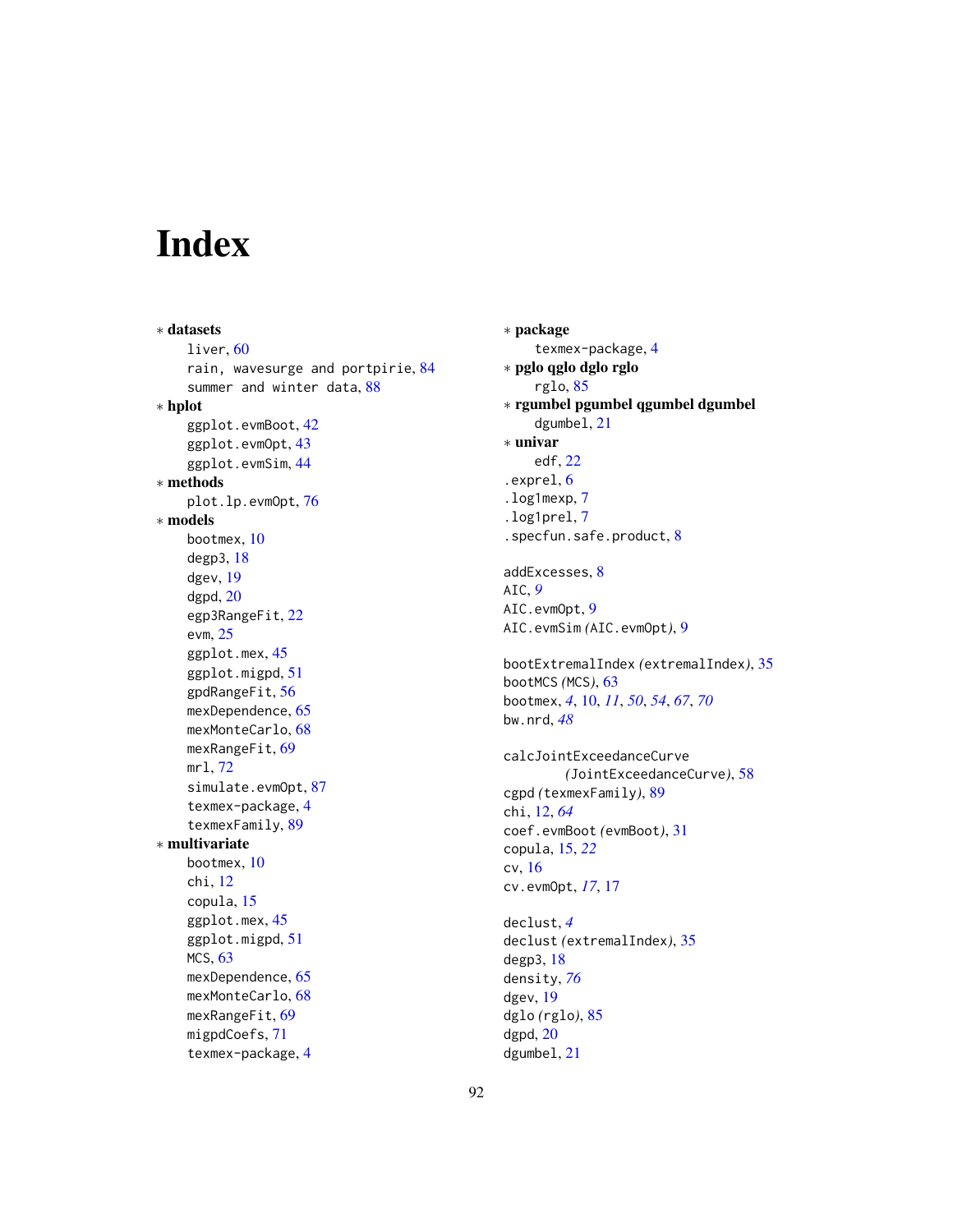## INDEX  $\sim$  93

```
edf, 15, 16, 22
egp3 (texmexFamily), 89
egp3RangeFit, 22
endPoint, 24
evm, 4, 23–25, 25, 32, 35, 38, 39, 48, 52, 57,
        58, 75, 76, 88, 90, 91
evm.declustered, 31
evm.declustered (extremalIndex), 35
evmBoot, 31, 32
evmSim, 33
evmSimSetSeed, 34
extremalIndex, 35
extremalIndexRangeFit (extremalIndex),
        35
format, 84
geom_jointExcCurve
        (JointExceedanceCurve), 58
gev (texmexFamily), 89
ggacfplots (ggplot.evmSim), 44
ggbootdensplots (ggplot.evmBoot), 42
ggdensplots (ggplot.evmSim), 44
ggplot.bootMCS (MCS), 63
ggplot.chi (chi), 12
ggplot.copula, 16, 39
ggplot.cv (cv), 16
ggplot.declustered, 41
ggplot.egp3RangeFit (egp3RangeFit), 22
ggplot.evmBoot, 42
ggplot.evmOpt, 29, 31, 43
ggplot.evmOpt, (ggplot.evmOpt), 43
ggplot.evmSim, 44
ggplot.extremalIndex
        (ggplot.declustered), 41
ggplot.extremalIndexRangeFit
        (extremalIndex), 35
ggplot.gpdRangeFit (gpdRangeFit), 56
ggplot.hist.evmOpt (ggplot.evmOpt), 43
ggplot.lp.evmBoot (ggplot.rl.evmOpt), 54
ggplot.lp.evmOpt (ggplot.rl.evmOpt), 54
ggplot.lp.evmSim (ggplot.rl.evmOpt), 54
ggplot.MCS (MCS), 63
ggplot.mex, 45
ggplot.migpd, 51
ggplot.mrl (mrl), 72
ggplot.ppevm (ggplot.evmOpt), 43
ggplot.predict.mex (ggplot.mex), 45
ggplot.qqevm (ggplot.evmOpt), 43
```

```
ggplot.rl.evmBoot (ggplot.rl.evmOpt), 54
ggplot.rl.evmOpt, 54
ggplot.rl.evmSim (ggplot.rl.evmOpt), 54
ggplotrl (ggplot.evmOpt), 43
ggtraceplots (ggplot.evmSim), 44
glo (texmexFamily), 89
gpd (texmexFamily), 89
gpd.prof, 55
gpdIntCensored (texmexFamily), 89
gpdRangeFit, 24, 53, 54, 56
gumbel (texmexFamily), 89
```
JointExceedanceCurve, [58](#page-57-0)

linearPredictors *(*plot.lp.evmOpt*)*, [76](#page-75-0) liver, [60](#page-59-0) logLik, *[62](#page-61-0)* logLik.evmOpt, [61](#page-60-0)

makeReferenceMarginalDistribution, [62](#page-61-0) MCS, *[14](#page-13-0)*, [63](#page-62-0) mex, *[4](#page-3-0)*, *[10](#page-9-0)*, *[54](#page-53-0)*, *[65](#page-64-0)*, *[69](#page-68-0)* mex *(*ggplot.mex*)*, [45](#page-44-0) mexAll, *[68](#page-67-0)* mexAll *(*ggplot.mex*)*, [45](#page-44-0) mexDependence, *[11](#page-10-0)*, *[48](#page-47-0)[–50](#page-49-0)*, *[54](#page-53-0)*, [65,](#page-64-0) *[67](#page-66-0)*, *[69,](#page-68-0) [70](#page-69-0)* mexMonteCarlo, *[50](#page-49-0)*, [68](#page-67-0) mexRangeFit, [69](#page-68-0) migpd, *[11](#page-10-0)*, *[49,](#page-48-0) [50](#page-49-0)*, *[65](#page-64-0)*, *[67](#page-66-0)*, *[69](#page-68-0)*, *[71](#page-70-0)* migpd *(*ggplot.migpd*)*, [51](#page-50-0) migpdCoefs, [71](#page-70-0) mrl, *[24](#page-23-0)*, *[53,](#page-52-0) [54](#page-53-0)*, [72](#page-71-0)

nidd *(*rain, wavesurge and portpirie*)*, [84](#page-83-0)

optim, *[48](#page-47-0)*, *[52](#page-51-0)*

pegp3 *(*degp3*)*, [18](#page-17-0) pgev *(*dgev*)*, [19](#page-18-0) pglo *(*rglo*)*, [85](#page-84-0) pgpd *(*dgpd*)*, [20](#page-19-0) pgumbel *(*dgumbel*)*, [21](#page-20-0) plot.bootMCS *(*MCS*)*, [63](#page-62-0) plot.bootmex *(*bootmex*)*, [10](#page-9-0) plot.chi *(*chi*)*, [12](#page-11-0) plot.copula, *[16](#page-15-0)*, [74](#page-73-0) plot.cv *(*cv*)*, [16](#page-15-0) plot.declustered *(*extremalIndex*)*, [35](#page-34-0) plot.egp3RangeFit *(*egp3RangeFit*)*, [22](#page-21-0) plot.evmBoot *(*evmBoot*)*, [31](#page-30-0)